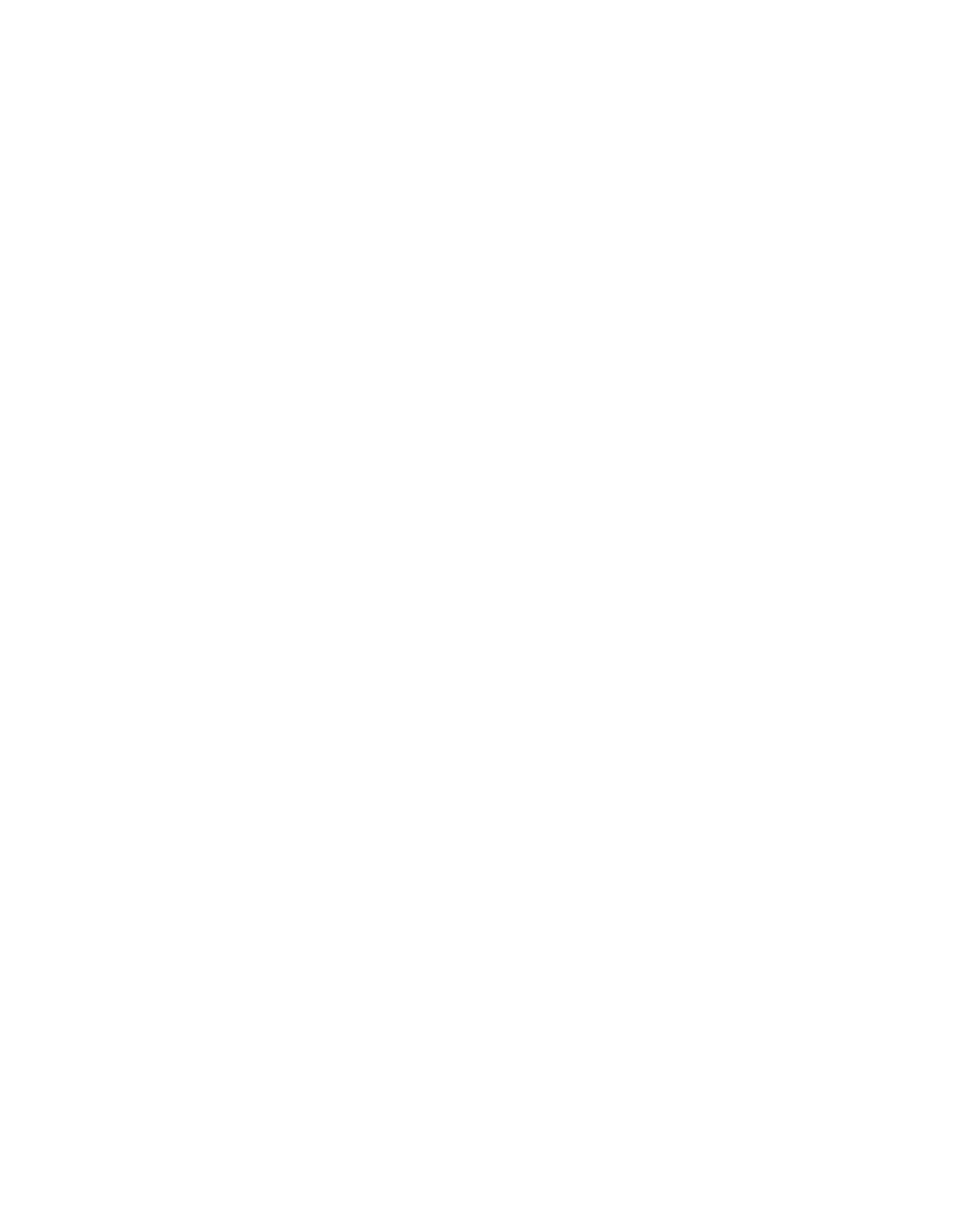### INTERNATIONAL MONETARY FUND

### HAITI

# **Staff Report for the 2007 Article IV Consultation, First Review Under the Three-Year Arrangement Under the Poverty Reduction and Growth Facility and Requests for Waiver of Nonobservance and Modification of Performance Criteria**

Prepared by the Staff Representatives for the 2007 Consultation with Haiti

Approved by Caroline Atkinson and Mark Plant

July 6, 2007

- **Developments**. At the time of the last Article IV consultation in May 2005, Executive Directors welcomed progress toward restoring macroeconomic stability and implementing structural reforms, but underscored the need to tighten monetary policy and absorb excess liquidity. They also looked forward to measures to improve budget management and expenditure control. Many of these and other key recommendations were subsequently implemented. Moreover, the political and economic situation stabilized further, and the economy returned to positive—albeit still modest—growth. In November 2006, a new PRGF arrangement was approved, along with Haiti's decision point under the enhanced HIPC Initiative.
- **Discussions**. A team, comprising Messrs. Bauer (Head), El-Masry, Hartelius, and Ms. Redifer (all WHD), Mr. Sacasa (MCM), Ms. Funke (FAD), and Ms. Goretti (PDR), visited Haiti during May 2–16, 2007. Ms. Florestal (OED) participated in the policy discussions. The mission, which was supported by Mr. Fasano (Resident Representative), held discussions with Prime Minister Alexis, Minister of the Economy and Finance Dorsainvil, Minister of Planning Bellerive, Governor of the Bank of the Republic of Haiti (BRH) Magloire, and other members of the economic team. As part of its outreach activities, the mission also met with donor representatives, civil society, and the banking and business communities.
- **Exchange rate regime and Article VIII status**. Haiti has a managed float with no predetermined path for the exchange rate. Haiti has accepted the obligations of Art. VIII, Sections 2, 3, and 4, and its exchange system is free of restrictions on the making of payments and transfers for current transactions.
- **Statistics**. Haiti's economic statistics are broadly adequate for surveillance purposes, but further improvements in coverage, periodicity, quality and timeliness are desirable (Annex I).
- **Article IV cycle and publication**. The authorities have consented to the publication of the staff report and related documents. It is proposed that Haiti remain on the 24-month Article IV consultation cycle.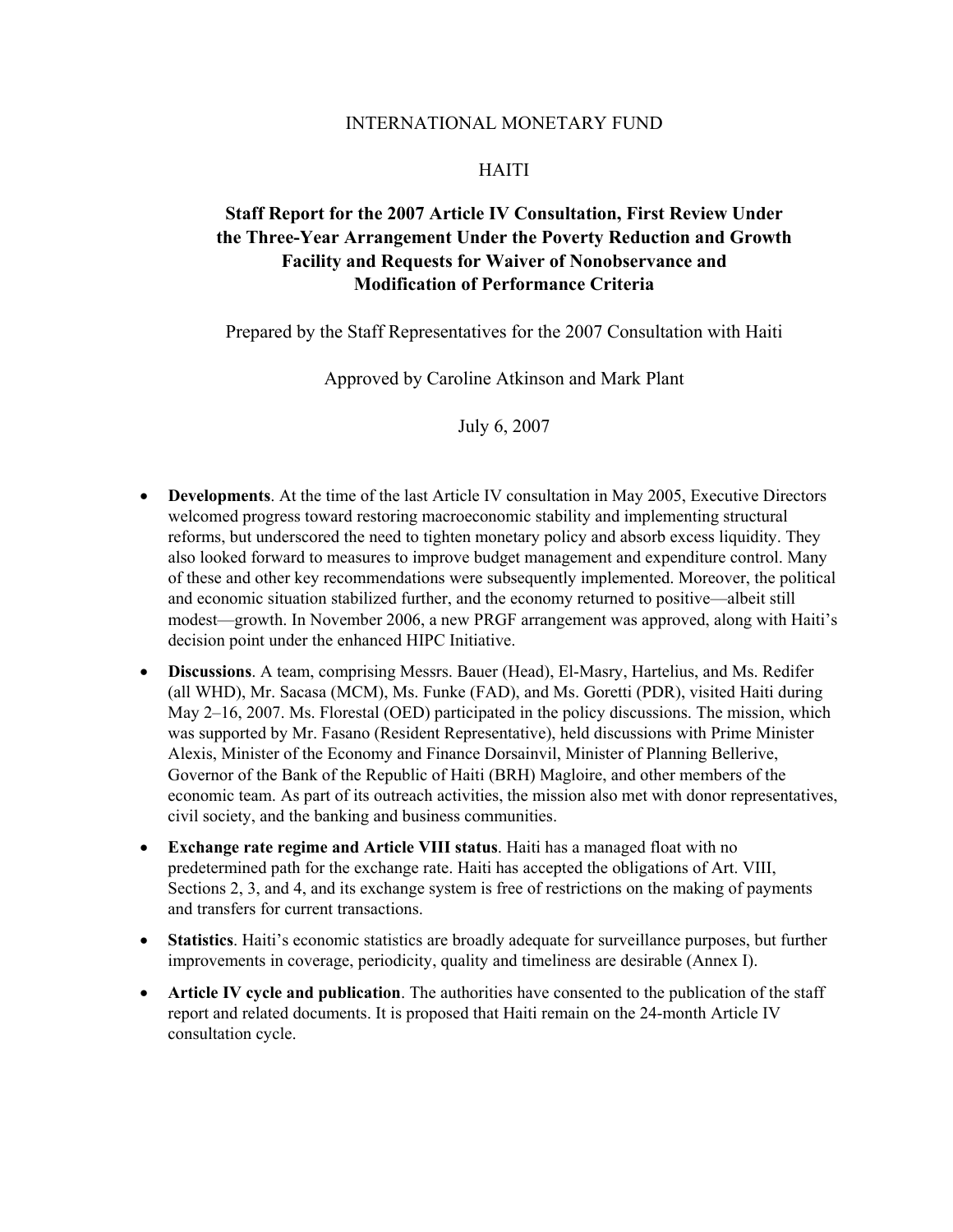|                                                                                                      | Contents                                                                                                                                                                                                                         | Page |
|------------------------------------------------------------------------------------------------------|----------------------------------------------------------------------------------------------------------------------------------------------------------------------------------------------------------------------------------|------|
|                                                                                                      |                                                                                                                                                                                                                                  |      |
|                                                                                                      |                                                                                                                                                                                                                                  |      |
|                                                                                                      |                                                                                                                                                                                                                                  |      |
|                                                                                                      |                                                                                                                                                                                                                                  |      |
|                                                                                                      |                                                                                                                                                                                                                                  |      |
|                                                                                                      |                                                                                                                                                                                                                                  |      |
| Figure<br>$\mathbf{1}$                                                                               |                                                                                                                                                                                                                                  |      |
| Tables<br>1.<br>2.<br>3a.<br>3 <sub>b</sub><br>4.<br>5.<br>6.<br>7.<br>8.<br>9.<br>10.<br>11.<br>12. | Indicative Targets and Quantitative Performance Criteria, FY 2007 27<br>Proposed Schedule of Disbursement under the PRGF Arrangement, 2006-2009 37<br>Aggregate Financial Soundness Indicators of the Banking System, 2001–07 39 |      |
| <b>Boxes</b><br>1.<br>2.<br>Annexes<br>I.<br>П.                                                      |                                                                                                                                                                                                                                  |      |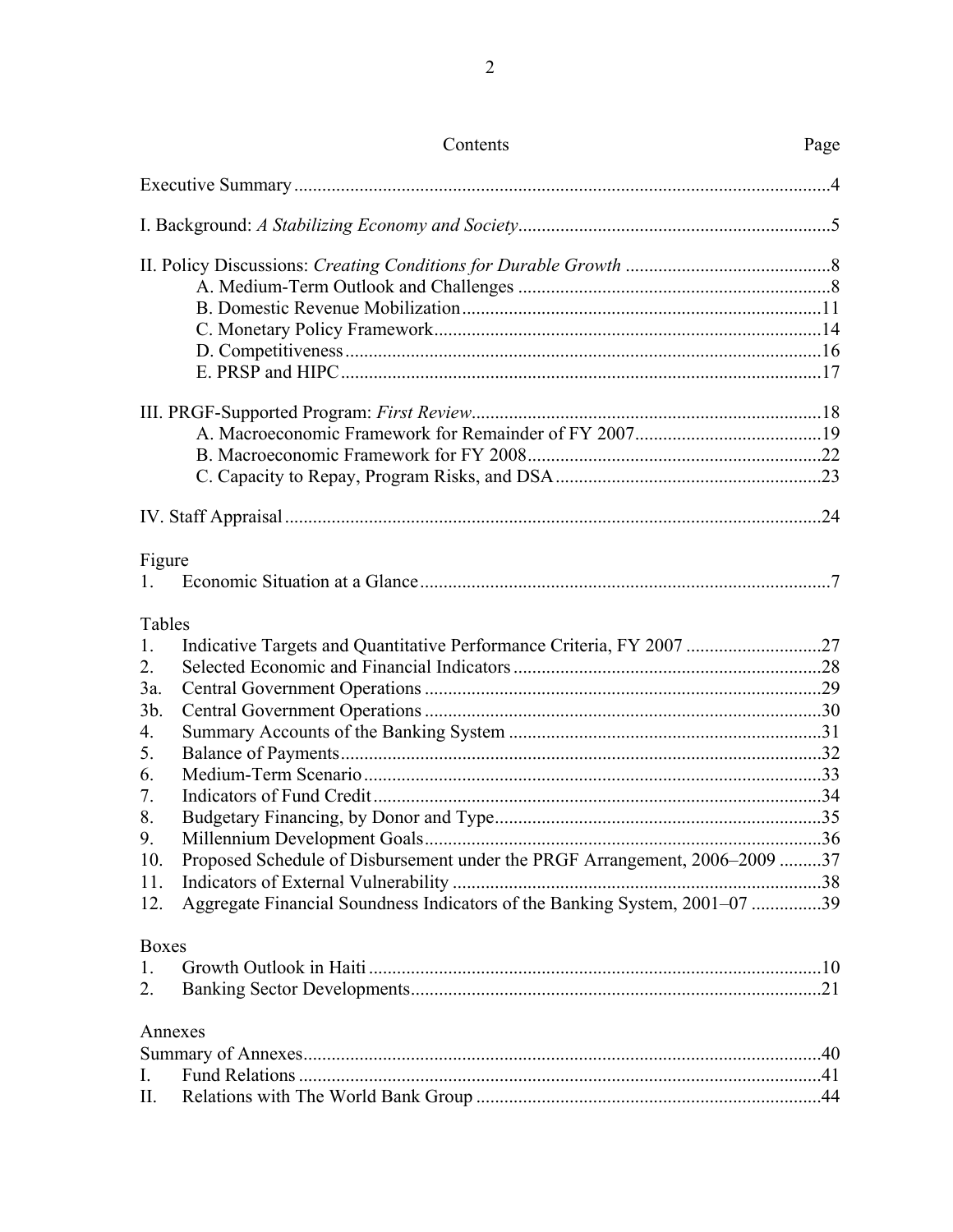| Attachments |  |
|-------------|--|
|             |  |
|             |  |
|             |  |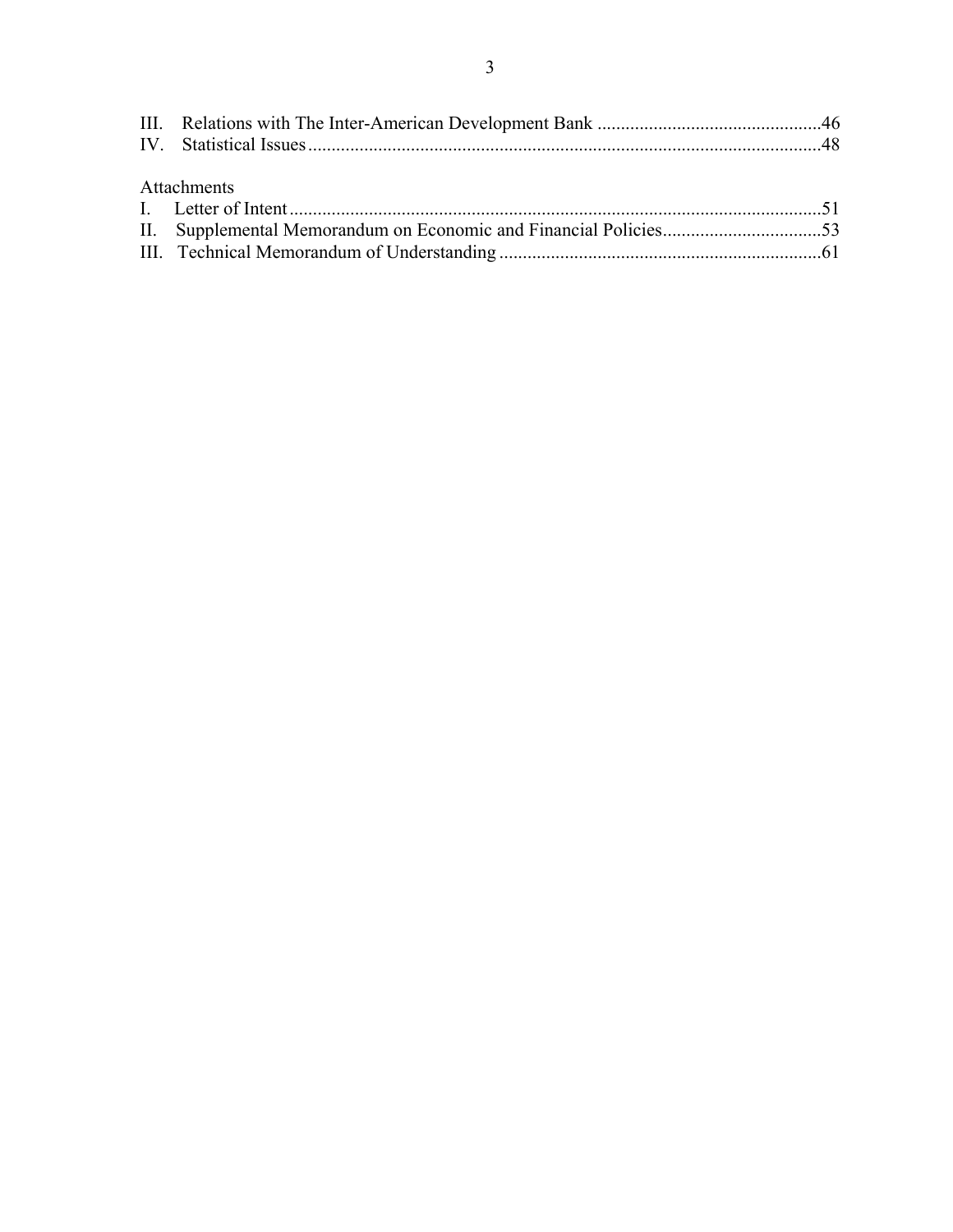### **EXECUTIVE SUMMARY**

### **Background**

• Haiti has made remarkable progress in stabilizing the economy and restoring political institutions. Inflation has declined, the currency has stabilized, and growth has resumed, albeit at a modest pace, thanks to the pursuit of prudent macroeconomic policies by the authorities.

• The PRGF-supported program is broadly on track. Quantitative PCs for the first review (test date end-March) were met with large margins, and most structural PCs and benchmarks were fulfilled on time. The authorities are requesting a waiver for nonobservance of one structural PC.

### **Focus of discussions**

• Policy discussions centered around Haiti's challenge to consolidate stabilization gains and achieve higher growth, to underpin external stability and bring about significant improvement in social outcomes. Discussions focused on three policy issues relating to this challenge: (i) the mobilization of domestic revenues to scale up the provision of essential public goods and services, and reduce reliance on donor support; (ii) the transition toward a more coherent monetary policy framework to help entrench macroeconomic stability; and (iii) external competitiveness.

### **Main policy recommendations**

• In the short term, the key priority is to step up the slow pace of budget execution, particularly in domestically financed investment, without compromising expenditure quality. In addition, the central bank should fully use the available room for base money growth under the indicative program targets, to avoid an overly tight monetary stance.

• In the medium term, strengthened domestic revenue efforts will be essential to provide stable funding for priority expenditures. This could be achieved through a carefully sequenced combination of improving revenue administration, broadening the tax base, and adjusting, in due course, tax rates and fees.

• To clarify the monetary policy framework, the authorities' near term focus should be on controlling inflation via the supply of base money. This would require modification of BRH bond auctions to set volumes in line with base money supply targets, while leaving interest rates to be market-determined through a competitive bidding process. The proposed focus on money supply would be an interim step, while conditions evolve in the longer term to allow for a transition to formal inflation targeting.

• Staff analysis does not suggest, on balance, that the Haitian gourde is misaligned. However, the economy experiences equilibrium real exchange rate appreciation from rising private remittances and other transfers. Resulting competitiveness pressures should be mainly countered through microeconomic interventions to address widespread non-price competitiveness problems. Attempts to resist the observed equilibrium appreciation would likely be costly and ineffective over time. The authorities should therefore maintain a floating exchange rate regime, limiting interventions to rebuilding reserves in line with PRGF program objectives, and smoothing out seasonal fluctuations.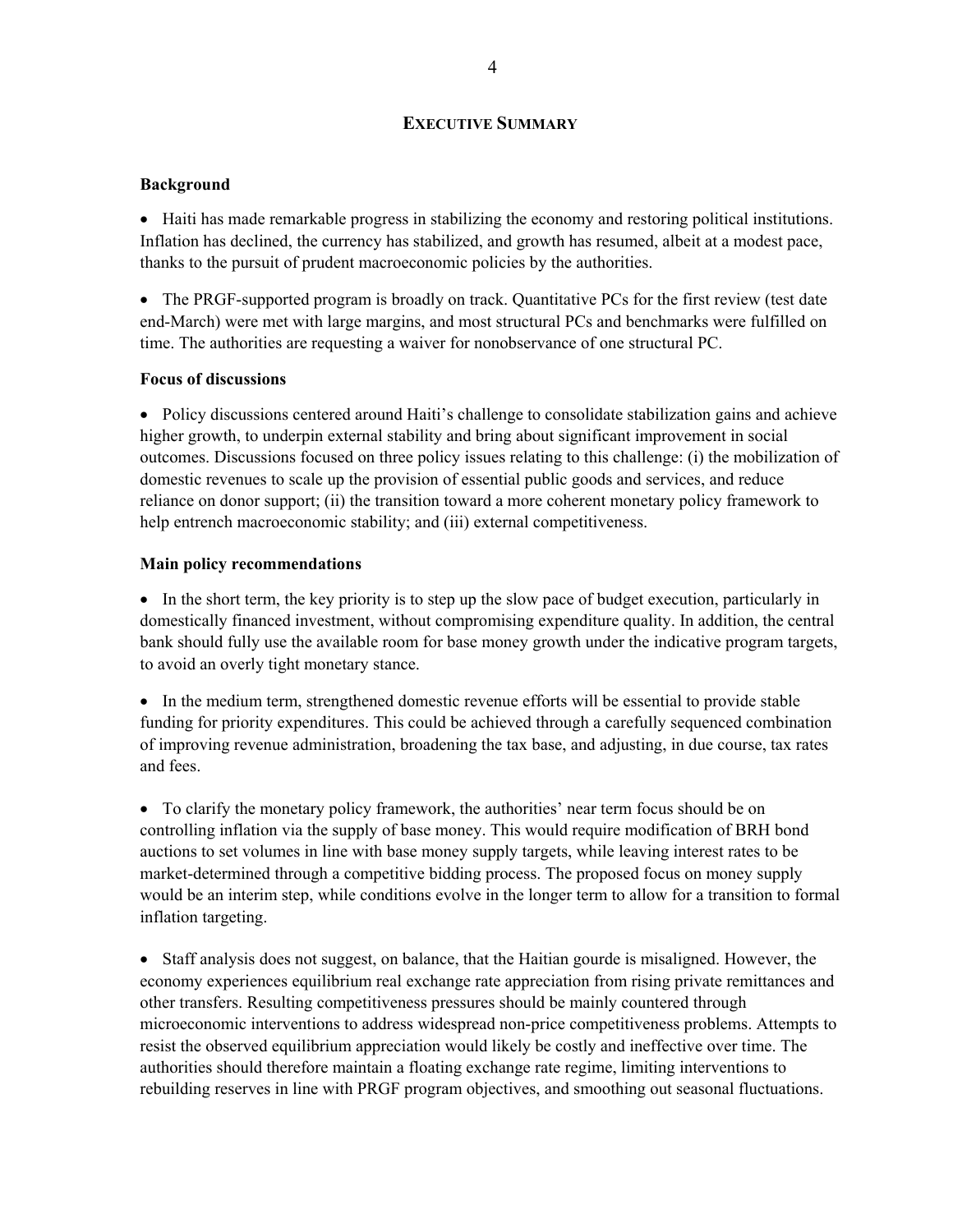## **I. BACKGROUND: A STABILIZING ECONOMY AND SOCIETY**

1. **Haiti has suffered from a long period of economic decline**. Over the past 40 years, real per capita GDP contracted on average by 0.7 percent per year. The country experienced considerable macroeconomic volatility, notably sharp growth swings, periodic episodes of balance of payments difficulties, disruptive exchange rate movements, and accelerating inflation, which resulted from a combination of extreme political strife (15 governments in the last 20 years), external shocks (including commodity price declines, aid volatility, and natural disasters), and unsound macroeconomic policies. Against this background, it is not surprising that Haiti remains the poorest country in the hemisphere, with 54 percent of the population living on less than one U.S. dollar a day.

## 2. **Encouragingly, there has been considerable progress in recent years in**

**stabilizing the economy**. The transitional government that took over following President Aristide's departure in February 2004 and the government of President Préval that took office in early 2006, have implemented prudent fiscal and monetary policies. As a result, inflation has declined, the currency stabilized, and gross reserves increased. Most notably, real per capita GDP has begun to recover, although its growth rate still remains modest  $(3/4)$  of a percentage point in fiscal year (FY) 2006).<sup>1</sup>



Sources: Ministry of Economy and Finance and Fund staff estimates

3. **Similarly, there have been positive steps toward restoring political institutions and improving governance and transparency in public sector operations**. President Préval has espoused good governance and the fight against corruption as central tenets of his administration. So far during his tenure, Haiti has witnessed the democratic election of a new parliament and municipal and local authorities, and experienced increased reliance on political compromise and coalition building. Stepped up operations to combat criminal gangs have also restored a sense of relative security in recent months, even though still occasionally interrupted by episodes of heightened crime.

1

<sup>&</sup>lt;sup>1</sup> Haiti's fiscal year runs from October to September.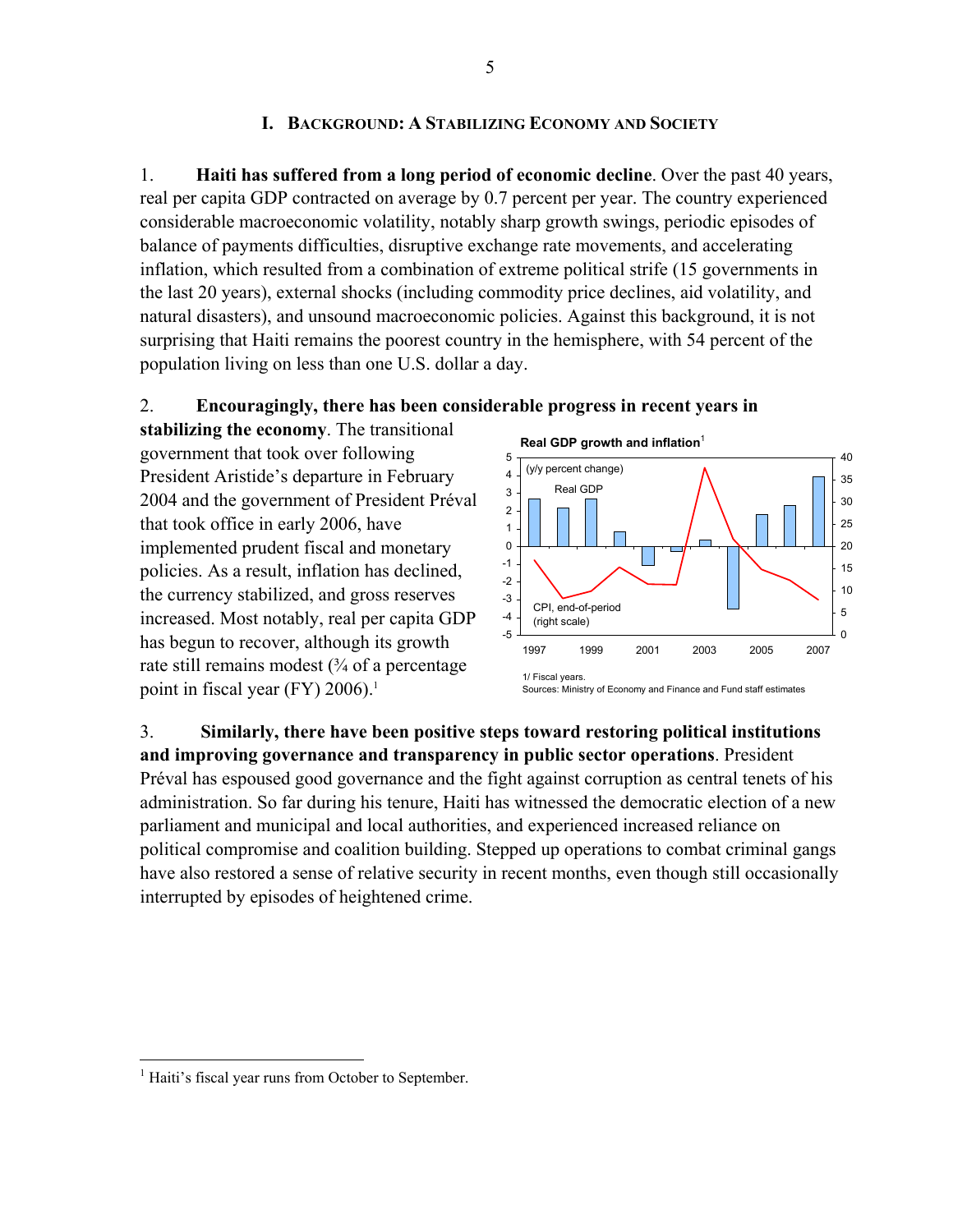4. **On the basis of its performance, Haiti has received additional support from the international community**. After the early mobilization of donor support under an interim cooperation framework in 2004 and the clearance of arrears with multilateral lenders, Haiti reached its HIPC decision point in late 2006, and the Paris Club agreed to grant debt relief on its most generous terms. In addition, the United States extended preferential tariffs for Haiti's largest export sector, through the approval of the *Haitian Hemispheric Opportunity Partnership Encouragement (HOPE)* Act.

5. **The IMF supported Haiti's stabilization process through the sequenced use of different instruments and facilities**. After a 6-month staff monitored program, the IMF approved support under Emergency Post-Conflict Assistance (EPCA) for two successive programs, from September 2004 to September 2006. These programs provided a framework for economic stabilization and a track record leading to the new three-year PRGF arrangement and HIPC decision point, approved in November 2006.

|   | <b>Key IMF Recommendations</b>                                                                                                                                  |           | <b>Authorities' Policy Response</b>                                                                                                                                                                                                                                                         |
|---|-----------------------------------------------------------------------------------------------------------------------------------------------------------------|-----------|---------------------------------------------------------------------------------------------------------------------------------------------------------------------------------------------------------------------------------------------------------------------------------------------|
|   | Prepare annual budget in close consultation with political<br>parties and align donor support with budget priorities.                                           | $\bullet$ | The FY 2007 budget was approved within the<br>constitutionally specified time frame by the newly elected<br>Parliament. Donor financing was sought and obtained at<br>an international conference held in Madrid in July 2006, in<br>line with priorities set out in the draft budget.      |
|   | Improve budget management and expenditure control<br>mechanisms.                                                                                                | ٠         | The authorities have kept spending from current accounts<br>below 10 percent of nonwage current expenditure<br>appropriations through March 2007.                                                                                                                                           |
|   | Avoid accumulation of nonconcessional debt and move<br>toward grant- or highly concessional financing.                                                          | $\bullet$ | New financing has been obtained as grants or on<br>concessional terms, including from non-Paris Club donors.                                                                                                                                                                                |
| ٠ | Tighten monetary policy with a view to absorbing excess<br>liquidity in the banking system and avoiding central bank<br>financing.                              | $\bullet$ | The central bank has discontinued providing credit to<br>government since the first EPCA program in September<br>2004. This and a concerted sterilization policy have helped<br>reduce excess reserves from over 30 percent in<br>September 2004 to about 1 percent currently.              |
|   | Rapid implementation of auctioning mechanism for the<br>placement of central bank bonds.                                                                        | ٠         | The authorities have indicated their interest in introducing<br>and expanding the auction but taken no action so far.                                                                                                                                                                       |
|   | Improve fiscal transparency by completing the survey of<br>domestic arrears and the census of government<br>employees, and publishing data on budget execution. | ٠         | A census of government employees has been performed<br>in FY 2005. A survey of wage arrears has been completed<br>and plan for their clearance is being implemented.<br>Inventory of nonwage arrears and a plan for their<br>clearance is underway.                                         |
|   | Improve the quality and timeliness of economic statistics,<br>including through the use of Fund technical assistance.                                           | $\bullet$ | The authorities have taken advantage of extensive<br>technical assistance from the Fund's Statistics Department<br>to improve their economic data, particularly in monetary<br>and fiscal statistics. However, further improvements in<br>data coverage, quality and timeliness are needed. |

| Authorities' Response to Key Policy Recommendations of |  |
|--------------------------------------------------------|--|
| <b>Previous Article IV Consultations</b>               |  |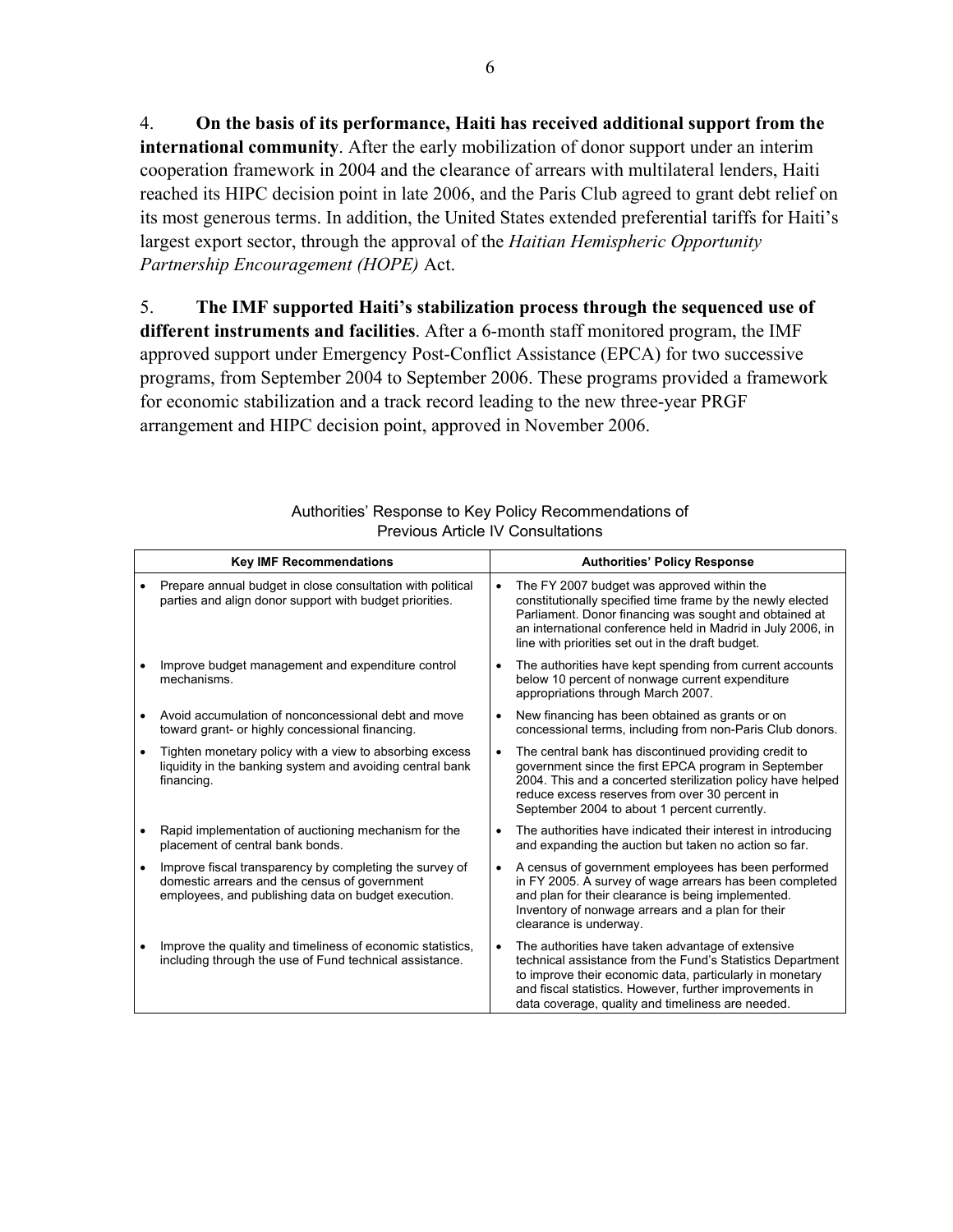

Figure 1. Haiti - Economic Situation at a Glance

**Growth has picked up since 2005 after a period of** 

<sup>1</sup>Cash balance equals revenues, budget support grants, budget loans, and change in arrears less current expenditure, domestically financed investment expenditure, and amortization of external loans. Sources: Ministry of Economy and Finance; Bank of the Republic of Haiti; and Fund staff estimates.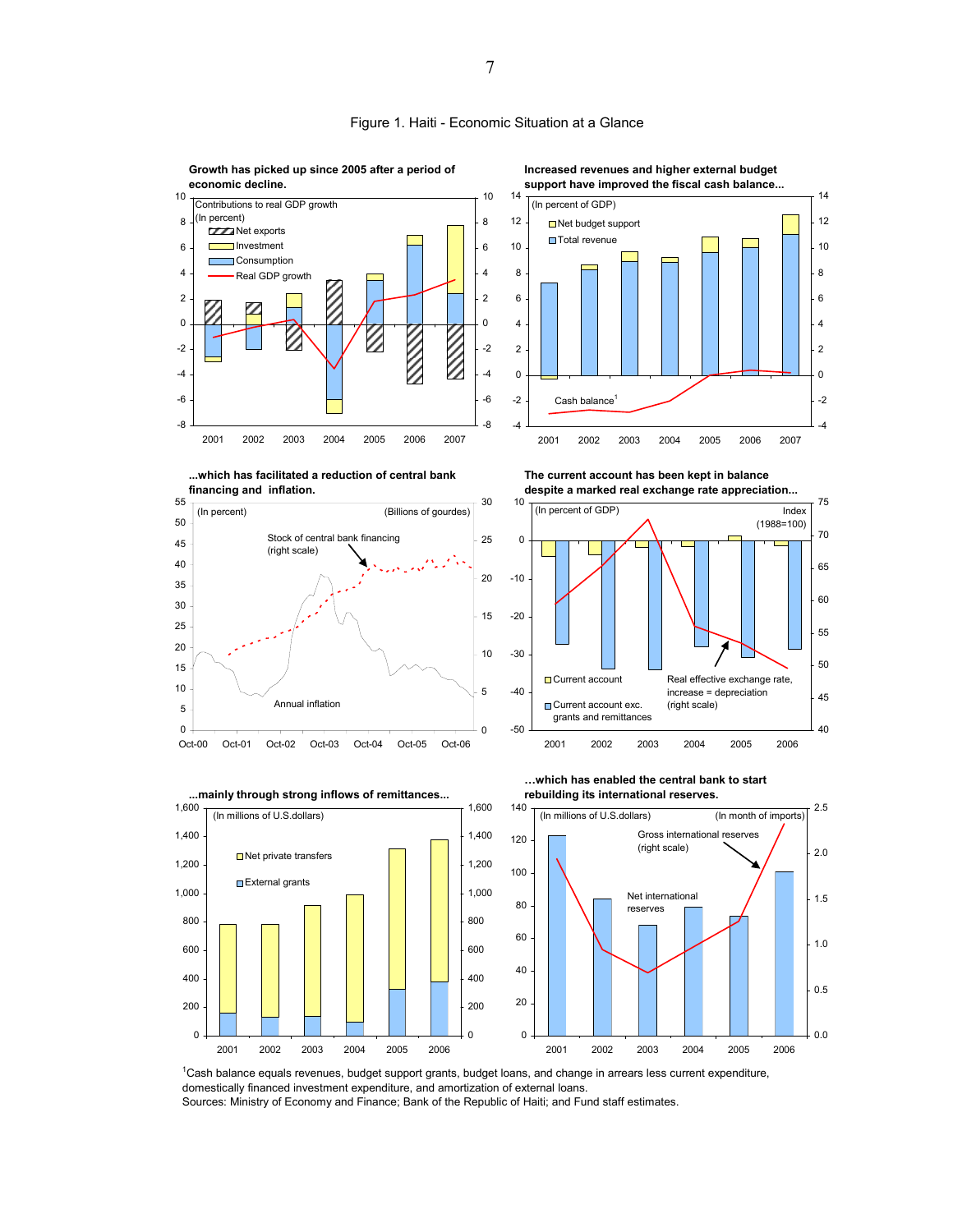## **II. POLICY DISCUSSIONS: CREATING CONDITIONS FOR DURABLE GROWTH**

6. **With significant stabilization progress already achieved, the challenge for Haiti is to convert its incipient recovery into a sustainable economic expansion**. Economic growth is needed to underpin external stability and bring about significant improvement in social outcomes. Without tangible social progress, there is a risk that civil conflict will resurface and hard-won progress will be lost.

## **A. Medium-Term Outlook and Challenges**

7. **The authorities and staff agreed that the current path could lead to an overall favorable outlook for growth**. There was a sense that the medium- and long-term growth projections determined in PRGF negotiations last year remained broadly appropriate. This framework envisaged an acceleration of real GDP growth to a rate of about 4 percent in the medium and longer term, similar to growth rates achieved during past periods of domestic and external stability (Box 1).

8. **However, there was also agreement that meeting the growth objectives would require overcoming significant and widespread obstacles**. Alleviating these constraints would create conditions for a crowding-in of private sector investment and support higher levels of productivity to underpin growth**:** 

- In the short term, the still fragile **security situation** has to be improved further, so that recent successes in the combat of criminal gangs can take root across the country and help boost confidence.
- **Further consolidating economic stability** will be important to create a more predictable business environment and ensure continued donor and IFI support. However, by itself this will not yet be a sufficient condition for raising growth.
- In addition, medium-term growth is constrained by a number of **structural and institutional bottlenecks**, including supply shortages, notably in the construction sector; dilapidated infrastructure; inadequate and costly basic utility services, particularly electricity; poor coverage and quality of education and health services; low financial intermediation; and difficult enforcement of property rights. Moreover, spending and implementation capacity of the government remains limited, as evidenced by a significant underexecution of budgeted expenditures in the first half of FY 2007.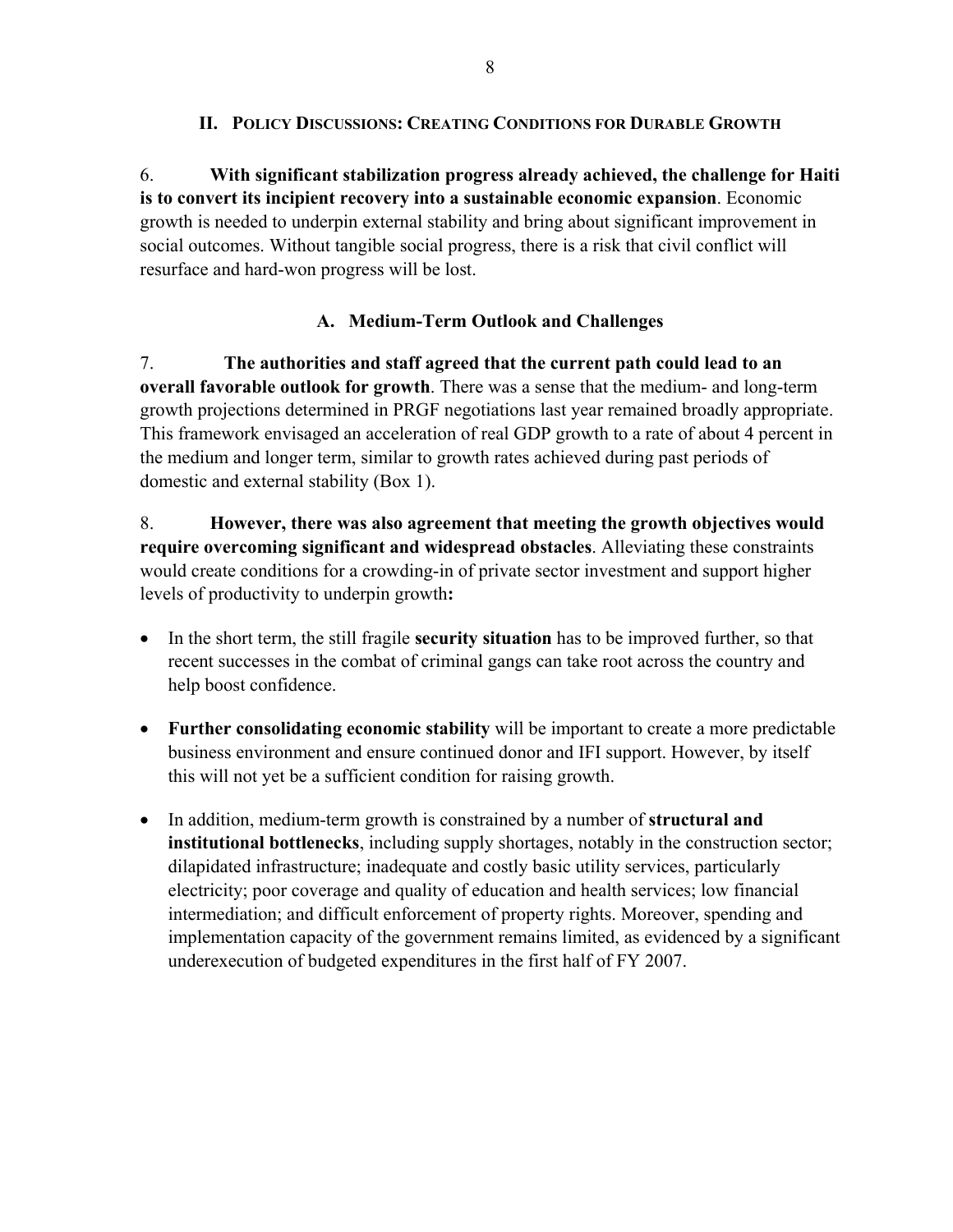9. **The authorities were cognizant of these obstacles and noted that they are taking important steps to remove them**. To alleviate supply side bottlenecks, the authorities are seeking to broaden participation of domestic firms in public tenders, and facilitate entry of foreign suppliers, particularly in the area of public infrastructure projects. In addition, they are building up financial administration and project management capacity at line ministries to raise expenditure execution. The mission welcomed these steps, but noted it would likely take some time until their effects could play out in full. In terms of addressing microeconomic impediments to growth, the authorities pointed to the creation of the center for investment facilitation, a one-stop window for investors. They also intend to improve competitiveness of remaining state-owned enterprises through outright privatization or other modalities of private sector participation. Staff agreed these were steps in the right direction.

10. **There was agreement about the importance of donor assistance to overcome critical bottlenecks, including through technical assistance**. Coordination was deemed particularly important in this context*,* so that foreign aid and domestically financed government expenditures could be mutually reinforcing and have a stronger impact on economic and social outcomes. The authorities noted that they had recently taken steps to lead more effectively the coordination effort, including through more frequent and regular meetings of local donor representatives with the Prime Minister.

# 11. **Against this general backdrop, the Article IV discussions focused selectively on three policy issues that are important to support growth and stability over the medium term**:

- First, in the fiscal area, generating additional revenue to support higher spending on critical social and infrastructure needs and prepare the country for a transition to less dependence on volatile foreign assistance;
- Second, strengthening Haiti's monetary policy framework to provide for a stable lowinflation environment; and
- Third, assessing the evolution of external competitiveness, particularly in light of the real appreciation of the Haitian gourde in recent years and over the longer term.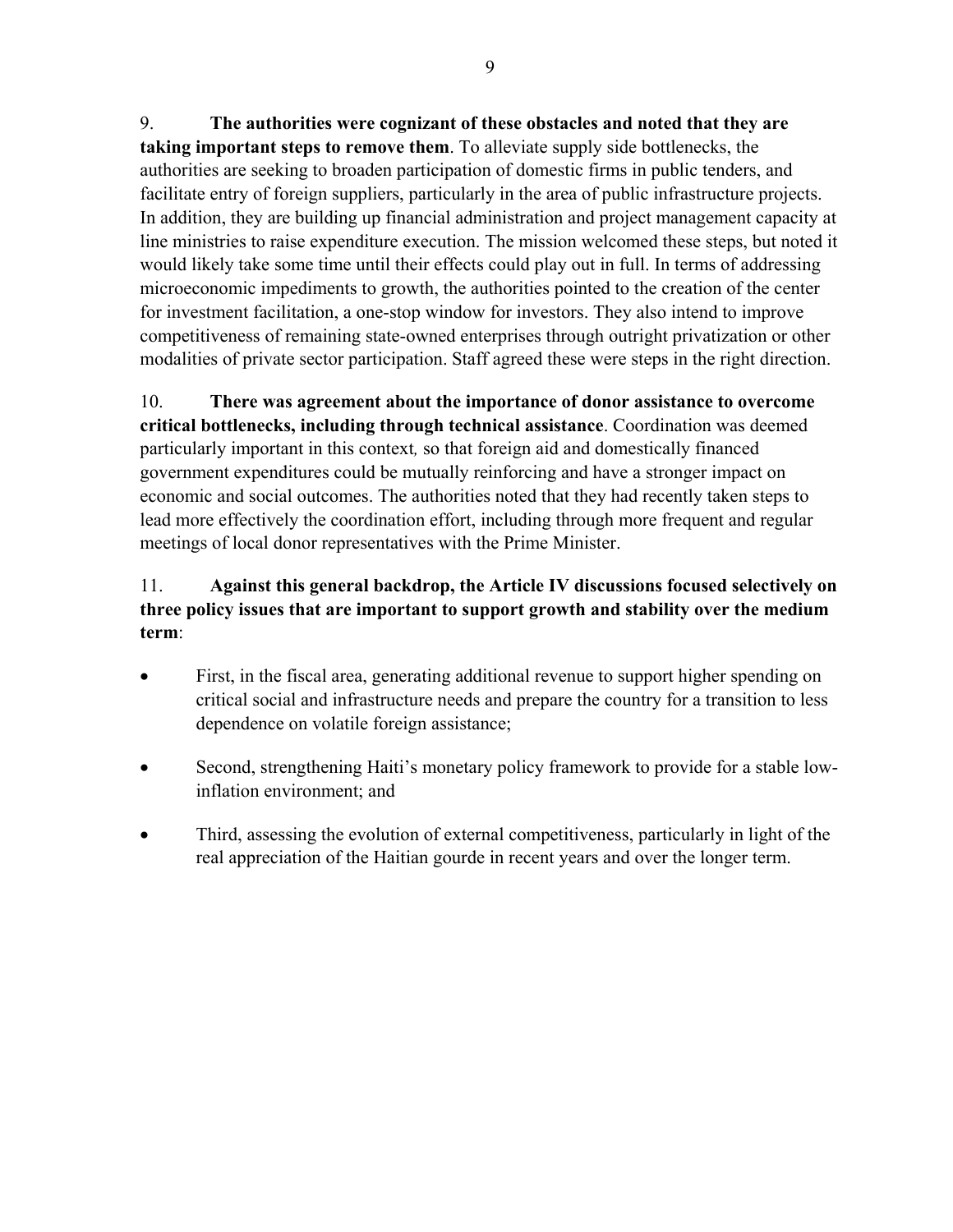**Haiti's real GDP growth could increase to 4 percent in the medium to long term, similar to growth rates achieved during past periods of domestic and external stability**. This forecast assumes continued improvements in security conditions, sustained political and macroeconomic stability, and improvements in social and economic infrastructure. As infrastructure constraints are gradually removed, agricultural production and exports could pick up. The textile assembly industry is likely to benefit from the *Haitian Hemispheric Opportunity Partnership Encouragement (HOPE)* Act, which will extend preferential access to the U.S. market over the next three to five years. Over time, improvements in security and the rehabilitation of transport infrastructure would create favorable conditions for the tourism industry, which could initially cater to the Haitian Diaspora and cruise tourism, and later to broader international markets. Nevertheless, owing to the significant structural obstacles that need to be overcome, Haiti's growth performance is likely to remain for some time below the rates recorded by other low-income countries.

|                           | 1995-2000 2001-04 |       | 2005-06 | 2007-11 |
|---------------------------|-------------------|-------|---------|---------|
| Haiti                     | 3.8               | $-11$ | 2.1     | 4.0     |
| Low income countries/1    | 3.5               | 49    | 5.8     | 5.9     |
| PRGF countries/2          | 5.1               | 7.8   | 77      | 6.9     |
| Post-conflict countries/3 | 3.8               | 52    | 61      | 57      |

Average real GDP growth (in percent)

1/ PRGF eligible with 2005 GNI lower than US\$1000

2/ PRGF countries as of April 2007.

3/ Country with EPCA between 1988 and 2007

Source: Staff estimates and WEO

**Available indicators do not point to a significant acceleration of growth so far in FY 2007**. Staff has developed a monthly expenditure approach GDP estimator, as well as activity indicators based on real credit, real money growth, construction activity, and total imports. These indicators suggest a continued expansion of the economy, but at rates only marginally higher than in 2006. As a consequence, staff has lowered its growth forecast for FY 2007 to 3.5 percent from 4 percent, with the balance of risks to this forecast still remaining tilted toward the downside.



Source: Staff estimates

**For FY 2008, on the other hand, staff anticipates the economy will benefit from an extra push from the HOPE Act**. The HOPE Act is likely enter into force in July 2007, allowing Haiti to export garments made from third-country textiles free of duty to the United States. Orders from U.S. customers have begun to accumulate in anticipation of HOPE, and staff estimates that exports could increase by as much as US\$150 million next year owing to the Act. Given a value added in the textile assembly industry of about 20 percent, growth could rise to 4.5 percent in FY2008, before returning to the projected long-term trend of about 4 percent in subsequent years.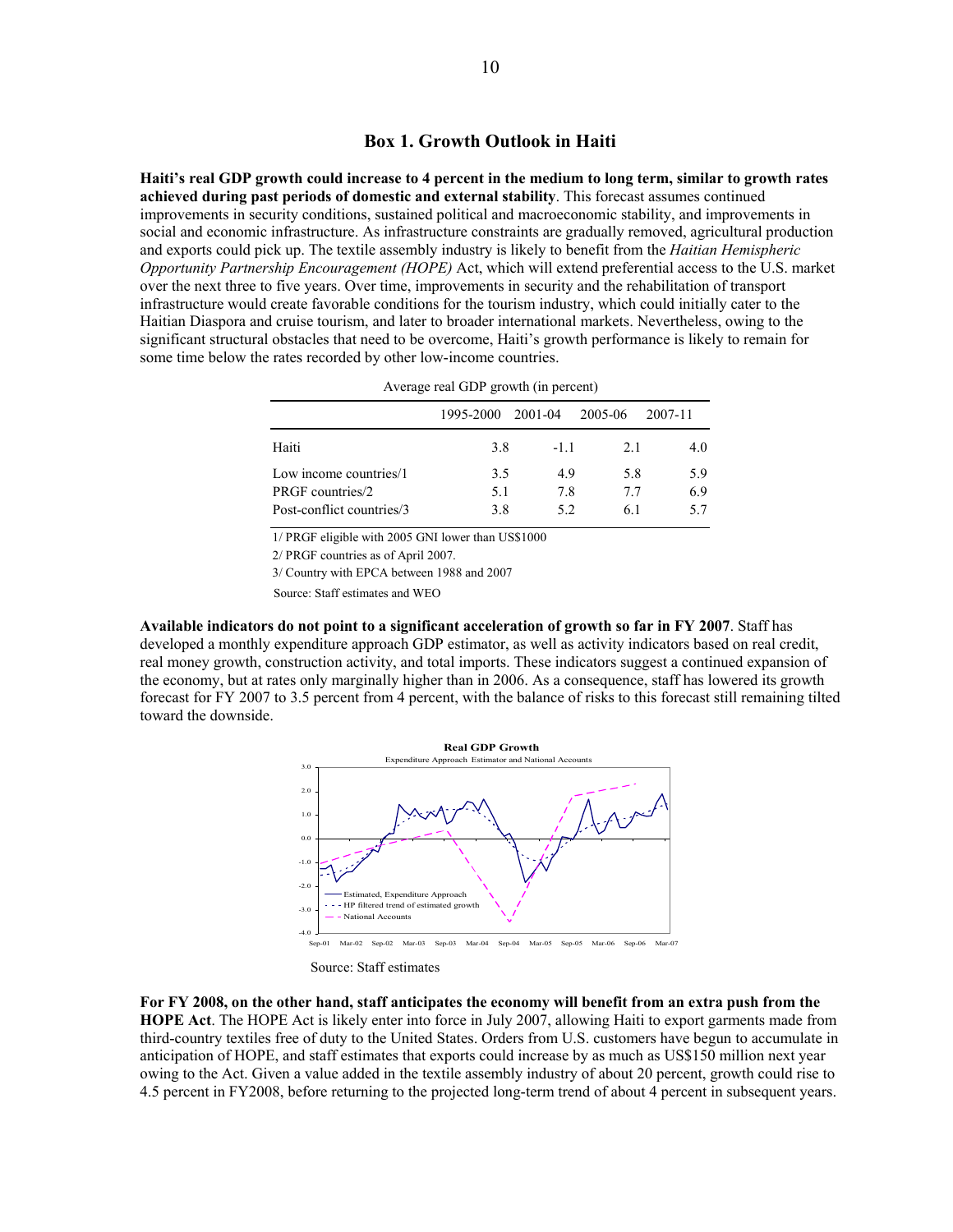## **B. Domestic Revenue Mobilization**

# 12. **Increasing domestic revenue to fund higher levels of essential government expenditure is a key challenge for Haiti, particularly over the medium term**. The



13. **The authorities agreed with this assessment and stated their intention to raise domestic revenues to at least 15 percent of GDP**. They pointed to initial steps that had been taken, mainly on reforming the income tax system and improving revenue administration. These measures had helped boost revenues by 30 percent in the first half of the current fiscal year  $(y/y)$ , and are on course to raise domestic revenues by more than 1 percent of GDP in FY 2007 as a whole.

14. **The mission welcomed the strong revenue performance so far and proposed actions to raise revenue in coming years to help attain the authorities' targeted level**. Staff noted that this could be achieved through a carefully sequenced combination of improvements in revenue administration, broadening of the tax base, and selective adjustments to tax rates:<sup>3</sup>

 $2^2$  Because of the small size of the government, the scope to create fiscal space through expenditure re-allocation appears fairly limited at present. For example, security and defense outlays are very low in Haiti. Similarly, the wage bill—at about 3½ percent of GDP—is very low by international standards.

<sup>&</sup>lt;sup>3</sup> A more detailed discussion of the challenges and opportunities in mobilizing domestic revenues in Haiti's post-conflict environment is presented in the companion Selected Issues Paper.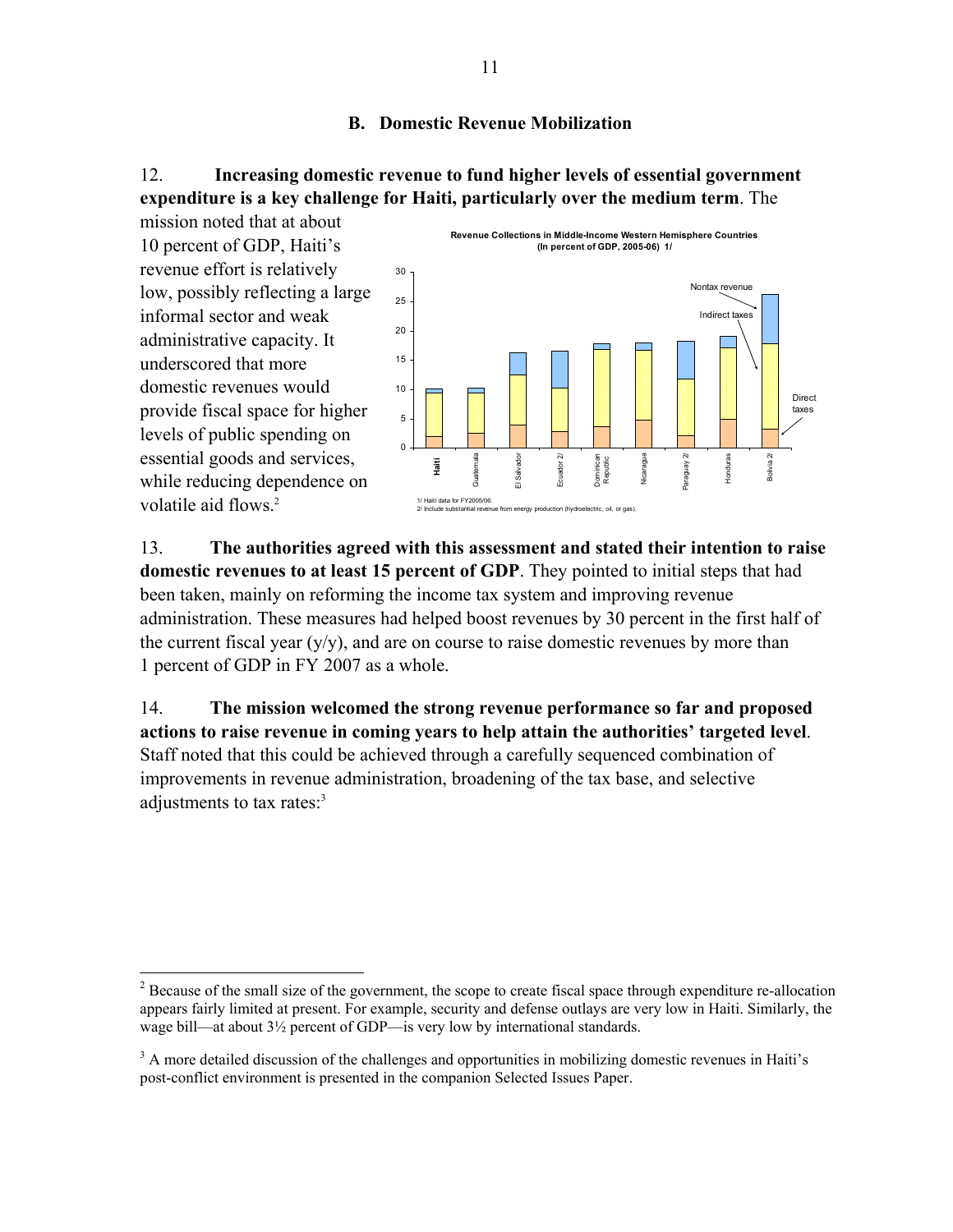- **Strengthening revenue administration** should be the first step in this three-pronged strategy. Efforts should initially focus on strengthening basic functions and tax procedures, followed by more far-reaching modernization, such as, for the inland revenue authority (DGI), moving to a functional model of tax administration. For the customs authority (AGD), establishing effective controls in the provinces should be the first step, followed by the strengthening of procedures at all locations, including through introducing more risk management, shifting to post-release controls, and applying the WTO valuation system. Along these lines, the authorities have already prepared plans to strengthen customs and to modernize the DGI, which should be diligently implemented.
- **Broadening the tax base** will be important to distribute the tax burden more evenly. This requires, among other things, combating evasion through stronger controls at the border, bringing potentially large taxpayers currently operating informally into the tax net, and eliminating the turnover tax (i.e., VAT) exemption of export sector inputs, while introducing a tax refund system for excess credits.<sup>4</sup> In addition, investment incentives could be streamlined. Also, the potential of nontax revenues could be used more fully by adjusting fees and charges for past inflation and improving the profitability of stateowned enterprises. Finally, there is significant scope to rationalize the tax system and release tax administration resources for better uses, through a front-loaded elimination of "nuisance" taxes that deliver insignificant revenue.
- **Adjusting some of the tax rates that are low by international standards** should also be considered in due course. The taxation of diesel could be raised to narrow the gap and reduce the distortions vis-à-vis other petroleum products. Once revenue administration and customs controls have been sufficiently strengthened, the VAT rate—currently at 10 percent—and excise tax rates could be raised closer to average levels of the region.

15. **Staff estimates that the above-mentioned measures could raise revenues by at least 3 percent of GDP, phased in over a number of years**. Actions to strengthen the DGI and AGD could yield about 1 percentage point of GDP, and the proposed increases in selective tax rates could generate about 1½ percentage points of GDP in revenue, if the VAT rate were raised to the regional average of 14 percent. While the immediate impact of measures to broaden the tax base would be limited, these measures would likely increase tax buoyancy over time, and their progressive nature could help make the reforms more politically palatable.

<sup>&</sup>lt;sup>4</sup> The turnover tax, officially known as "taxe sur le chiffre d'affaires" (TCA), is akin to a value-added tax (VAT).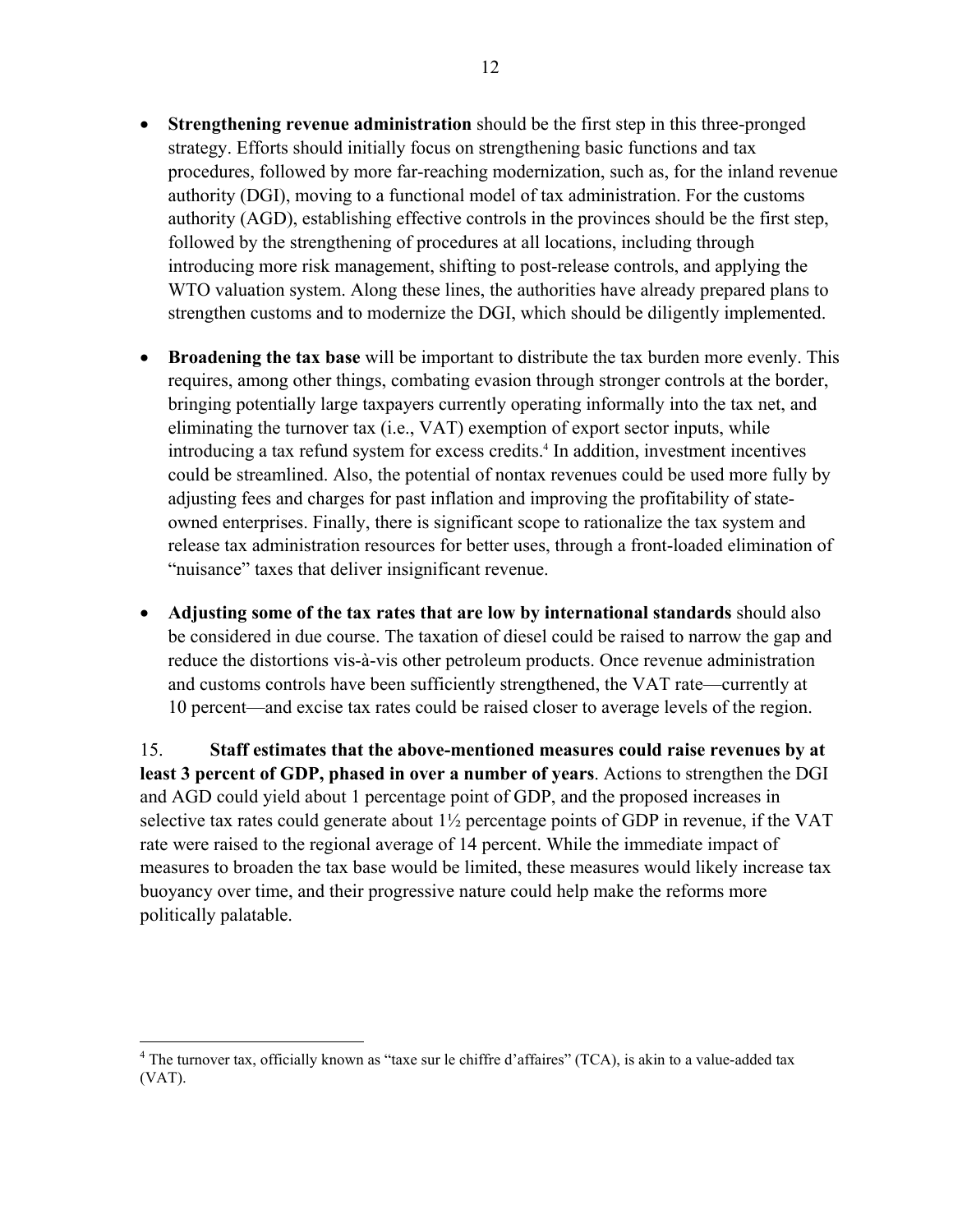|                                                                            | Expected additional<br>revenue yield<br>(percent of GDP) | Time frame of<br>implementation<br>(years) |
|----------------------------------------------------------------------------|----------------------------------------------------------|--------------------------------------------|
| Direct taxes                                                               |                                                          |                                            |
| Broaden tax base                                                           | 1.00                                                     | $1 - 3$                                    |
| <b>Indirect taxes</b>                                                      |                                                          |                                            |
| VAT: raise tax rate to 14%                                                 | 1.00                                                     | $2 - 3$                                    |
| Introducing VAT refund mechanism                                           | Not determined                                           | $2 - 3$                                    |
| Petroleum: simplify taxation, increase government<br>take on diesel to 25% | 0.40                                                     | $0.5 - 1$                                  |
| Adjust other excises (alcohol, etc.)                                       | 0.60                                                     | $1 - 2$                                    |
| Eliminate nuisance taxes                                                   | Neutral                                                  | $1 - 3$                                    |
| Strengthen tax and customs administration                                  | 1.00                                                     | $1 - 3$                                    |
| Non-tax revenue                                                            |                                                          |                                            |
| Improve management of SOE                                                  | Not determined                                           | $3 - 4$                                    |
| Adjust fees and charges to inflation                                       | Not determined                                           | $1 - 2$                                    |

#### **Summary of revenue impact of tax administration and tax policy measures**

Source: IMF Staff estimates

16. **The authorities broadly agreed with the proposed approach, placing most emphasis on strengthening tax administration and broadening the tax base**. In this context they thought that the modernization experience of the large taxpayer unit could be usefully applied to other units. The authorities also expressed their intention to increase the use of income tax withholding, as a means of reducing evasion. The authorities cautioned that decisions to increase selected tax rates should be taken in the context of a comprehensive review of the tax system, among other things, to ensure that social implications of the envisaged changes are duly considered, a point that was well taken by staff. Another revenue source, not yet included in estimates, could be an increase in tariff revenue if Haiti adopts CARICOM's common external tariff.<sup>5</sup>

17. **There was agreement that together with measures to enhance revenue, public financial management and budget execution capacity would also need to be strengthened**. Otherwise, there could be a contractionary impulse on the economy. In addition, a higher revenue effort was likely to face less taxpayer resistance, and would thus be more sustainable over time, if accompanied by a visible increase in the provision and quality of public goods and services. Continuing the authorities' ongoing efforts to improve public financial management systems, which have been supported by IMF technical assistance, would therefore be important.<sup>6</sup>

<u>.</u>

<sup>&</sup>lt;sup>5</sup> Haiti rejoined CARICOM in June 2006.

<sup>&</sup>lt;sup>6</sup> A joint IDB-World Bank Public Expenditure Management and Financial Accountability Review (PEMFAR) is currently underway, which is set to provide additional recommendations for longer-term public expenditure reform and institutional development.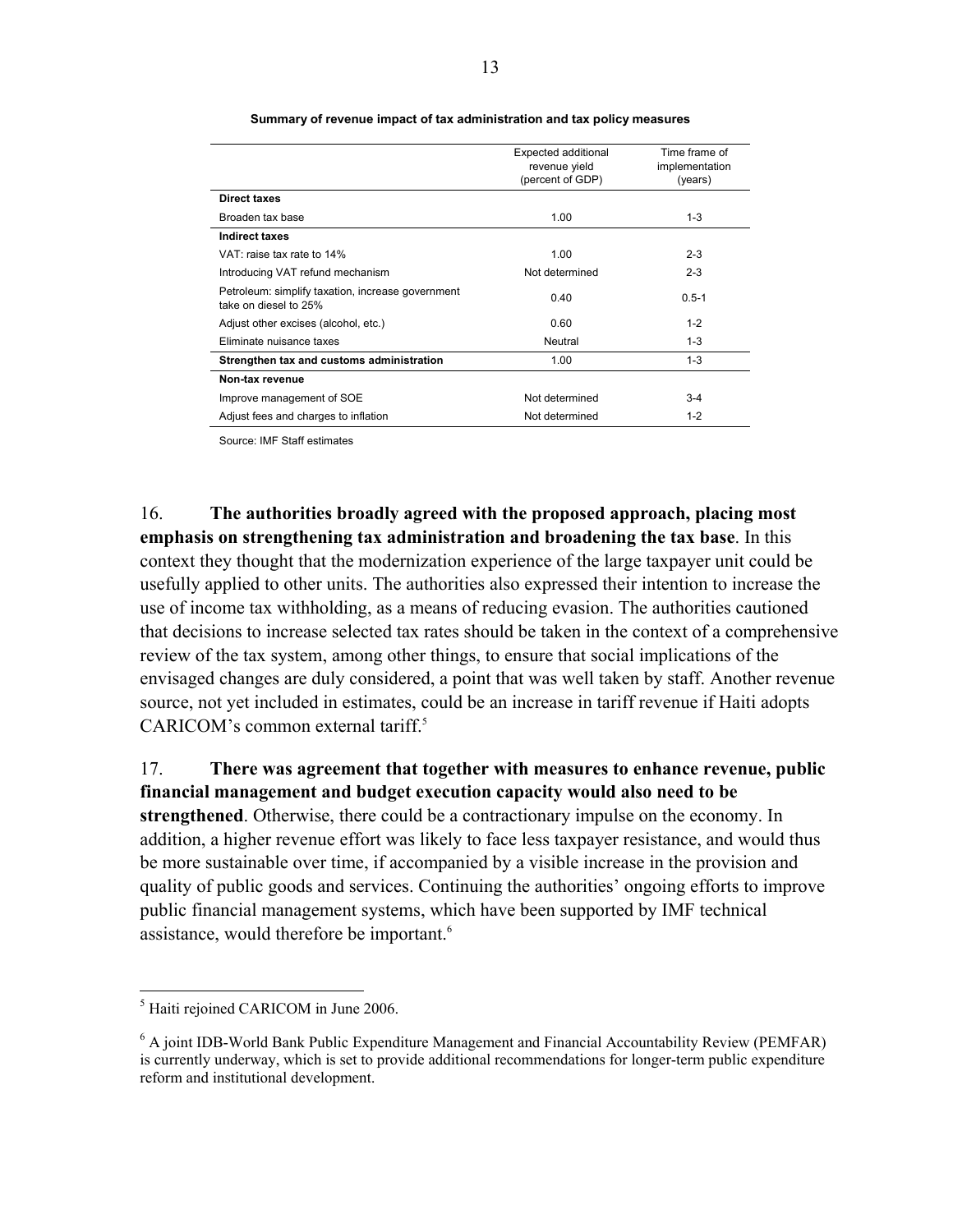## **C. Monetary Policy Framework**

18. **The Bank of the Republic of Haiti (BRH) conducts monetary policy in a challenging environment with limited policy tools**. The money supply is regulated by issuing BRH bonds, but with both volumes and prices for bond auctions fixed, the policy interest rate (91-day BRH bonds) has little impact on market interest rates, creating an ineffective transmission mechanism. Furthermore, dollarization is high and financial markets are shallow, with no interbank money market, secondary market for BRH bonds, nor standing facilities.

19. **Despite this environment, the BRH has made significant progress over the past three years in reducing inflation**. In 2003, inflation rose sharply to 38 percent at year-end, mainly as a consequence of increasing central bank borrowing by the government. Monetary control was later restored, primarily as a result of discontinuing central bank financing to the government and sterilizing excess liquidity, and inflation declined gradually to 8.3 percent in May 2007.

# 20. **The authorities and the mission agreed that the central bank's current approach to monetary management can result in inconsistent policy signals**. Under the

current framework—which mixes elements of monetary and inflation targeting, and exchange rate management—monetary policy instruments are used sometimes in conflicting ways, making it difficult for market participants to infer the central bank's monetary stance. For example, in recent months, the BRH has lowered its key policy interest rate on several occasions, while at the same time allowing a slower pace of base money growth.

21. **To clarify the monetary policy framework, the mission proposed a stronger near-term focus on controlling inflation via the supply of base money**. Empirical analysis points to a strong historical relationship between monetary aggregates and

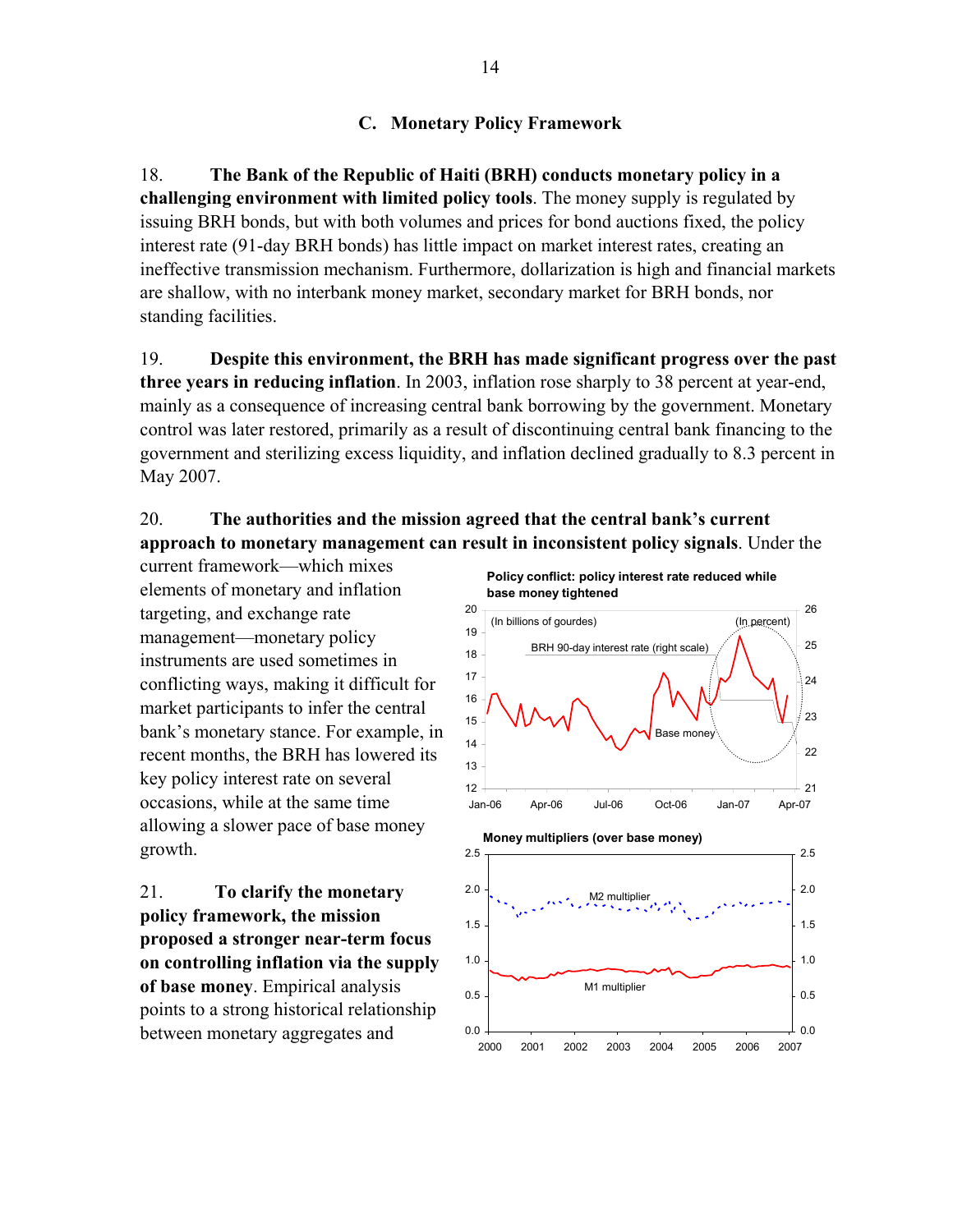inflation.7 There is also evidence of a significant exchange rate pass-through to inflation, but little indication of an impact from interest rates. While broad money is most strongly related to inflation, the relationship between inflation and gourde money (M2) is also very significant, with the latter having the advantage of being under more direct control of the BRH. Given stable base money multipliers, these findings as a whole support the conclusion that monetary control can be an effective way of containing inflation in Haiti in the period immediately ahead.

22. **The mission advised the authorities to steer the money supply principally through the BRH bond auctions**. Under this approach, BRH bond auctions would be modified to set volumes in line with the central bank's base money supply targets, while interest rates would be market determined through a competitive bidding process, thereby ceasing to be an instrument of central bank policy.

23. **The mission stressed that the focus on money supply should be seen as an interim step toward a more advanced monetary policy regime in the future**. However, the proposed simple framework appears suitable for the current stage of development of Haiti's financial system. In the meantime, the BRH should take steps to encourage financial market deepening and strengthen the interest rate channel as a means of transitioning, over the longer term, to an inflation targeting regime.

24. **The authorities generally supported the proposed framework, but pointed out implementation issues that would need to be addressed first**. They emphasized that widening participation in bond auctions would be essential to ensure competitive pricebidding, given that BRH bond holdings are concentrated in a few large banks. They also argued for a gradual introduction of competitive pricing, given that the market-clearing interest rate could be quite low, and banks holding large quantities of bonds would need to adjust to the resulting drop in earnings. Furthermore, the central bank would need to strengthen its liquidity forecasting, and the authorities requested technical assistance for this from the IMF. Staff acknowledged the importance of addressing these issues, but encouraged the authorities to move forward as quickly as possible.

25. **There was agreement that strengthening central bank autonomy would also be important**. Rehabilitating the balance sheet of the BRH should help make monetary policy more independent of financial considerations, while establishing effective limits on central bank financing to the government should help preclude future fiscal dominance. In this context, development of a treasury securities market to enable the government to borrow directly from the private sector would serve the dual purposes of strengthening central bank independence and deepening financial markets.

 $<sup>7</sup>$  A more detailed analysis and discussion of inflation and the monetary transmission mechanism in Haiti is</sup> provided in the companion Selected Issues Paper.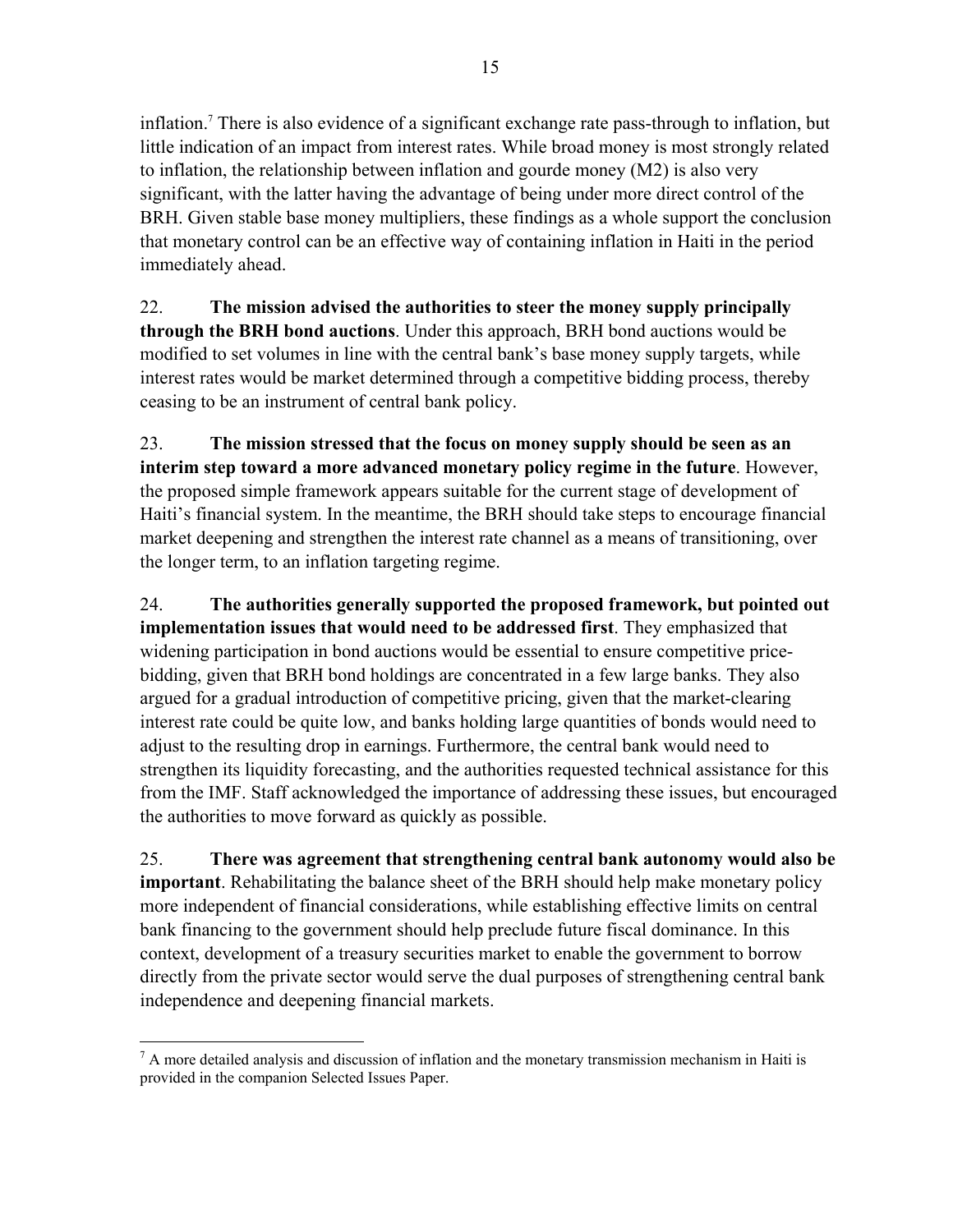### **D. Competitiveness**

26. **Haiti's real exchange rate has appreciated substantially both recently and over the long term**. Despite this appreciation, the current account has remained relatively balanced, due to a strong inflow of private and public transfers financing an increasing trade deficit. The existing export sector, which is small and has become very concentrated, was able to recover partly from the collapse induced by the imposition of economic sanctions in the early 1990s, and competitor-based real effective exchange rates (REERs) for textiles and agricultural exports indicate that Haiti has lost less ground to competitors in these sectors than the overall REER would suggest. 8 Moreover, analysis of tradables vs. nontradables inflation does not provide clear evidence that the relative price of nontraded goods has been increasing over the past decade. However, this evidence by itself does not rule out the existence of a competitiveness problem, because high distribution costs render the distinction between tradables and nontradables difficult when using CPI data. In any case, there was agreement between the authorities and staff that the observed real appreciation exerts considerable competitive pressure on both the export and the import-substitution sectors.



27. **While equilibrium real exchange rate analysis suggests that the appreciation of the last few years has been somewhat stronger than implied by fundamentals, this evidence is not sufficient to conclude that the currency is misaligned**. First, binding limitations in data availability and quality call for a cautious interpretation of the results. Moreover, the utilized econometric model cannot adequately capture the impact on the equilibrium real exchange rate of recent structural changes, such as the macroeconomic stabilization and the arrival of a large UN support mission. Finally, a number of other indicators, including the evolution of export shares and the current account, do not provide clear evidence of a currency misalignment.

<sup>&</sup>lt;sup>8</sup> A more detailed assessment of Haiti external competitiveness is provided in the companion Selected Issues Paper.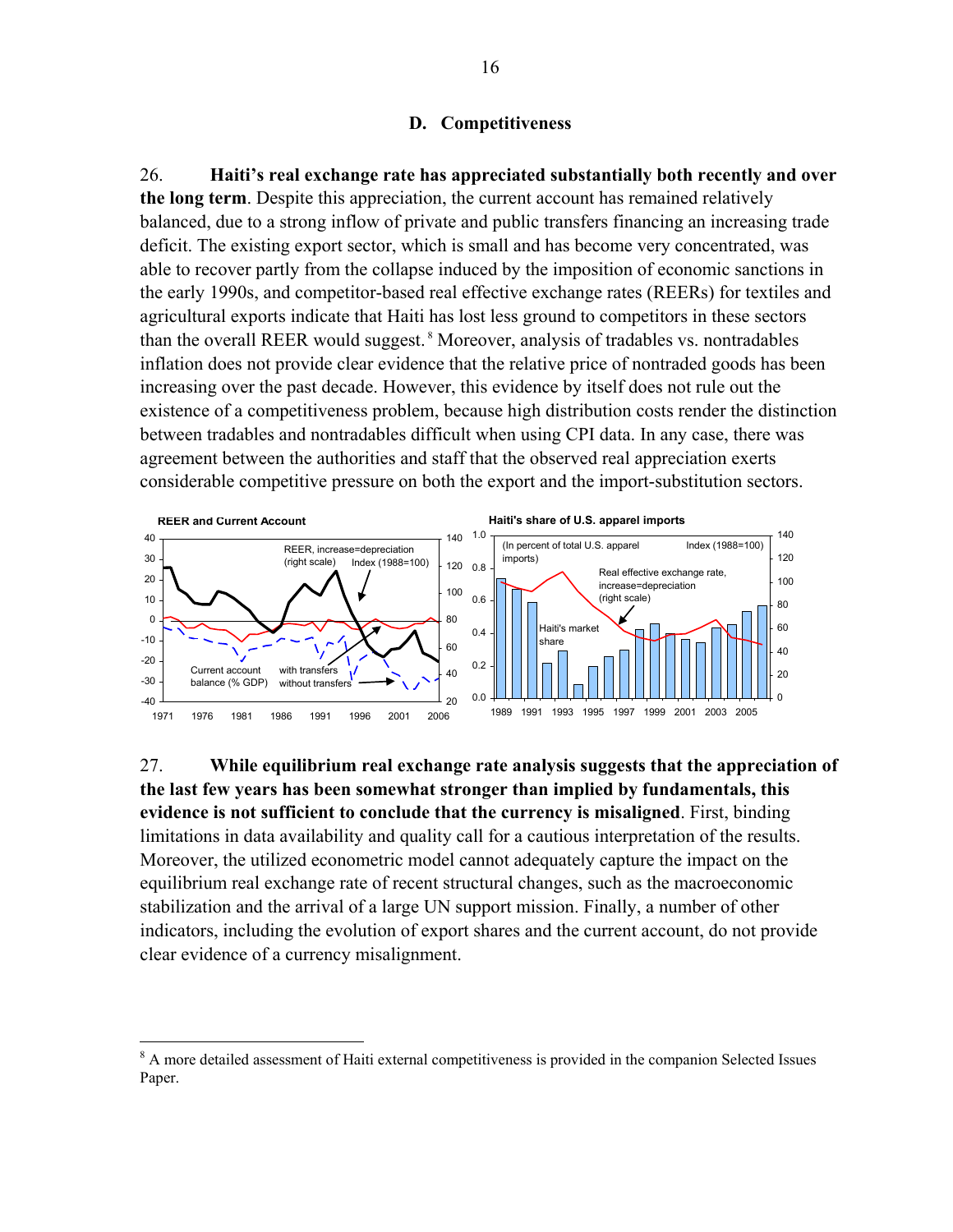28. **Overall, both the authorities and the mission viewed the observed appreciation largely as an equilibrium phenomenon, with little scope for a macroeconomic policy response**. The staff's analysis suggests that Haiti's equilibrium REER exhibits a trend appreciation due to strongly increasing current transfers, mostly private remittances from Haiti's large and still growing diaspora. Seeking to offset this appreciation trend through market intervention would be costly and in all likelihood ineffective over time. The mission therefore advised the authorities to maintain a floating exchange rate regime, noting that it had supported disinflation. Intervention should continue to be limited to replenishing reserves in line with PRGF program objectives, and smoothing out seasonal fluctuations.

29. **There was agreement that competitiveness should be bolstered by addressing widespread non-price competitiveness problems**. While the level of the real exchange rate does not imply a problem for external sustainability, as long as transfers remain stable, the dependence of the economy on transfer flows and their impact on the exchange rate may hold back the development of more robust export and import-substitution sectors. To ease the burden on these sectors, the mission encouraged the authorities to improve Haiti's business environment, which imposes very high costs on firms, including as a result of unreliable and expensive utilities, insecurity, poor infrastructure, and legal uncertainties. Steps should also be taken to identify and address structural rigidities that contribute to the large intermediation margins of banks and to reduce borrowing costs in the economy. The authorities and the mission agreed that the ongoing FSAP exercise should study these issues in greater detail and advise on how to increase competition in the banking system and reduce intermediation spreads.

# **E. PRSP and HIPC**

30. **A full PRSP is being developed under an ambitious timetable**. The authorities aim to complete the PRSP by end-September 2007. They have established a coordinating committee headed by the Prime Minister, involving representatives of civil society, the business community, and local governments. The committee has laid out a timetable for the consultation process, which has commenced with outreach workshops across the country. Staff welcomed the intention to advance quickly with the formulation of the PRSP, but encouraged the authorities to ensure that this would not come at the expense of the document's quality and a broad participatory process.

31. **First steps have been taken in implementing HIPC completion point triggers**. The authorities have completed the adoption of a mechanism to track poverty-reducing public expenditures on the basis of existing expenditure classifications, and are implementing a plan to extend customs control to the provinces.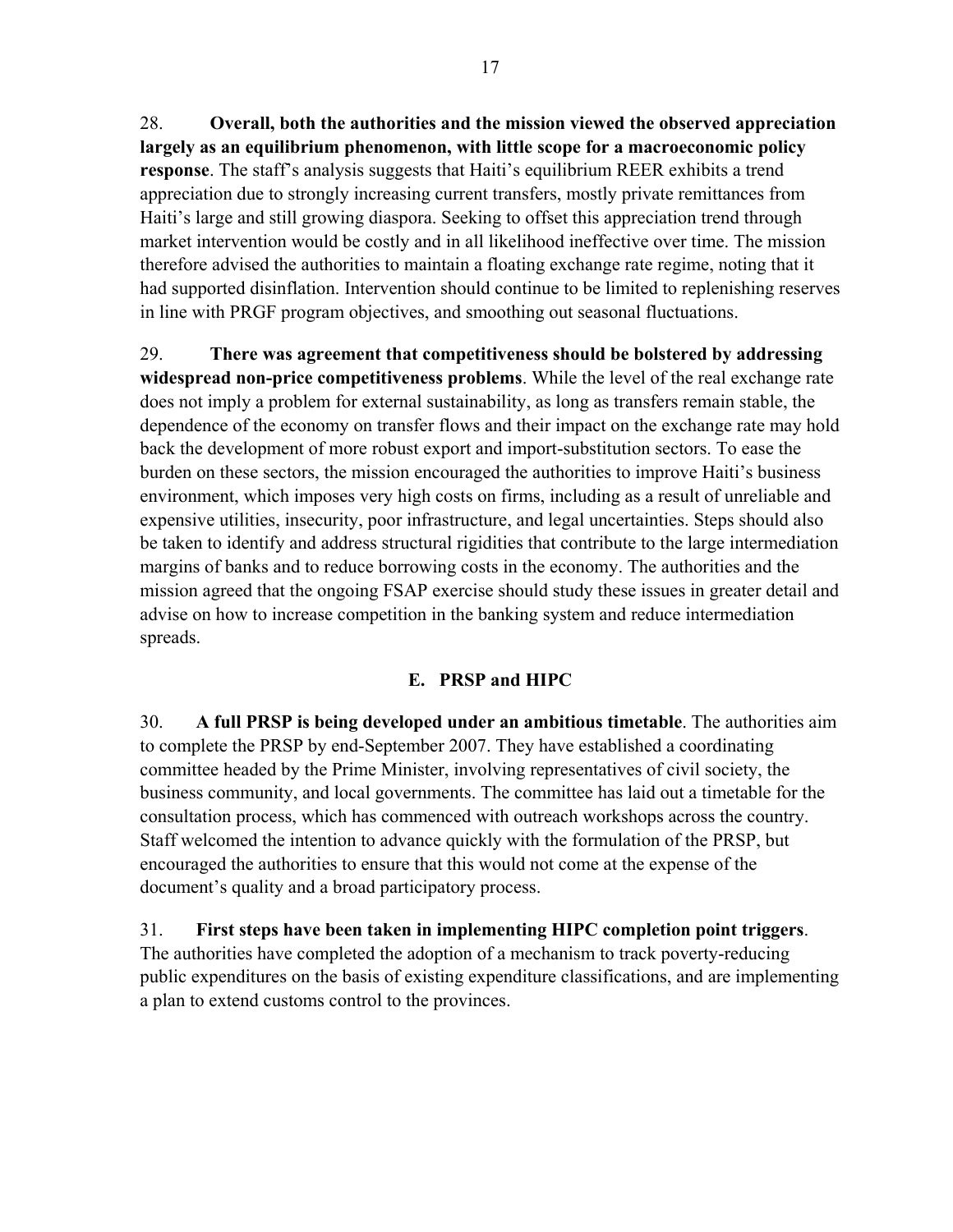## **III. PRGF-SUPPORTED PROGRAM:** *FIRST REVIEW*

32. **Performance under the PRGF-supported program has been strong, although growth has fallen somewhat short of expectations**. In the attached letter and supplementary Memorandum of Economic and Financial Policies (MEFP), the authorities outline the progress under the program and request completion of the first review. All quantitative performance criteria (PCs) for the end-March test date were met with significant margins, and most structural conditionality was implemented on time:

- **Budget execution was significantly lower than anticipated, while domestic revenues exceeded expectations**. This led to a stock of central bank financing to the central government G1.8 billion lower than foreseen in the program.
- **The central bank used the opportunity of strong transfer inflows to step up their foreign exchange purchases,** resulting in an accumulation of net international reserves (NIR) far higher than programmed (US\$218 million compared to an end-March PC of US\$129 million). The large liquidity injection from the reserves purchases was more than compensated for by the contractionary impact of the fiscal overperformance, thus allowing the authorities to keep base money growth slightly below its indicative program target, without further issuing sterilization bonds.
- **Seven out of eight structural PCs and three out of six structural benchmarks were met for end-March**. Missed end-March benchmarks were subsequently implemented. The authorities are requesting a waiver of nonobservance of the PC on submission of a new banking law to Parliament by end-March, which was delayed to enable the draft law to benefit from IMF technical assistance and an internal consultation process. The draft law was submitted to Parliament in late June as a prior action for completing the first review. The authorities also met two structural PCs for end-June, which are conditions for the second program review.
- **While inflation has declined at a faster than anticipated pace, growth is below projections**. Available indicators suggest that economic activity continues to expand, but its pace is picking up less than expected. In the absence of significant stimulus from government spending, growth appears to have been mostly sustained by exports and private investment.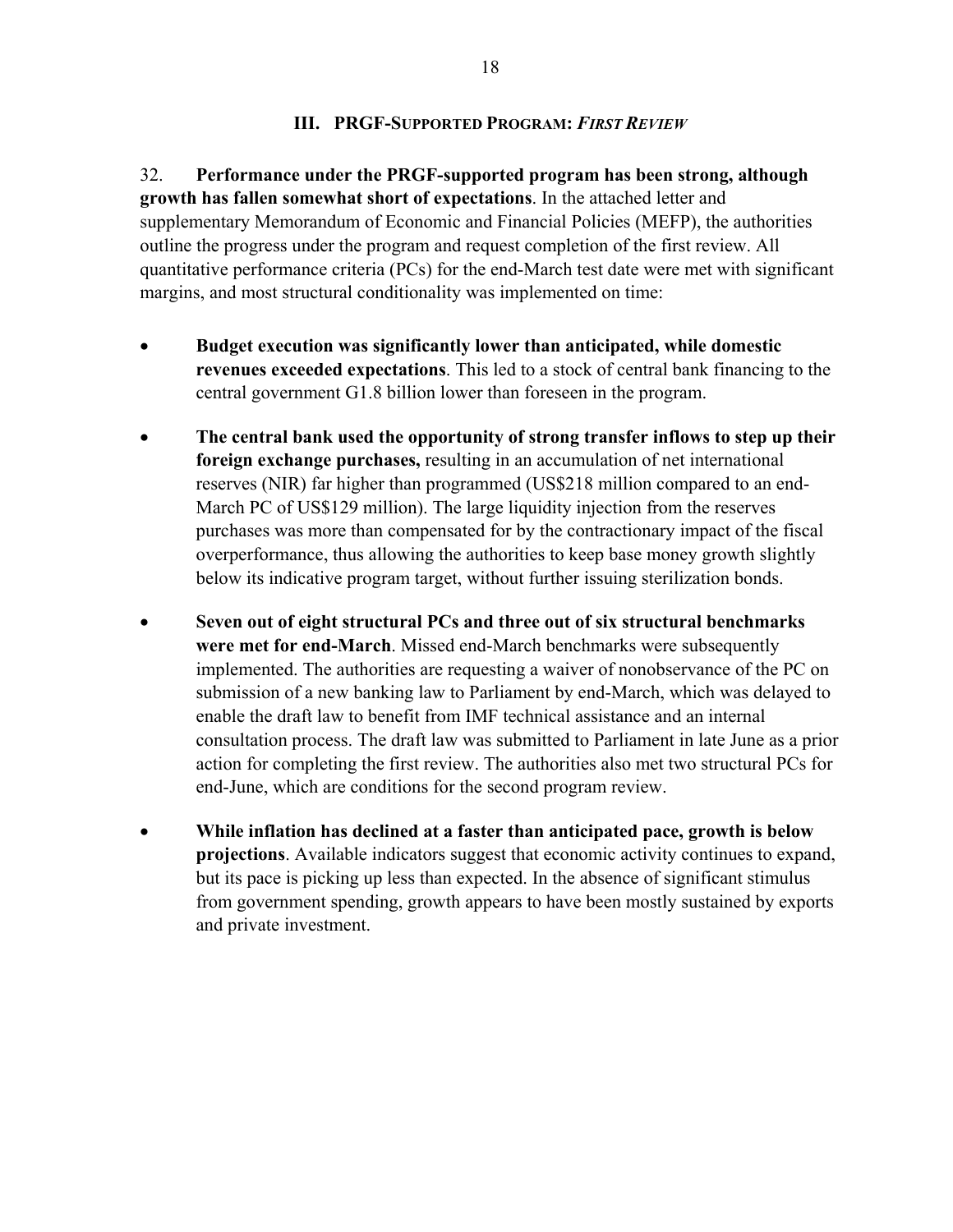## **A. Macroeconomic Framework for Remainder of FY 2007**

33. **Staff and the authorities agreed on some revisions to the macroeconomic framework for the current fiscal year**. In light of the weaker than expected performance so far, the growth estimate for FY 2007 was reduced from 4.0 percent to 3.5 percent. While there remains considerable downside risk to this forecast, the authorities are hopeful that accelerated government spending in the second half of the fiscal year will inject new stimulus for economic activity. Similarly, the inflation target for end-September 2007 was reduced from 9 percent to 8 percent, a level that was already achieved in March and April. Recent oil price increases are creating some inflation pressures, but this is likely to be offset by the impact of exchange rate appreciation on prices of imported goods.

34. **Program targets for the second review were modified to reflect better outcomes**. In light of the still low reserves coverage and the prospects for continued strength of remittances and scheduled budget support, the annual floor for NIR accumulation was raised from US\$30 million to US\$135 million.<sup>9</sup> With unchanged money growth targets, this NIR increase dictates a one-for-one decrease in the ceiling for net domestic assets, which would require the issuance of up to G2.5 billion (about US\$65 million) in BRH bonds if the government budget is fully executed (i.e. government deposits accumulated so far are fully drawn down). Staff believes that the risk of private sector crowding out from this sterilization would be limited, because credit demand still remains significantly constrained by structural impediments. Also, reducing the potential volume of sterilization through an ex-ante limit on budget execution would not be desirable, given the country's substantial government spending needs.

35. **Accelerating budget execution will be the key challenge for the authorities in the remaining months of the fiscal year**. The supplementary budget provides for significantly higher expenditures, particularly public investment, which are mainly funded from higherthan-anticipated domestic revenue and debt relief. If the authorities can overcome spending constraints, total expenditure could increase by up to 3 percent of GDP for the fiscal year, leaving a deficit (excluding grants and externally financed projects) of 1.4 percent of GDP. This deficit is fully financed by identified external budget support, with no recourse to central bank financing on a year-over-year basis.

36. **Staff expressed concern about the unprogrammed tightening of the monetary stance and encouraged the authorities to fully use the available room under the program to expand base money**. While base money growth through end-March was broadly in line with expectations, it subsequently fell well below program targets, in anticipation of the pick up in government spending in the second half of the year. Under the

 $9<sup>9</sup>$  At the same time, the ceiling on the program adjustor for budget support shortfalls was increased from US\$20 million to US\$50 million.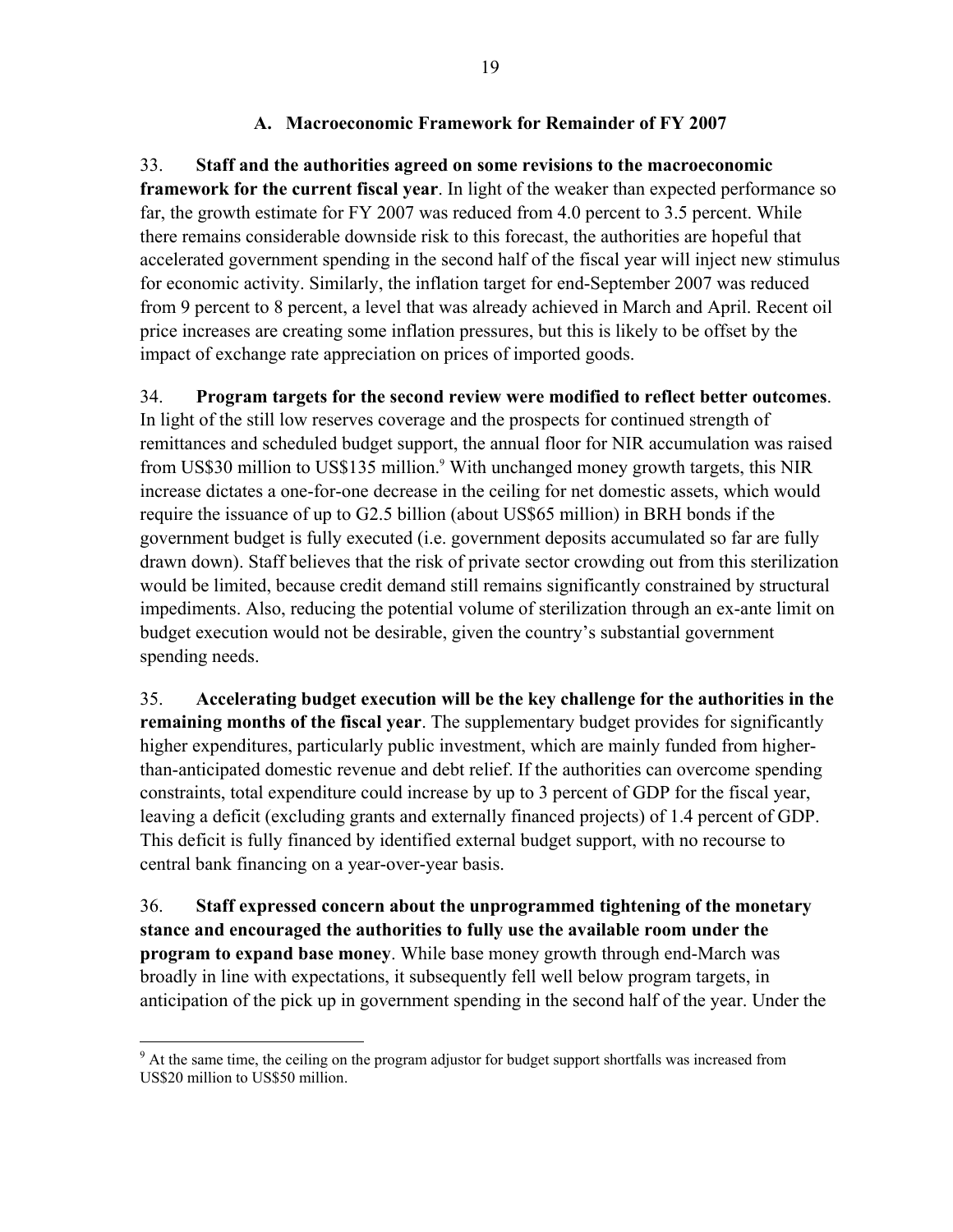circumstances, staff urged the authorities to improve the flow of information between the BRH and the ministry of finance for purposes of liquidity planning, in order to avoid episodes of excessively restrictive monetary policy. In light of contained inflation risk, weak credit, and the general intention to shift the monetary policy focus on managing money supply, staff supported the authorities' policy of gradual reductions in administered BRH bond rates. Current interest rates remain high in real terms by historical standards, and still appear to be well above market equilibrium levels. However, for the rest of the fiscal year, the possible need for large-scale sterilization with BRH bonds justifies a cautious approach to further interest rate reduction.

## 37. **A number of adjustments to the program's structural conditionality were**

**agreed**. In order to benefit from IMF technical assistance planned for the fall, the authorities requested to move the PC on developing a central bank recapitalization plan to March 2008. They also requested to align the timing of a plan to divest the BRH's ownership in Teleco, originally required by end-June 2007, with the development of a recapitalization strategy. These changes were approved by the Executive Board on a lapse-of-time basis in late June. Two PCs will be added for end-September to further advance in the areas of revenue administration reform and safeguards implementation. The authorities will adopt a detailed implementation plan for modernizing the DGI, and complete a technical report on obstacles to implementing International Financial Reporting Standards (IFRS) at the central bank. In addition, they agreed on a structural benchmark to ensure stronger quality control of monthly monetary data.

| <b>Measures</b>                                                                                                                                              | Proposal                                                                                                |  |  |  |
|--------------------------------------------------------------------------------------------------------------------------------------------------------------|---------------------------------------------------------------------------------------------------------|--|--|--|
| 1. Structural performance criteria                                                                                                                           |                                                                                                         |  |  |  |
| Prepare a plan to recapitalize the central bank.                                                                                                             | Reset test date from September 2007 to March 2008                                                       |  |  |  |
| Adopt a strategy for discontinuing BRH involvement with TÉLÉCO.                                                                                              | Reset test date from June 2007 to March 2008 <sup>1</sup>                                               |  |  |  |
| Commence an independent assessment of possible recapitalization<br>needs and required financial and operational restructuring of BNC.                        | Modify the PC to commence rather than complete the<br>assessment by end-September 2007                  |  |  |  |
| Adopt detailed implementation plan for modernization of the DGI.                                                                                             | Introduce as a new PC for the third disbursement<br>(second review), with end-September 2007 test date  |  |  |  |
| Review of the feasibility of IFRS implementation in line with the<br>BRH action plan.                                                                        | Introduce as a new PC for the third disbursement<br>(second review), with end-September 2007 test date. |  |  |  |
| <b>Structural benchmarks</b><br>$2_{-}$<br>Monthly monetary program data to be signed off by the Central<br>Bank's interdepartmental and steering committee. | Introduce as new monthly structural benchmark from<br><b>August 2007.</b>                               |  |  |  |

#### **Summary of Proposed Changes to Structural Performance Criteria and Benchmarks**

1/ These PCs were approved by the Executive Board on a lapse-of-time basis.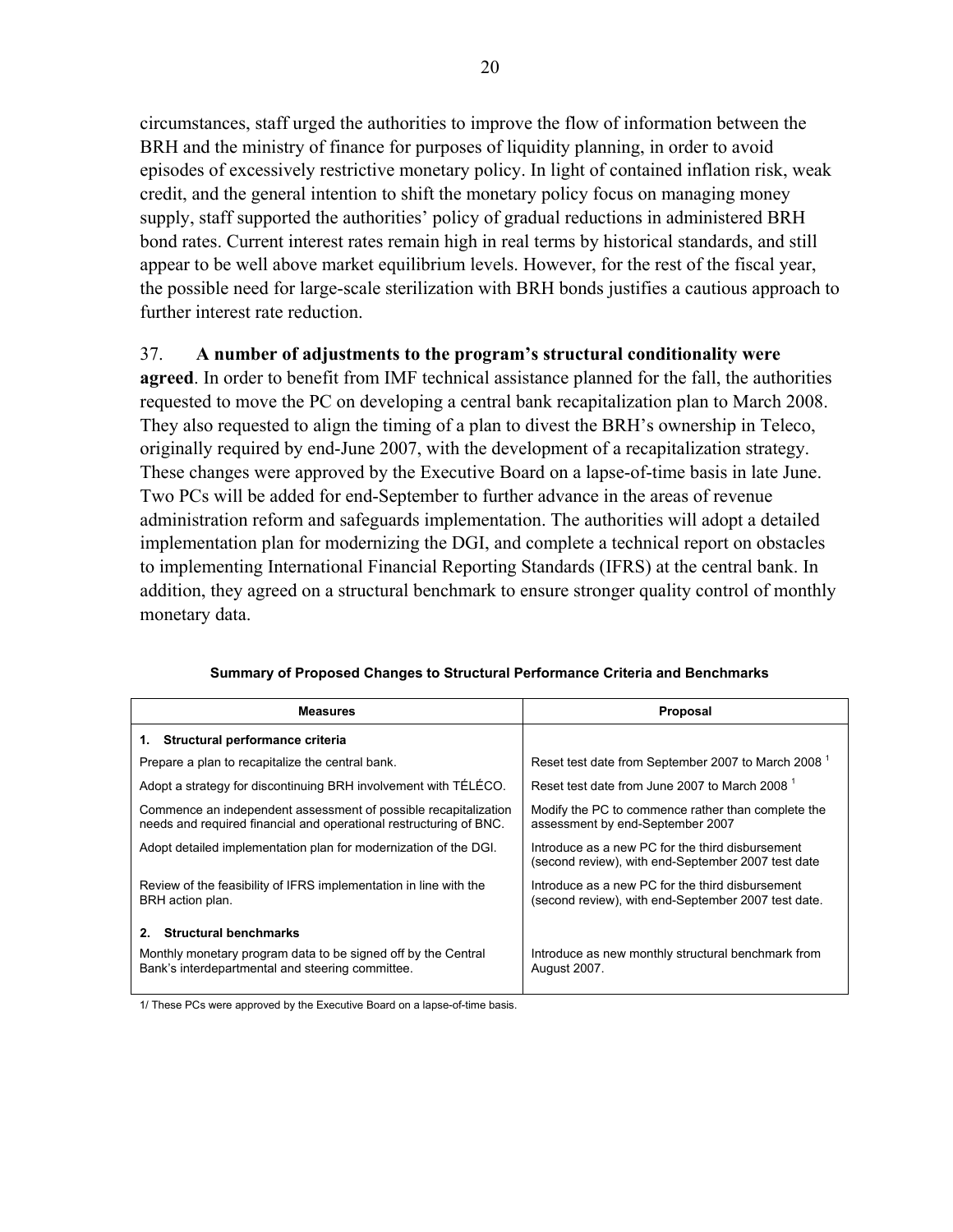38. **The plan to resolve weaknesses in the banking system is advancing, and the banking sector shows improved performance and solvency after its orderly consolidation in 2006 (Box 2)**. In early 2007, state-owned *Banque Nationale de Crédit* (BNC) absorbed all assets and liabilities of *Socabank*, which was under financial distress. As part of the authorities' plan to address financial sector weaknesses, a thorough assessment of the merged bank is to be undertaken to determine any needs for recapitalization, and financial and operational restructuring. Because the identification of a qualified international assessor has proven time consuming, the authorities are requesting that this assessment is being allowed to commence by end-September rather than being completed by that date, as required under the program. The authorities intend for this assessment to be completed no later than end-March 2008.

### **Box 2. Banking Sector Developments**

**Haiti's banking sector underwent further consolidation in 2006 and 2007.** In this process, the number of banks declined from 13 to 9 and concentration increased, with the three largest banks now holding almost 80 percent of total assets.

**In March 2007, BNC, a large state-owned bank, acquired the assets and liabilities of Socabank, previously Haiti's fourth-largest bank**. This halted a prolonged period of distress for Socabank, which had significant negative capital, a nonperforming loan (NPL) ratio of close to 50 percent, and deposit outflows. The capital adequacy ratio (CAR) of BNC after the merger was reported to be 26 percent at end-March, while its liquid balances to deposits substantially exceeded the system's average.

**Most banks report high solvency, strong liquidity, and good earnings, but NPLs are high**. All but one bank reported CARs well above the 12 percent regulatory minimum as of March 2007. The aggregate ratio of liquid assets to deposits has been around 54 percent over the past few years. Aggregate annualized return on assets more than doubled during FY 2006, and rose to 2.0 percent in the first half of FY 2007. However, NPLs were also fairly high, representing on average 12 percent of total assets.

**The systemic importance of the largest banks underscores the need for careful supervision**. A joint Bank-Fund FSAP is currently ongoing, with a dual focus on the soundness of the financial sector and its developmental needs. The FSAP conclusions and recommendations will be presented to the IMF Executive Board at the time of the second program review.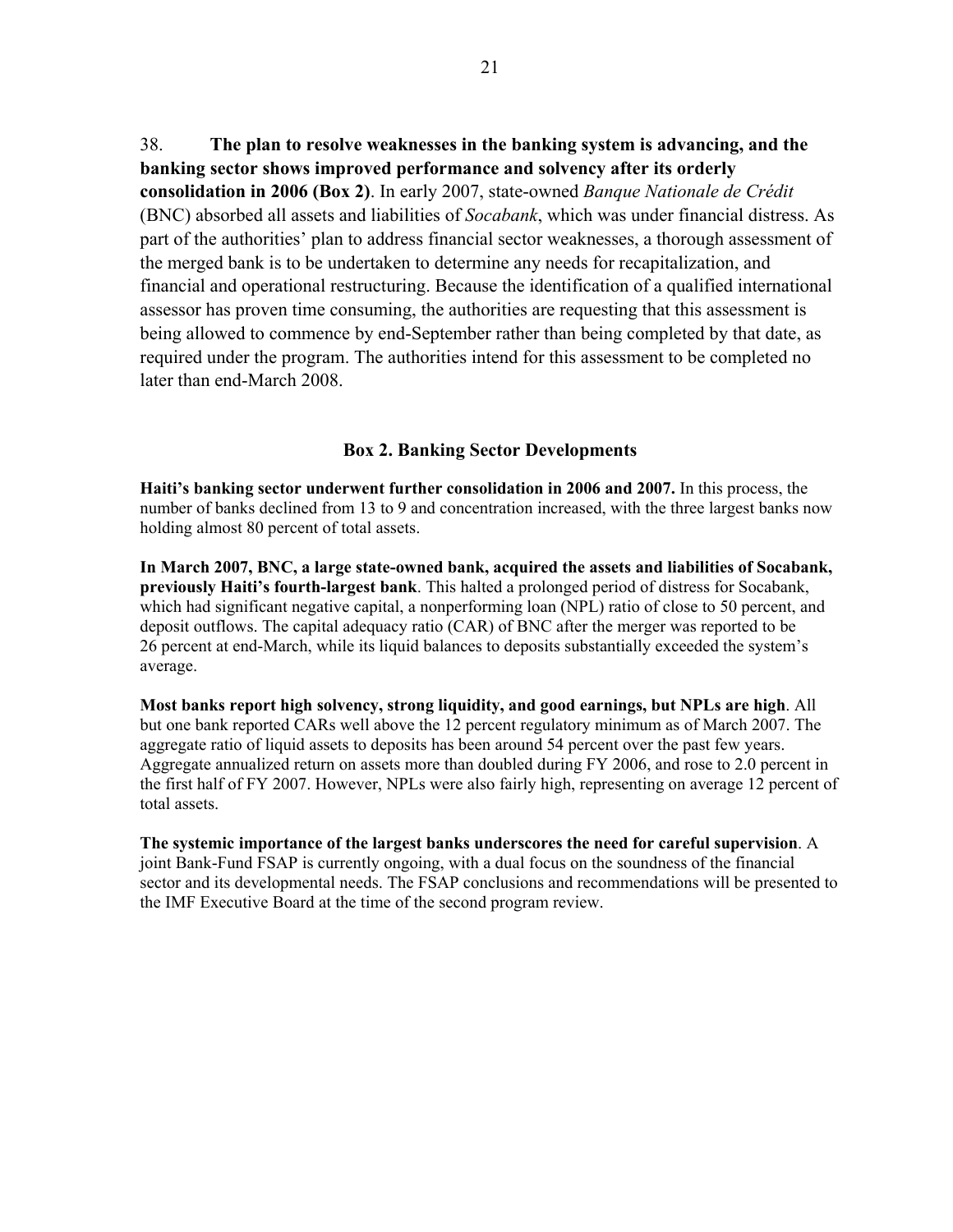### **B. Macroeconomic Framework for FY 2008**

39. **The authorities and the mission discussed the broad outlines for the FY 2008 budget and macroeconomic framework**. The authorities' draft budget envisages an increase in domestic revenues by 0.9 percent of GDP from strengthened tax administration efforts, partly offset by somewhat lower budgetary grants. Expenditures (excluding foreignfinanced projects) would rise by 0.6 percent of GDP, focused on education, health, justice, public security, agriculture, infrastructure and tourism development. As in the current fiscal year, the budget does not foresee any recourse to central bank financing. Firmly committed budget support already amounts to 1.2 percent of GDP, and, based on historical patterns, the authorities feel reasonably assured that additional donor commitments for a small remainder of 0.3 percent of GDP will be forthcoming (see further in the paragraph below). Other key assumptions of the preliminary macroeconomic framework are a real GDP growth rate of 4.5 percent; a further decline in inflation to 7.5 percent; NIR accumulation of US\$70 million; and base money growth that is slightly lower that expected nominal GDP growth.

40. **Firm quantitative targets for FY 2008 will be finalized at the time of the second program review, since the outlined indicative framework is still subject to change**. For instance, the authorities intend to convene a donors meeting after the completion of the PRSP, presumably in early 2008, to realign spending priorities and discuss new pledges. Second, Haiti has ratified the Petrocaribe agreement with Venezuela and recently signed an agreement for benefits under ALBA terms, and could thus potentially receive substantial concessional financing for oil purchases under these initiatives.<sup>10</sup> These developments would have to be incorporated in due course into the framework, along with other relevant information that might become available. The authorities indicated their intention to invest the Petrocaribe funds and spend only the investment proceeds transparently through the budget. Staff welcomed the intention to channel the resulting investment spending through the budget, and noted that the authorities' approach would require strong safeguards.

 $10$  Under the Petrocaribe agreement, Haiti could import up to 14,000 barrels of crude oil and refined products from Venezuela per day. At current oil prices, up to 40 percent of each shipment could be financed by a bilateral 25-year loan at a 1 percent interest rate (the grant element of these loans amounts to about 50 percent). For Haiti, this would imply a loan volume of up to US\$140 million per year (2.5 percent of FY 2007 GDP)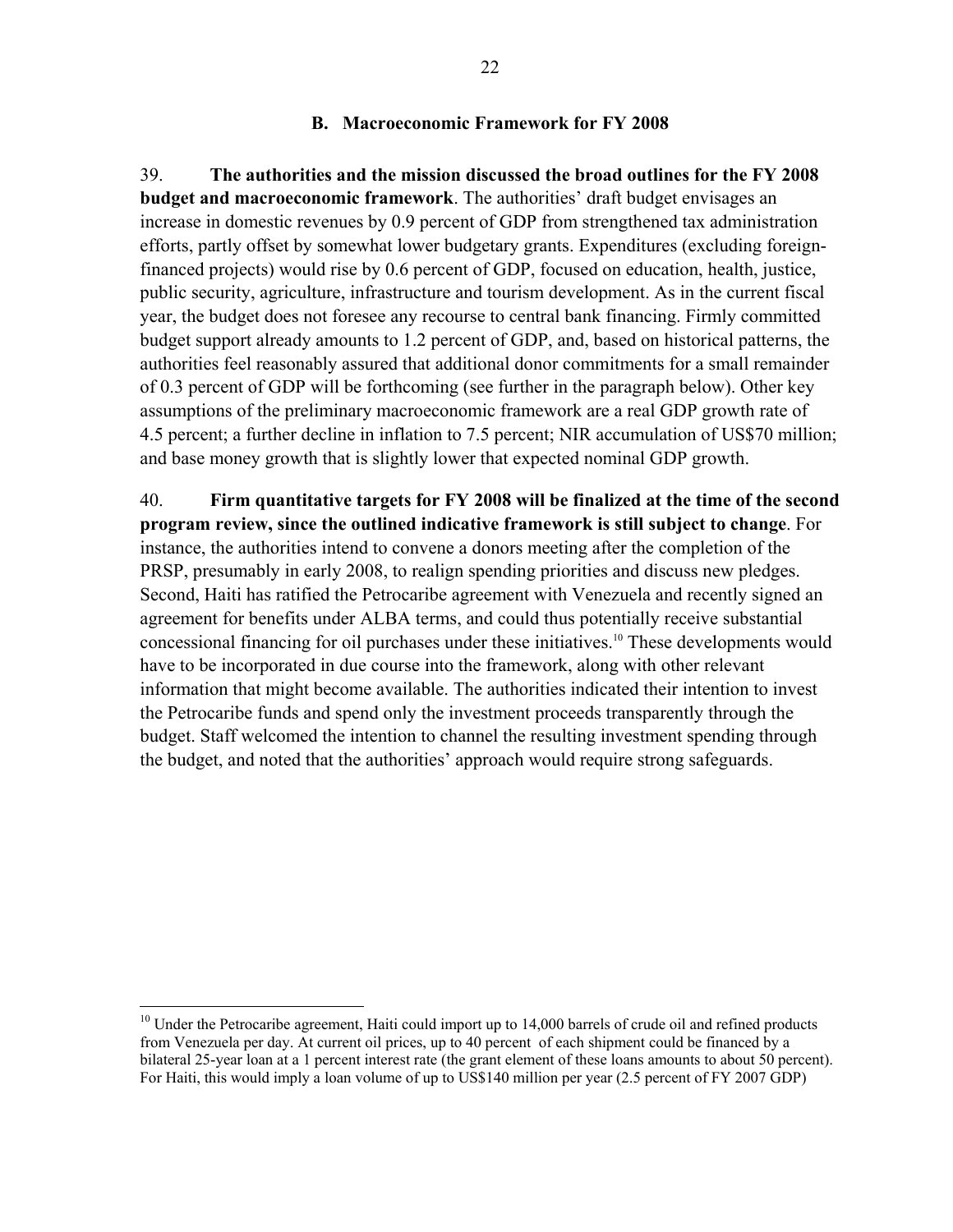## **C. Capacity to Repay, Program Risks, and DSA**

41. **Haiti's capacity to repay the Fund and the risks to the program are broadly unchanged from the time of the approval of the arrangement last November**. Credit outstanding to the Fund at end-May 2007 was SDR 28.1 million or 34.3 percent of quota. Outstanding obligations to the Fund will peak at SDR 74 million in 2010, or about 9 percent of exports of goods and services. The authorities have continued their good track record of timely debt service payment, and external indebtedness should continue to improve with time. The key risks to the program, which remain substantial, are the absence of a meaningful growth acceleration and improvements in social conditions, which could lead to domestic instability and put external support into question.

42. **A joint Bank-Fund low-income country debt sustainability analysis (LIC DSA) was conducted in November 2006, and will be updated for the second program review**. 11 It indicated that Haiti's risk of debt distress is high, even after full delivery of HIPC and bilateral debt relief, but would be significantly reduced by MDRI relief from IDA.<sup>12</sup> The forthcoming LIC DSA will reflect a number of developments that have taken place since last November:

- In early 2007, the IDB committed MDRI-type post-completion point debt relief and announced the move to grant-only financing for the next two years. Using unchanged assumptions from the November 2006 LIC DSA exercise, the relief provided by the IDB alone would reduce the NPV of debt-to-exports ratio by over 30 percentage points.
- As a consequence of the HOPE Act, exports of goods and non-factor services are projected to rise faster in coming years than assumed last November. This would reduce the NPV of debt-to-export ratio approximately by another 10 percentage points.
- Finally, the volume of the Petrocaribe agreement with Venezuela, which Haiti ratified in May 2007, was increased from 7,000 to 14,000 barrels of oil products per day. Thus, the agreement could provide concessional lending of up to 2.5 percent of GDP per year, putting upward pressure on the NPV of debt-to-export ratio.

The combined impact of these developments will likely result in a significant decline of Haiti's NPV of debt-to-exports ratio in the short and medium term in the updated LIC DSA. The longer-term impact is less certain, as it will depend on the intensity of use of the Petrocaribe facility.

<sup>&</sup>lt;sup>11</sup> Applicable guidance indicates that a full LIC DSA should be produced once per year.

<sup>&</sup>lt;sup>12</sup> See Country Report No. 06/440.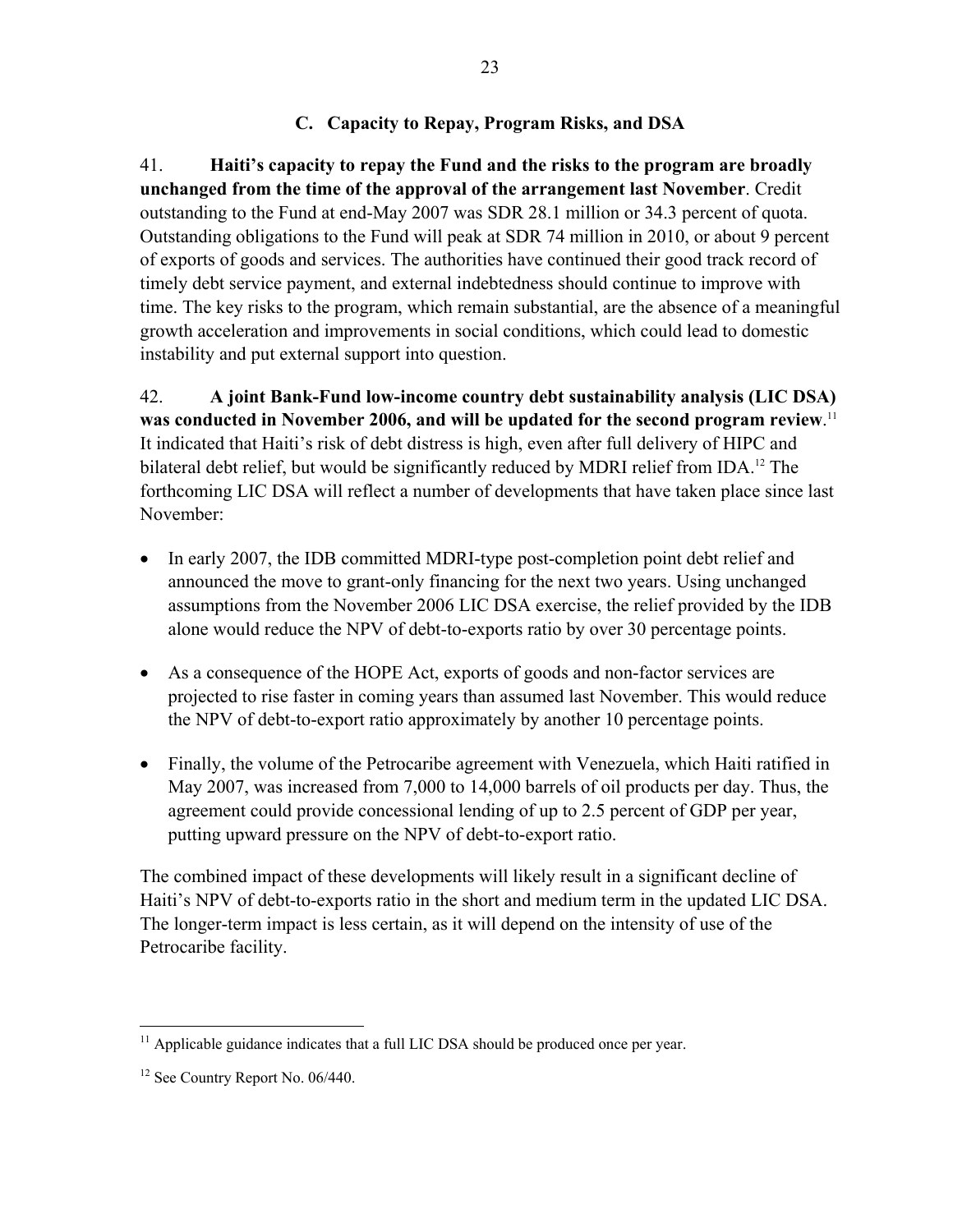## **IV. STAFF APPRAISAL**

43. **Haiti has achieved substantial economic and political stabilization over the past three years**. The authorities are to be commended for the implementation of sound monetary and fiscal policies, which have led to a sharp reduction in inflation, stabilization of the exchange rate, and resumption of growth. The restoration of political and constitutional order, exemplified by peaceful and transparent elections, the recent improvements in the security situation, and the government's drive to promote good governance are all welcome and encouraging.

44. **The PRGF-supported program is broadly on track, although growth is somewhat below projected levels**. Quantitative targets for the first review were met by large margins, partly because of slower-than-expected government spending. While inflation has declined more rapidly than expected, the absence of meaningful fiscal stimulus in the early part of the fiscal year has held back growth.

45. **Progress is also being made in the implementation of structural reforms**. Structural conditionality under the program in the areas of revenue administration, public financial management, and central bank reform has been implemented, mostly on time. The mission also welcomes steps that have been taken to address weaknesses in the banking system.

46. **Conditions are in place for continued strong implementation of the PRGFsupported program**. The program for the remainder of the current fiscal year is fully financed, including after the recently approved supplementary budget. In addition, two PCs for the second review have already been met. An indicative macroeconomic framework for the coming fiscal year has also been drawn up, consistent with program objectives.

47. **The key issue for economic management in the short term is to step up budget execution**. Staff supports the steps that are being taken by the authorities to overcome administrative capacity constraints and supply bottlenecks, although realistically their impact will take some time to fully materialize. The authorities have to be vigilant that efforts to accelerate spending do not affect either its quality or its allocation, which should remain in line with the priorities identified in the interim PRSP.

48. **The authorities also have to monitor liquidity conditions closely, to avoid an overly tight monetary policy stance**. Staff cautions about the recent deceleration in base money growth, and suggests that the BRH fully use the space provided for under the program to expand money supply. In light of the uncertainties about the timing of budget execution during the remainder of the fiscal year, close coordination between the monetary and fiscal authorities is advisable to avoid episodes of liquidity squeeze, which can also exacerbate exchange rate appreciation pressures.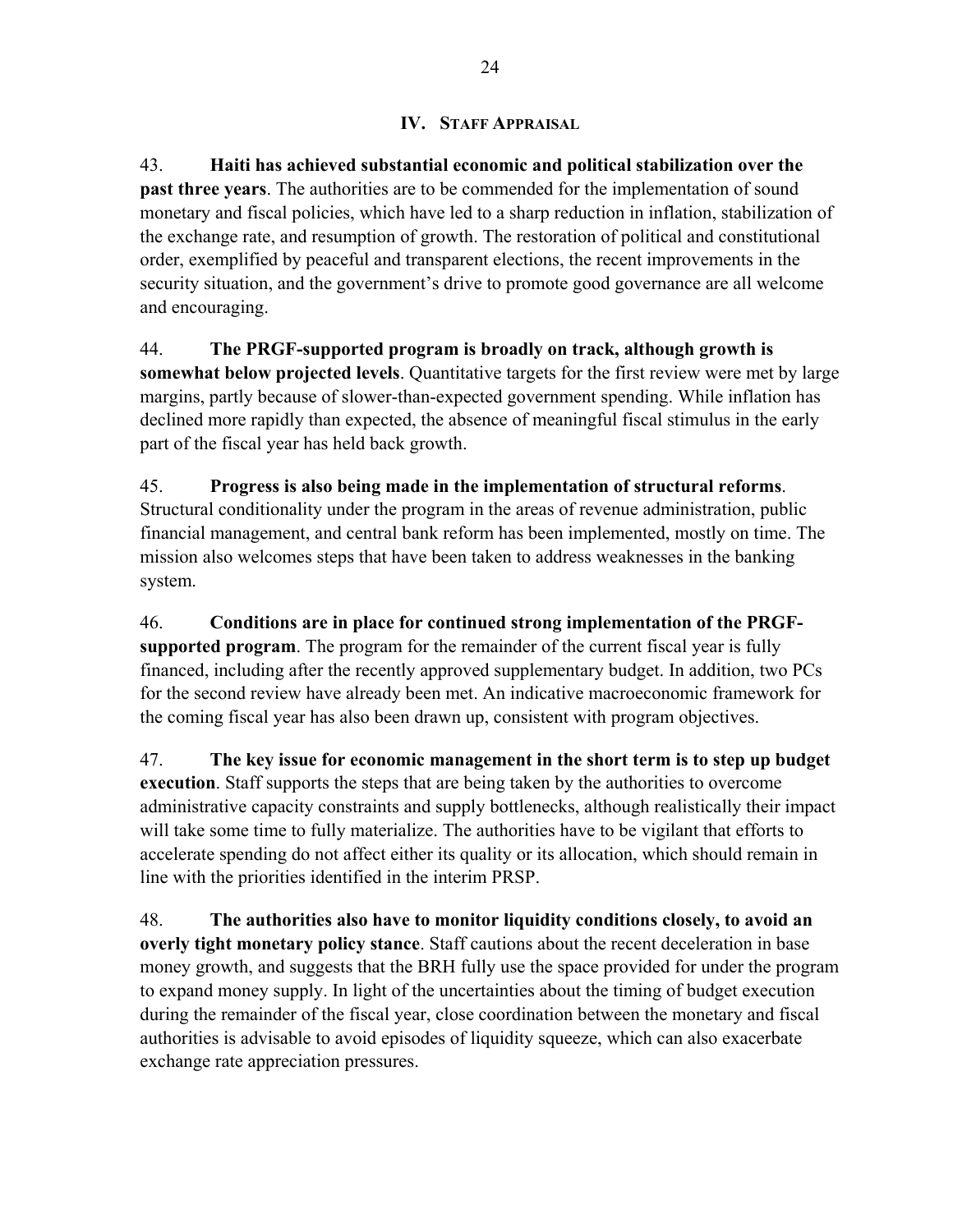49. **Looking toward the medium term, and beyond the consolidation of recent stabilization gains, Haiti's main challenge remains the achievement of higher, sustained growth**. Modest growth has resumed, but a more robust pick up in economic activity has yet to set in. A weak growth response caused by factors such as supply and government capacity bottlenecks, continued security problems, or exchange rate appreciation beginning to affect export and import-competing sectors, represents one of the main downside risks to the program, and to domestic and external stability more broadly.

50. **Avoiding a low-growth outcome will require overcoming many deep-seated structural bottlenecks**. Among them are the dilapidated infrastructure, inadequate supply of basic utility services, and poor quality and coverage of education and health services. It will be important for the authorities—with support from the international community—to focus on ways to address these issues, including through the ongoing PRSP process.

51. **Against this backdrop, the task of generating funding for priority expenditures through a strengthened domestic revenue effort becomes central**. Staff applauds the strong revenue performance so far this year and supports the authorities' intention to raise revenue over the medium term to at least 15 percent of GDP. Progress toward this goal could be achieved through a carefully sequenced combination of improving revenue administration, broadening the tax base and burden, and adjusting in due course tax rates and fees. Staff agrees with the authorities that decisions on adjusting tax rates could best be made in the context of a comprehensive tax policy review, and should take into account their social ramifications.

52. **The authorities should also strive to clarify their monetary policy framework, to help consolidate a stable low-inflation environment conducive to economic activity**. The current, somewhat eclectic, approach to monetary policy has successfully supported disinflation in recent years, but may not be most adequate to sustain further progress and enable needed deepening of financial markets.

53. **In light of Haiti's weak interest rate channel, staff encourages the authorities to focus on the control of base money supply for the time being**. This would require modifying central bank bond auctions to set volumes and allow interest rates to be competitively determined. Central bank independence should also be strengthened in due course through recapitalization and more effective limits on government borrowing. The authorities' view that some interim steps will be needed is well taken, but staff believes that these should not overly delay implementation of the proposed framework.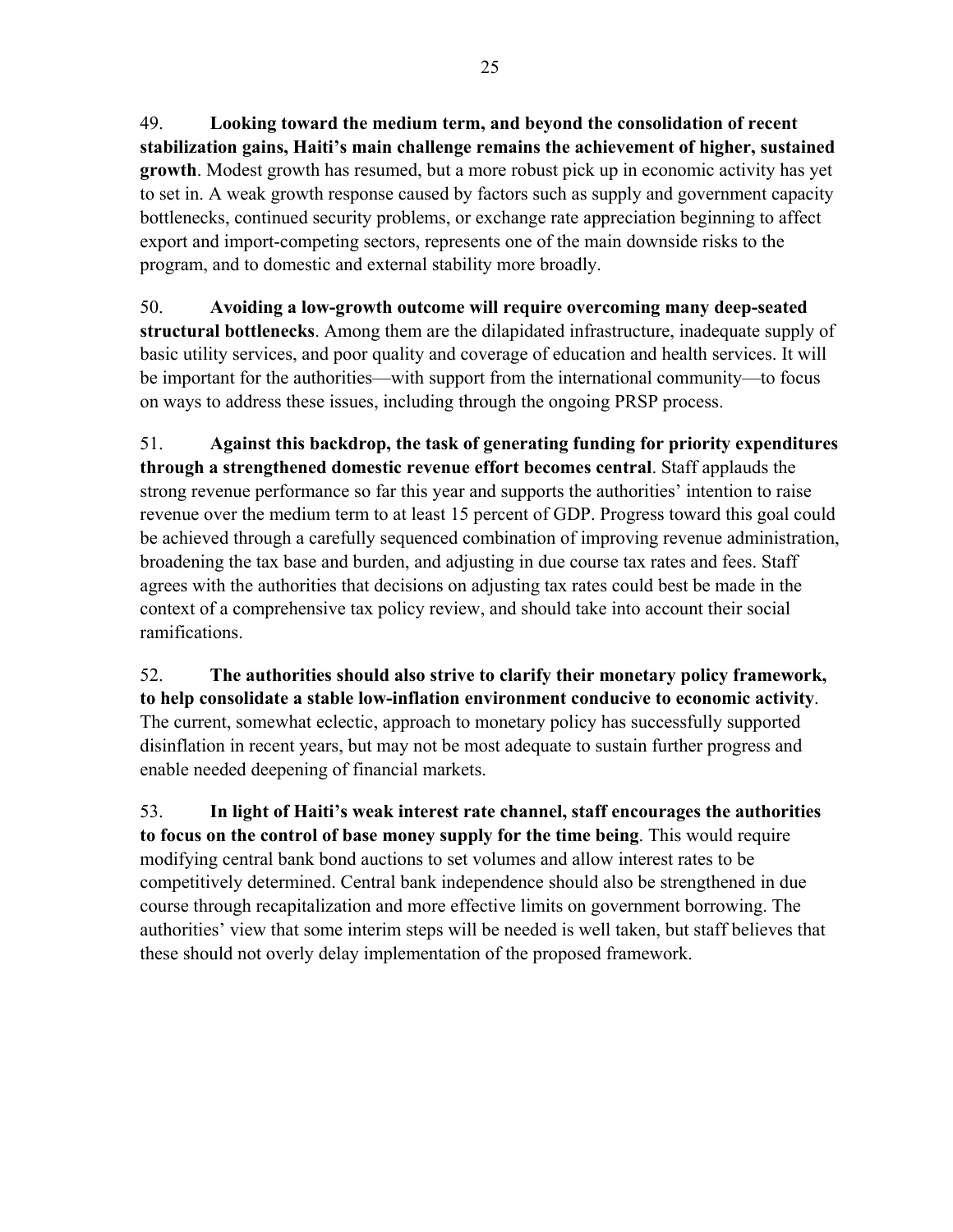54. **The staff's analysis does not suggest, on balance, that the Haitian gourde is misaligned**. However, Haiti is facing an appreciating equilibrium real exchange rate, which

is a reflection of its strong dependence on remittances and other external transfers to support consumption. While Haiti's small and concentrated export sector has so far held up, its further expansion and much needed diversification could be hampered by these real appreciation pressures.

55. **External competitiveness should mainly be fostered through microeconomic interventions, which offer significant scope for improvement**. Attempts to resist the observed equilibrium appreciation would likely be costly and ineffective over time. The authorities should therefore maintain a floating exchange rate regime, limiting intervention to replenishing reserves in line with PRGF program objectives and smoothing out seasonal fluctuations. They should also focus on addressing widespread non-price competitiveness problems, including the remaining insecurity, a generally difficult business environment, legal uncertainties, and the structural bottlenecks described above.

56. **In sum, while significant challenges and risks remain, staff is hopeful that the authorities can build on their accomplishments to bring about domestic and external stability, sustained growth, and improved standards of living**. This will require both continued strong policy implementation and well-coordinated support from the international community. Based on the authorities' solid track record and the prospects for continued implementation of the program, staff supports the requests for completion of the first review under the PRGF arrangement, waiver for non-observance, and modification of a structural PC.

57. It is proposed that the next Article IV consultation be conducted on the 24-month cycle, subject to the provisions of the decision on consultation cycles in program countries.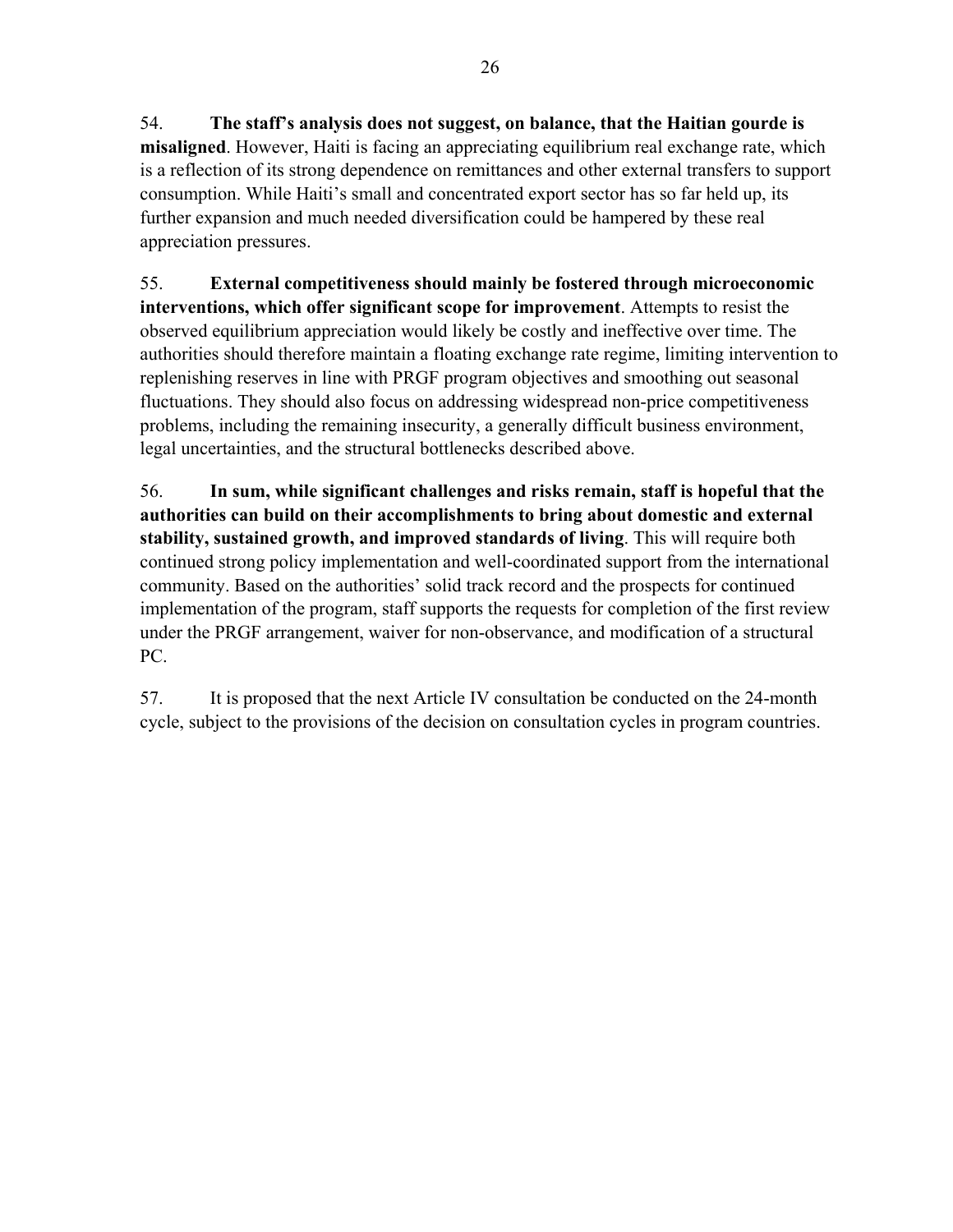|                                                                                                                                                                                                                                                                                                                               | Actual stock at    |                 |                           |                  |                                     | Cumulative Flows since September 2006 |                           |                    |                                      |                  |                 |
|-------------------------------------------------------------------------------------------------------------------------------------------------------------------------------------------------------------------------------------------------------------------------------------------------------------------------------|--------------------|-----------------|---------------------------|------------------|-------------------------------------|---------------------------------------|---------------------------|--------------------|--------------------------------------|------------------|-----------------|
|                                                                                                                                                                                                                                                                                                                               | end-September 2006 | Prog. 1/        | Prog. with<br>adjustor 2/ | Actual           | from prog<br>wadjustor<br>Deviation | Test date<br>$\overline{1}$           | Prog. with<br>adjustor 2/ | Prel.              | from prog<br>w/adjustor<br>Deviation | Ind. target      | Test date       |
|                                                                                                                                                                                                                                                                                                                               |                    |                 | Dec                       |                  |                                     |                                       | Nar                       |                    |                                      | Jun 07           | Sept. 07        |
| Performance criteria                                                                                                                                                                                                                                                                                                          |                    |                 |                           |                  |                                     |                                       |                           |                    |                                      |                  |                 |
| Net central bank credit to the NFPS (in millions of gourdes)                                                                                                                                                                                                                                                                  | 21,002             | Ş,              | 211                       | -581             | -792                                | $-349$                                | 333                       | $-1,855$           | $-2,188$                             | $-1,274$         | $\circ$         |
| Central Government<br>Rest of NFPS<br>Of which:                                                                                                                                                                                                                                                                               | 21,176<br>$-174$   | -50<br>$\circ$  | 211<br>$\circ$            | $-254$<br>$-327$ | $-538$<br>$-254$                    | $-349$<br>$\circ$                     | $\circ$<br>333            | $-398$<br>$-1,457$ | $-1,790$<br>$-397$                   | $-876$<br>$-398$ | $\circ$ $\circ$ |
| cial public sector<br>Net domestic banking sector credit to the nonfinar<br>(in millions of gourdes)                                                                                                                                                                                                                          | 20,118             | $-50$           | Ş,                        | $-747$           | -697                                | $-349$                                | 333                       | $-1,998$           | $-2,331$                             | $-1,559$         | $\circ$         |
| Net domestic assets of the central bank (in millions of gourdes) - ceiling 3/                                                                                                                                                                                                                                                 | 5,685              | 1,027           | 1,288                     | $-891$           | $-2,179$                            | 59                                    | 740                       | $-3,919$           | -4,659                               | $-3,587$         | $-4,279$        |
| Domestic arrears accumulation of the central government 4/                                                                                                                                                                                                                                                                    | $\circ$            | $\circ$         | $\circ$                   | $\circ$          | $\circ$                             | $\circ$                               | $\circ$                   | $\circ$            | $\circ$                              | $\circ$          | $\circ$         |
| New contracting or guaranteeing by the central government or the BRH of<br>nonconcessional external debt 4/ 5/ 6/<br>Up to and including one year<br>(In millions of U.S. dollars)<br>Over one-year maturity                                                                                                                  | $\circ$ $\circ$    | $\circ$ $\circ$ | $\circ$ $\circ$           | $\circ$ $\circ$  | $\circ$ $\circ$                     | $\circ$ $\circ$                       | $\circ$ $\circ$           | $\circ$ $\circ$    | $\circ$ $\circ$                      | $\circ$ $\circ$  | $\circ$ $\circ$ |
| Net international reserves of central bank (in millions of U.S. dollars) - floor                                                                                                                                                                                                                                              | 130                | $\tilde{=}$     | 4                         | 50               | 46                                  | 15                                    | 7                         | $88$               | 89                                   | 103              | 135             |
| dollars) 4/7/<br>External arrears accumulation (in millions of U.S.                                                                                                                                                                                                                                                           | $\circ$            | $\circ$         | $\circ$                   | $\circ$          | $\circ$                             | $\circ$                               | $\circ$                   | $\circ$            | $\circ$                              | $\circ$          | $\circ$         |
| Indicative target:                                                                                                                                                                                                                                                                                                            |                    |                 |                           |                  |                                     |                                       |                           |                    |                                      |                  |                 |
| Change in base money 8/9/                                                                                                                                                                                                                                                                                                     | 23,172             | 1,609           |                           | 1,502            | $-107.0$                            | 1,164                                 |                           | 922                | $-242.2$                             | 1,239            | 2,294           |
| Memorandum items:                                                                                                                                                                                                                                                                                                             |                    |                 |                           |                  |                                     |                                       |                           |                    |                                      |                  |                 |
| Change in currency in circulation                                                                                                                                                                                                                                                                                             | 11,159             | 1,451           |                           | 1,213            | $-238.4$                            | 693                                   |                           | $-242$             | $-935.1$                             | 261              | 859             |
| of gourdes) 9/<br>Government total revenue, excl. grants (in millions                                                                                                                                                                                                                                                         | ÷                  | 5,945           |                           | 5,847            | $-97.9$                             | 11,364                                |                           | 11,745             | 381.8                                | 18,318           | 25,000          |
| nent (in millions of gourdes) 9/<br>Government total expenditure, excl. ext-fin investn                                                                                                                                                                                                                                       | ÷                  | 6,534           |                           | 5,812            | $-722.6$                            | 12,245                                |                           | 10,600             | $-1,644.8$                           | 18,988           | 28,078          |
| Sources: Ministry of Finance, Central Bank of Haiti, and Fund staff estimates.                                                                                                                                                                                                                                                |                    |                 |                           |                  |                                     |                                       |                           |                    |                                      |                  |                 |
| ined as currency in circulation minus NIR in gourde terms. Program exchange rate of G42/\$ through end-March and G40/\$ through end-Sept<br>2/ Dec adjusted by US\$6.2 million and March by US\$16.2 due to less-than-programmed external financing.<br>3/ For program monitoring purposes, NDA is def<br>1/ From EBS/06/141. |                    |                 |                           |                  |                                     |                                       |                           |                    |                                      |                  |                 |
| sector in the form of credit/guarantee letters.<br>5/ Excludes guarantees granted to the electricity<br>4/ On a continuous basis.                                                                                                                                                                                             |                    |                 |                           |                  |                                     |                                       |                           |                    |                                      |                  |                 |
| 7/ An amount of US\$30,000 due on a small investment loan from the IDB, originally granted to a state-owned millm was repaid with a delay in February 2007.<br>6/ Includes foreign currency denominated debt.                                                                                                                 |                    |                 |                           |                  |                                     |                                       |                           |                    |                                      |                  |                 |
| Since the central government's responsibility for the loan could not be identified, the late payment does not cause a nonobservance of the PC. Nevertheless, staff will confirm with the MEF                                                                                                                                  |                    |                 |                           |                  |                                     |                                       |                           |                    |                                      |                  |                 |
| whether, following the arrears payment in February, the loan will now be considered government's obligation for the purpose of the second program review<br>8/ Includes recapitalization operation of a commercial bank.                                                                                                      |                    |                 |                           |                  |                                     |                                       |                           |                    |                                      |                  |                 |
| 9/ Accumulated flows over the program period.                                                                                                                                                                                                                                                                                 |                    |                 |                           |                  |                                     |                                       |                           |                    |                                      |                  |                 |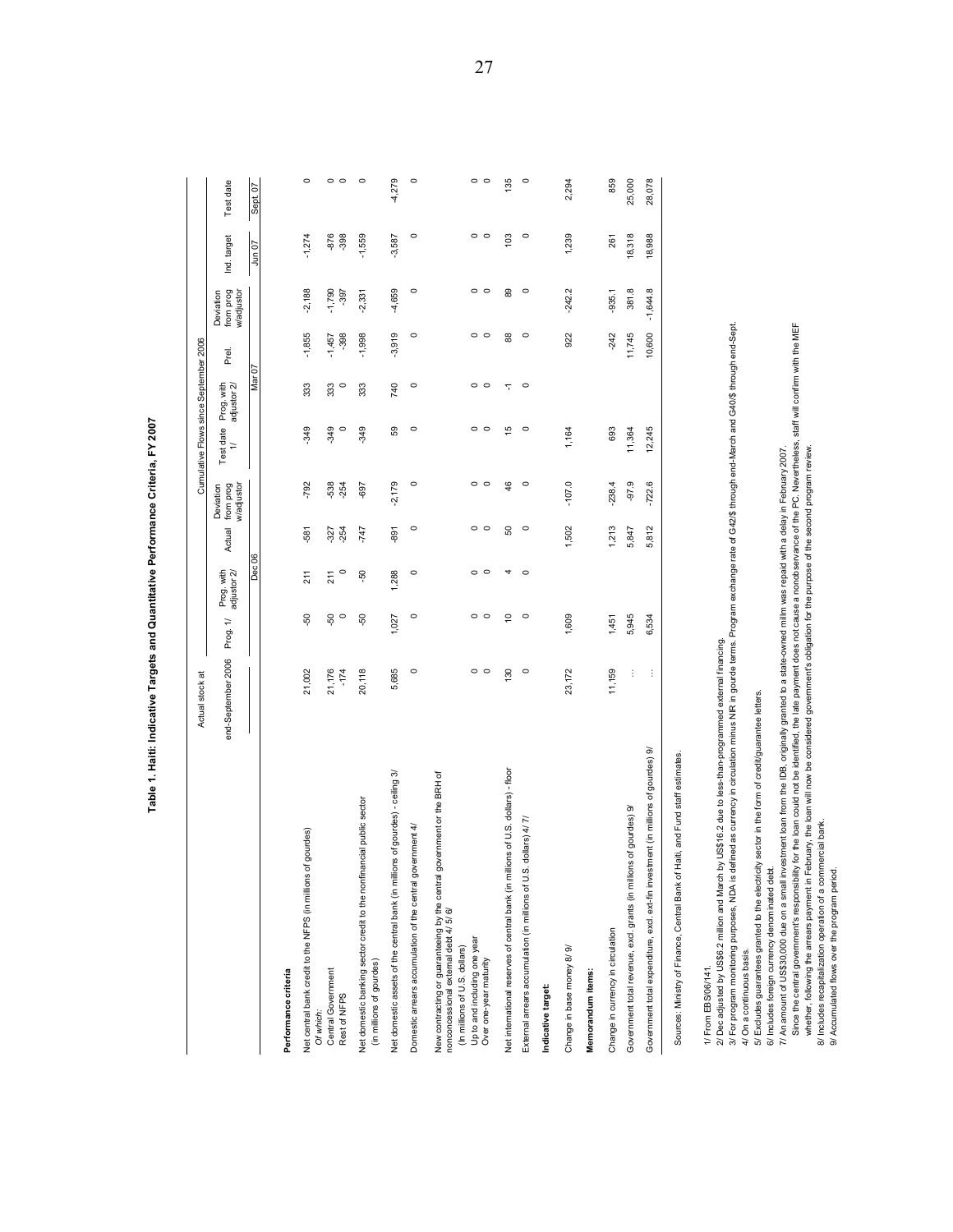### **Table 2. Haiti: Selected Economic and Financial Indicators**

Fiscal year ending September 30

| Nominal GDP (2006): US\$ 4.8 billion                             | GDP.  |
|------------------------------------------------------------------|-------|
| Population (2006): 9.1 million                                   | Adult |
| Share of pop. living with less than \$1 a day (2003): 54 percent | Unem  |

per capita (2006): US\$ 527 literacy (2005): 53 percent nployment rate (2003): 27 percent

Prel. Proj.

|                                                                     | 2005    | 2006                                                   | 2007      | 2008      | 2009     |
|---------------------------------------------------------------------|---------|--------------------------------------------------------|-----------|-----------|----------|
|                                                                     |         | (change over previous year unless otherwise indicated) |           |           |          |
| National income and prices                                          |         |                                                        |           |           |          |
| GDP at constant prices                                              | 1.8     | 2.3                                                    | 3.5       | 4.5       | 4.0      |
| GDP deflator                                                        | 17.6    | 16.6                                                   | 9.0       | 7.8       | 7.3      |
| Consumer prices (period average)                                    | 16.8    | 14.2                                                   | 9.0       | 7.8       | 7.3      |
| Consumer prices (end-of-period)                                     | 14.8    | 12.4                                                   | 8.0       | 7.5       | 7.0      |
| <b>External sector</b>                                              |         |                                                        |           |           |          |
| Exports (f.o.b.)                                                    | 21.3    | 7.7                                                    | 11.9      | 26.1      | 12.7     |
| Imports (f.o.b.)                                                    | 8.0     | 18.3                                                   | 5.9       | 17.6      | 13.0     |
| Real effective exchange rate (+ appreciation)                       | $-5.8$  | 13.4                                                   | $\ddotsc$ | $\ddotsc$ | $\cdots$ |
| <b>Central government</b>                                           |         |                                                        |           |           |          |
| Total revenue and grants 1/                                         | 54.2    | 23.1                                                   | 39.0      | 16.7      | 3.1      |
| Total revenue excl. grants                                          | 30.5    | 23.7                                                   | 24.3      | 22.1      | 11.8     |
| Current expenditure                                                 | 46.4    | 12.3                                                   | 23.2      | 16.4      | 15.7     |
| Total expenditure                                                   | 30.4    | 24.8                                                   | 33.4      | 19.7      | 17.3     |
| <b>Money and credit</b>                                             |         |                                                        |           |           |          |
| Credit to public sector (net)                                       | 0.3     | $-4.9$                                                 | 0.0       | 0.0       | 0.0      |
| Credit to private sector                                            | 21.1    | 5.5                                                    | 5.1       | 10.0      | 13.7     |
| Base money                                                          | 0.6     | 5.5                                                    | 9.9       | 8.1       | 10.0     |
| Broad money (including foreign currency deposits)                   | 20.3    | 10.0                                                   | 9.7       | 10.0      | 11.1     |
|                                                                     |         | (percent of GDP, unless otherwise indicated)           |           |           |          |
| <b>Central government</b>                                           |         |                                                        |           |           |          |
| Overall balance (including grants) 1/                               | $-0.6$  | $-0.8$                                                 | $-0.3$    | $-0.8$    | $-3.0$   |
| Overall balance (excluding grants)                                  | $-4.1$  | $-4.4$                                                 | $-6.0$    | $-6.1$    | $-7.0$   |
| Overall balance (excluding grants and externally-financed projects) | $-1.2$  | 0.0                                                    | $-1.4$    | $-1.1$    | $-1.6$   |
| Central bank net credit to the central government                   | 0.0     | $-0.2$                                                 | 0.0       | 0.0       | 0.0      |
| <b>Savings and investment</b>                                       |         |                                                        |           |           |          |
| Gross investment                                                    | 27.4    | 28.9                                                   | 30.9      | 32.2      | 33.5     |
| Gross national savings                                              | 30.1    | 28.9                                                   | 32.1      | 32.0      | 31.3     |
| Of which: Central government savings                                | 1.5     | 1.6                                                    | 2.7       | 3.0       | 1.4      |
| External current account balance (incl. official grants)            | 2.6     | 0.0                                                    | 1.2       | $-0.2$    | $-2.2$   |
| External current account balance (excl. official grants)            | $-5.0$  | $-7.9$                                                 | $-6.4$    | $-7.2$    | $-8.8$   |
| External public debt (end-of-period)                                | 30.9    | 29.3                                                   | 26.0      | 23.9      | 23.1     |
| Total public debt (end-of-period) 2/                                | 34.0    | 33.1                                                   | 30.3      | 28.1      | 27.0     |
| External public debt service (in percent of                         | 17.5    | 8.5                                                    | 5.1       | 6.0       | 6.4      |
| exports of goods and nonfactor services)                            |         |                                                        |           |           |          |
|                                                                     |         | (millions of US\$, unless otherwise indicated)         |           |           |          |
| Overall balance of payments                                         | 56.2    | 87.7                                                   | 156.8     | 76.5      | $-59.8$  |
| Net international reserves (program) 3/                             | 70.4    | 130.3                                                  | 265.3     | 335.3     | 410.3    |
| Liquid gross reserves 4/                                            | 228.5   | 335.5                                                  | 534.7     | 652.3     | 776.7    |
| In months of imports of the following year                          | 1.3     | 1.8                                                    | 2.4       | 2.6       | 2.9      |
| Exchange rate (gourdes per dollar, end-of-period)                   | 43.0    | 39.1                                                   | $\ldots$  |           |          |
| Nominal GDP (millions of gourdes)                                   | 168,034 | 200,456                                                | 226,195   | 254,845   | 284,283  |
| Nominal GDP (millions of dollars)                                   | 4,310   | 4,836                                                  | 5,655     | 6,371     | 6,933    |

Sources: Ministry of Economy and Finance; Bank of the Republic of Haiti; and Fund staff estimates.

1/ From 2009 onward, budget grants are assumed zero until firm donor commitments are forthcoming.

2/ Includes external public sector debt, outstanding Central Bank bonds, and credit from commercial banks to the NFPS.

3/ Excludes commercial banks' foreign currency deposits with the BRH.

4/ Gross reserves excluding capital contributions to international organizations.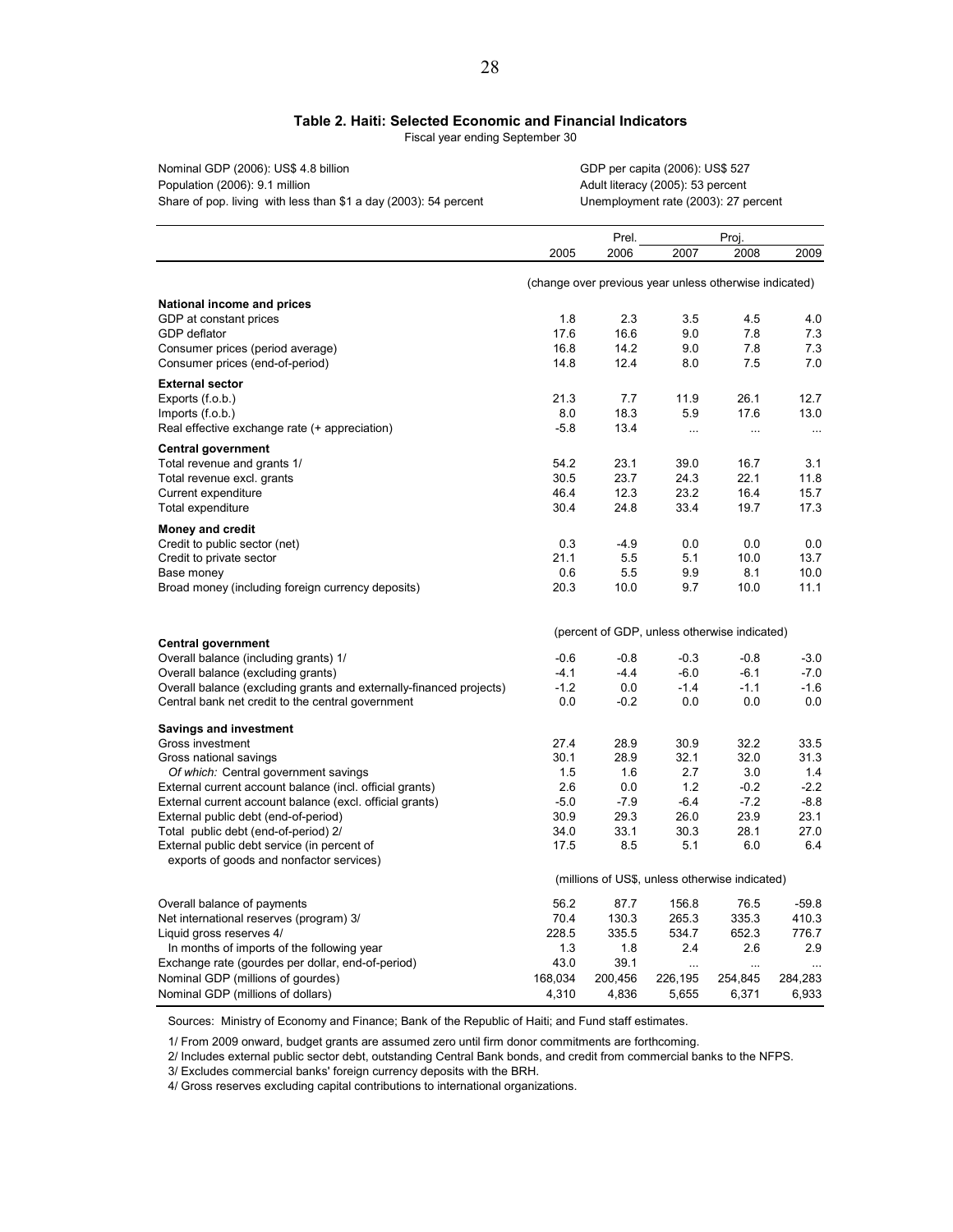### **Table 3a: Central Government Operations**

Fiscal year ending September 30, in millions of gourdes

|                                                   |          | Prel.       | EBS/06/141 |           | Proj.        |           |
|---------------------------------------------------|----------|-------------|------------|-----------|--------------|-----------|
|                                                   | 2005     | 2006        | 2007       | 2007      | 2008         | 2009      |
| <b>Total revenue and grants</b>                   | 22,056   | 27,160      | 34,178     | 37,748    | 44,035       | 45,386    |
| Revenue                                           | 16,255   | 20,110      | 21,944     | 25,000    | 30,516       | 34,126    |
| Domestic taxes                                    | 10,653   | 12,878      | 15,095     | 17,161    | 21,663       | 24,226    |
| Customs duties                                    | 4,275    | 6,099       | 6,464      | 7,427     | 8,385        | 9,377     |
| Other current revenue                             | 1,328    | 1,133       | 386        | 412       | 468          | 523       |
| Grants                                            | 5,800    | 7,051       | 12,234     | 12,748    | 13,519       | 11,260    |
| Budget support 1/                                 | 2,361    | 1,253       | 3,030      | 3,457     | 3,274        |           |
| Project grants                                    | 3,440    | 5,797       | 9,203      | 9,291     | 10,244       | 11,260    |
| <b>Total expenditure</b>                          | 23,111   | 28,845      | 38,470     | 38,470    | 46,059       | 54,044    |
| Current expenditure                               | 16,161   | 18,156      | 21,349     | 22,369    | 26,045       | 30,123    |
| Wages and salaries                                | 5,700    | 6,470       | 8,495      | 9,509     | 11,866       | 13,646    |
| Net Operations 2/                                 | 4,306    | 4,505       | 5,962      | 7,356     | 7,461        | 9,041     |
| Operations                                        | 3,388    | 4,505       | 5,962      | 7,356     | 7,461        | 9,041     |
| Interest payments                                 | 1,132    | 1,627       | 1,799      | 739       | 1,717        | 1,751     |
| Transfers and subsidies                           | 5,023    | 5,553       | 4,462      | 4,764     | 5,001        | 5,686     |
| Capital expenditure                               | 6,949    | 10,689      | 17,122     | 16,101    | 20,014       | 23,921    |
| Domestically financed                             | 2,144    | 1,940       | 3,500      | 5,709     | 7,200        | 8,600     |
| Foreign-financed                                  | 4,805    | 8,749       | 13,622     | 10,392    | 12,814       | 15,321    |
| <b>Overall balance</b>                            |          |             |            |           |              |           |
| Including grants                                  | $-1,055$ | $-1,685$    | $-4,292$   | $-722$    | $-2.024$     | $-8.658$  |
| <b>Excluding grants</b>                           | $-6,856$ | $-8,735$    | $-16,526$  | $-13,470$ | $-15,543$    | $-19,918$ |
| Excluding grants and externally financed projects | $-2,050$ | 13          | $-2,904$   | $-3,078$  | $-2,729$     | $-4,597$  |
| <b>Financing</b>                                  | 1,055    | 1,685       | 4,292      | 722       | 2,024        | 2,053     |
| External net financing                            | 1,064    | 2,509       | 2,049      | $-1,528$  | 1,311        | 2,053     |
| Loans (net)                                       | 2,737    | 2,123       | 3,908      | 210       | 1,311        | 2,053     |
| <b>Disbursements</b>                              | 4,010    | 3,729       | 5,673      | 1,701     | 3,170        | 4,061     |
| Budget support                                    | 2,645    | 778         | 1,255      | 600       | 600          | .         |
| Project loans                                     | 1,365    | 2,951       | 4,418      | 1,101     | 2,570        | 4.061     |
| Amortization                                      | $-1,274$ | $-1,606$    | $-1,765$   | $-1,491$  | $-1,858$     | $-2,008$  |
| Arrears (net) 3/                                  | $-1,673$ | 386         | $-1,859$   | $-1,737$  | $\Omega$     | 0         |
| Internal net financing                            | -9       | $-824$      | $-294$     | -446      | $\mathbf 0$  | 0         |
| Banking system                                    | $-50$    | $-752$      | 0          | $-446$    | $\Omega$     | 0         |
| <b>BRH</b>                                        | $-21$    | $-462$      | 0          | 0         | $\mathbf 0$  | 0         |
| Commercial banks                                  | $-29$    | $-290$      | 0          | $-446$    | 0            | 0         |
| Other nonbank financing                           | 0        | $-120$      | $-294$     | 0         | $\mathbf 0$  | 0         |
| Arrears (net)                                     | 41       | 48          | 0          | 0         | 0            | 0         |
| Prospective rescheduling 4/                       | 0        | 0           | 1,978      | 1,879     | 313          | 323       |
| HIPC 5/                                           |          | $\mathbf 0$ | 559        | 817       | 400          | 0         |
| <b>Unidentified financing</b>                     | 0        | 0           | 0          | 0         | $\mathbf{0}$ | 6,282     |
| Unidentified financing (in U.S. dollars)          | 0.0      | 0.0         | 0.0        | 0.0       | 0.0          | 153.2     |

Sources: Ministry of Finance and Economy; and Fund staff estimates

1/ Budget support 2006 and 2007 includes grants from Canada to cover debt service to the IDB.

2/ Includes statistical discrepancy.

3/ Arrears accumulation in 2005-06 reflects an informal deferral of debt service to France, Italy and Spain granted until the IMF arrangement was in place.

4/ Including clearance of arrears accumulated in agreement with Italy, France, and Spain.

5/ HIPC debt relief.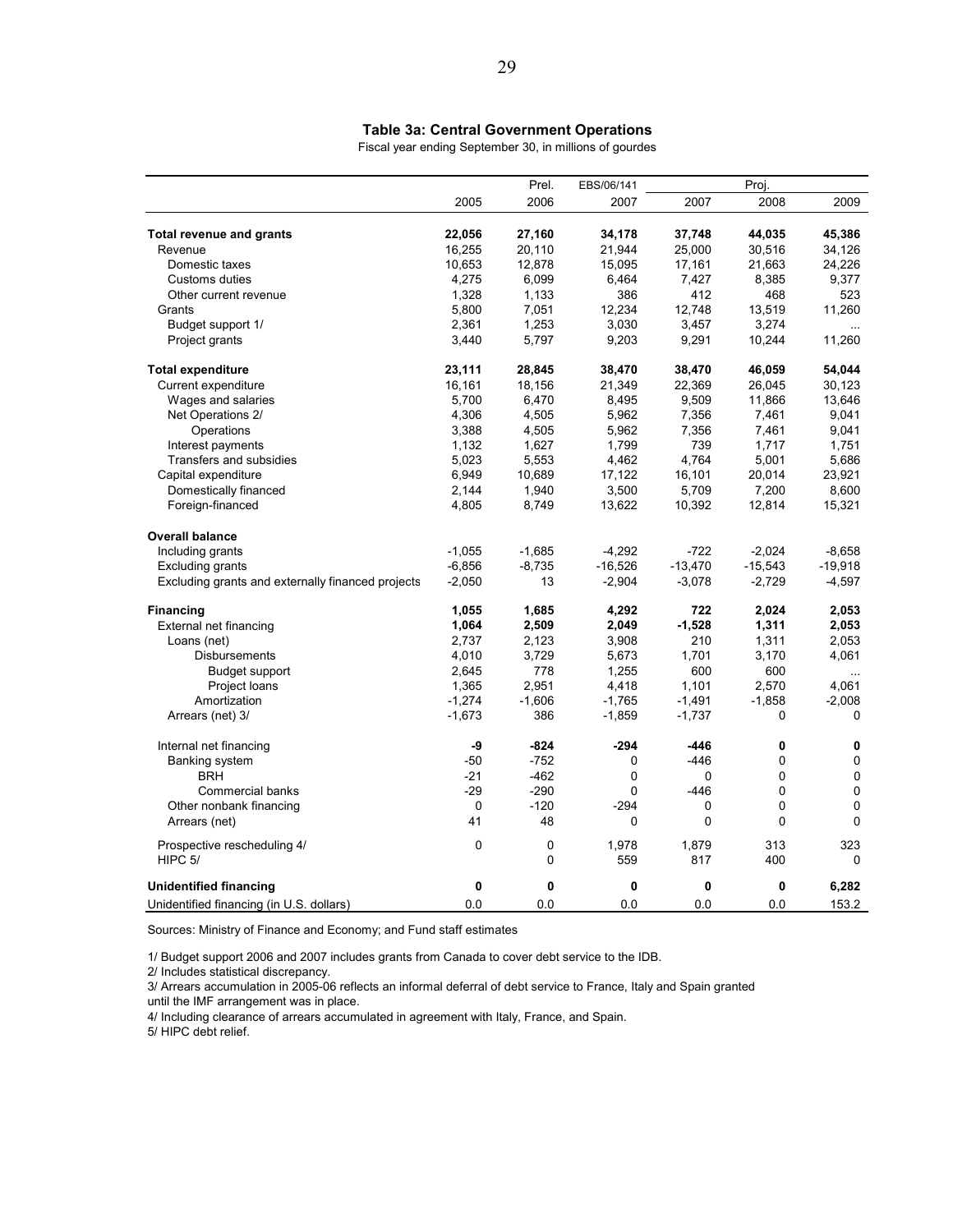#### **Table 3b: Central Government Operations**

Fiscal year ending September 30, in percent of GDP

|                                                   |        | Prel.  | EBS/06/141 |        | Proj.  |           |
|---------------------------------------------------|--------|--------|------------|--------|--------|-----------|
|                                                   | 2005   | 2006   | 2007       | 2007   | 2008   | 2009      |
|                                                   |        |        |            |        |        |           |
| <b>Total revenue and grants</b>                   | 13.1   | 13.5   | 15.1       | 16.7   | 17.3   | 16.0      |
| Revenue                                           | 9.7    | 10.0   | 9.7        | 11.1   | 12.0   | 12.0      |
| Domestic taxes                                    | 6.3    | 6.4    | 6.7        | 7.6    | 8.5    | 8.5       |
| Customs duties                                    | 2.5    | 3.0    | 2.9        | 3.3    | 3.3    | 3.3       |
| Other current revenue                             | 0.8    | 0.6    | 0.2        | 0.2    | 0.2    | 0.2       |
| Grants                                            | 3.5    | 3.5    | 5.4        | 5.6    | 5.3    | 4.0       |
| Budget support 1/                                 | 1.4    | 0.6    | 1.3        | 1.5    | 1.3    | $\ldots$  |
| Project grants                                    | 2.0    | 2.9    | 4.1        | 4.1    | 4.0    | 4.0       |
| <b>Total expenditure</b>                          | 13.8   | 14.4   | 17.0       | 17.0   | 18.1   | 19.0      |
| Current expenditure                               | 9.6    | 9.1    | 9.4        | 9.9    | 10.2   | 10.6      |
| Wages and salaries                                | 3.4    | 3.2    | 3.8        | 4.2    | 4.7    | 4.8       |
| Net Operations 2/                                 | 2.6    | 2.2    | 2.6        | 3.3    | 2.9    | 3.2       |
| Operations                                        | 2.0    | 2.2    | 2.6        | 3.3    | 2.9    | 3.2       |
| Interest payments                                 | 0.7    | 0.8    | 0.8        | 0.3    | 0.7    | 0.6       |
| Transfers and subsidies                           | 3.0    | 2.8    | 2.0        | 2.1    | 2.0    | 2.0       |
| Capital expenditure                               | 4.1    | 5.3    | 7.6        | 7.1    | 7.9    | 8.4       |
| Domestically financed                             | 1.3    | 1.0    | 1.5        | 2.5    | 2.8    | 3.0       |
| Foreign-financed                                  | 2.9    | 4.4    | 6.0        | 4.6    | 5.0    | 5.4       |
| <b>Overall balance</b>                            |        |        |            |        |        |           |
| Including grants                                  | $-0.6$ | $-0.8$ | $-1.9$     | $-0.3$ | $-0.8$ | $-3.0$    |
| <b>Excluding grants</b>                           | $-4.1$ | $-4.4$ | $-7.3$     | $-6.0$ | $-6.1$ | $-7.0$    |
| Excluding grants and externally financed projects | $-1.2$ | 0.0    | $-1.3$     | $-1.4$ | $-1.1$ | $-1.6$    |
| Financing                                         | 0.6    | 0.8    | 1.9        | 0.3    | 0.8    | 0.8       |
| External net financing                            | 0.6    | 1.3    | 0.9        | $-0.7$ | 0.5    | 0.7       |
| Loans (net)                                       | 1.6    | 1.1    | 1.7        | 0.1    | 0.5    | 0.7       |
| <b>Disbursements</b>                              | 2.4    | 1.9    | 2.5        | 0.8    | 1.2    | 1.4       |
| Budget support                                    | 1.6    | 0.4    | 0.6        | 0.3    | 0.2    | $\ddotsc$ |
| Project loans                                     | 0.8    | 1.5    | 2.0        | 0.5    | 1.0    | 1.4       |
| Amortization                                      | $-0.8$ | $-0.8$ | $-0.8$     | $-0.7$ | $-0.7$ | -0.7      |
| Arrears (net) 3/                                  | $-1.0$ | 0.2    | $-0.8$     | $-0.8$ | 0.0    | 0.0       |
| Internal net financing                            | 0.0    | $-0.4$ | $-0.1$     | $-0.2$ | 0.0    | 0.0       |
| <b>Banking system</b>                             | 0.0    | $-0.4$ | 0.0        | $-0.2$ | 0.0    | 0.0       |
| <b>BRH</b>                                        | 0.0    | $-0.2$ | 0.0        | 0.0    | 0.0    | 0.0       |
| Commercial banks                                  | 0.0    | $-0.1$ | 0.0        | $-0.2$ | 0.0    | 0.0       |
| Other nonbank financing                           | 0.0    | $-0.1$ | $-0.1$     | 0.0    | 0.0    | 0.0       |
| Arrears (net)                                     | 0.0    | 0.0    | 0.0        | 0.0    | 0.0    | 0.0       |
| Prospective rescheduling 4/                       | 0.0    | 0.0    | 0.9        | 0.8    | 0.1    | 0.1       |
| HIPC <sub>5</sub> /                               |        | 0.0    | 0.2        | 0.4    | 0.2    | 0.0       |
| <b>Unidentified financing</b>                     | 0.0    | 0.0    | 0.0        | 0.0    | 0.0    | 2.2       |
| Unidentified financing (in U.S. dollars)          | 0.0    | 0.0    | 0.0        | 0.0    | 0.0    | 153.2     |

Sources: Ministry of Finance and Economy; and Fund staff estimates

1/ Budget support 2006 and 2007 includes grant from Canada to cover debt service to the IDB.

2/ Includes statistical discrepancy.

3/ Arrears accumulation in 2005-06 reflects an informal deferral of debt service to France, Italy and Spain granted until the IMF arrangement was in place.

4/ Including clearance of arrears accumulated in agreement with Italy, France, and Spain.

5/ HIPC debt relief.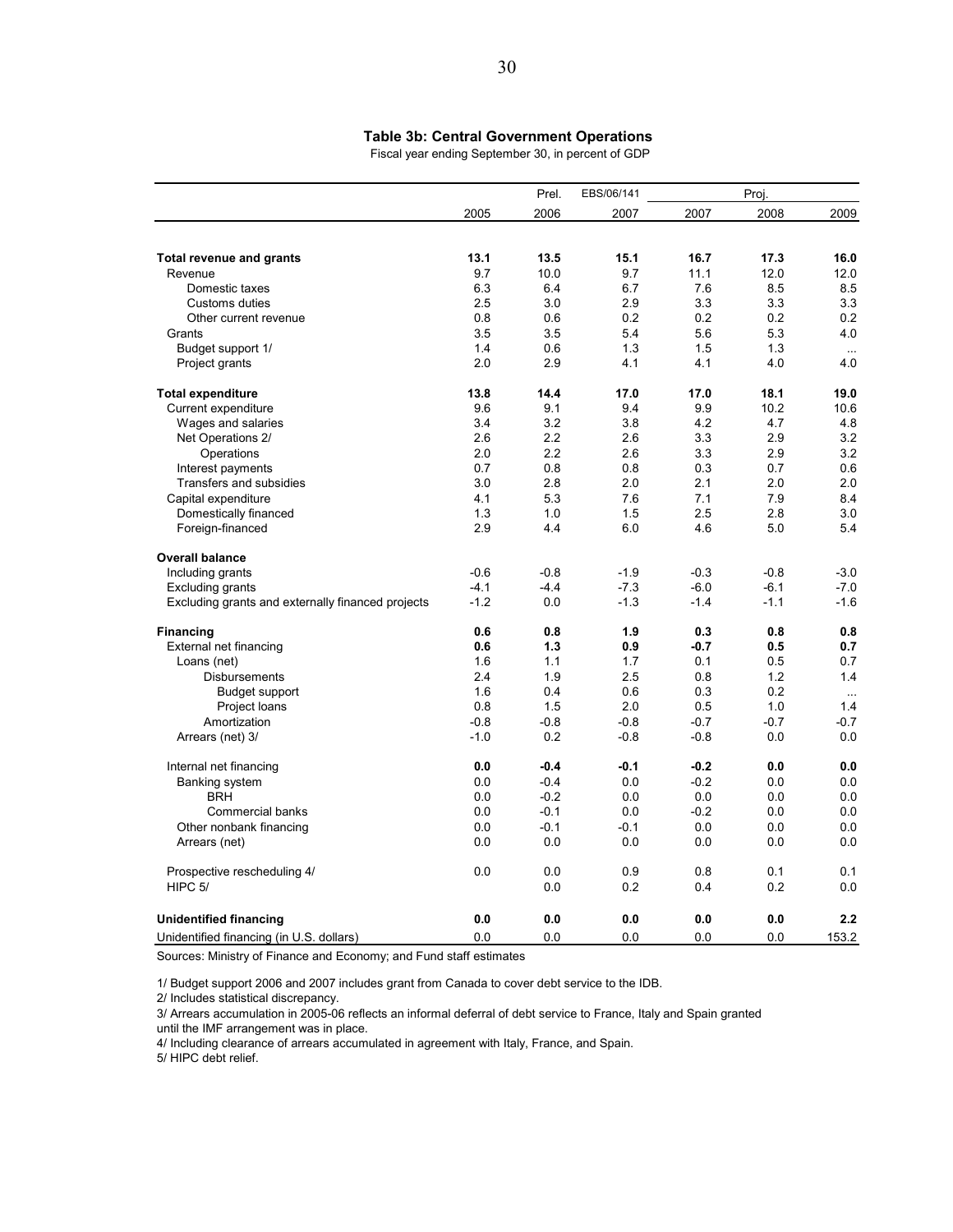### **Table 4. Haiti: Summary Accounts of the Banking System**

Fiscal year ending September 30, in millions of gourdes

|                                                         |                                 |           | Prel. EBS/06/141             | Proj.     |           |           |  |
|---------------------------------------------------------|---------------------------------|-----------|------------------------------|-----------|-----------|-----------|--|
|                                                         | 2005                            | 2006      | 2007                         | 2007      | 2008      | 2009      |  |
|                                                         | I. Central Bank                 |           |                              |           |           |           |  |
| Net foreign assets                                      | 8,226                           | 11,276    | 14,001                       | 17,680    | 21,462    | 25,717    |  |
| (In millions of U.S. dollars)                           | 191                             | 288       | 333                          | 467       | 561       | 663       |  |
| Net international reserves (program)                    | 70                              | 130       | 160                          | 265       | 335       | 410       |  |
| Commercial bank forex deposits                          | 121                             | 158       | 178                          | 201       | 226       | 252       |  |
| Net domestic assets 1/                                  | 13,740                          | 11,896    | 11,462                       | 7,786     | 6,066     | 4,555     |  |
| Credit to the nonfinancial public sector                | 21,602                          | 21,002    | 21,153                       | 21,002    | 21,002    | 21,002    |  |
| of which: Credit to the central government              | 21,638                          | 21,176    | 21,325                       | 21,176    | 21,176    | 21,176    |  |
| Liabilities to commercial banks (excl gourde deposits)  | $-10,695$                       | $-13,986$ | $-13,788$                    | $-17,322$ | $-19,042$ | $-20,553$ |  |
| <b>BRH</b> bonds                                        | $-5,501$                        | $-7,809$  | $-6,327$                     | $-9,692$  | $-10,429$ | $-10,836$ |  |
| Counterpart of commercial bank forex deposits           | $-5,194$                        | $-6,177$  | $-7,461$                     | $-7,630$  | $-8,612$  | $-9,716$  |  |
| Other                                                   | 2,833                           | 4,880     | 4,098                        | 4,106     | 4,106     | 4,106     |  |
| <b>Base Money</b>                                       | 21,966                          | 23,172    | 25,463                       | 25,466    | 27,528    | 30,272    |  |
| Currency in circulation                                 | 10,547                          | 11,159    | 12,151                       | 12,018    | 12,982    | 14,285    |  |
| Commercial bank gourde deposits                         | 11,419                          | 12,013    | 13,312                       | 13,448    | 14,547    | 15,987    |  |
|                                                         | II. Consolidated Banking System |           |                              |           |           |           |  |
| Net foreign assets                                      | 18,630                          | 24,000    | 26,884                       | 30,493    | 35,866    | 41,660    |  |
| (In millions of U.S. dollars)                           | 433                             | 613       | 681                          | 805       | 934       | 1,072     |  |
| Of which: Commercial banks NFA                          | 242                             | 325       | 348                          | 339       | 373       | 409       |  |
| <b>Net domestic assets</b>                              | 49,660                          | 51,091    | 55,359                       | 51,895    | 54,737    | 59,016    |  |
| Credit to the nonfinancial public sector                | 21,159                          | 20,118    | 20,616                       | 20,118    | 20,118    | 20,118    |  |
| Credit to the private sector                            | 25,609                          | 27,019    | 31,660                       | 28,399    | 31,241    | 35,520    |  |
| In gourdes                                              | 13,000                          | 12,920    | 15,654                       | 13,104    | 13,682    | 15,418    |  |
| In foreign currency                                     | 12,609                          | 14,099    | 16,007                       | 15,295    | 17,559    | 20,102    |  |
| Other                                                   | 2,892                           | 3,955     | 3,083                        | 3,378     | 3,378     | 3,378     |  |
| <b>Broad money</b>                                      | 68,290                          | 75,091    | 82,243                       | 82,388    | 90,602    | 100,677   |  |
| Currency in circulation                                 | 10,547                          | 11,159    | 12,151                       | 12,018    | 12,982    | 14,285    |  |
| Gourde deposits                                         | 28,292                          | 31,533    | 33,584                       | 33,962    | 36,685    | 40,369    |  |
| Foreign currency deposits                               | 29,451                          | 32,399    | 36,508                       | 36,408    | 40,936    | 46,022    |  |
| In millions of U.S. dollars                             | 684                             | 828       | 926                          | 928       | 1,041     | 1,163     |  |
|                                                         |                                 |           | (12-month percentage change) |           |           |           |  |
| Currency in circulation                                 | 21.4                            | 5.8       | 8.9                          | 7.7       | 8.0       | 10.0      |  |
| Base money                                              | 0.6                             | 5.5       | 9.9                          | 9.9       | 8.1       | 10.0      |  |
| Gourde money (M2)                                       | 12.5                            | 9.9       | 7.1                          | 10.4      | 8.0       | 10.0      |  |
| Broad money (M3)                                        | 20.3                            | 10.0      | 9.5                          | 9.7       | 10.0      | 11.1      |  |
| Gourde deposits                                         | 9.6                             | 11.5      | 6.5                          | 7.7       | 8.0       | 10.0      |  |
| Foreign currency deposits (US dollars)                  | 32.4                            | 21.0      | 11.8                         | 12.1      | 12.2      | 11.6      |  |
|                                                         |                                 |           |                              |           |           |           |  |
| Credit to the nonfinancial public sector                | 0.3                             | $-4.9$    | 2.5                          | 0.0       | 0.0       | 0.0       |  |
| Credit to the private sector                            | 21.1                            | 5.5       | 17.2                         | 5.1       | 10.0      | 13.7      |  |
| Credit in gourdes                                       | 19.3                            | $-0.6$    | 21.2                         | 1.4       | 4.4       | 12.7      |  |
| Credit in foreign currency (US dollars)                 | 23.0                            | 23.0      | $-2.7$                       | 13.9      | 13.8      | 13.0      |  |
| <b>Memorandum items:</b>                                |                                 |           |                              |           |           |           |  |
| Foreign currency bank deposits (percent of total)       | 51.0                            | 50.7      | 52.1                         | 51.7      | 52.7      | 53.3      |  |
| Foreign curr. credit to priv. sector (percent of total) | 49.2                            | 52.2      | 50.6                         | 53.9      | 56.2      | 56.6      |  |

Sources: Bank of the Republic of Haiti; and Fund staff estimates.

1/ For program monitoring purposes, NDA is defined differently: as currency in circulation minus NIR at the program exchange rate.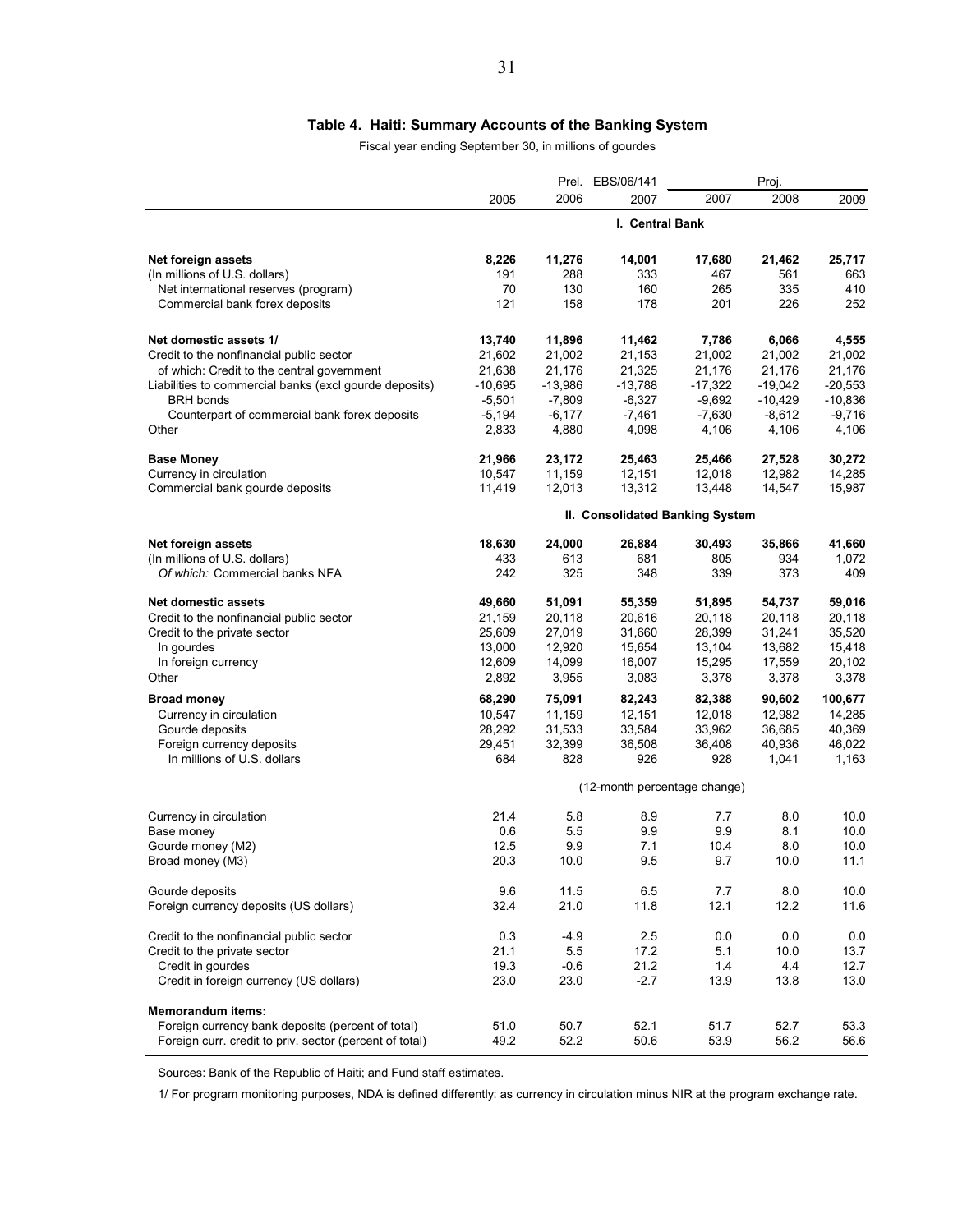#### **Table 5. Haiti: Balance of Payments**

Fiscal year ending September 30, in millions of US\$

|                                                                                                               |           | Prel.        |              |               |              |
|---------------------------------------------------------------------------------------------------------------|-----------|--------------|--------------|---------------|--------------|
|                                                                                                               | 2005      | 2006         | 2007         | Proj.<br>2008 | 2009         |
| <b>Current account</b>                                                                                        | 114.0     | $-0.7$       | 66.9         | $-12.0$       | $-153.2$     |
| Current account (excluding grants)                                                                            | $-214.0$  | $-380.7$     | $-361.0$     | $-460.2$      | $-611.2$     |
| Trade balance                                                                                                 | $-849.6$  | $-1053.8$    | $-1086.4$    | $-1230.6$     | $-1392.0$    |
| Exports of goods                                                                                              | 458.9     | 494.4        | 553.5        | 698.0         | 786.3        |
| of which: Assembly industry                                                                                   | 396.8     | 435.0        | 491.1        | 631.0         | 713.1        |
| Imports of goods                                                                                              | $-1308.5$ | $-1548.3$    | $-1639.8$    | $-1928.5$     | $-2178.3$    |
| of which: Petroleum products                                                                                  | $-313.5$  | $-397.1$     | $-399.6$     | $-450.3$      | $-466.6$     |
| Services (net)                                                                                                | $-313.2$  | $-335.7$     | $-357.0$     | $-400.2$      | $-452.9$     |
| Receipts                                                                                                      | 138.3     | 197.2        | 230.0        | 290.1         | 326.8        |
| Payments                                                                                                      | $-451.5$  | $-532.8$     | $-587.0$     | $-690.3$      | $-779.7$     |
| Income (net)                                                                                                  | $-36.5$   | 6.6          | 1.3          | $-4.4$        | 2.2          |
| of which: Interest payments                                                                                   | $-33.4$   | $-19.4$      | $-19.3$      | $-22.4$       | $-22.7$      |
| Current transfers (net)                                                                                       | 1313.3    | 1382.2       | 1508.9       | 1623.2        | 1689.6       |
| Official transfers (net)                                                                                      | 328.0     | 380.0        | 427.9        | 448.2         | 458.0        |
| Private transfers (net) 1/                                                                                    | 985.3     | 1002.2       | 1081.0       | 1175.0        | 1231.6       |
| <b>Capital and financial accounts</b>                                                                         | $-57.8$   | 88.4         | 89.9         | 88.5          | 93.4         |
| Public sector capital flows (net)                                                                             | 31.3      | 50.9         | 23.2         | 42.8          | 50.1         |
| Loan disbursements                                                                                            | 102.1     | 90.2         | 43.7         | 79.2          | 99.0         |
| Amortization                                                                                                  | $-70.8$   | $-39.2$      | $-20.4$      | $-36.4$       | $-49.0$      |
| Banks (net) 2/                                                                                                | $-75.5$   | $-83.5$      | $-13.3$      | $-34.3$       | $-36.7$      |
| Foreign direct investment                                                                                     | 26.0      | 160.0        | 80.0         | 80.0          | 80.0         |
| Errors and omissions 3/                                                                                       | $-39.6$   | $-39.1$      | 0.0          | 0.0           | 0.0          |
| <b>Overall balance</b>                                                                                        | 56.2      | 87.7         | 156.8        | 76.5          | $-59.8$      |
| <b>Financing</b>                                                                                              | $-56.2$   | $-87.7$      | $-156.8$     | $-76.5$       | $-93.4$      |
| Change in net foreign assets 4/                                                                               | $-12.9$   | $-97.0$      | $-178.5$     | $-94.6$       | $-101.3$     |
| Change in gross reserves                                                                                      | $-22.1$   | $-106.9$     | $-199.2$     | $-117.6$      | $-124.4$     |
| Liabilities                                                                                                   | 9.2       | 9.9          | 20.7         | 23.1          | 23.1         |
| Utilization of Fund credits, existing and prospective (net)                                                   | 11.1      | 10.3         | 20.7         | 23.1          | 23.1         |
| Purchases and loans 5/                                                                                        | 15.6      | 14.8         | 53.9         | 23.1          | 23.1         |
| Repayments                                                                                                    | $-4.5$    | $-4.5$       | $-33.2$      | 0.0           | 0.0          |
| Other liabilities                                                                                             | $-1.9$    | $-0.5$       | 0.0          | 0.0           | 0.0          |
| Change in arrears                                                                                             | $-43.3$   | 9.3          | $-44.7$      | 0.0           | 0.0          |
| Debt rescheduling 6/                                                                                          | 0.0       | 0.0          | 49.7         | 7.8           | 7.9          |
| HIPC interim assistance from multilateral creditors                                                           | 0.0       | 0.0          | 16.7         | 10.2          | 0.0          |
| Financing gap                                                                                                 | 0.0       | 0.0          | 0.0          | 0.0           | 153.2        |
| <b>Memorandum items:</b>                                                                                      |           |              |              |               |              |
| Current account balance (in percent of GDP)                                                                   | 2.6       | 0.0          | 1.2          | $-0.2$        | $-2.2$       |
| Current account balance, excluding grants (in percent of GDP)                                                 | $-5.0$    | $-7.9$       | $-6.4$       | $-7.2$        | $-8.8$       |
| Goods exports (f.o.b) growth                                                                                  | 21.3      | 7.7          | 11.9         | 26.1          | 12.7         |
| Goods import (f.o.b) growth                                                                                   | 8.0       | 18.3         | 5.9          | 17.6          | 13.0         |
| External debt as percent of exports                                                                           | 222.7     | 205.1        | 187.4        | 154.4         | 144.1        |
| Debt service as percent of exports                                                                            | 17.5      | 8.5<br>335.5 | 5.1<br>534.7 | 6.0<br>652.3  | 6.4<br>776.7 |
| Gross liquid international reserves (in millions of USD) 4/<br>Gross liquid international reserves (in months | 228.5     |              |              |               |              |
| of following year's imports of goods and services) 4/                                                         | 1.3       | 1.8          | 2.4          | 2.6           | 2.9          |

Sources: Bank of the Republic of Haiti; and Fund staff estimates.

1/ Based on remittances transferred through authorized "transfer houses" and BRH estimates.

2/ Excludes commercial banks' foreign currency deposits with the BRH.

3/ Includes short-term capital and errors and omissions.

4/ Includes NIR and commercial banks' foreign currency deposits with the BRH.

5/ Includes current PRGF arrangement, with an upfront disbursement equivalent to 25 percent of quota used to repay EPCA purchases.

6/ In line with the Dec. 2006 Paris Club agreement, rescheduling of arrears and debt service to bilateral creditors during the PRGF arrangement.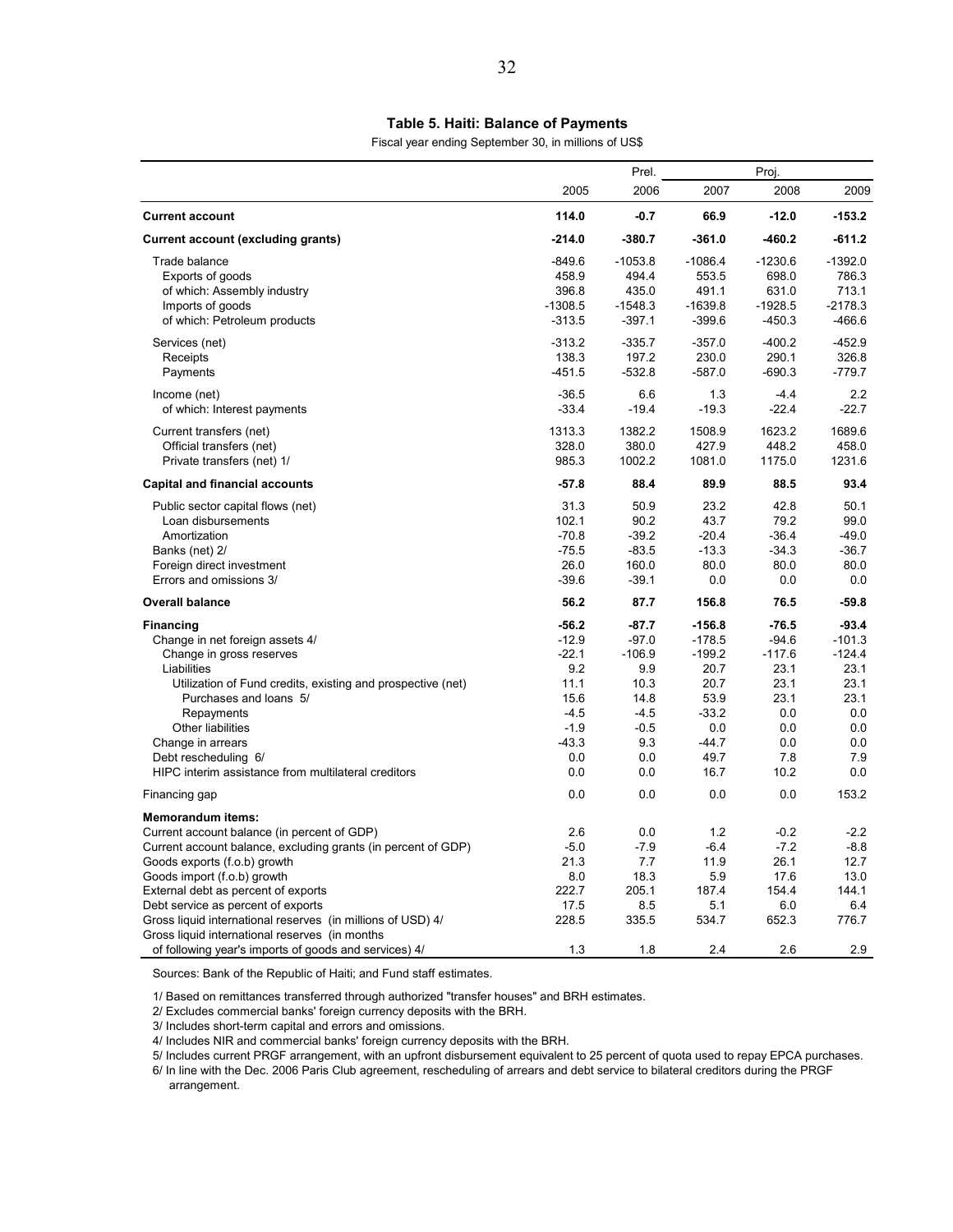### **Table 6. Haiti: Medium-Term Scenario**

Fiscal year ending September 30

|                                                     |         | Prel.   |         |         |         |         |         |
|-----------------------------------------------------|---------|---------|---------|---------|---------|---------|---------|
|                                                     | 2005    | 2006    | 2007    | 2008    | 2009    | 2010    | 2011    |
| Real sector (annual percentage rate)                |         |         |         |         |         |         |         |
| Real GDP growth                                     | 1.8     | 2.3     | 3.5     | 4.5     | 4.0     | 4.0     | 4.0     |
| Inflation (CPI end-of-period)                       | 14.8    | 12.4    | 8.0     | 7.5     | 7.0     | 6.0     | 5.0     |
| Fiscal sector (in percent of GDP)                   |         |         |         |         |         |         |         |
| Central government overall balance (incl. grants)   | $-0.6$  | $-0.8$  | $-0.3$  | $-0.8$  | $-3.0$  | $-3.5$  | $-3.3$  |
| Total revenue and grants                            | 13.1    | 13.5    | 16.7    | 17.3    | 16.0    | 16.6    | 17.2    |
| Central government revenue                          | 9.7     | 10.0    | 11.1    | 12.0    | 12.0    | 12.6    | 13.3    |
| Central government expenditure                      | 13.8    | 14.4    | 17.0    | 18.1    | 19.0    | 20.1    | 20.5    |
| Domestic financing                                  | 0.0     | $-0.4$  | $-0.2$  | 0.0     | 0.0     | 0.0     | 0.0     |
| External financing 1/                               | 0.6     | 1.3     | 0.5     | 0.8     | 3.0     | 3.5     | 3.3     |
| <b>Monetary sector</b>                              |         |         |         |         |         |         |         |
| Growth in broad money                               | 20.3    | 10.0    | 9.7     | 10.0    | 11.1    | 10.5    | 9.6     |
| External sector (in percent of GDP)                 |         |         |         |         |         |         |         |
| Trade balance                                       | $-19.7$ | $-21.8$ | $-19.2$ | $-19.3$ | $-20.1$ | $-20.6$ | $-20.5$ |
| Services (net)                                      | $-7.3$  | $-6.9$  | $-6.3$  | $-6.3$  | $-6.5$  | $-6.7$  | $-6.6$  |
| Income (net)                                        | $-0.8$  | 0.1     | 0.0     | $-0.1$  | 0.0     | 0.2     | 0.3     |
| Private transfers (net)                             | 22.9    | 20.7    | 19.1    | 18.4    | 17.8    | 17.8    | 17.8    |
| <b>External grants</b>                              | 7.6     | 7.9     | 7.6     | 7.0     | 6.6     | 6.6     | 6.6     |
| Current account (incl. official transfers)          | 2.6     | 0.0     | 1.2     | $-0.2$  | $-2.2$  | $-2.7$  | $-2.5$  |
| Current account (excl. official transfers)          | $-5.0$  | $-7.9$  | $-6.4$  | $-7.2$  | $-8.8$  | $-9.3$  | $-9.1$  |
| External financing gap                              | 0.0     | 0.0     | 0.0     | 0.0     | 2.2     | 2.2     | 1.9     |
| Of which: Central government                        | 0.0     | 0.0     | 0.0     | 0.0     | 2.2     | 2.4     | 2.1     |
| Liquid gross reserves (in millions of U.S. dollars) | 228.5   | 335.5   | 534.7   | 652.3   | 776.7   | 890.4   | 993.2   |
| In months of imports of the following year          | 1.3     | 1.8     | 2.4     | 2.6     | 2.9     | 3.1     | 3.2     |

Sources: Haitian authorities; and Fund staff estimates.

1/ Including prospective rescheduling, HIPC relief, and unidentified financing.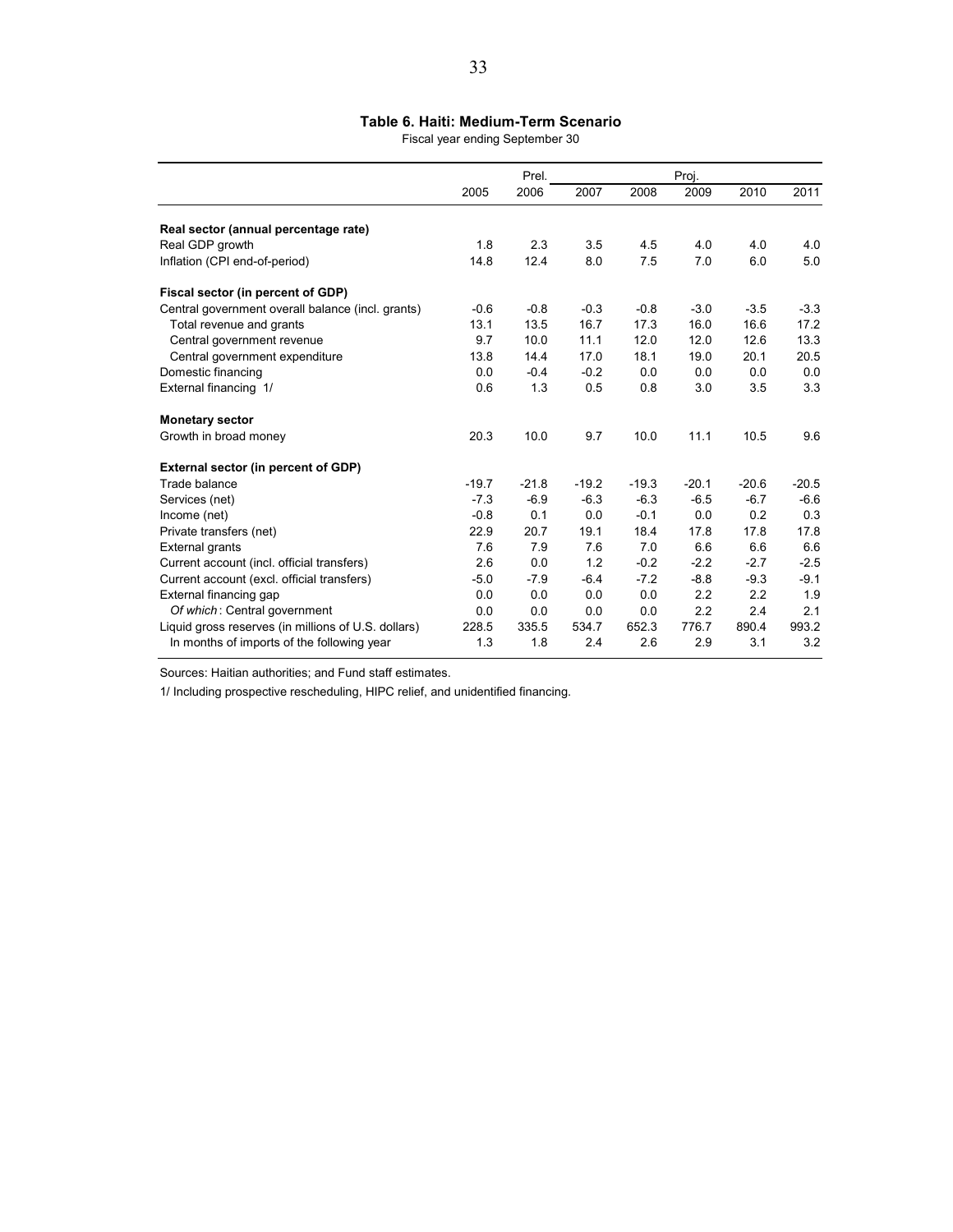#### Fiscal year ending September 30 **Table 7. Haiti: Indicators of Fund Credit**

|                                                   | 2005  |       | Prel.                 |       | Proj. |  |  |  |
|---------------------------------------------------|-------|-------|-----------------------|-------|-------|--|--|--|
|                                                   |       | 2006  | 2007                  | 2008  | 2009  |  |  |  |
| Outstanding Fund credit, existing and prospective |       |       |                       |       |       |  |  |  |
| In millions of SDRs                               | 14.8  | 22.0  | 35.7                  | 50.9  | 66.1  |  |  |  |
| In millions of gourdes                            | 852   | 1,359 | 2,264                 | 3,243 | 4,226 |  |  |  |
| In percent of quota                               | 18.0  | 26.9  | 43.6                  | 62.1  | 80.7  |  |  |  |
| In percent of GDP                                 | 0.5   | 0.7   | 1.0                   | 1.3   | 1.5   |  |  |  |
| In percent of exports of goods and services       | 3.7   | 4.7   | 6.9                   | 7.8   | 9.0   |  |  |  |
| Debt service to the Fund 1/2/3/                   |       |       |                       |       |       |  |  |  |
| In millions of SDRs                               | 3.3   | 3.9   | 22.6                  | 0.5   | 0.5   |  |  |  |
| In millions of gourdes                            | 188.1 | 237.1 | 1,367.5               | 30.7  | 31    |  |  |  |
| In percent of quota                               | 4.0   | 4.7   | 27.6                  | 0.6   | 0.6   |  |  |  |
| In percent of GDP                                 | 0.1   | 0.1   | 0.6                   | 0.0   | 0.0   |  |  |  |
| In percent of exports of goods and services       | 0.8   | 0.8   | 4.4                   | 0.1   | 0.1   |  |  |  |
| In percent of debt service due                    | 4.6   | 9.8   | 86.0                  | 1.3   | 1.1   |  |  |  |
| In percent of net international reserves          | 2.1   | 1.7   | 6.4                   | 0.1   | 0.1   |  |  |  |
|                                                   |       |       | (In millions of SDRs) |       |       |  |  |  |
| Net use of Fund credit                            | 7.2   | 7.2   | 13.7                  | 15.2  | 15.2  |  |  |  |
| <b>Disbursements</b>                              | 10.2  | 10.2  | 35.7                  | 15.2  | 15.2  |  |  |  |
| Repayments                                        | 3.0   | 3.0   | 22.0                  | 0.0   | 0.0   |  |  |  |

Sources: IMF Finance Department and staff projections.

 1/ Debt service to the Fund in 2007 includes the repurchase of outstanding EPCA obligations using the upfront 25% of quota PRGF disbursement.

2/ Including SDR charges.

3/ After subsidization of GRA charges.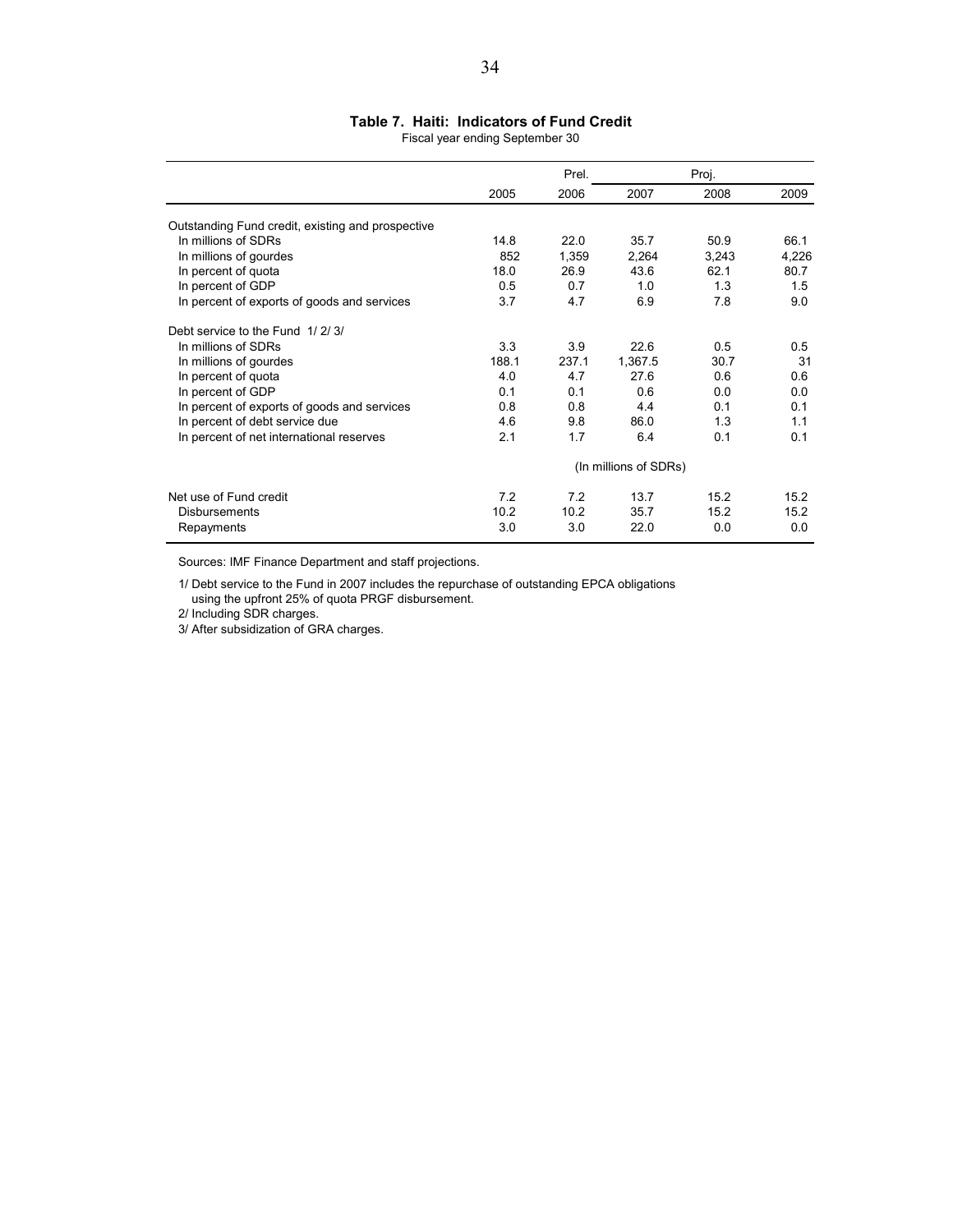| 354.9<br>និង<br>មានដឹង<br>មានដឹង<br>194.6<br>112.2<br>50.8<br>23.8<br>000<br>002<br>2007<br>Proj.<br>19.8<br>336.5<br>5<br>8 3 3 9 9<br>4 9 9 9 9<br>141.1<br>66.4<br>16.7<br>16.7<br>195.4<br>$\overline{71}$<br>Total<br>2005-07<br>$174.7$<br>116.5<br>17.7<br>000<br>000<br>0.0<br>477.4<br>27.4<br>2007<br>Proj.<br>9.9<br>264.6<br>5 9 9 7 7 7<br>5 9 8 2 8 7<br>9<br>9<br>9<br>9<br>5<br>7<br>7<br>9<br>2<br>7<br>9<br>2<br>1<br>2<br><br>0.0<br>65.4<br>2005-07<br>Total<br>2 1 1 9 3 4 6<br>2 3 4 6 5 4 5<br>19.9<br>4 3 3 4<br>4 3 4<br>ဝ ဖ က<br>ဝ ကု ကု<br>28.7<br>72.1<br>2007<br>Proj.<br>0 8 9 9 2 7 2<br>0 8 9 9 2 9 2<br>71.9<br>4287<br>19.8<br>0.7<br>이 구 있<br>2006/07<br>Proj.<br>$\frac{0}{0.1}$<br>21.7<br>16.7<br>10.0<br>10.0<br>$\overline{0}$<br>2007<br>Proj.<br>3.6<br>8 8 8 8 8 9<br>8 9 8 9 9 9<br>000000<br>$\overline{0}$ .<br>000<br>000<br>0.0<br>2005-07<br>Total<br>0 8 9 9 4 8<br>0 8 9 9 4 8<br>21.5<br>92.3<br>51.9<br>$0.0$<br>35.1<br>113.7<br>0 ក្ដ<br>0 ឆ្លូ ឆំ<br>40.1<br>2007<br>Proj.<br>$0.04 - 0.000$<br>$40000$<br>$40000$<br>$4000$<br>0 m<br>0 M<br>0 N<br>56.3<br>34.2<br>2/ Includes funds for clearance of arrears to the World Bank.<br>2005-07<br>Total<br>$0.8$<br>$24.8$<br>160.6<br>0.3<br>24.8<br>$\overline{0}$<br>$0.7$<br>7.0<br>37.5<br>95.4<br>68.7<br>22.1<br>33.1<br>Sources: Haitian authorities; and Fund staff estimates.<br>65.1<br>2007<br>70.6<br>27.5<br>6.8<br>3.9<br>10.0<br>0.0<br>11.6<br>10.0<br>0.0<br>10.0<br>$\overline{0}$<br>53.9<br>proj<br>102.9<br>32.3<br>33.1<br>1/ Excludes humanitarian assistance.<br>Bilateral and multilateral<br>Multilateral creditors<br>Arrears clearance<br>Memorandum item:<br>Bilateral creditors<br>World Bank 3/<br><b>United States</b><br>Canada 2/<br>of which<br>Other<br>France<br>Taiwan<br>Others<br>Other<br>$\geq$<br>ŪВ<br>긊 | Cash Budget Support<br>$\widehat{\mathcal{E}}$ | Debt Service Payments<br>$\overline{a}$ | Paris Club<br>$\widehat{\circ}$ | HIPC<br>H<br>$\overline{c}$ | Net Transfers Cash Basis<br>$A+C+D-B$ | Project Loans and Grants<br>$\widetilde{\Xi}$ | Net Overall Transfers<br>$A+C+D+E-B$ |                  |
|--------------------------------------------------------------------------------------------------------------------------------------------------------------------------------------------------------------------------------------------------------------------------------------------------------------------------------------------------------------------------------------------------------------------------------------------------------------------------------------------------------------------------------------------------------------------------------------------------------------------------------------------------------------------------------------------------------------------------------------------------------------------------------------------------------------------------------------------------------------------------------------------------------------------------------------------------------------------------------------------------------------------------------------------------------------------------------------------------------------------------------------------------------------------------------------------------------------------------------------------------------------------------------------------------------------------------------------------------------------------------------------------------------------------------------------------------------------------------------------------------------------------------------------------------------------------------------------------------------------------------------------------------------------------------------------------------------------------------------------------------------------------------------------------------------------------------------------------------------------|------------------------------------------------|-----------------------------------------|---------------------------------|-----------------------------|---------------------------------------|-----------------------------------------------|--------------------------------------|------------------|
|                                                                                                                                                                                                                                                                                                                                                                                                                                                                                                                                                                                                                                                                                                                                                                                                                                                                                                                                                                                                                                                                                                                                                                                                                                                                                                                                                                                                                                                                                                                                                                                                                                                                                                                                                                                                                                                              |                                                |                                         |                                 |                             |                                       |                                               |                                      | 2005-07<br>Total |
|                                                                                                                                                                                                                                                                                                                                                                                                                                                                                                                                                                                                                                                                                                                                                                                                                                                                                                                                                                                                                                                                                                                                                                                                                                                                                                                                                                                                                                                                                                                                                                                                                                                                                                                                                                                                                                                              |                                                |                                         |                                 |                             |                                       |                                               |                                      | 549.5            |
|                                                                                                                                                                                                                                                                                                                                                                                                                                                                                                                                                                                                                                                                                                                                                                                                                                                                                                                                                                                                                                                                                                                                                                                                                                                                                                                                                                                                                                                                                                                                                                                                                                                                                                                                                                                                                                                              |                                                |                                         |                                 |                             |                                       |                                               |                                      |                  |
|                                                                                                                                                                                                                                                                                                                                                                                                                                                                                                                                                                                                                                                                                                                                                                                                                                                                                                                                                                                                                                                                                                                                                                                                                                                                                                                                                                                                                                                                                                                                                                                                                                                                                                                                                                                                                                                              |                                                |                                         |                                 |                             |                                       |                                               |                                      |                  |
|                                                                                                                                                                                                                                                                                                                                                                                                                                                                                                                                                                                                                                                                                                                                                                                                                                                                                                                                                                                                                                                                                                                                                                                                                                                                                                                                                                                                                                                                                                                                                                                                                                                                                                                                                                                                                                                              |                                                |                                         |                                 |                             |                                       |                                               |                                      |                  |
|                                                                                                                                                                                                                                                                                                                                                                                                                                                                                                                                                                                                                                                                                                                                                                                                                                                                                                                                                                                                                                                                                                                                                                                                                                                                                                                                                                                                                                                                                                                                                                                                                                                                                                                                                                                                                                                              |                                                |                                         |                                 |                             |                                       |                                               |                                      |                  |
|                                                                                                                                                                                                                                                                                                                                                                                                                                                                                                                                                                                                                                                                                                                                                                                                                                                                                                                                                                                                                                                                                                                                                                                                                                                                                                                                                                                                                                                                                                                                                                                                                                                                                                                                                                                                                                                              |                                                |                                         |                                 |                             |                                       |                                               |                                      |                  |
|                                                                                                                                                                                                                                                                                                                                                                                                                                                                                                                                                                                                                                                                                                                                                                                                                                                                                                                                                                                                                                                                                                                                                                                                                                                                                                                                                                                                                                                                                                                                                                                                                                                                                                                                                                                                                                                              |                                                |                                         |                                 |                             |                                       |                                               |                                      |                  |
|                                                                                                                                                                                                                                                                                                                                                                                                                                                                                                                                                                                                                                                                                                                                                                                                                                                                                                                                                                                                                                                                                                                                                                                                                                                                                                                                                                                                                                                                                                                                                                                                                                                                                                                                                                                                                                                              |                                                |                                         |                                 |                             |                                       |                                               |                                      |                  |
|                                                                                                                                                                                                                                                                                                                                                                                                                                                                                                                                                                                                                                                                                                                                                                                                                                                                                                                                                                                                                                                                                                                                                                                                                                                                                                                                                                                                                                                                                                                                                                                                                                                                                                                                                                                                                                                              |                                                |                                         |                                 |                             |                                       |                                               |                                      |                  |
|                                                                                                                                                                                                                                                                                                                                                                                                                                                                                                                                                                                                                                                                                                                                                                                                                                                                                                                                                                                                                                                                                                                                                                                                                                                                                                                                                                                                                                                                                                                                                                                                                                                                                                                                                                                                                                                              |                                                |                                         |                                 |                             |                                       |                                               |                                      |                  |
|                                                                                                                                                                                                                                                                                                                                                                                                                                                                                                                                                                                                                                                                                                                                                                                                                                                                                                                                                                                                                                                                                                                                                                                                                                                                                                                                                                                                                                                                                                                                                                                                                                                                                                                                                                                                                                                              |                                                |                                         |                                 |                             |                                       |                                               |                                      |                  |
|                                                                                                                                                                                                                                                                                                                                                                                                                                                                                                                                                                                                                                                                                                                                                                                                                                                                                                                                                                                                                                                                                                                                                                                                                                                                                                                                                                                                                                                                                                                                                                                                                                                                                                                                                                                                                                                              |                                                |                                         |                                 |                             |                                       |                                               |                                      |                  |
|                                                                                                                                                                                                                                                                                                                                                                                                                                                                                                                                                                                                                                                                                                                                                                                                                                                                                                                                                                                                                                                                                                                                                                                                                                                                                                                                                                                                                                                                                                                                                                                                                                                                                                                                                                                                                                                              |                                                |                                         |                                 |                             |                                       |                                               |                                      |                  |
|                                                                                                                                                                                                                                                                                                                                                                                                                                                                                                                                                                                                                                                                                                                                                                                                                                                                                                                                                                                                                                                                                                                                                                                                                                                                                                                                                                                                                                                                                                                                                                                                                                                                                                                                                                                                                                                              |                                                |                                         |                                 |                             |                                       |                                               |                                      |                  |
|                                                                                                                                                                                                                                                                                                                                                                                                                                                                                                                                                                                                                                                                                                                                                                                                                                                                                                                                                                                                                                                                                                                                                                                                                                                                                                                                                                                                                                                                                                                                                                                                                                                                                                                                                                                                                                                              |                                                |                                         |                                 |                             |                                       |                                               |                                      | 28.7             |
|                                                                                                                                                                                                                                                                                                                                                                                                                                                                                                                                                                                                                                                                                                                                                                                                                                                                                                                                                                                                                                                                                                                                                                                                                                                                                                                                                                                                                                                                                                                                                                                                                                                                                                                                                                                                                                                              |                                                |                                         |                                 |                             |                                       |                                               |                                      |                  |
|                                                                                                                                                                                                                                                                                                                                                                                                                                                                                                                                                                                                                                                                                                                                                                                                                                                                                                                                                                                                                                                                                                                                                                                                                                                                                                                                                                                                                                                                                                                                                                                                                                                                                                                                                                                                                                                              |                                                |                                         |                                 |                             |                                       |                                               |                                      |                  |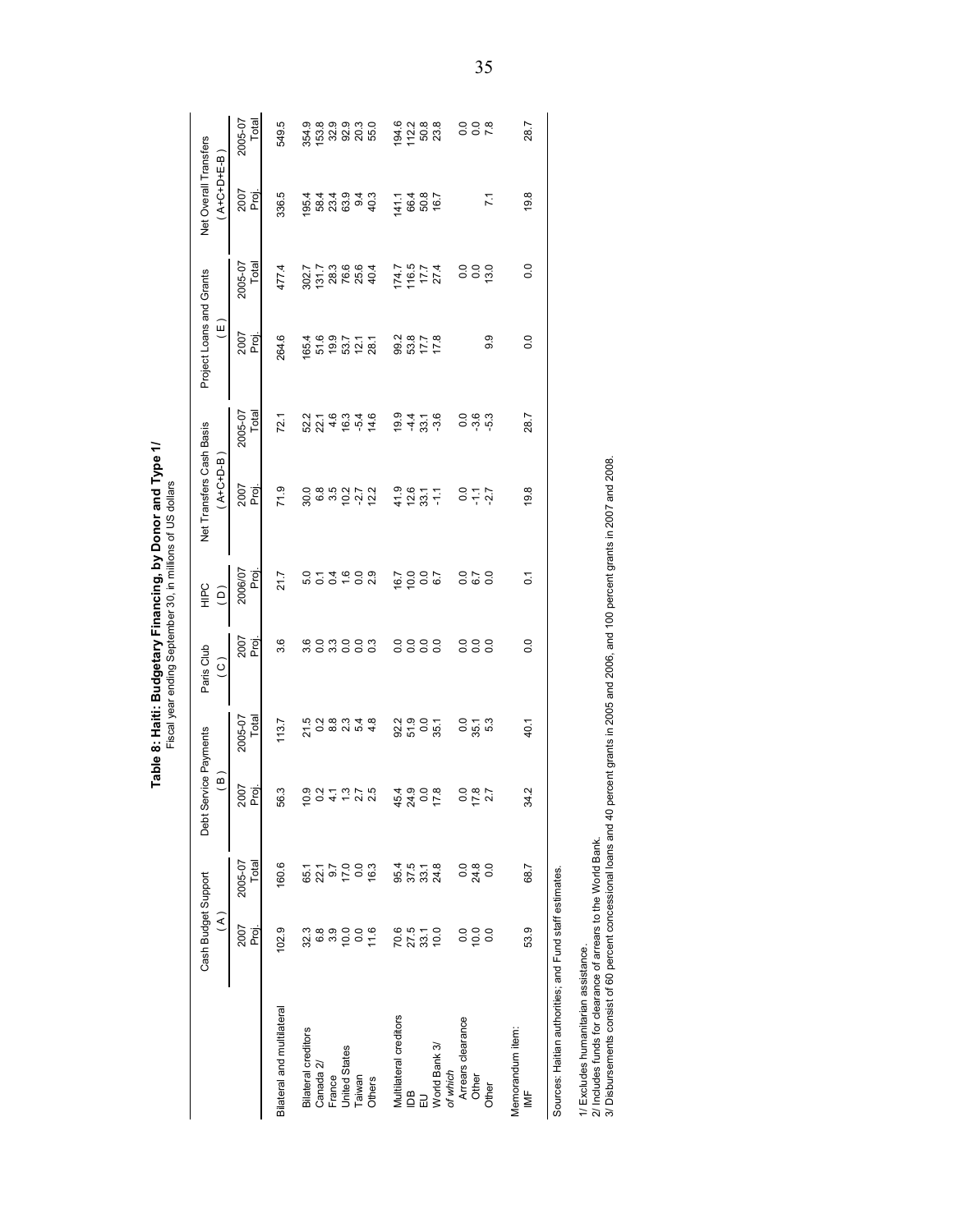#### **Table 9. Haiti: Millennium Development Goals**

With selected targets to achieve between 1990 and 2015 estimate closest to date shown, +/- 2 years

| Goal 1: Halve share of people on less than \$1 a day (PP, % of population)<br>Poverty headcount ratio at national poverty line (% of population)<br>53.9<br>$\ldots$<br>.<br>.<br>.<br>.<br>Poverty headcount ratio at national poverty line (% of population)<br>78.0<br>$\cdots$<br>.<br>$\cdots$<br>.<br>Share of income or consumption to the poorest quintile (%)<br>2.4<br>$\ldots$<br>$\ldots$<br>.<br>.<br>Prevalence of malnutrition (% of children under 5)<br>27<br>28<br>17<br>.<br>$\cdots$<br>Goal 2: Ensure that children are able to complete primary schooling<br>Primary school enrollment (net, %)<br>22<br>$\cdots$<br>.<br>.<br>Primary completion rate (% of relevant age group)<br>28<br>.<br>$\cdots$<br>.<br>.<br>21<br>Secondary school enrollment (gross, %)<br>.<br>$\ldots$<br>.<br>.<br>Youth literacy rate (% of population ages 15-24)<br>55<br>.<br>.<br>.<br>Goal 3: Eliminate gender disparity in education and empower women<br>Ratio of girls to boys in primary and secondary education (%)<br>95<br>.<br>.<br>.<br>Women employed in the nonagricultural sector (% of nonagricultural employment<br>40<br>$\cdots$<br>$\ldots$<br>$\ldots$<br>$\ldots$<br>3.6<br>Proportion of seats held by women in national parliament (%)<br>4.0<br>4.0<br>4.0<br>.<br>Goal 4: Reduce under-five mortality by two-thirds<br>150<br>125<br>117<br>120<br>Under-five mortality rate (per 1,000)<br>137<br>$\cdots$<br>Infant mortality rate (per 1,000 live births)<br>102<br>91<br>81<br>74<br>84<br>.<br>Measles immunization (proportion of one-year olds immunized, %)<br>31<br>49<br>54<br>54<br>54<br>Goal 5: Reduce maternal mortality by three-fourths<br>Maternal mortality ratio (modeled estimate, per 100,000 live births)<br>680<br>$\ddots$<br>.<br>. | 1990 | 1995 | 2000 | 2004 | 2005 | 2006     |
|----------------------------------------------------------------------------------------------------------------------------------------------------------------------------------------------------------------------------------------------------------------------------------------------------------------------------------------------------------------------------------------------------------------------------------------------------------------------------------------------------------------------------------------------------------------------------------------------------------------------------------------------------------------------------------------------------------------------------------------------------------------------------------------------------------------------------------------------------------------------------------------------------------------------------------------------------------------------------------------------------------------------------------------------------------------------------------------------------------------------------------------------------------------------------------------------------------------------------------------------------------------------------------------------------------------------------------------------------------------------------------------------------------------------------------------------------------------------------------------------------------------------------------------------------------------------------------------------------------------------------------------------------------------------------------------------------------------------------------------------------------------------------------------------|------|------|------|------|------|----------|
|                                                                                                                                                                                                                                                                                                                                                                                                                                                                                                                                                                                                                                                                                                                                                                                                                                                                                                                                                                                                                                                                                                                                                                                                                                                                                                                                                                                                                                                                                                                                                                                                                                                                                                                                                                                              |      |      |      |      |      |          |
|                                                                                                                                                                                                                                                                                                                                                                                                                                                                                                                                                                                                                                                                                                                                                                                                                                                                                                                                                                                                                                                                                                                                                                                                                                                                                                                                                                                                                                                                                                                                                                                                                                                                                                                                                                                              |      |      |      |      |      |          |
|                                                                                                                                                                                                                                                                                                                                                                                                                                                                                                                                                                                                                                                                                                                                                                                                                                                                                                                                                                                                                                                                                                                                                                                                                                                                                                                                                                                                                                                                                                                                                                                                                                                                                                                                                                                              |      |      |      |      |      | .        |
|                                                                                                                                                                                                                                                                                                                                                                                                                                                                                                                                                                                                                                                                                                                                                                                                                                                                                                                                                                                                                                                                                                                                                                                                                                                                                                                                                                                                                                                                                                                                                                                                                                                                                                                                                                                              |      |      |      |      |      | $\ldots$ |
|                                                                                                                                                                                                                                                                                                                                                                                                                                                                                                                                                                                                                                                                                                                                                                                                                                                                                                                                                                                                                                                                                                                                                                                                                                                                                                                                                                                                                                                                                                                                                                                                                                                                                                                                                                                              |      |      |      |      |      | $\cdots$ |
|                                                                                                                                                                                                                                                                                                                                                                                                                                                                                                                                                                                                                                                                                                                                                                                                                                                                                                                                                                                                                                                                                                                                                                                                                                                                                                                                                                                                                                                                                                                                                                                                                                                                                                                                                                                              |      |      |      |      |      |          |
|                                                                                                                                                                                                                                                                                                                                                                                                                                                                                                                                                                                                                                                                                                                                                                                                                                                                                                                                                                                                                                                                                                                                                                                                                                                                                                                                                                                                                                                                                                                                                                                                                                                                                                                                                                                              |      |      |      |      |      |          |
|                                                                                                                                                                                                                                                                                                                                                                                                                                                                                                                                                                                                                                                                                                                                                                                                                                                                                                                                                                                                                                                                                                                                                                                                                                                                                                                                                                                                                                                                                                                                                                                                                                                                                                                                                                                              |      |      |      |      |      |          |
|                                                                                                                                                                                                                                                                                                                                                                                                                                                                                                                                                                                                                                                                                                                                                                                                                                                                                                                                                                                                                                                                                                                                                                                                                                                                                                                                                                                                                                                                                                                                                                                                                                                                                                                                                                                              |      |      |      |      |      | $\cdots$ |
|                                                                                                                                                                                                                                                                                                                                                                                                                                                                                                                                                                                                                                                                                                                                                                                                                                                                                                                                                                                                                                                                                                                                                                                                                                                                                                                                                                                                                                                                                                                                                                                                                                                                                                                                                                                              |      |      |      |      |      | $\ldots$ |
|                                                                                                                                                                                                                                                                                                                                                                                                                                                                                                                                                                                                                                                                                                                                                                                                                                                                                                                                                                                                                                                                                                                                                                                                                                                                                                                                                                                                                                                                                                                                                                                                                                                                                                                                                                                              |      |      |      |      |      |          |
|                                                                                                                                                                                                                                                                                                                                                                                                                                                                                                                                                                                                                                                                                                                                                                                                                                                                                                                                                                                                                                                                                                                                                                                                                                                                                                                                                                                                                                                                                                                                                                                                                                                                                                                                                                                              |      |      |      |      |      |          |
|                                                                                                                                                                                                                                                                                                                                                                                                                                                                                                                                                                                                                                                                                                                                                                                                                                                                                                                                                                                                                                                                                                                                                                                                                                                                                                                                                                                                                                                                                                                                                                                                                                                                                                                                                                                              |      |      |      |      |      |          |
|                                                                                                                                                                                                                                                                                                                                                                                                                                                                                                                                                                                                                                                                                                                                                                                                                                                                                                                                                                                                                                                                                                                                                                                                                                                                                                                                                                                                                                                                                                                                                                                                                                                                                                                                                                                              |      |      |      |      |      | .        |
|                                                                                                                                                                                                                                                                                                                                                                                                                                                                                                                                                                                                                                                                                                                                                                                                                                                                                                                                                                                                                                                                                                                                                                                                                                                                                                                                                                                                                                                                                                                                                                                                                                                                                                                                                                                              |      |      |      |      |      | 2.4      |
|                                                                                                                                                                                                                                                                                                                                                                                                                                                                                                                                                                                                                                                                                                                                                                                                                                                                                                                                                                                                                                                                                                                                                                                                                                                                                                                                                                                                                                                                                                                                                                                                                                                                                                                                                                                              |      |      |      |      |      |          |
|                                                                                                                                                                                                                                                                                                                                                                                                                                                                                                                                                                                                                                                                                                                                                                                                                                                                                                                                                                                                                                                                                                                                                                                                                                                                                                                                                                                                                                                                                                                                                                                                                                                                                                                                                                                              |      |      |      |      |      |          |
|                                                                                                                                                                                                                                                                                                                                                                                                                                                                                                                                                                                                                                                                                                                                                                                                                                                                                                                                                                                                                                                                                                                                                                                                                                                                                                                                                                                                                                                                                                                                                                                                                                                                                                                                                                                              |      |      |      |      |      |          |
|                                                                                                                                                                                                                                                                                                                                                                                                                                                                                                                                                                                                                                                                                                                                                                                                                                                                                                                                                                                                                                                                                                                                                                                                                                                                                                                                                                                                                                                                                                                                                                                                                                                                                                                                                                                              |      |      |      |      |      | .        |
|                                                                                                                                                                                                                                                                                                                                                                                                                                                                                                                                                                                                                                                                                                                                                                                                                                                                                                                                                                                                                                                                                                                                                                                                                                                                                                                                                                                                                                                                                                                                                                                                                                                                                                                                                                                              |      |      |      |      |      |          |
|                                                                                                                                                                                                                                                                                                                                                                                                                                                                                                                                                                                                                                                                                                                                                                                                                                                                                                                                                                                                                                                                                                                                                                                                                                                                                                                                                                                                                                                                                                                                                                                                                                                                                                                                                                                              |      |      |      |      |      |          |
| Births attended by skilled health staff (% of total)<br>23<br>20<br>24<br>.<br>.                                                                                                                                                                                                                                                                                                                                                                                                                                                                                                                                                                                                                                                                                                                                                                                                                                                                                                                                                                                                                                                                                                                                                                                                                                                                                                                                                                                                                                                                                                                                                                                                                                                                                                             |      |      |      |      |      | $\cdots$ |
|                                                                                                                                                                                                                                                                                                                                                                                                                                                                                                                                                                                                                                                                                                                                                                                                                                                                                                                                                                                                                                                                                                                                                                                                                                                                                                                                                                                                                                                                                                                                                                                                                                                                                                                                                                                              |      |      |      |      |      |          |
| Goal 6: Halt and begin to reverse the spread of HIV/AIDS and other major diseases                                                                                                                                                                                                                                                                                                                                                                                                                                                                                                                                                                                                                                                                                                                                                                                                                                                                                                                                                                                                                                                                                                                                                                                                                                                                                                                                                                                                                                                                                                                                                                                                                                                                                                            |      |      |      |      |      |          |
| Prevalence of HIV (% of population ages 15-49)<br>3.8<br>3.8<br>$\cdots$<br>$\cdots$<br>.                                                                                                                                                                                                                                                                                                                                                                                                                                                                                                                                                                                                                                                                                                                                                                                                                                                                                                                                                                                                                                                                                                                                                                                                                                                                                                                                                                                                                                                                                                                                                                                                                                                                                                    |      |      |      |      |      | $\cdots$ |
| 18<br>27<br>Contraceptive prevalence (% of women, ages 15-49)<br>11<br>$\ldots$<br>$\ldots$                                                                                                                                                                                                                                                                                                                                                                                                                                                                                                                                                                                                                                                                                                                                                                                                                                                                                                                                                                                                                                                                                                                                                                                                                                                                                                                                                                                                                                                                                                                                                                                                                                                                                                  |      |      |      |      |      | .        |
| Incidence of tuberculosis (per 100,000 people)<br>484<br>306<br>305<br>$\cdots$<br>$\ldots$                                                                                                                                                                                                                                                                                                                                                                                                                                                                                                                                                                                                                                                                                                                                                                                                                                                                                                                                                                                                                                                                                                                                                                                                                                                                                                                                                                                                                                                                                                                                                                                                                                                                                                  |      |      |      |      |      | .        |
| $\overline{2}$<br>Tuberculosis cases detected under DOTS (%)<br>22<br>49<br>57<br>$\ldots$                                                                                                                                                                                                                                                                                                                                                                                                                                                                                                                                                                                                                                                                                                                                                                                                                                                                                                                                                                                                                                                                                                                                                                                                                                                                                                                                                                                                                                                                                                                                                                                                                                                                                                   |      |      |      |      |      | $\ldots$ |
| Goal 7: Ensure environmental sustainability                                                                                                                                                                                                                                                                                                                                                                                                                                                                                                                                                                                                                                                                                                                                                                                                                                                                                                                                                                                                                                                                                                                                                                                                                                                                                                                                                                                                                                                                                                                                                                                                                                                                                                                                                  |      |      |      |      |      |          |
| Access to an improved water source (% of population)<br>47<br>54<br>$\ddotsc$                                                                                                                                                                                                                                                                                                                                                                                                                                                                                                                                                                                                                                                                                                                                                                                                                                                                                                                                                                                                                                                                                                                                                                                                                                                                                                                                                                                                                                                                                                                                                                                                                                                                                                                |      |      |      |      |      |          |
| Access to improved sanitation facilities (% of population)<br>24<br>30                                                                                                                                                                                                                                                                                                                                                                                                                                                                                                                                                                                                                                                                                                                                                                                                                                                                                                                                                                                                                                                                                                                                                                                                                                                                                                                                                                                                                                                                                                                                                                                                                                                                                                                       |      |      |      |      |      |          |
| Forest area (% of total land area)<br>4.2<br>4.0<br>3.8<br>3.8<br>.                                                                                                                                                                                                                                                                                                                                                                                                                                                                                                                                                                                                                                                                                                                                                                                                                                                                                                                                                                                                                                                                                                                                                                                                                                                                                                                                                                                                                                                                                                                                                                                                                                                                                                                          |      |      |      |      |      | .        |
| Protected areas (% of total land area)<br>0.4<br>$\ldots$<br>$\ldots$<br>$\ldots$<br>$\ldots$                                                                                                                                                                                                                                                                                                                                                                                                                                                                                                                                                                                                                                                                                                                                                                                                                                                                                                                                                                                                                                                                                                                                                                                                                                                                                                                                                                                                                                                                                                                                                                                                                                                                                                |      |      |      |      |      | .        |
| CO2 emissions (metric tons per capital)<br>0.1<br>0.2<br>0.2<br>0.1<br>$\ldots$                                                                                                                                                                                                                                                                                                                                                                                                                                                                                                                                                                                                                                                                                                                                                                                                                                                                                                                                                                                                                                                                                                                                                                                                                                                                                                                                                                                                                                                                                                                                                                                                                                                                                                              |      |      |      |      |      | $\cdots$ |
| GDP per unit energy use (constant 2,000 PPP \$ per kg of oil equivalent)<br>10.4<br>7.3<br>7.0<br>6.3<br>$\cdots$                                                                                                                                                                                                                                                                                                                                                                                                                                                                                                                                                                                                                                                                                                                                                                                                                                                                                                                                                                                                                                                                                                                                                                                                                                                                                                                                                                                                                                                                                                                                                                                                                                                                            |      |      |      |      |      | $\ldots$ |
| Goal 8: Develop a global partnership for development                                                                                                                                                                                                                                                                                                                                                                                                                                                                                                                                                                                                                                                                                                                                                                                                                                                                                                                                                                                                                                                                                                                                                                                                                                                                                                                                                                                                                                                                                                                                                                                                                                                                                                                                         |      |      |      |      |      |          |
| Fixed line and mobile phone subscribers (per 1,000 people)<br>7.0<br>8.0<br>16<br>64<br>$\cdots$                                                                                                                                                                                                                                                                                                                                                                                                                                                                                                                                                                                                                                                                                                                                                                                                                                                                                                                                                                                                                                                                                                                                                                                                                                                                                                                                                                                                                                                                                                                                                                                                                                                                                             |      |      |      |      |      |          |
| Internet users (per 1,000 people)<br>0.0<br>0.0<br>3.0<br>59<br>70                                                                                                                                                                                                                                                                                                                                                                                                                                                                                                                                                                                                                                                                                                                                                                                                                                                                                                                                                                                                                                                                                                                                                                                                                                                                                                                                                                                                                                                                                                                                                                                                                                                                                                                           |      |      |      |      |      | .        |
| Personal computers (per 1,000 people)<br>$\ldots$<br>$\ldots$<br>$\cdots$<br>$\cdots$<br>$\cdots$                                                                                                                                                                                                                                                                                                                                                                                                                                                                                                                                                                                                                                                                                                                                                                                                                                                                                                                                                                                                                                                                                                                                                                                                                                                                                                                                                                                                                                                                                                                                                                                                                                                                                            |      |      |      |      |      | $\cdots$ |
| Youth unemployment (% of total labor force ages 15-24)<br>24<br>17<br>.                                                                                                                                                                                                                                                                                                                                                                                                                                                                                                                                                                                                                                                                                                                                                                                                                                                                                                                                                                                                                                                                                                                                                                                                                                                                                                                                                                                                                                                                                                                                                                                                                                                                                                                      |      |      |      |      |      |          |

Source: World Bank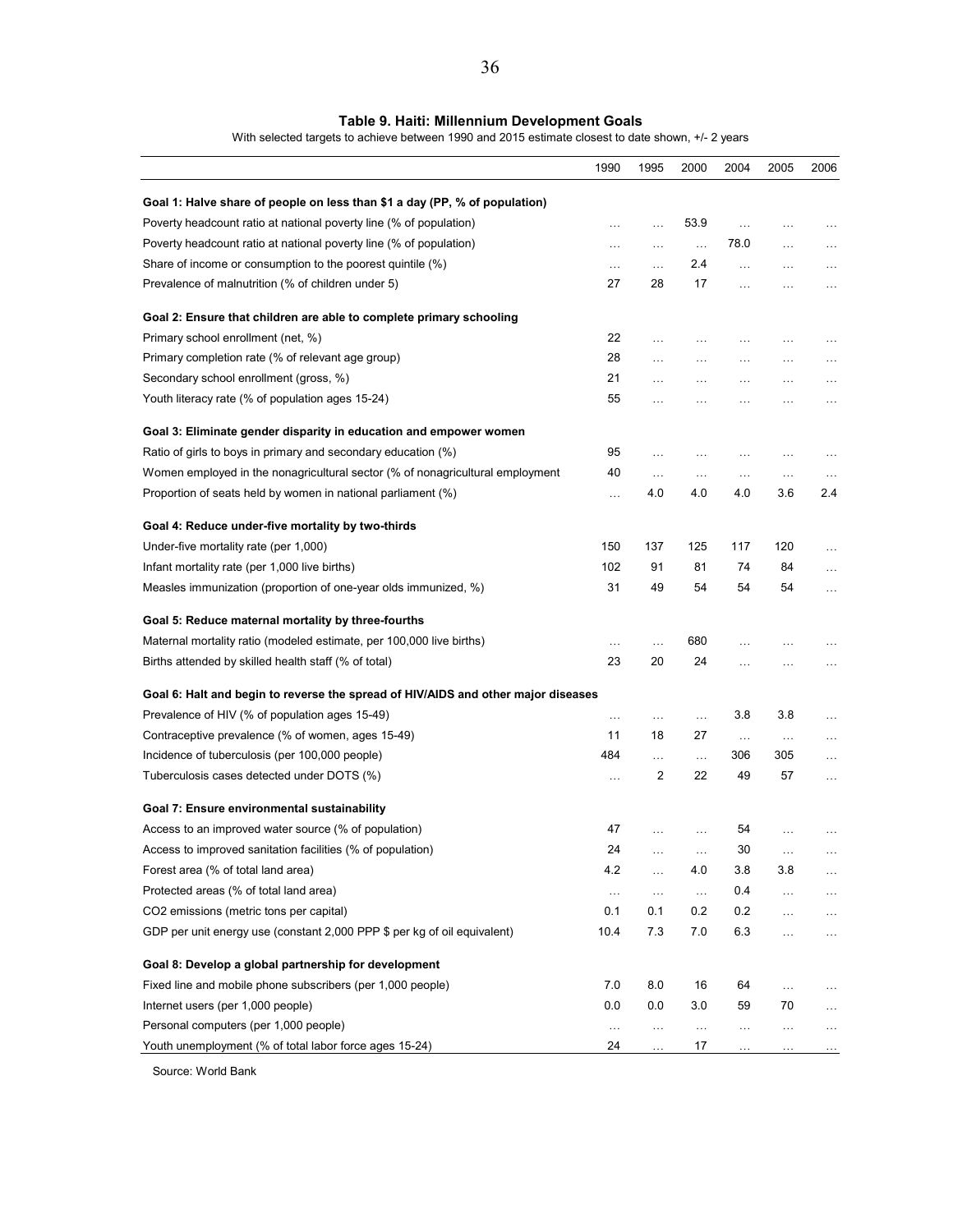| Amount         | Date              | Conditions for Disbursement 1/                                                                                                               |
|----------------|-------------------|----------------------------------------------------------------------------------------------------------------------------------------------|
| SDR 28,100,000 | November 20, 2006 | Executive Board approval of the three-year arrangement<br>under the PRGF. Includes 25% of quota in access<br>for repayment of EPCA purchases |
| SDR 7,600,000  | July 23, 2007     | Observance of performance criteria for March 2007 and<br>completion of the first review under the PRGF arrangement.                          |
| SDR 7,600,000  | December 15, 2007 | Observance of performance criteria for September 2007 and<br>completion of the second review under the PRGF arrangement.                     |
| SDR 7,600,000  | July 23, 2008     | Observance of performance criteria for March 2008 and<br>completion of the third review under the PRGF arrangement.                          |
| SDR 7,600,000  | December 15, 2008 | Observance of performance criteria for September 2008 and<br>completion of the fourth review under the PRGF arrangement.                     |
| SDR 7,600,000  | July 23, 2009     | Observance of performance criteria for March 2009 and<br>completion of the fifth review under the PRGF arrangement.                          |
| SDR 7,610,000  | December 15, 2009 | Observance of performance criteria for September 2009 and<br>completion of the sixth review under the PRGF arrangement.                      |

#### **Table 10. Haiti: Proposed Schedule of Disbursements Under the PRGF arrangement, 2006-2009**

Source: IMF

1/ Other than the generally applicable conditions for the Poverty Reduction and Growth Facility (PRGF)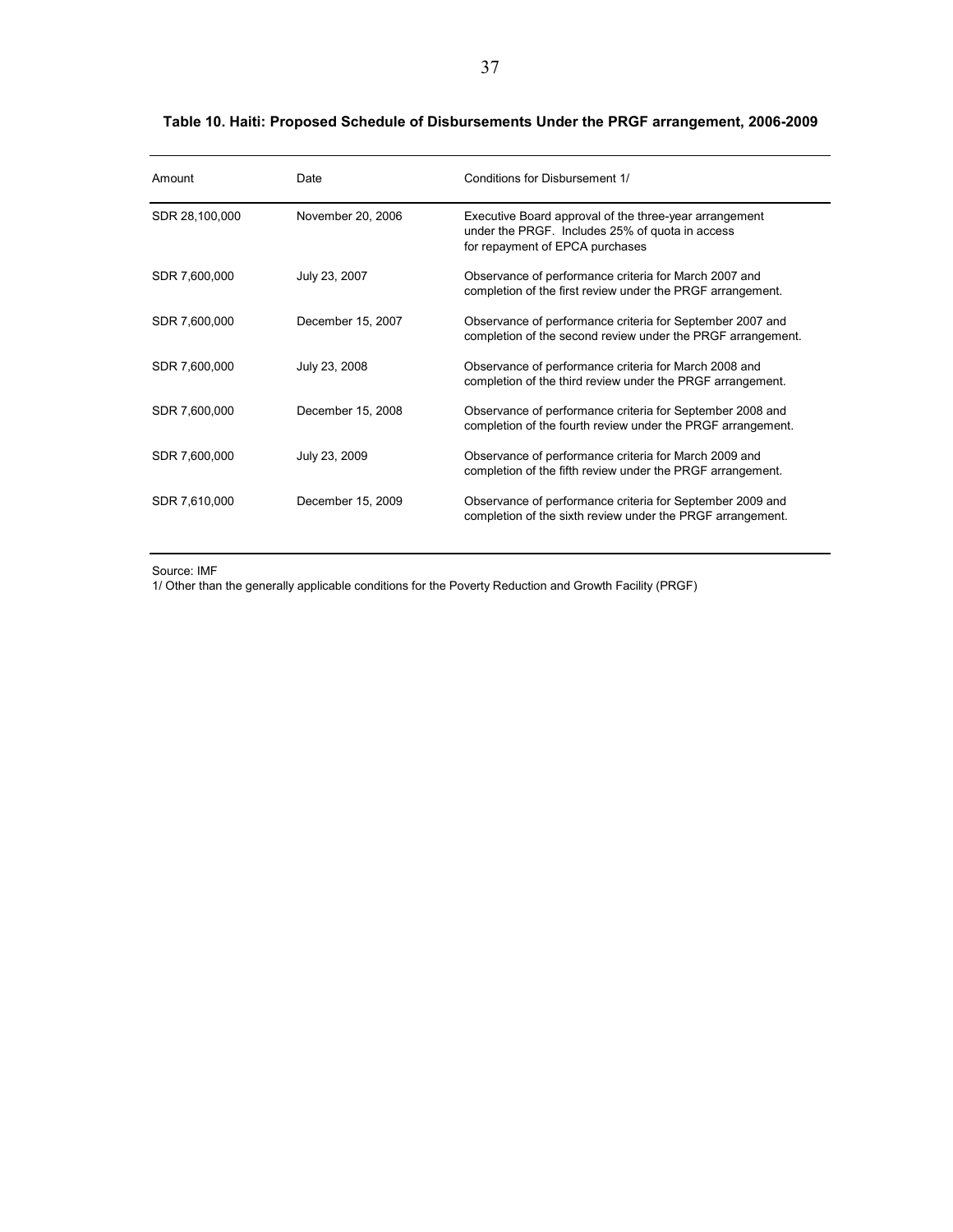#### **Table 11. Haiti: Indicators of External Vulnerability**

Fiscal year ending September 30, units as indicated

|                                                                     |         | Prel.  |          | Proj.    |          |
|---------------------------------------------------------------------|---------|--------|----------|----------|----------|
|                                                                     | 2005    | 2006   | 2007     | 2008     | 2009     |
| <b>Debt indicators</b>                                              |         |        |          |          |          |
| Total external public debt (in percent of GDP)                      | 30.9    | 29.3   | 26.0     | 23.9     | 23.1     |
| Total external public debt (in percent of exports 1/)               | 222.7   | 205.1  | 187.4    | 154.4    | 144.1    |
| External debt service (in percent of GDP)                           | 2.4     | 1.2    | 0.7      | 0.9      | 1.0      |
| Amortization                                                        | 1.6     | 0.8    | 0.4      | 0.6      | 0.7      |
| Interest                                                            | 0.8     | 0.4    | 0.3      | 0.4      | 0.3      |
| External debt service (in percent of exports 1/)                    | 17.5    | 8.5    | 5.1      | 6.0      | 6.4      |
| Amortization                                                        | 11.9    | 5.7    | 2.6      | 3.7      | 4.4      |
| Interest                                                            | 5.6     | 2.8    | 2.5      | 2.3      | 2.0      |
| External debt service (in percent of current central gov. revenues) | 27.6    | 11.4   | 6.4      | 7.7      | 8.8      |
| Amortization                                                        | 18.7    | 7.6    | 3.3      | 4.8      | 6.0      |
| Interest                                                            | 8.9     | 3.8    | 3.1      | 2.9      | 2.8      |
| <b>Other indicators</b>                                             |         |        |          |          |          |
| Exports (percent change, 12-month basis in U.S. dollars)            | 21.3    | 7.7    | 11.9     | 26.1     | 12.7     |
| Imports (percent change, 12-month basis in U.S. dollars)            | 8.0     | 18.3   | 5.9      | 17.6     | 13.0     |
| Remittances and grants (in percent of gross disposable income)      | 25.0    | 23.6   | 22.4     | 21.5     | 20.7     |
| Real effective exchange rate appreciation (+) (end of period)       | $-5.8$  | 13.4   | $\cdots$ | $\cdots$ | $\cdots$ |
| Exchange rate (per U.S. dollar, period average)                     | 39.0    | 41.4   | $\cdots$ | $\cdots$ | $\cdots$ |
| Current account balance (US\$ million) 2/                           | 114.0   | $-0.7$ | 66.9     | $-12.0$  | $-153.2$ |
| Capital and financial account balance (US\$ million)                | $-57.8$ | 88.4   | 89.9     | 88.5     | 93.4     |
| Public sector                                                       | 31.3    | 50.9   | 23.2     | 42.8     | 50.1     |
| Private sector 3/                                                   | $-89.1$ | 37.4   | 66.7     | 45.7     | 43.3     |
| Liquid gross reserves (US\$ million)                                | 228.5   | 335.5  | 534.7    | 652.3    | 776.7    |
| In months of imports of the following year 1/                       | 1.3     | 1.8    | 2.4      | 2.6      | 2.9      |
| In percent of debt service due in the following year                | 390     | 844    | 909      | 910      | 1056     |
| In percent of base money                                            | 44.8    | 56.6   | 84.0     | 94.8     | 107.8    |

Sources: Bank of the Republic of Haiti; and Fund staff estimates.

1/ Goods and services.

2/ Includes grants.

3/ Includes short-term capital, errors and omissions.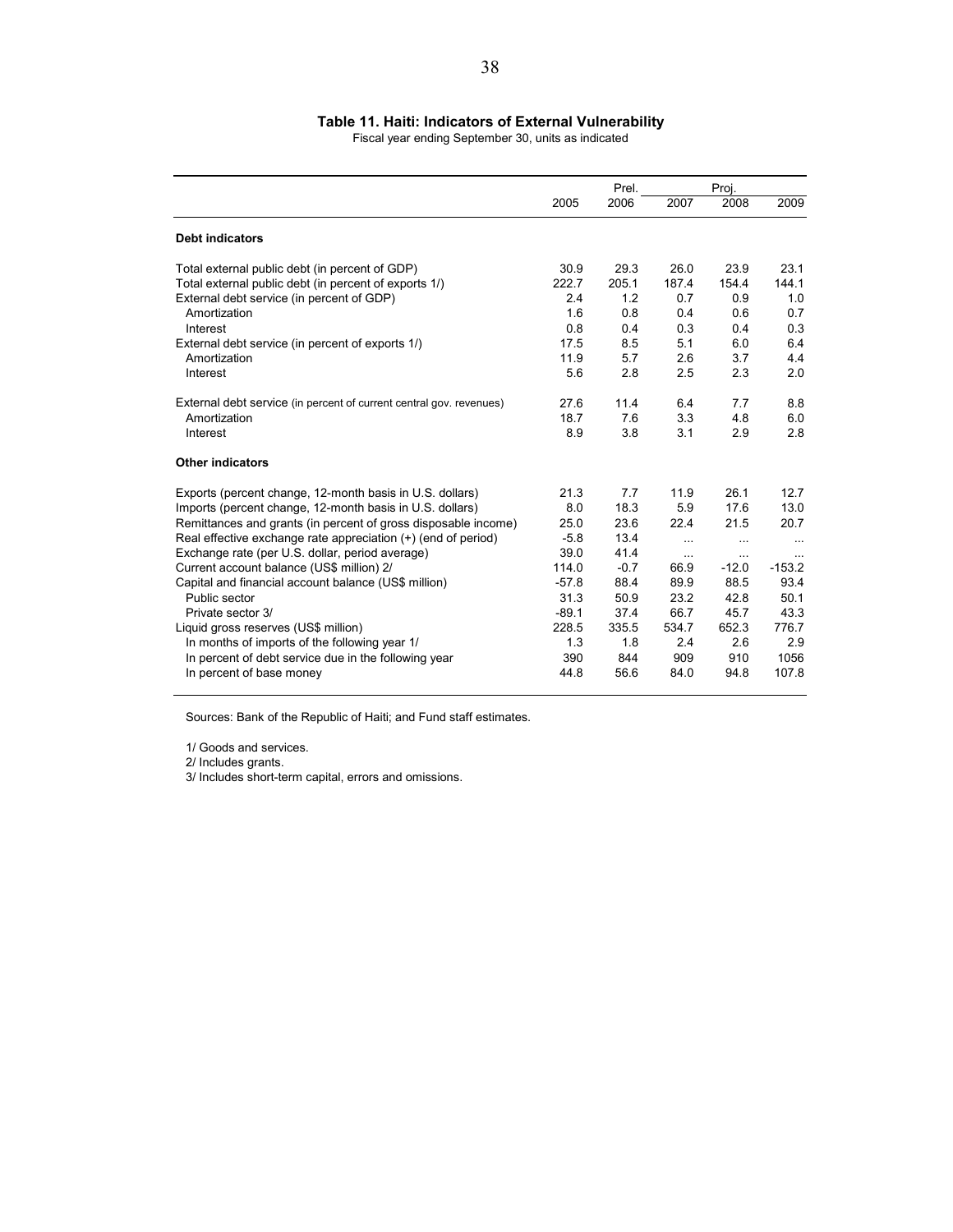| Asset volume (in US\$ millions, end of period) 1/<br>Size and growth |          |                                      | Year Ending September | 80                        |         | Oct 2006-        |
|----------------------------------------------------------------------|----------|--------------------------------------|-----------------------|---------------------------|---------|------------------|
|                                                                      | 2002     | 2003                                 | 2004                  | 2005                      | 2006    | Mar 2007         |
|                                                                      |          |                                      |                       |                           |         |                  |
|                                                                      | 936.6    | 1,354.5                              | 1,487.9               | 1,605.1                   | 1,929.1 | 1,977.7          |
| Credit/GDP (percent)                                                 | 12.9     | 13.6                                 | 12.2                  | 10.7                      | 10.2    | $\frac{11}{11}$  |
| Deposits/GDP (percent)                                               | 32.1     | 35.9<br>33.7                         | 34.2                  | 31.1                      | 30.6    | 31.1             |
| Credit growth (net) from year before (percent)                       | 15.1     |                                      | 5.1                   | 5.6                       | 13.7    | 6.6              |
| Capital adequacy                                                     |          |                                      |                       |                           |         |                  |
| Regulatory capital to risk-weighted assets                           |          |                                      |                       |                           | 14.3    | 18.1             |
| Capital (net worth) to assets                                        | : ထ<br>ດ | $\frac{5}{4}$                        |                       | $6.5$<br>$5.0$            | 53      | $\overline{7.0}$ |
| Asset quality and composition                                        |          |                                      |                       |                           |         |                  |
| Loans (net) to assets                                                |          | 31.9                                 |                       |                           | 29.9    | 29.8             |
| NPLs to gross loans                                                  |          |                                      |                       | 31 21<br>31 21<br>31 3    | 10.5    | 7.5              |
| Provisions to gross loans                                            |          | 5<br>5<br>5<br>5<br>5<br>5<br>5<br>5 |                       |                           | 9.4     |                  |
| Provisions to gross NPLs                                             |          |                                      | 87888<br>8788         | 49.1                      | 88.8    | 64.6             |
| NPL less provisions to net worth                                     | 64       | $\frac{0}{1}$                        | 7.8                   | 42.2                      | 6.6     | 19.2             |
| Earnings and profitability (annualized)                              |          |                                      |                       |                           |         |                  |
| ROA                                                                  | ÷.       | ÷                                    | $\frac{8}{2}$         | $\overline{0}$            |         |                  |
| ROE                                                                  | $\pm$    | ÷                                    | 15.1                  |                           |         | 2.0<br>32.7      |
| Net interest income to gross interest income                         | ÷        | ÷                                    | 55.1                  |                           |         | 70.1             |
| Administrative expenses to average assets                            | $\sim$   | $\sim$                               | ÷                     |                           |         | 5.6              |
| Liquidity                                                            |          |                                      |                       |                           |         |                  |
| Liquid assets to total assets 2/                                     | 47.4     | 44.8                                 | 46.5                  |                           | 45.2    | 44.4             |
| Liquid assets to deposits 2/                                         | 55.3     | 53.0                                 | 54.1                  | 6<br>ប៉ុ 6 6 6<br>6 6 6 6 | 54.5    | 53.0             |
| Foreign currency loans to total loans (net)                          |          | ÷                                    |                       |                           | 66.0    | 69.2             |
| Foreign currency deposits to total deposits                          |          |                                      |                       |                           | 53.7    | 52.4             |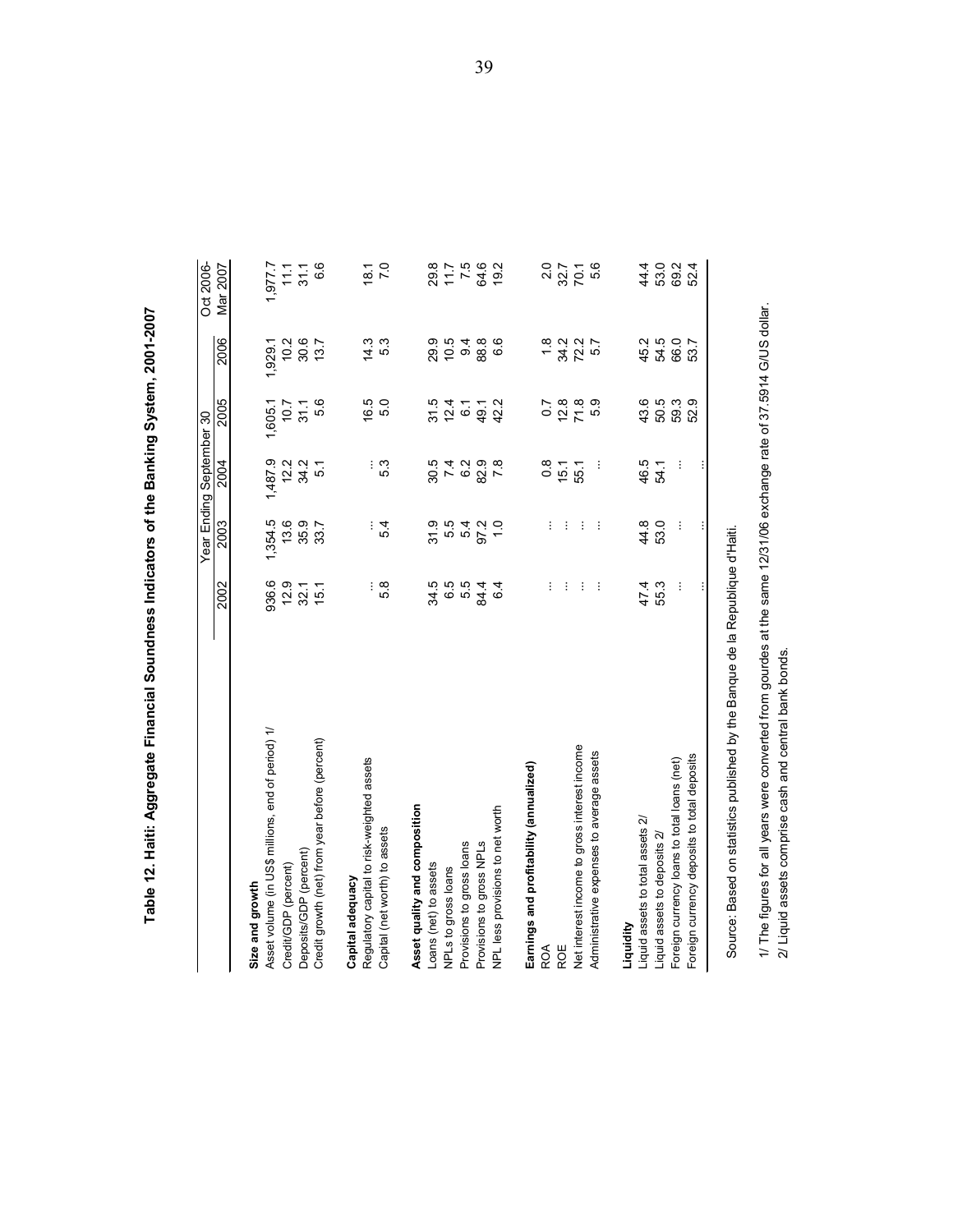#### **SUMMARY OF ANNEXES**

#### **Fund relations**

Haiti's current outstanding obligations to the Fund are SDR 28.1 million, which originate from drawings under PRGF arrangements. Haiti's exchange rate regime is a managed float with no predetermined path for the exchange rate. The central bank has implemented priority recommendations of the update Safeguards assessment that was completed in March 2007, and is currently in the process of implementing other remaining recommendations. The last article IV consultation was concluded by the Executive Board on May 16, 2005 (Country Report No. 05/206).

#### **Relations with the World Bank Group1**

The World Bank Group's strategy and program in Haiti for FY 2007 and FY 2008 are set out in the Interim Strategy Note (ISN) reviewed by the Bank's Board on January 30, 2007. A full Country Assistance Strategy (CAS) will be prepared during FY 2008. Since January 2005, IDA has approved 11 projects for Haiti, for a total value of \$199 million. This is in addition to \$12 million of trust fund resources since 2004. All assistance has been provided entirely in grant form since July 2005. The IDA grants program for FY 2007 totals US\$68 million. The Bank is involved mainly in such areas as institutional capacity strengthening, governance reforms, community driven development, education, or water and sanitation.

#### **Relations with the Inter-American Development Bank2**

Since 2003, the Bank has operationalized its presence in Haiti through two successive transition strategies. At the present time, the IDB has 20 loans under execution, totaling US\$624.9 million. The balance available for disbursements is US\$458 million, which represents 73 percent of the approved amount. The IDB is involved mainly in public finance reform, road rehabilitation, agriculture, education, or local development projects.

#### **Statistical Issues**

<u>.</u>

Haiti is currently working toward participation in the General Data Dissemination System. While data provision is broadly adequate for program purpose, there is a need to improve the coverage, periodicity, quality and timeliness of statistics. Further work is required to extend the coverage of government finance statistics, and improve the quality of real sector and balance of payments statistics, including external debt. Also, the production of quarterly GDP data would be highly desirable for program monitoring purposes.

 $<sup>1</sup>$  Adapted from text prepared by the staff of the World Bank in May 2007.</sup>

 $2$  Adapted from text prepared by the staff of the IDB in May 2007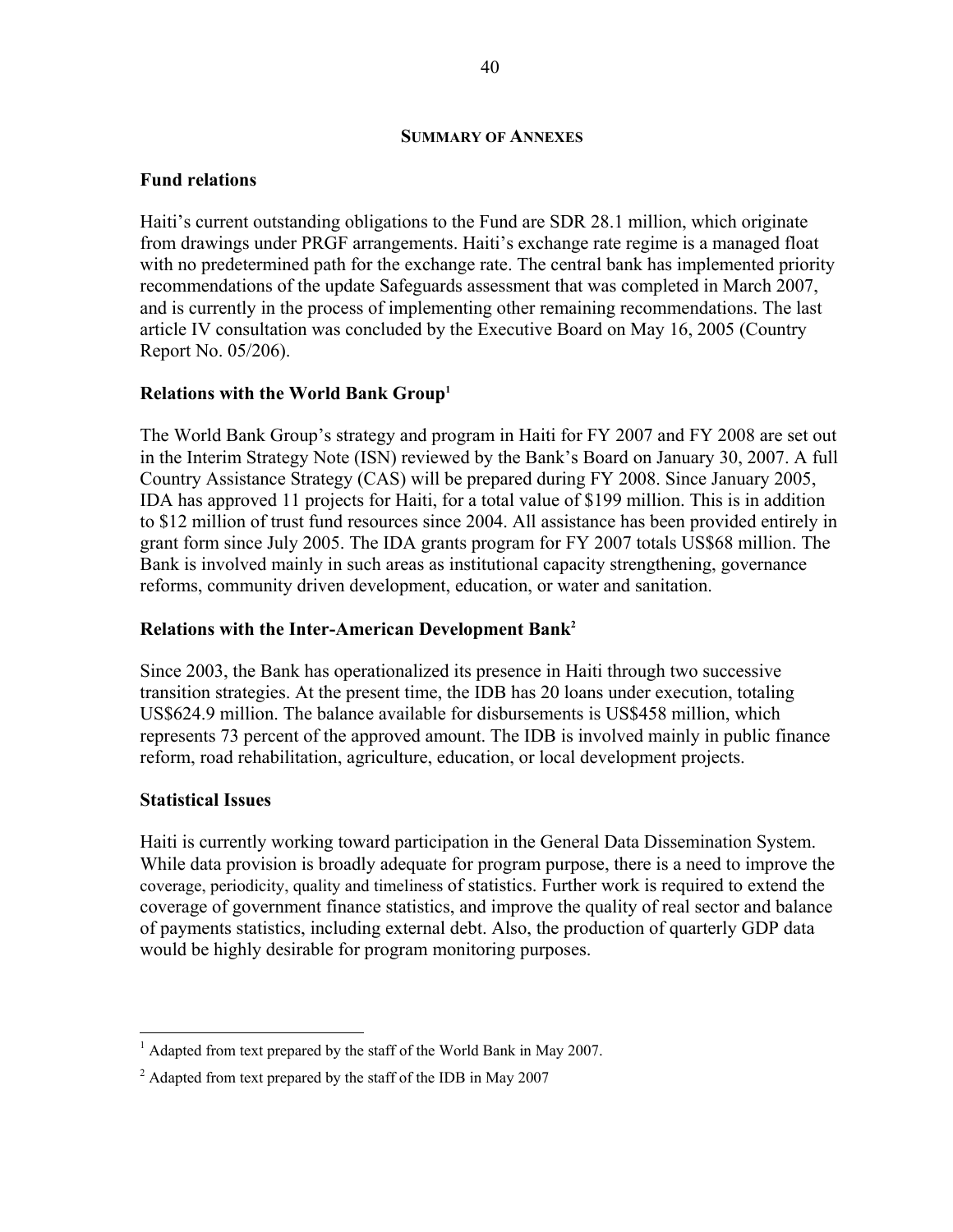#### **ANNEX I. FUND RELATIONS**

(As of May 31, 2007)

#### I. **Membership status**: Joined September 8, 1953; Article VIII.

| Π.   | <b>General resources account</b>        | <b>SDR Million</b> | <b>Percent of Quota</b>      |
|------|-----------------------------------------|--------------------|------------------------------|
|      | Ouota                                   | 81.90              | 100.00                       |
|      | Fund holdings of currency               | 81.83              | 99.92                        |
|      | Reserve position in Fund                | 0.07               | 0.08                         |
| III. | <b>SDR</b> department:                  | <b>SDR Million</b> | <b>Percent of Allocation</b> |
|      | Net cumulative allocation               | 13.70              | 100.00                       |
|      | Holdings                                | 5.01               | 36.54                        |
| IV.  | <b>Outstanding purchases and loans:</b> | <b>SDR Million</b> | <b>Percent of Quota</b>      |
|      | <b>PRGF</b> Arrangements                | 28.10              | 34.31                        |

#### V. **Financial arrangements**:

| <b>Type of</b><br>Arrangement | Date     | <b>Approval Expiration</b><br>Date | Amount<br>Approved<br>(SDR Million) | Amount<br>Drawn<br>(SDRmillion) |
|-------------------------------|----------|------------------------------------|-------------------------------------|---------------------------------|
| PRGF                          | 11/20/06 | 11/19/09                           | 73.71                               | 28.10                           |
| <b>PRGF</b>                   | 10/18/96 | 10/17/99                           | 91.05                               | 15.18                           |
| Stand-by                      | 03/08/95 | 03/07/96                           | 20.00                               | 16.40                           |

## VI. **Projected Payments to Fund (without HIPC Assistance)<sup>1</sup> /**

(SDR Million; based on existing use of resources and present holdings of SDRs)

|                  |      |      | Forthcoming |      |      |
|------------------|------|------|-------------|------|------|
|                  | 2007 | 2008 | 2009        | 2010 | 2011 |
| Principal        |      |      |             |      |      |
| Charges/Interest | 0.33 | 0.51 | 0.51        | 0.51 | 0.51 |
| Total            | 0.33 | 0.51 | 0.51        | 0.51 | 0.51 |

1/When a member has overdue financial obligations outstanding for more than three months, the amount of such arrears will be shown in this section.

### VII. **Projected Payments to Fund: (with Board-approved HIPC Assistance)**

(SDR Million; based on existing use of resources and present holdings of SDRs)

|                  |      |      | Forthcoming |      |      |
|------------------|------|------|-------------|------|------|
|                  | 2007 | 2008 | 2009        | 2010 | 2011 |
| Principal        |      |      |             |      |      |
| Charges/Interest | 0.29 | 0.51 | 0.51        | 0.51 | 0.51 |
| <b>Total</b>     | 0.29 | 0.51 | 0.51        | 0.51 | 0.51 |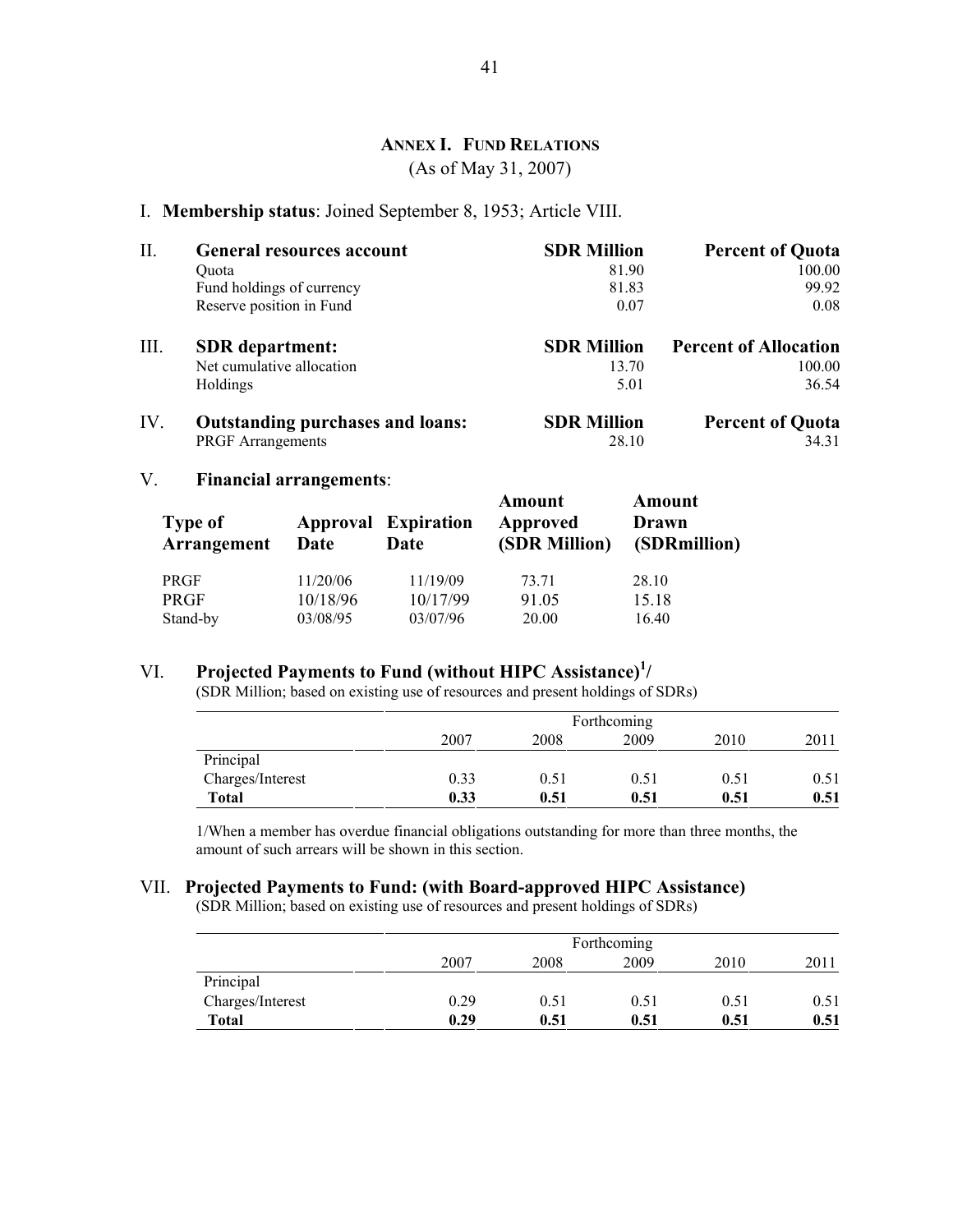#### VIII. **Implementation of HIPC Initiative**

| I. Commitment of HIPC assistance                          | Enhanced framework |
|-----------------------------------------------------------|--------------------|
| Decision point date                                       | November, 2006     |
| Assistance committed by all creditors (US\$ million) $17$ | 140.30             |
| Of which: IMF assistance (US\$ million)                   | 3.12               |
| (SDR equivalent in millions)                              | 2.10               |
| Completion point date                                     | Floating           |
| II. Disbursement of IMF assistance (SDR Million)          |                    |
| Assistance disbursed to the member                        | 0.04               |
| Interim assistance                                        | 0.04               |
| Completion point balance                                  |                    |
| Additional disbursement of interest income $2^{7}$        |                    |
| Total disbursements                                       | 0.04               |

 $1/$  Assistance committed under the original framework is expressed in net present value (NPV) terms at the completion point, and assistance committed under the enhanced framework is expressed in NPV terms at the decision point. Hence these two amounts can not be added.

 $2^{2}$  Under the enhanced framework, an additional disbursement is made at the completion point corresponding to interest income earned on the amount committed at the decision point but not disbursed during the interim period.

#### IX. **Exchange arrangements**:

 Managed floating with no predetermined path for the exchange rate. The change from a fixed to managed floating regime took place in January 1990. Haiti's exchange system is free of restrictions on the making of payments and transfers for current international transactions. Since September 1991 all transactions have taken place at the free (interbank) market rate.

#### X. **Safeguards assessment**

 The update safeguards assessment of the Banque de la République d'Haiti (BRH), completed on March 5, 2007, found slow progress in strengthening the BRH's safeguards framework since the 2005 assessment and made recommendations to address remaining vulnerabilities. Implementation of priority recommendations, comprising a special audit of the monetary data, the formalization of an action plan to fully implement IFRS, and the establishment of an audit committee were part of the conditionality for the first review of the PRGF arrangement. The proposed audit committee will inter alia monitor the implementation of remaining safeguards recommendations.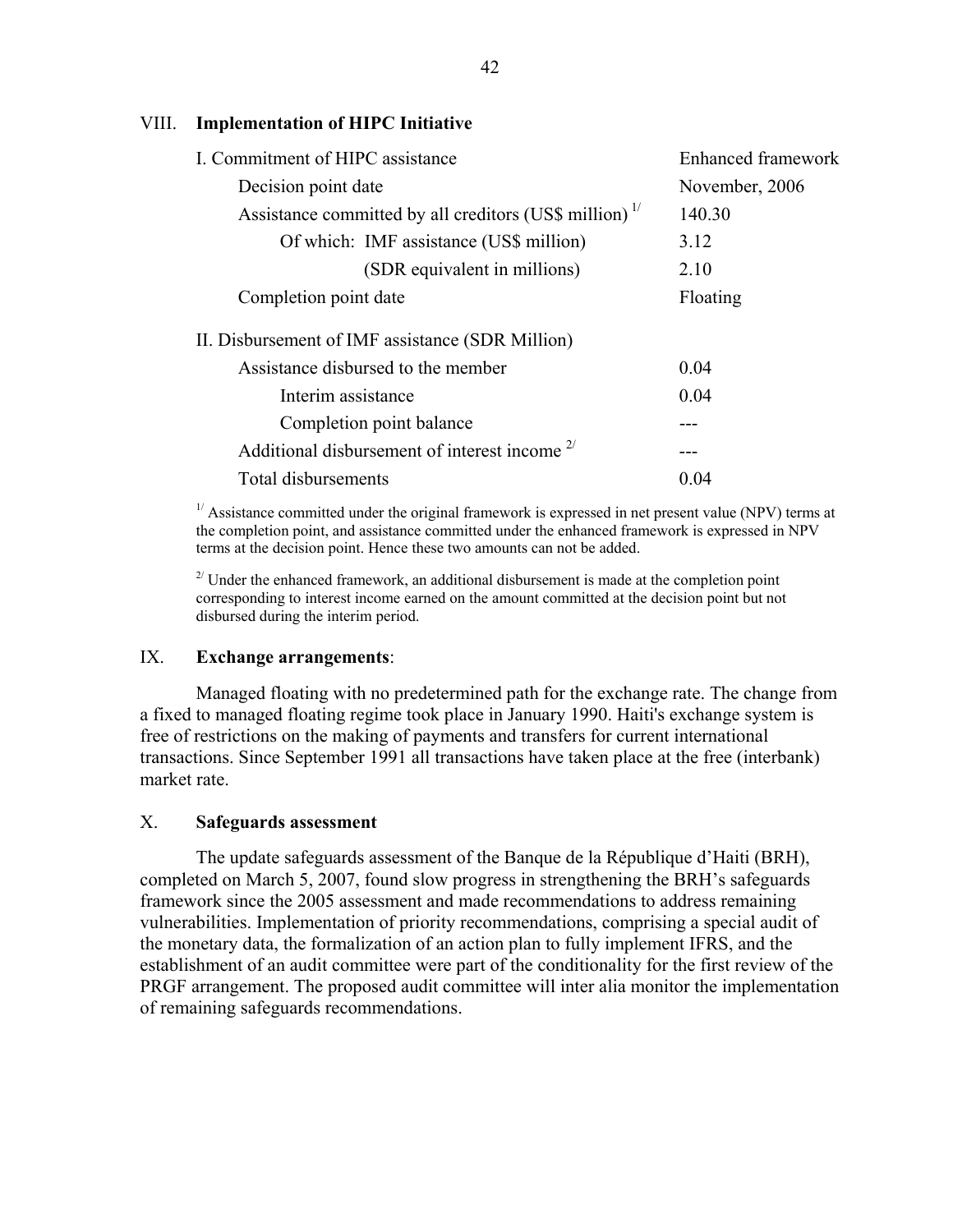### XI. **Article IV Consultation**

 The last Article IV consultation was concluded by the Executive Board on May16, 2005. Haiti is on a 24-month cycle.

#### XII. **Technical assistance**

Technical assistance missions since 2005:

| Department | <b>Dates</b>                                                                          | <b>Purpose</b>                                                                                                                        |
|------------|---------------------------------------------------------------------------------------|---------------------------------------------------------------------------------------------------------------------------------------|
| <b>FAD</b> | April 2005<br>May 2005                                                                | Public expenditure management<br>Tax policy and revenue administration                                                                |
| <b>MFD</b> | March 2005<br>November 2005<br>May 2006<br>March 2007                                 | Monetary operations<br>Implementation of a bond auction mechanism<br>Accounting of the central bank<br>Banking law (jointly with LEG) |
| <b>STA</b> | November 2005 and<br>May 2006<br>May, October and<br>December 2006,<br>April-May 2007 | Multisector statistics<br>Monetary and financial statistics                                                                           |
| LEG        | March 2007                                                                            | Banking law                                                                                                                           |

### **XI. Resident representative**

Mr. Ugo Fasano has been the Fund's Resident Representative since October 2005.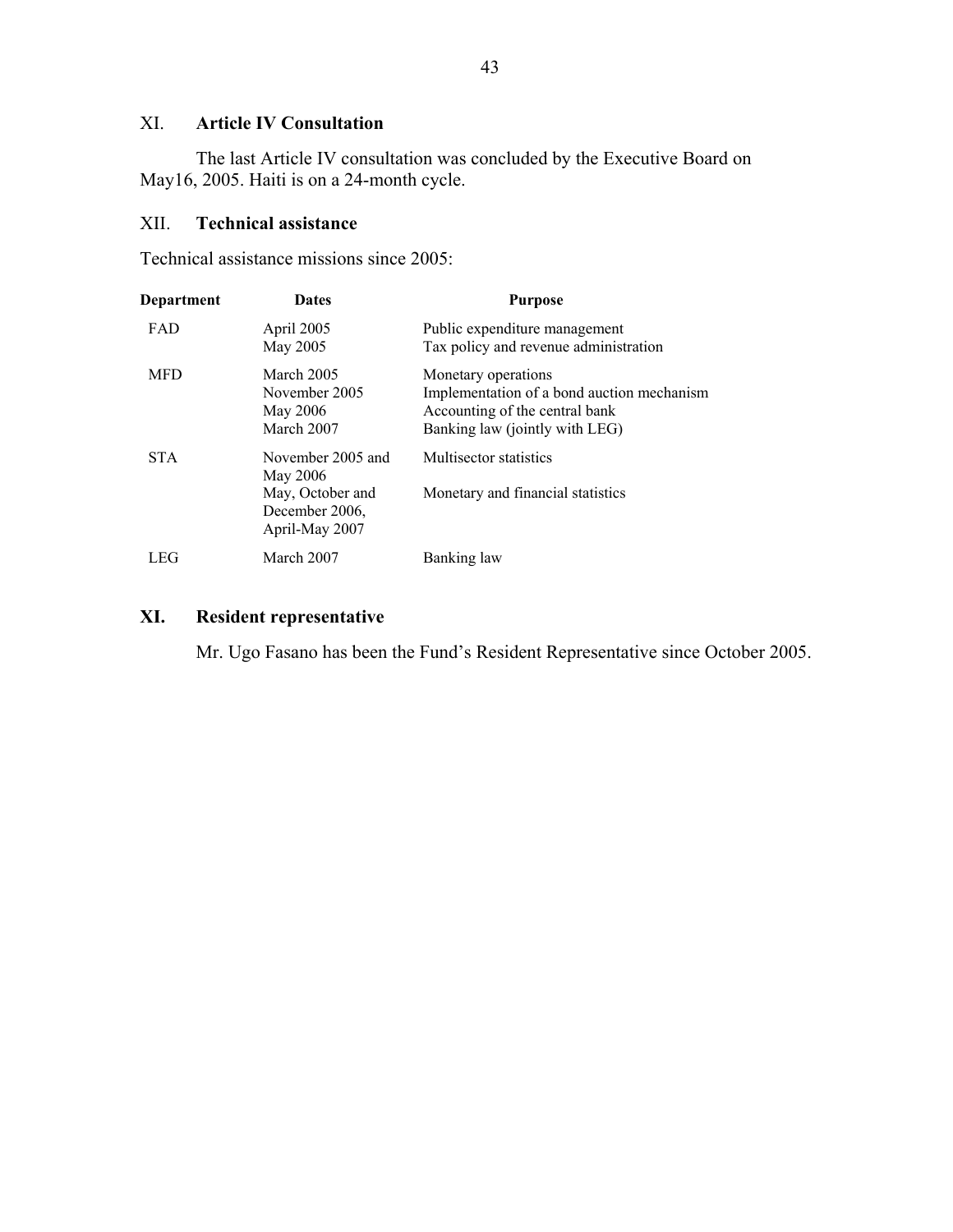#### **ANNEX II. RELATIONS WITH THE WORLD BANK GROUP**

(As of May 31, 2007)

The World Bank stepped up its engagement in Haiti in March 2004, as part of a broader partnership between the Transitional Government and donors to address Haiti's social, economic and institutional needs. The government and donors conducted a needs assessment in May 2004 which provided the basis for the Interim Cooperation Framework (ICF). This established a two-year program for reform and recovery and the structures through which it would be pursued. The ICF was presented at an international donor conference in July 2004 at the World Bank headquarters, at which donor countries and international organizations pledged US\$1.1 billion for Haiti. At a subsequent conference in July 2006 in Port-au-Prince, Haiti's new elected Government extended the ICF until September 2007 and revised it to reflect Government priorities. Donors pledged US\$751 million for the period 2006–07.

The World Bank Group's strategy and program in Haiti for FY 2007 and FY 2008 are set out in the Interim Strategy Note (ISN) reviewed by the Bank's Board on January 30, 2007. A full Country Assistance Strategy (CAS) will be prepared during FY2008 on the basis of the full Poverty Reduction Strategy Paper (PRSP) that the Government plans to complete during 2007. The most recent full CAS was discussed by the Board in 1996.

Since January 2005, when Haiti cleared its arrears to the International Development Association (IDA), IDA has approved 11 projects for Haiti, for a total value of \$199 million. This is in addition to \$12 million of trust fund resources since 2004, primarily from the Post-Conflict Fund and the Low Income Countries Under Stress Trust Fund (LICUS). All assistance has been provided entirely in grant form since July 2005.

The IDA grants program for FY 2007 totals US\$68 million. Of this, the first project (approved in July) was a US\$6 million Electricity Loss Reduction Project, which aims to strengthen operational, financial, and customer management performance in key areas of the state electrical utility. A US\$5 million Rural Water and Sanitation Project, to increase access to safe water and sanitation, and a US\$23 million development policy grant linked to the government's economic governance reform program (Economic Governance Reform Operation II) were approved in January 2007. In addition, a US\$9 million Catastrophe Risk Insurance Project, approved in March, will finance Haiti's entrance fee and participation for three years in the Caribbean Catastrophe Risk Insurance Facility, which will provide rapid payouts in the event of a major hurricane or earthquake. A US\$25 million Education for All (EFA) Project, which aims to expand primary enrollment, was approved in April 26, 2007.

The three investment projects approved in FY 2005 and FY 2006 all remain active: (1) a US\$12 million Emergency Recovery and Disaster Management Project (January 2005), which aims to support the rehabilitation of areas affected by recent disasters and strengthen capacity to manage disaster risks and respond to emergencies at both the national and community levels; (2) a US\$38 million Community Driven Development (CDD) project (July 2005), which aims to improve access to basic social services and provide incomegenerating opportunities to poor people in rural and peri-urban areas; and (3) a US\$16 million Transport and Territorial Development Project (April 2006), which pilots a territorial development approach in two micro-regions, through financing improvement of key roads and other infrastructure to promote rural development.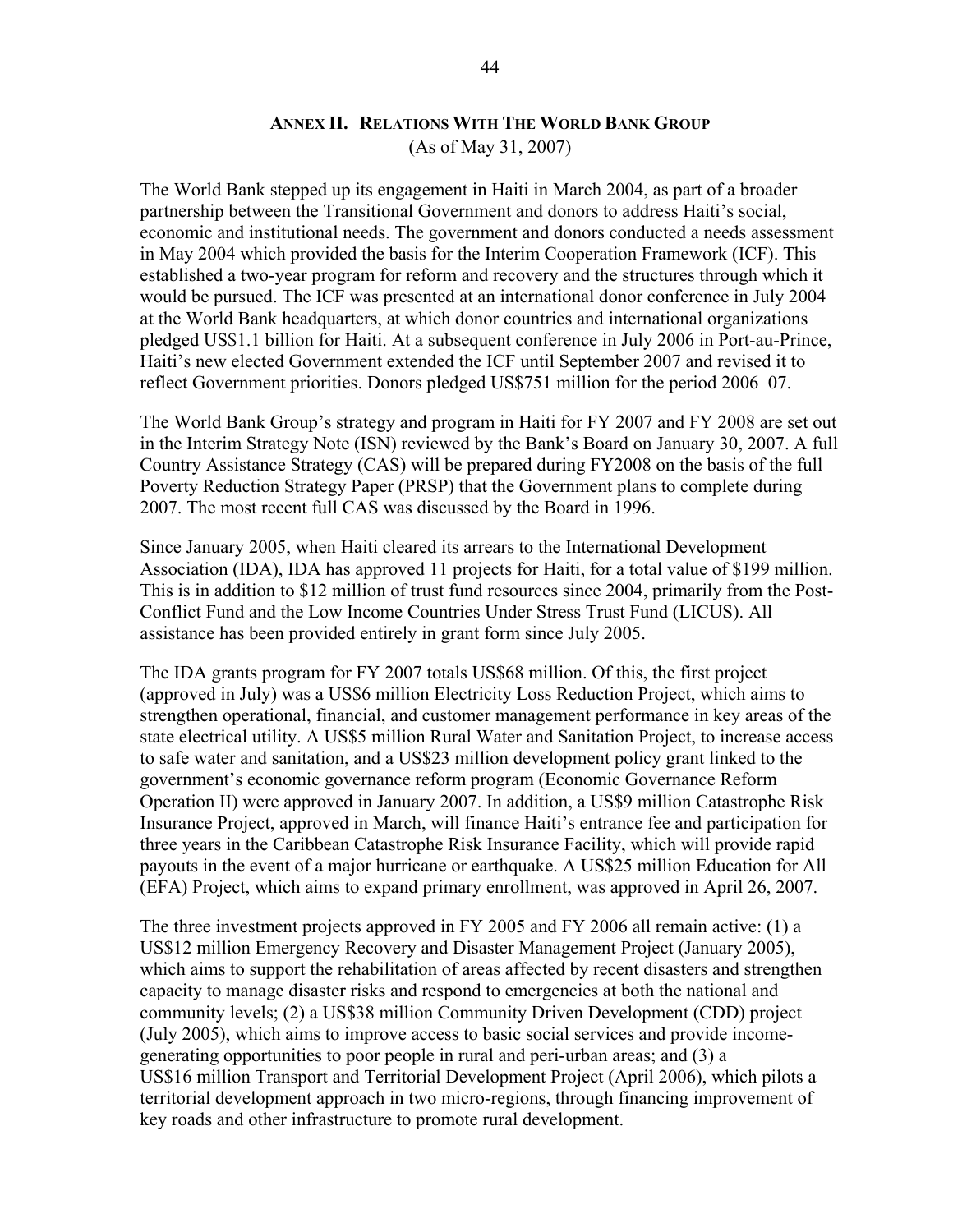The Bank is also funding technical assistance, primarily through two US\$2 million Economic Governance Technical Assistance Grants (ECTAG I and II, approved in June 2005 and June 2006). It is also providing support to the preparation of the PRSP. An earlier US\$61 million development policy operation in support of economic governance reform (Economic Governance Reform Operation I) is now fully disbursed. Since July 2004, the World Bank's total disbursements to Haiti have amounted to roughly US\$80 million (end-March 2007).

In addition, the Bank has completed six major analytical works, including a Country Economic Memorandum (CEM), a Country Social Analysis, and a Social Protection Strategy. A joint World Bank-IADB Public Expenditure Management and Financial Accountability Review (PEMFAR), in progress, will provide the Government with recommendations for longer-term public expenditure reform and institutional development. The Bank will also undertake a Financial Sector Assessment Program (FSAP) jointly with the IMF in FY 2008.

A Preliminary HIPC Document, prepared jointly by the Bank and IMF staff in collaboration with the Government, was discussed by the Boards of the IMF and the Bank in September 2006. The final HIPC Decision Point document was discussed by both boards in November 2006. An Interim Poverty Reduction Strategy Paper was prepared by the Government and presented to the IMF and World Bank Boards, together with the Joint Staff Advisory Note (JSAN), in November 2006 at the time of discussion of the HIPC Decision Point Document.

The International Finance Corporation (IFC) is working to identify specific actions to promote a sound business enabling environment, while investing in projects that support the development of a sustainable private sector and income-generating activities. Recent investments have been in cellular telecommunications (Digicel—US\$15 million in each of FY 2006 and FY 2007), textiles (Grupo M—US\$20 million in FY 2004), and microfinance (MicroCredit National—US\$0.4 million in FY 2004). In May, the IFC approved a US\$2.0 million trade finance line for Capital Bank. In addition, IFC is discussing with the Government the provision of advisory support in the design and implementation of private sector participation transactions for the airport of Port-au-Prince and for state-owned telecom TELECO. Additional support is envisaged through the IFC LAC Facility and the Foreign Investment Advisory Service (FIAS), possibly in the following areas: (1) business simplification; (2) improving access to finance; (3) investment facilitation (notably textiles); and (4) training, through the SME Toolkit and Business Edge.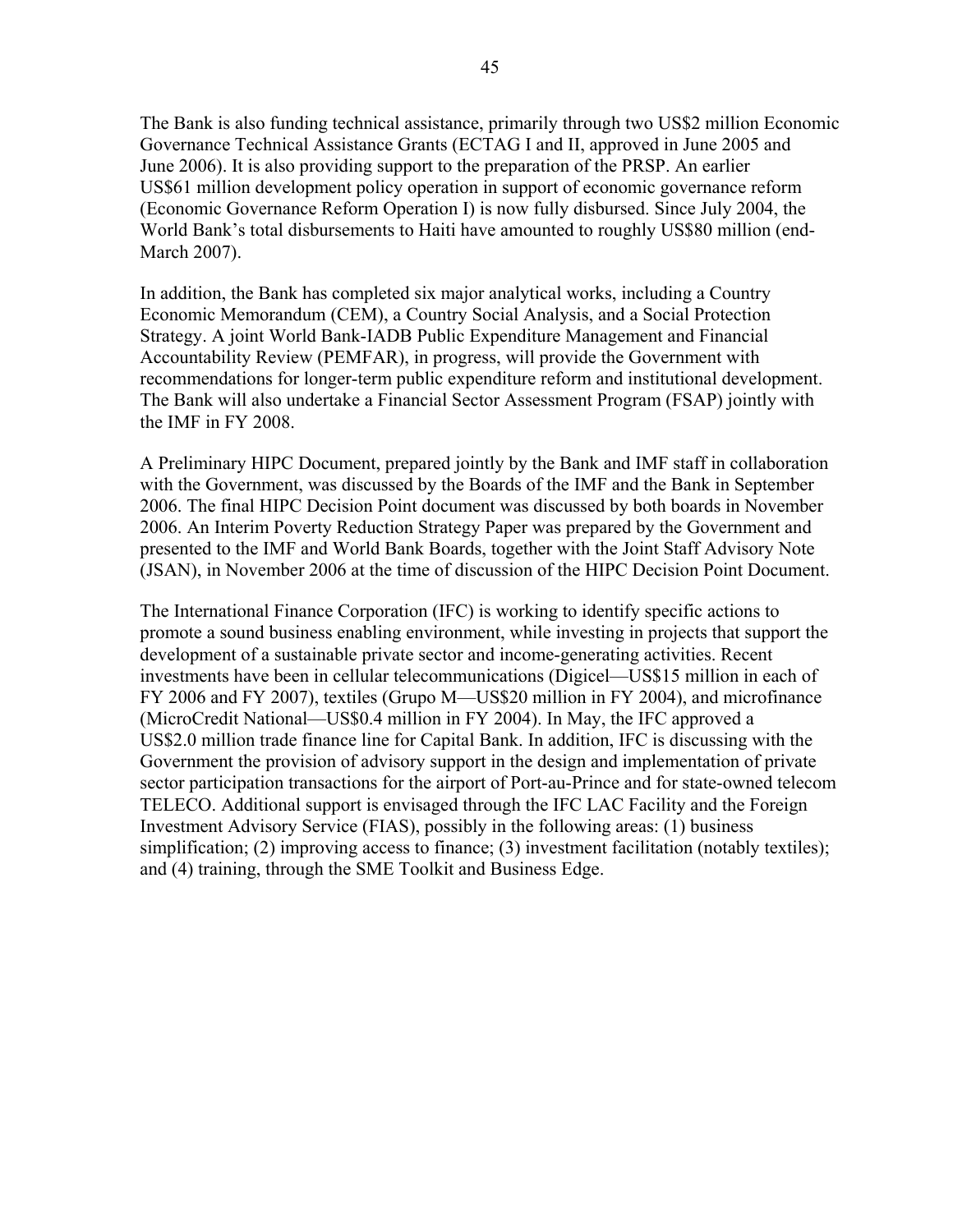### **ANNEX III. RELATIONS WITH THE INTER-AMERICAN DEVELOPMENT BANK** (As of May 31, 2007)

Since 2003, the Bank has operationalized its presence in Haiti through two successive transition strategies. At the present time, the IDB has 20 loans under execution, totaling US\$624.9 million. The balance available for disbursements is US\$458 million, which represents 73 percent of the approved amount. Hence, the main challenge for the country and the Bank is the implementation of the portfolio.

The IDB finances projects in three of the ICF's key pillars: US\$65 million for economic governance and institutional development, US\$312 million for economic recovery, and US\$247.9 million for access to basic services.

During the period 2004–2006 the Bank disbursed about US\$163.7 million for ICF-related programs. During the period January  $1<sup>st</sup>$  to May  $31<sup>st</sup>$ , 2007, the Bank disbursed US\$27.4 million exceeding, one month in advance, the January to June target (105 percent). Revised targets for 2007 and 2008 are respectively US\$ 105.2 million and US\$ 160.5 million. From these amounts, US\$27.4 and US\$27.5 million respectively will be for budgetary support.

Out of the total approved portfolio of US\$ 624.9 million, US\$ 100.5 million representing four new operations and one increase are pending legal effect (legislative ratification or official publication). The following table shows the programs that were approved during the current government:

| <b>Number</b>   | <b>Name</b>                                                            | <b>USS Million</b> | Date of approval | Ratification / expected date |
|-----------------|------------------------------------------------------------------------|--------------------|------------------|------------------------------|
| HA-L1007        | Rural Water and Sanitation Program                                     | 15.0               | 20/09/2006       | Ratified                     |
| HA-L1003        | Rural Supply Chain Development Program                                 | 17.8               | 24/10/2006       | 21/05/2007                   |
| <b>HA-L1008</b> | Financial Sector Reform Support Program                                | 25.0               | 06/12/2006       | Ratified                     |
| HA-L1014        | Rehabilitation of Electricity Distribution<br>System in Port au Prince | 18.1               | 06/12/2006       | 21/05/2007                   |
| <b>HA-L1018</b> | Support Human Resource Management in<br>Public Sector *                | 10.0               | 13/12/2006       | 21/05/2007                   |
| HA-L1010        | Rehabilitation<br>Infrastructure<br>Transport<br>Program (increase)    | 14.6               | 08/03/2007       | 21/05/2007                   |
| Total           |                                                                        | 100.5              |                  |                              |

Table. IDB Programs Approved During the Preval's Government (2006–2011)

**Note:** \* The Parliament did not ratify this program last month. The Government has been working on this issue with the presidents of both chambers of Parliament. The program will be submitted again for ratification on May 21, 2007.

The main challenges in order to accelerate the implementation of the programs are the weak institutional capacity; the small local private market and the saturation of the national firms; and the low level of participation of foreign private firms. To improve the delivery of its aid, the Bank has taken specific measures, as special procurement measures and the delegation of authority to the Representative. To go further, the Bank is currently working on the implementation of additional measures such as the establishment of performance contracts between the MEF and the executing units in order to promote a culture of results-based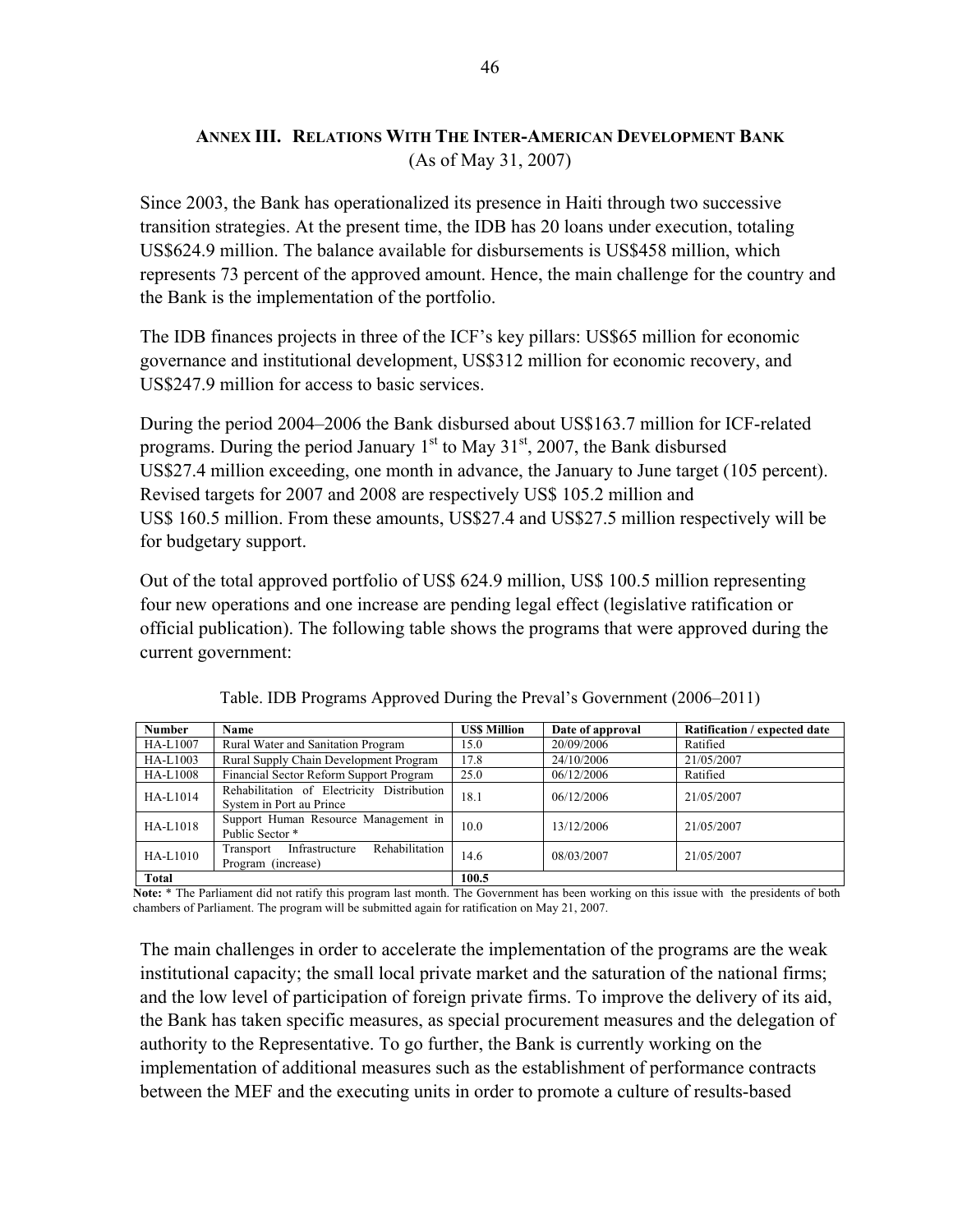management. However, to succeed, the Bank needs strong support of the Government. With the support of the Bank, the Government should: organize presentations of business opportunities in Haiti in order to attract foreign firms to the country; expand agreements with foreign universities and technical institutions in order to improve the human capital, etc.

Ongoing Bank interventions, combining investment and policy-based loans, are complemented with a sustained program of non-reimbursable technical assistance and non financial products to underpin program and policy preparation and implementation and increase country knowledge.

The IDB is working with the government of President Préval in carrying out his vision for Haiti, which looks beyond electoral terms and calls for national unity on a development agenda based on sustainable and inclusive economic growth. For example, in collaboration with the OAS the IDB will sponsor the Foreign Trade and Investment Conference in Port Au Prince (September 2007). Also, the IDB has offered to support the development of a single three-year matrix of economic governance reforms, on the basis of which future budget support could be extended.

The Bank has elaborated a New Debt Sustainability Framework (NDS) and Performance Based Allocation System (PBA) that considers that Haiti will receive yearly grants up to US\$50 million from 2007 to 2009, inclusive. After 2009, Haiti would be eligible to receive a mix of grants and loans from the Fund of Special Operations (FSO). In terms of the allocation for Policy Based operations, rules similar to those of the International Development Association (IDA) shall be applied. Additionally, in 2006 the Bank approved a debt relief to Haiti under the HIPC initiative of US\$60.4 million. The interim debt relief will be US\$20 million for 2007–2008. The complete relief will be effective when Haiti reaches the Completion Point.

The Bank and the Government (GOH) met on April 17, 2007 to formalize the 2007–2008 work program and strategic priorities for the new Country Strategy, currently under preparation. The new operations for the period 2007 will continue supporting the key pillars of the extended ICF as well as the priorities of the Haitian government. The agreed 2007– 2008 lending program is as follows:

|              | 2007                                                             | (US<br>Million) | 2008         |                                                                                  | (US<br>Million) |
|--------------|------------------------------------------------------------------|-----------------|--------------|----------------------------------------------------------------------------------|-----------------|
| HA-L1017     | Public<br>Strengthening<br>Resource<br>Management I              | 12.5            | HA-L1023     | Strengthening<br>Public Resource<br>Management II                                | 12.5            |
| HA-L1019     | Rehabilitation of Road Infrastructure<br>for Productive Sector I | 25.0            | HA-L1024     | Rehabilitation<br>Road<br>of<br>Productive<br>Infrastructure<br>for<br>Sector II | 25.0            |
| HA-L10221    | Financing<br>for<br>Supplementary<br>Agriculture HA0016          | 12.5            | HA-0033      | National Watershed Management<br>Program                                         | 12.5            |
| <b>TOTAL</b> |                                                                  | 50.0            | <b>TOTAL</b> |                                                                                  | 50.0            |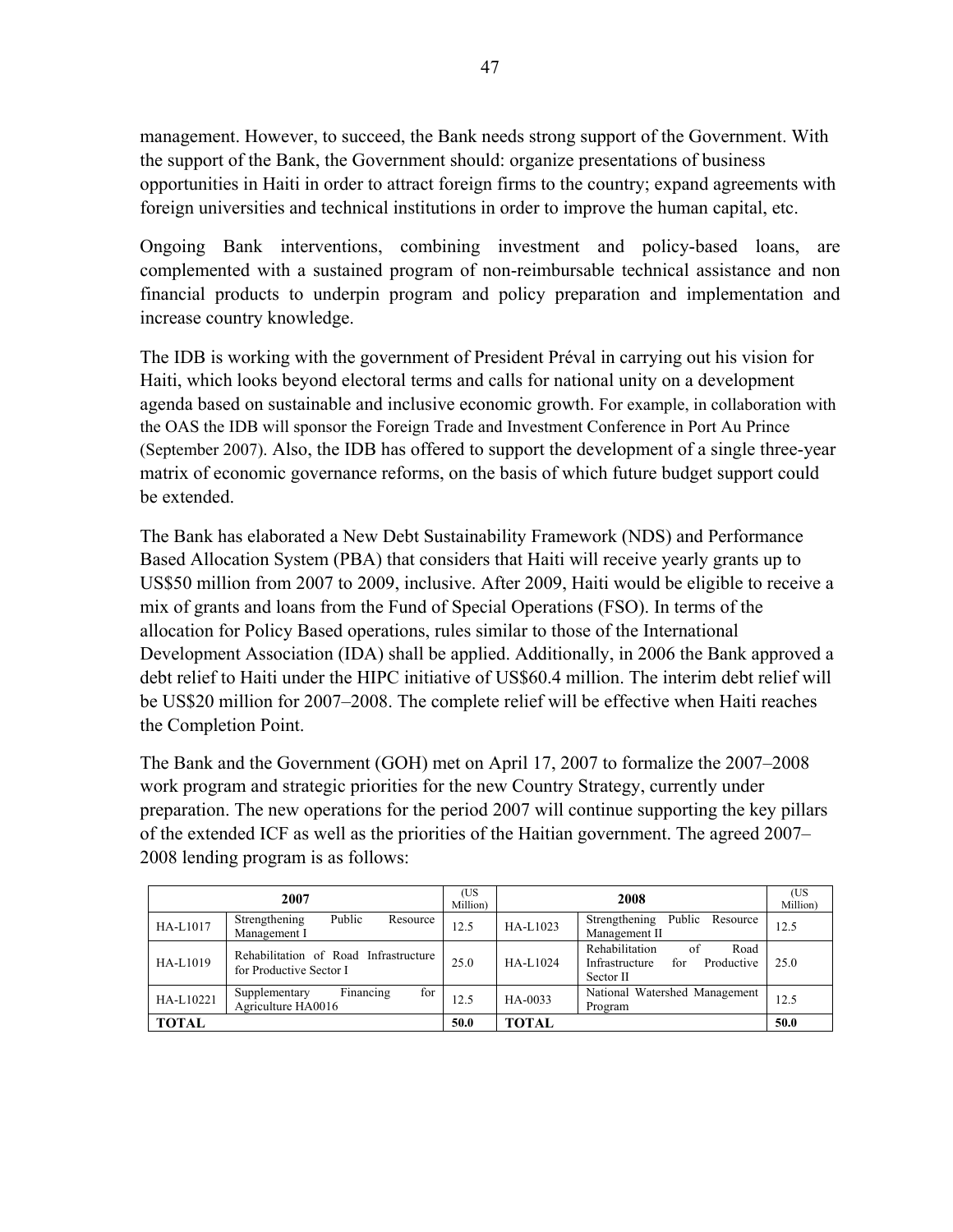#### **Economic statistics are broadly adequate for surveillance purposes, but further improvements in coverage, periodicity, and timeliness are desirable. Haiti is taking steps to begin participation in the General Data Dissemination System**.

**Real sector**: A March 2000 STA technical assistance (TA) mission recommended that the Haitian Institute of Statistics (IHSI) establish a new base year for national accounts and a revised CPI. In 2004, the IHSI began publishing a new CPI rebased to August 2004 and using expenditure weights derived from a 2000 household survey. Also, the IHSI has made progress in implementing recommendations of several Fund TA missions to improve the quality of real sector statistics, and it has published annual national accounts for the period 1986/1987 to 2005/2006 based on the interim base year 1986/1987. The IHSI publishes limited quarterly data on economic activity, including indices of industrial production, energy, construction, and domestic and external trade. Preparations are underway for a survey of the informal sector, as well as a limited household survey. Further TA may be needed to address the deficiencies that continue to affect the quality of the real sector statistics. Also, the production of quarterly GDP data would be highly desirable for program monitoring purposes.

**Government finance**: In the course of three STA missions since November 2005 that included government finance statistics (GFS) issues, a two-tiered action plan was developed. One set of short-term measures to improve the consistency of monetary and fiscal data, and another intended to develop more fundamental, longer-term improvements to extend the coverage and breakdowns of central and general government operations and to develop functional and economic classifications of expenditure. While the longer-term improvements require additional human and financial resources, many of the shorter-term measures have been advanced or completed by the Interministerial Committee established following the November 2005 multisector statistics mission. Haiti reports monthly and annual GFS on a regular basis for publication in *IFS*. However, no data have been provided for publication in the *GFS Yearbook* for the past 15 years due to the lack of human and financial resources. Data provided in 2001 to STA were not published in the 2001 *GFSY* owing to insufficient detail and consistency problems. There is a need to improve the timeliness of dissemination of government finance statistics and to encourage the broader dissemination of balance sheets and income statements of units in the nonfinancial public sector.

**Monetary accounts**: Following the November 2005 multisector statistics mission, the authorities fully implemented STA recommendations to improve the sectorization and classification of accounts of the BRH and the commercial banks. This includes a move to greater automation of inputs, and a change in reporting formats consistent with the standards established under the *Manual of Monetary and Financial Statistics*. The BRH reports its integrated monetary database monthly to STA which communicates the data to WHD. Until recently, WHD has sometimes required supplemental data, together with clarifications and further information from the BRH. Reporting via standardized reporting forms was recently initiated, and monetary data will disseminated electronically starting with the July 2007 edition of the *Supplement to the International Financial Statistics on Monetary and*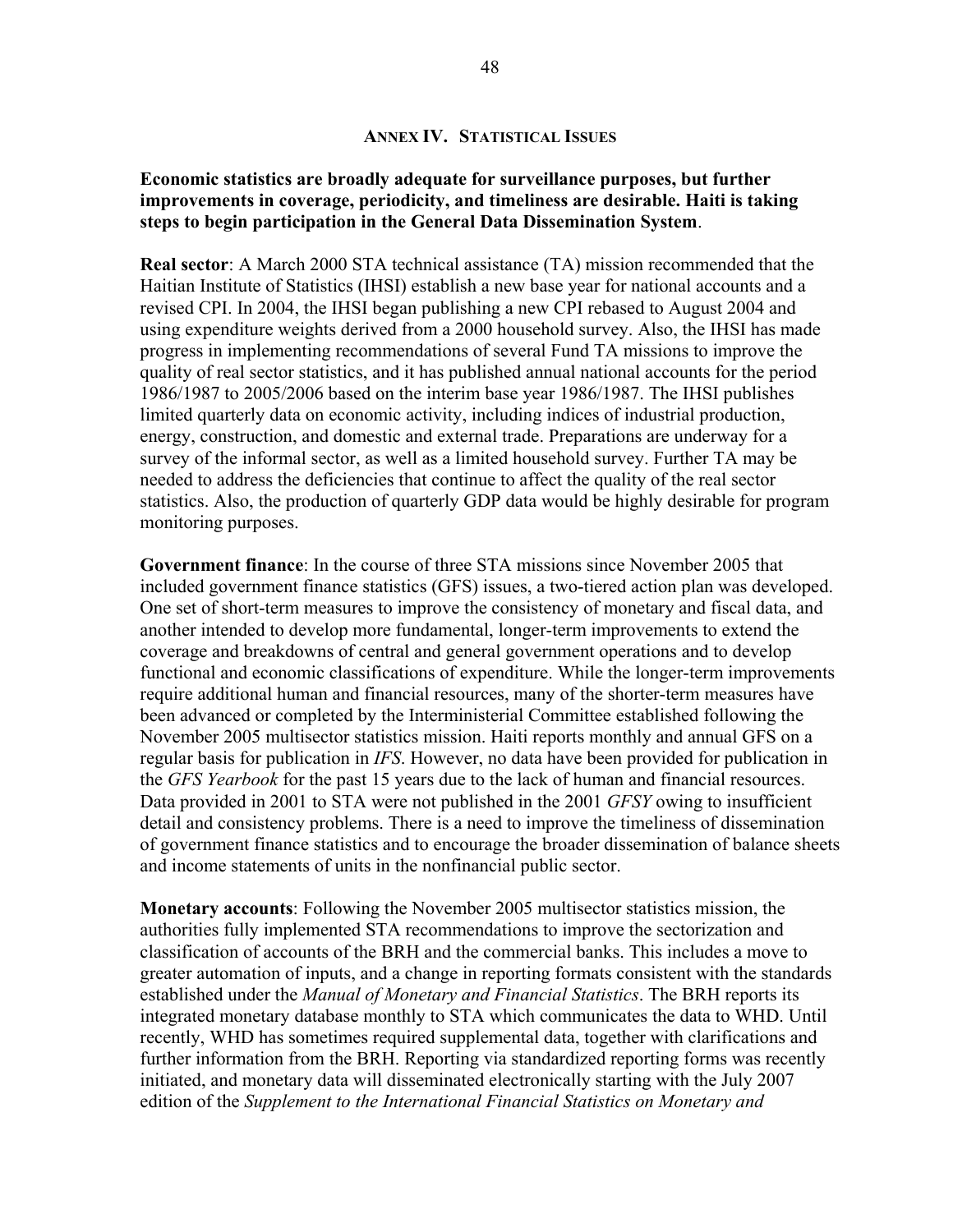*Financial Statistics.* The BRH has also created two interdepartmental committees to provide better oversight on the quality of data for program monitoring, and a special external audit of program monitoring data was undertaken on data as of September 30, 2006.

**Balance of payments**: Although progress has been made towards increasing the reliability of balance of payments data, further improvements, notably in the area of external debt data, are needed. In particular, further efforts need to be undertaken in order to centralize all information on external debt in foreign currency in a single database, by reconciling MEF and BRH debt data. Furthermore, notwithstanding the improvement in the quality and coverage of trade statistics, there is still scope for improvements in the compiling methodology and collection of trade data, notably by making a more systematic use of existing sources such as customs, port and airport authorities, airlines, and oil companies.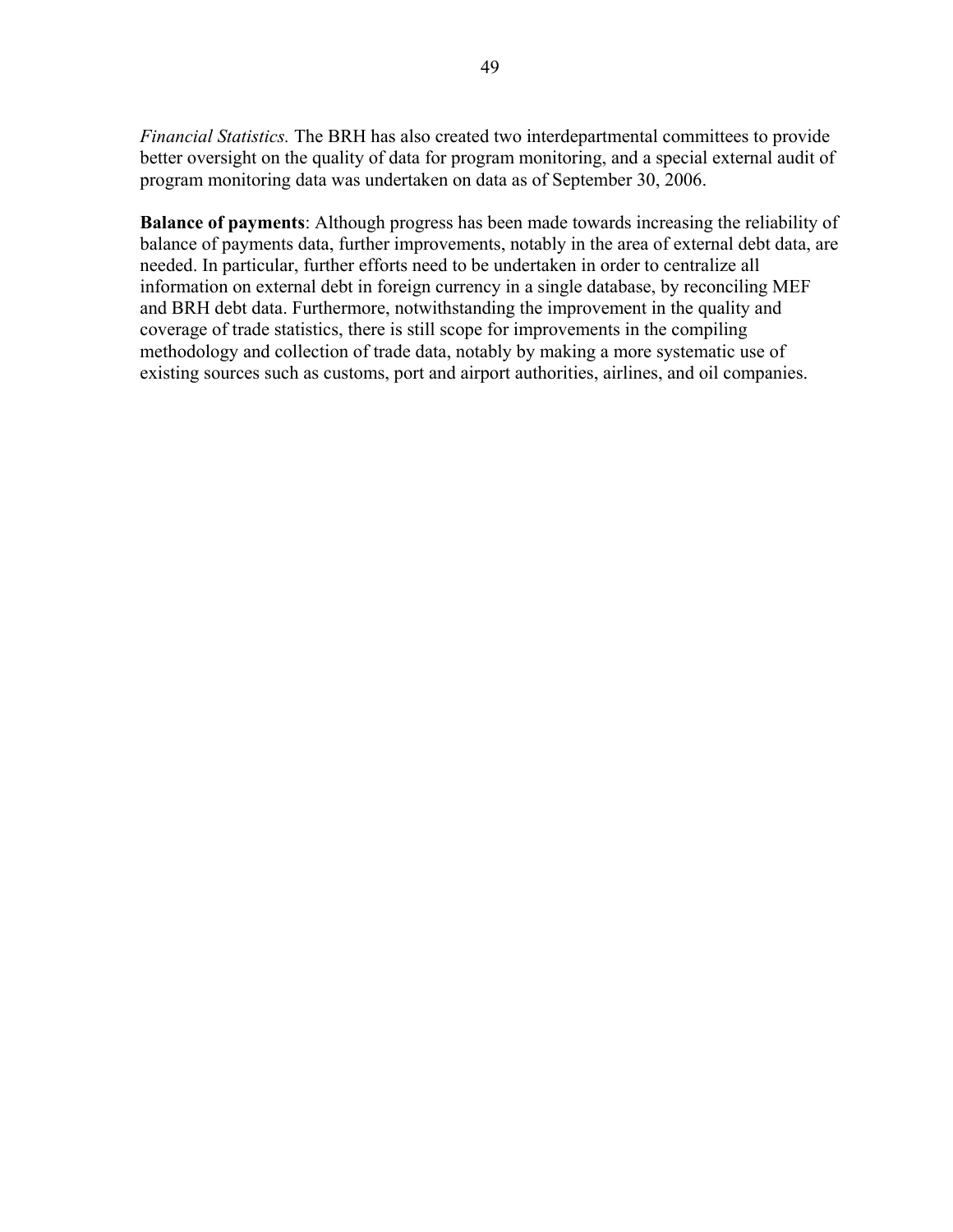|                                                                                                              | Date of<br>latest<br>observation | Date<br>received | Frequency<br>of<br>Data <sup>6</sup> | Frequency<br>of<br>Reporting <sup>6</sup> | Frequency<br>of<br>Publication $^{6}$ |
|--------------------------------------------------------------------------------------------------------------|----------------------------------|------------------|--------------------------------------|-------------------------------------------|---------------------------------------|
| <b>Exchange Rates</b>                                                                                        | April 07                         | May 07           | D                                    | D                                         | M                                     |
| International Reserve Assets and Reserve Liabilities<br>of the Monetary Authorities <sup>1</sup>             | April 07                         | May 07           | D                                    | D                                         | M                                     |
| Reserve/Base Money                                                                                           | April 07                         | May 07           | M                                    | M                                         | M                                     |
| <b>Broad Money</b>                                                                                           | April 07                         | May 07           | M                                    | M                                         | M                                     |
| Central Bank Balance Sheet                                                                                   | April 07                         | May 07           | M                                    | M                                         | M                                     |
| Consolidated Balance Sheet of the Banking System                                                             | April 07                         | May 07           | M                                    | M                                         | M                                     |
| Interest $\mbox{Rates}^2$                                                                                    | April 07                         | May 07           | W                                    | W                                         | M                                     |
| Consumer Price Index                                                                                         | April 07                         | May 07           | M                                    | M                                         | M                                     |
| Revenue, Expenditure, Balance and Composition of<br>Financing <sup>3</sup> – General Government <sup>4</sup> | N/A                              | N/A              | N/A                                  | N/A                                       | N/A                                   |
| Revenue, Expenditure, Balance and Composition of<br>Financing <sup>3</sup> – Central Government              | April 07                         | May 07           | M                                    | M                                         | M                                     |
| Stocks of Central Government and Central<br>Government-Guaranteed Debt <sup>5</sup>                          | Dec~06                           | May 07           | M                                    | M                                         | M                                     |
| <b>External Current Account Balance</b>                                                                      | Sept 06                          | May 07           | $\mathbf{A}$                         | V                                         | $\mathbf{A}$                          |
| Exports and Imports of Goods and Services                                                                    | Sept 06                          | May 07           | M                                    | M                                         | M                                     |
| GDP/GNP                                                                                                      | Sept 06                          | May 07           | A                                    | $\mathsf{A}$                              | $\mathsf{A}$                          |
| Gross External Debt                                                                                          | Sept 04                          | Nov $04$         | M                                    | M                                         | M                                     |

### **Haiti: Table of Common Indicators Required for Surveillance**  (As of June 26, 2007)

<sup>1</sup>Includes reserve assets pledged or otherwise encumbered as well as net derivative positions.<br>
<sup>2</sup>Both market-based and officially-determined, including discount rates, money market rates, rates on treasury bills, notes

<sup>4</sup>The general government consists of the central government (budgetary funds, extra budgetary funds, and social security funds) and state and local governments.<br><sup>5</sup>Including currency and maturity composition.

 $\delta$ Daily (D), weekly (W), monthly (M), quarterly (Q), annually (A), irregular (I); and not available (NA).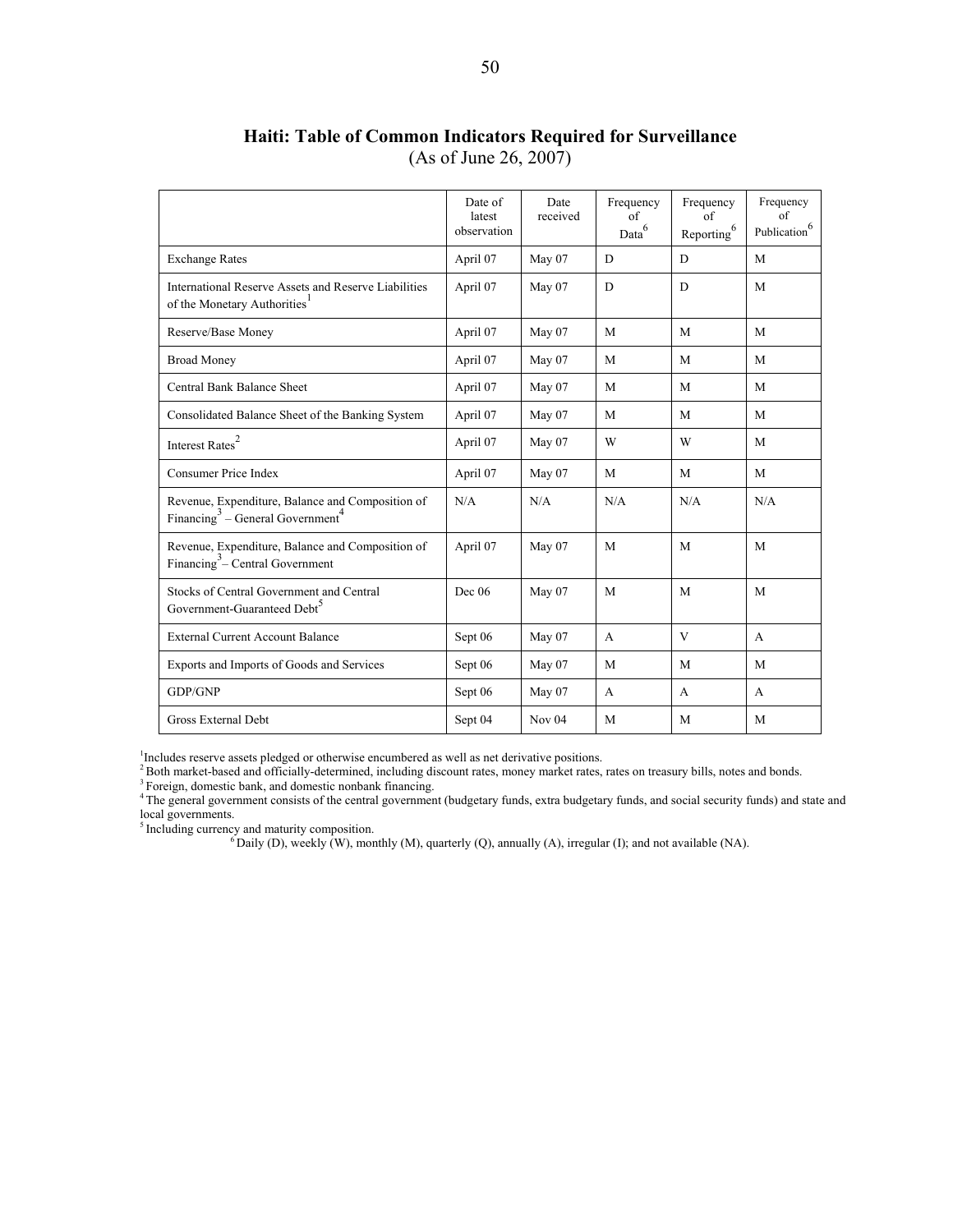#### **ATTACHMENT I. LETTER OF INTENT**

Port-au-Prince July 4, 2007

Mr. Rodrigo de Rato Managing Director International Monetary Fund 700 19th Street, N.W. Washington, DC 20431 U.S.A.

Dear Mr. de Rato:

1. The IMF's Executive Board approved a three-year arrangement under the Poverty Reduction and Growth Facility (PRGF) for Haiti in November 2006. The purpose of this letter is to inform you on the progress under the PRGF arrangement and to request that the second disbursement under the arrangement, in the amount of SDR 7.6 million, be made available to Haiti, following the completion of the first review.

2. The attached Supplementary Memorandum of Economic and Financial Policies (MEFP) reviews the progress under the PRGF, and updates the Government's polices and objectives for the period through September 2007. The MEFP also outlines the Government's preliminary macroeconomic framework for FY 2008 (October 2007– September 2008). Over the past years, Haiti has implemented macroeconomic policies that have contributed to stabilizing the economy. We have also made significant strides in strengthening security and reducing crime. Going forward, the key challenge will be to build on these gains and bring about strong and sustained economic growth that can substantially improve the living conditions of our population and reduce poverty in our country. We will continue to work together with the IMF and the international community to reach these goals.

3. All quantitative performance criteria and all but one structural performance criteria for the first review under the PRGF were observed with comfortable margins. The Government requests a waiver for the nonobservance of the performance criterion on submission to Parliament of a draft banking law by end-March 2007, because the delivery of technical assistance and the consultative process with stakeholders, including the banking community and the legislative branch, proved more time-consuming than originally anticipated. The Government submitted the draft banking law to Parliament on June 29, 2007 as a prior action ahead of the Executive Board's consideration of the first review.

4. The absorption of Socabank by BNC is well under way, and under our banking sector action plan an independent assessment of possible needs for recapitalization and financial and operational restructuring of BNC was to be conducted by end-September. However,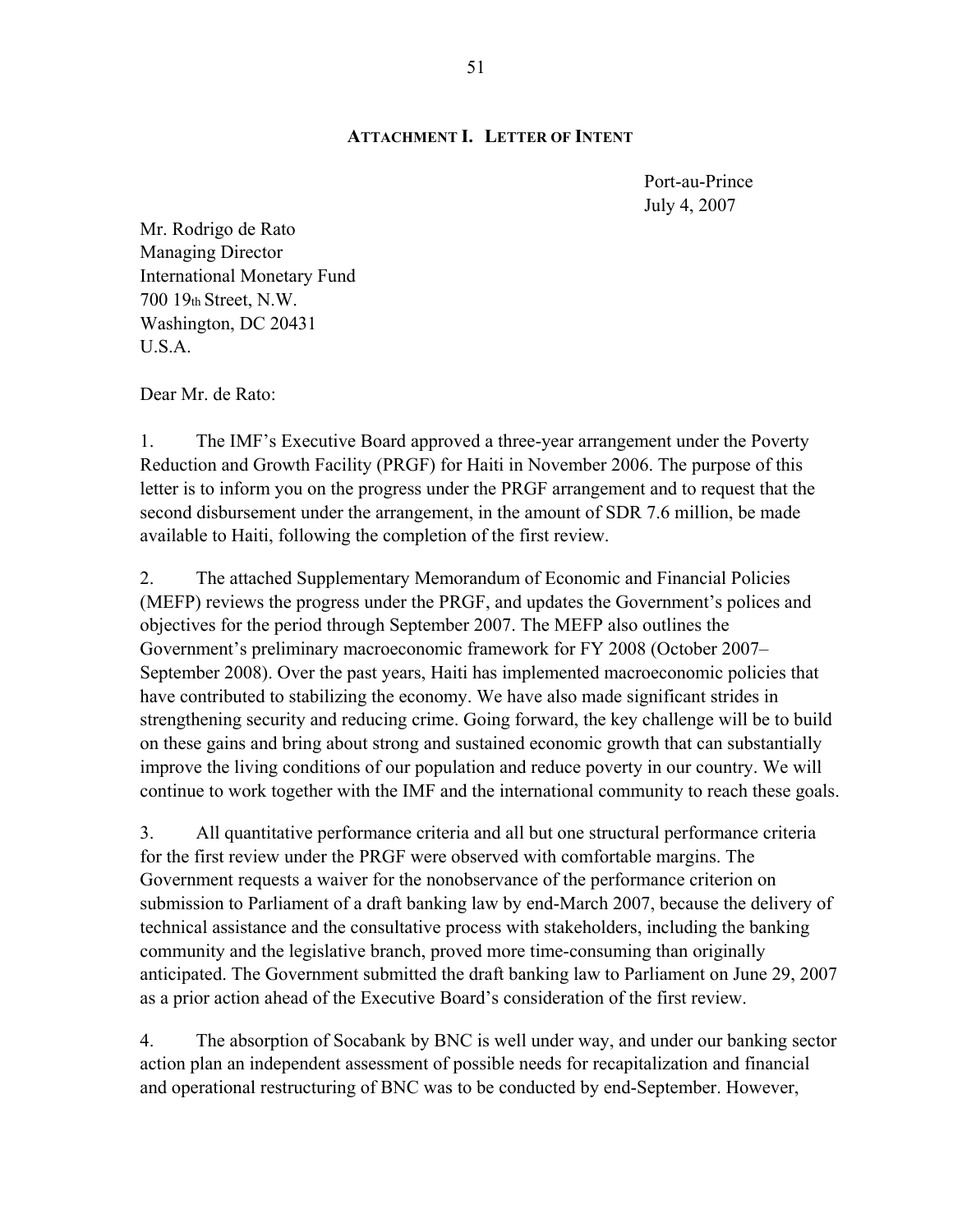identifying and retaining international experts for this assessment has proven time consuming, and we therefore request a modification of the PC to allow for the commencement of the assessment by end-September 2007. We intend to complete this assessment no later than end-March 2008.

5. The Government is currently developing a full Poverty Reduction Strategy Paper (PRSP) in consultation with its development partners and civil society. We intend to finalize the PRSP in the coming months so it can be considered by the Executive Boards of the IMF and the World Bank during the last quarter of this year. We would like to underscore that a number of the priorities set forth in the interim PRSP will be integrated into the 2007/08 budget, and are already being implemented.

6. The Government believes that the policies set forth in the attached Memorandum of Economic and Financial Policies (MEFP) are adequate to achieve the objectives of its program, but it will take any further measures that may become appropriate for this purpose. Haiti will consult with the Fund on the adoption of these measures, and in advance of any revision to the policies contained in the MEFP, in accordance with the Fund's policies on such consultation.

7. In line with our demonstrated commitment to transparency, we agree to the publication of the PIN, selected issues papers, and combined staff report for the 2007 Article IV consultation and first review under the PRGF.

Sincerely yours,

 $\sqrt{s}/\sqrt{s}$ 

Daniel Dorsainvil Raymond Magloire

Minister of Economy and Finance Governor

Haiti Bank of the Republic of Haiti

**Attachments**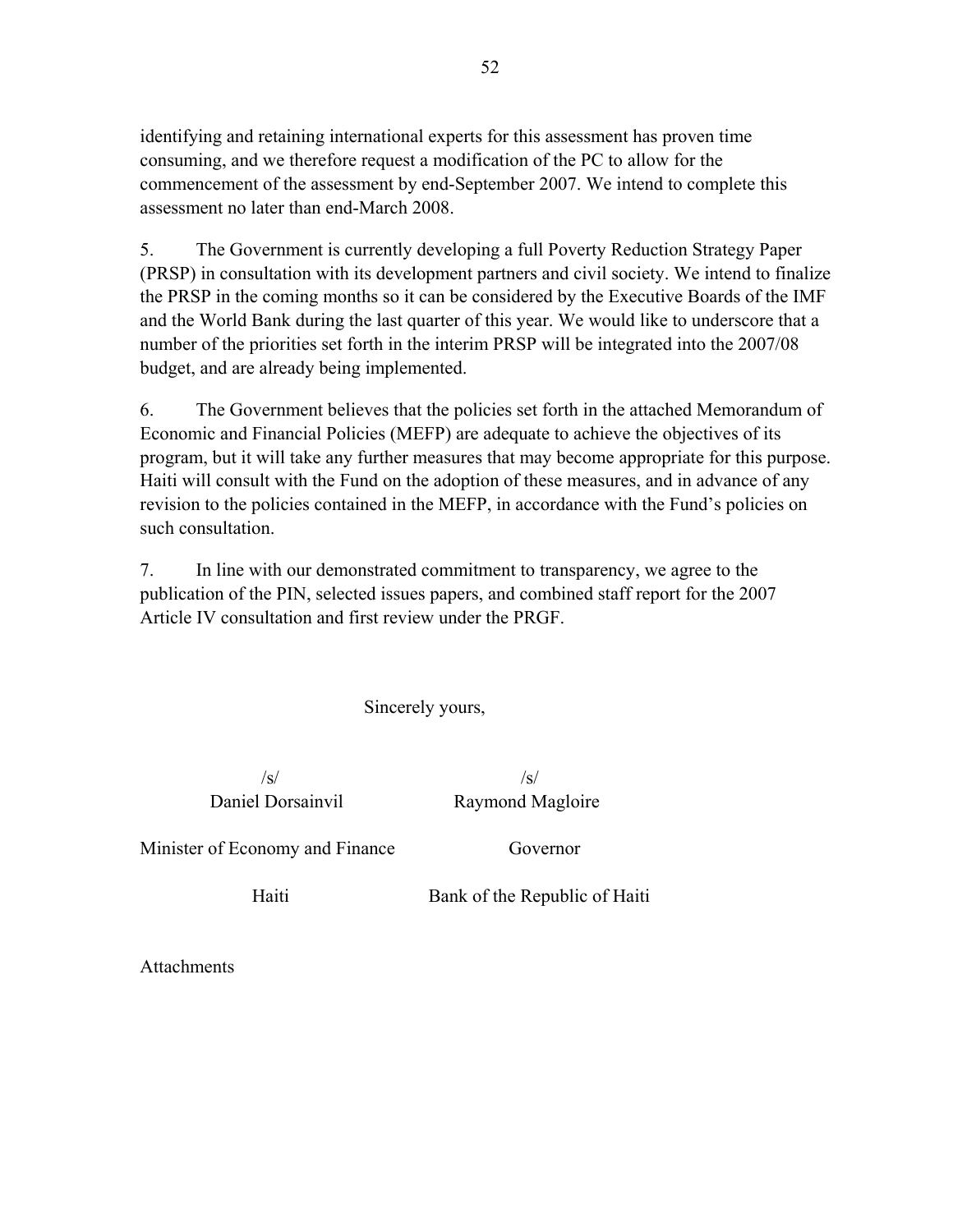#### **HAITI: SUPPLEMENTAL MEMORANDUM ON ECONOMIC AND FINANCIAL POLICIES**

1. During the first half of FY 2007 (October 2006–September 2007), Haiti has made further progress on its path of institutional reconstruction and economic recovery. On the political front, the successful communal elections in late 2006 have further consolidated the return to constitutional order, while recent successes in the combat of gang-related violence have led to a tangible improvement in the security situation in Port-au-Prince, boosting confidence. Economic and financial stabilization has also been encouraging, as evidenced by our strong performance on several fronts in the first six months of the PRGF-supported program. Thus, while substantial challenges still lie ahead, we are confident that Haiti is slowly rising to the challenge of generating sustainable growth and development that will lead to poverty reduction and lasting improvements in the living conditions of our population.

2. This Memorandum of Economic and Financial Policies (MEFP) supplements that of November 3, 2006. It describes additional policy commitments and changes to the macroeconomic framework for the second half of FY 2007, and outlines the Government's preliminary macroeconomic framework for FY 2008. Unless explicitly noted, our policy commitments from the November 2006 MEFP remain valid.

### **A. Performance to Date Under the Program**

3. Performance under the PRGF-supported program has been strong. Quantitative performance criteria (PCs) and indicative targets for end-December and end-March were met with significant margins (Table 1). Inflation declined from 12.4 percent in September 2006 to 8.3 percent in May 2007, a level that we now expect to be broadly maintained through the end of the current fiscal year. In addition, we have been able to accumulate substantially higher net international reserves (NIR) than originally programmed (US\$218 million compared to an end-March PC of US\$128 million, adjusted for shortfalls in budget support), as a result of significantly higher foreign exchange purchases made possible by the continued strength of remittances inflows, large foreign direct investments in the telecommunications sector, and lower imports during the first semester of FY 2007.

4. We have also made good progress on our ambitious structural reform agenda. All but one structural performance criteria (PC) for end-March were met on time (Table 2). The only missed structural PC—submission of a new banking law to Parliament—was implemented on June 29, 2007, as a prior action for this review. The submission of the law was delayed to benefit from additional technical assistance, and ensure a more inclusive and comprehensive review of the draft law within the Government and with relevant financial sector participants. A program waiver for nonobservance of this PC is being requested.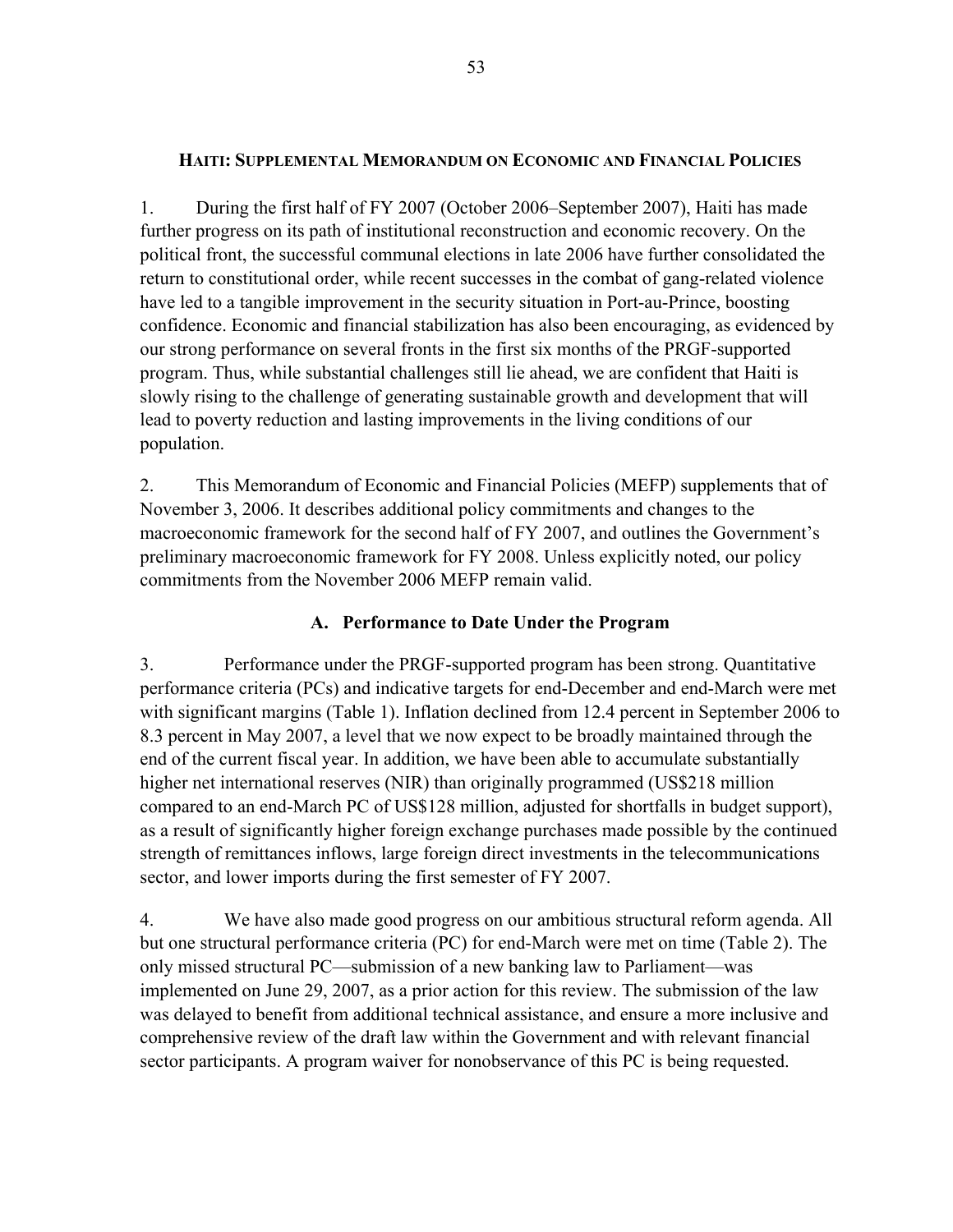### **B. Objectives for the Remainder of FY 2007**

5. Available indicators point to a continued expansion of the economy. However, it is not clear that the acceleration of growth expected for this year has already fully set in, in part because of supply-side bottlenecks in the private sector, and delays in central government budget execution and disbursements of external support (see ¶7). As a consequence, growth in FY 2007 could turn out at 3.5 percent, rather than the originally expected 4 percent.

#### **Fiscal**

6. We remain strongly committed to further strengthening our capacity to mobilize domestic revenue. Customs and tax revenue rose by more than 30 percent in the first half of FY06/07, partly due to stepped up efforts to combat evasion and smuggling. Our mediumterm strategy to increase revenue focuses, as a first step, on further strengthening tax and customs administration. In this context, we have prepared and begun to implement a plan to extend customs control to the provinces (PCs for end-December 2006 and end-March 2007 respectively) and approved a strategic plan for the modernization of the DGI (benchmark for end-March 2007). We have also expanded the use of the central taxpayers file to include the tax centers of Delmas and Croix-des-Bouquets (PC for end-March 2007), and will extend its use further in the course of this year (floating HIPC completion point trigger). To further advance the modernization process of the DGI, we will prepare a detailed implementation plan (new PC for end-September 2007).

7. We intend to take actions to raise the central government's expenditure execution, which fell short of program expectations in the first half of the fiscal year. The slower expenditure execution was the consequence of both bottlenecks in the public administration and supply constraints of the private sector, most notably in construction and public works. To overcome these problems, we are deploying accountants to line ministries to strengthen financial management and support them in their compliance with procurement rules and documentation. We are also strengthening project formulation and implementation capacity through the strengthening of programming units in line ministries. To overcome private sector supply constraints, we are actively strengthening Haitian private firms and encouraging foreign participation in government tenders, which has already resulted in the entry of some new actors. Overall, we are confident that these constraints can be progressively overcome, and we are encouraged that expenditure execution has experienced a marked pick-up in March and April.

8. We have submitted to Parliament a supplementary budget to account for higher than expected revenues and to reallocate expenditures to sectors that reflect more closely the priorities of the Government, as established in the I-PRSP, including security, revenue generation and investment in infrastructure. The supplementary budget is consistent with the goals established under the program for FY 2007, notably the absence of central bank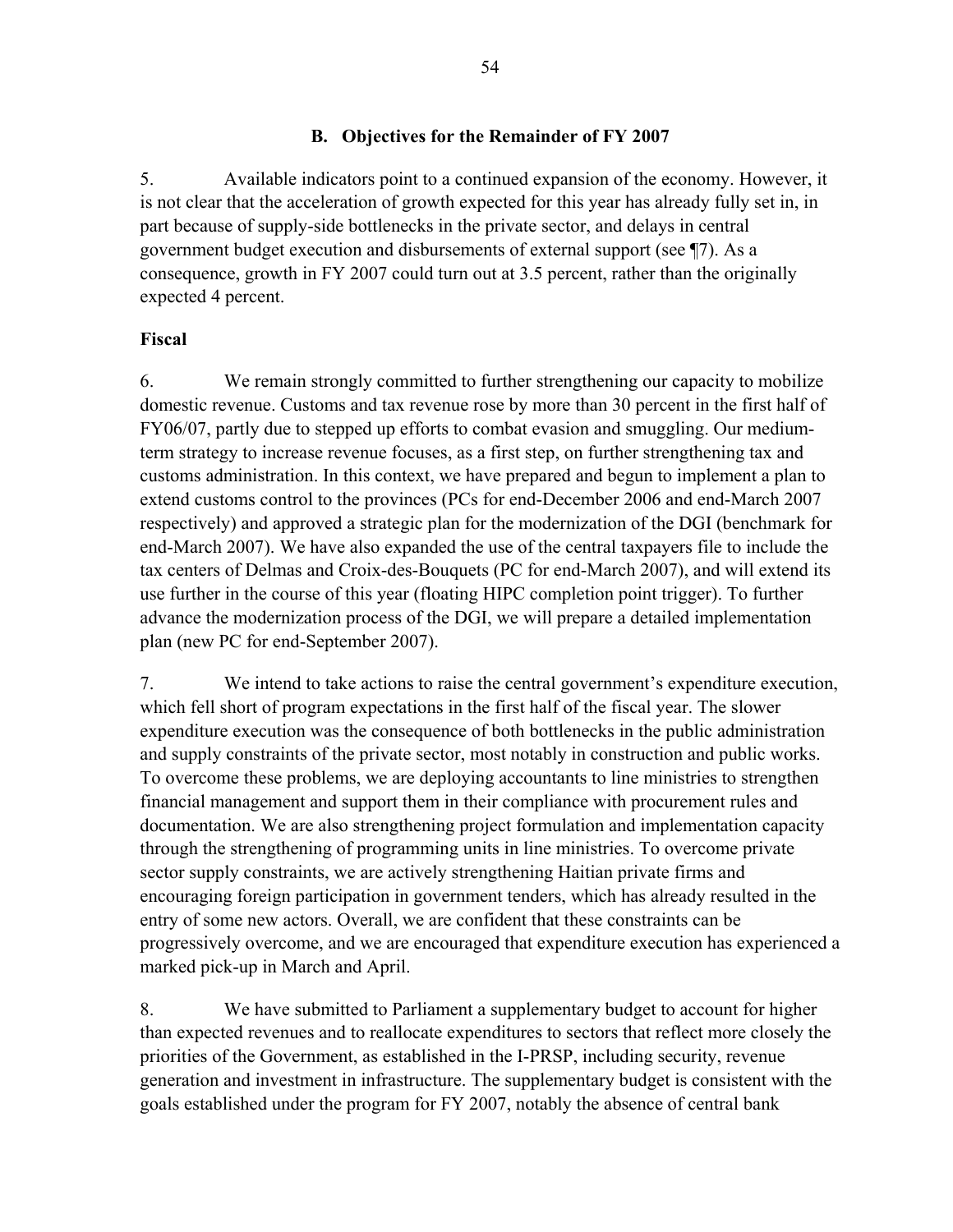financing to the central government. To further strengthen budget management and ensure a high quality of public expenditures, we have expanded the coverage of the TOFE to include the own resources and related expenditures of ministries and deconcentrated agencies and information about checks in circulation (benchmark for end-March 2007). We will continue to improve the quality of this information in forthcoming months. We have also adopted a mechanism for tracking expenditure allocated for poverty reduction (benchmark for end-March 2007 and HIPC completion point trigger) and begun to produce quarterly reports on the evolution of these expenditures. Finally, we have devised plans for the settlement of domestic wage and non-wage arrears (benchmark for end-March 2007), which are to be cleared by end-September 2007 (benchmark).

9. We intend to submit our FY 2008 budget shortly to Parliament, in line with Constitutional requirements. The budget foresees domestic revenues of 12 percent of GDP, current expenditures of 10.2 percent of GDP, and domestically financed investment of 2.8 percent of GDP. This budget is already fully financed, except for a small share (0.3 percent of GDP) for which we feel reasonably assured, based on historical patterns, that firm donor commitments will be forthcoming. The draft budget remains within the indicative framework set forth in the PRGF program document, both in terms of the overall deficit target (excluding grants and foreign financed projects) and the absence of recourse to central bank financing.

10. The recently ratified PetroCaribe agreement and its extension, the recently signed ALBA agreement with Venezuela promise to provide Haiti with significant amounts of concessional trade financing. The Government intends to create an investment fund for the financing components of these agreements, transferring only the income proceeds of the fund to the budget. The Government will put in place arrangements to ensure that the investment fund is run in a transparent manner, and to report regularly to Parliament on the flows, earnings, and uses of the investment fund.

### **Monetary and Financial Sector**

11. Prudent fiscal and monetary policies during the first half of FY 2007 have helped reduce inflation to 8.3 percent by end-May. Since December 2006, the Bank of the Republic of Haiti (BRH) has reduced its main (90-day) interest rate on BRH bonds on four occasions. We expect these reductions to induce lower market interest rates on loans once lags are allowed to work out. The BRH remains committed to keep base money growth below nominal GDP growth, and will use the available space under the program's indicative target for a somewhat faster expansion of base money through the end of the fiscal year. The BRH remains committed to keeping interest rates positive in real terms and to maintaining a flexible exchange rate regime.

12. The BRH has made good progress in implementing its plan to relinquish involvement in non-essential activities. Draft laws to eliminate BRH participation in the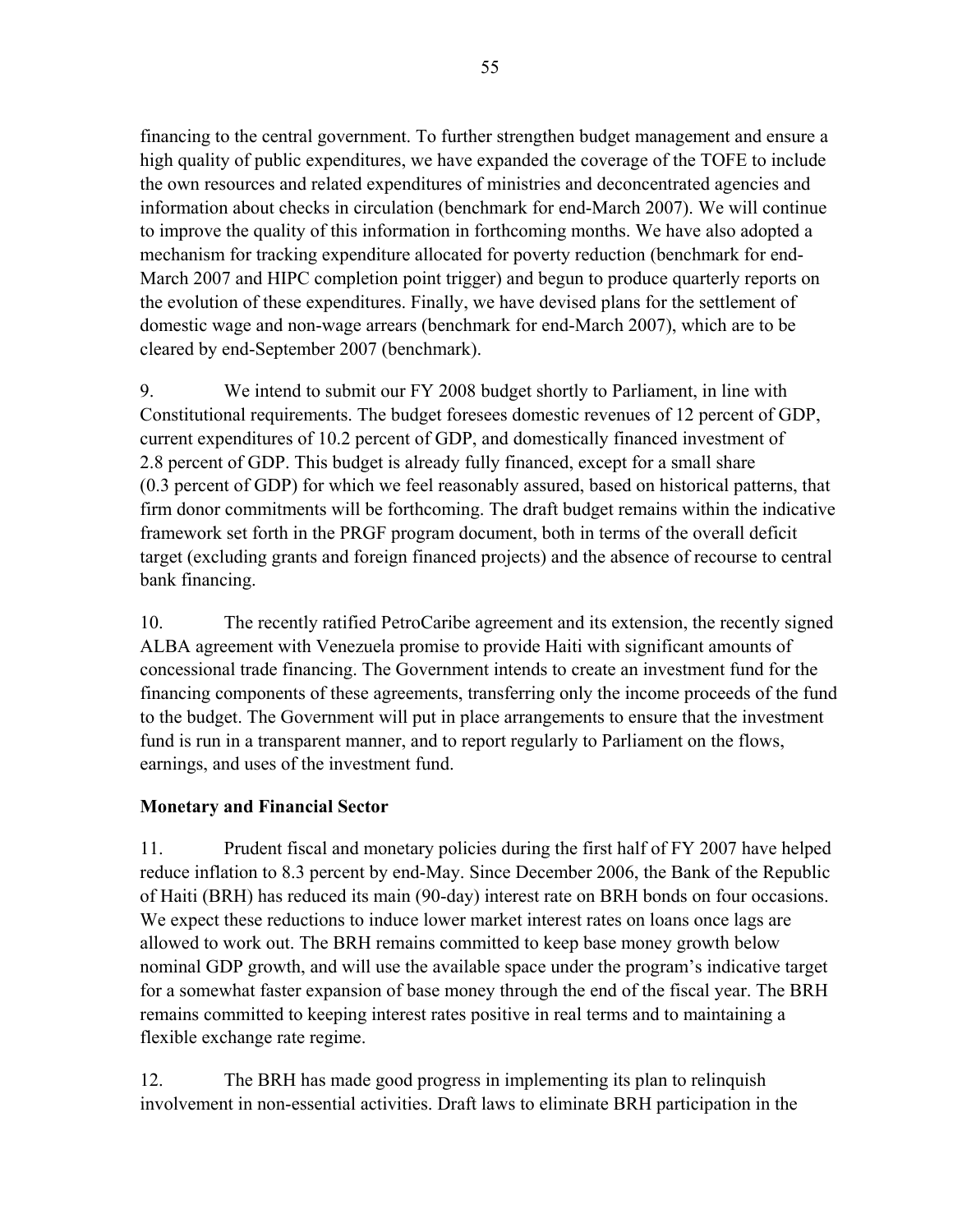management of APN and SONAPI have been prepared (PC for end-March 2007) and were submitted to Parliament (PC for end-June 2007). The BRH has also adopted a strategy to discontinue its involvement in the management of BPH (PC for end-March 2007), and submitted a law to this effect to Parliament (PC for end-June 2007). We will adopt a strategy for discontinuing BRH involvement in TELECO together with a plan for central bank recapitalization by end-March 2008 (PCs).

13. We remain committed to fully implement the recommendations of the safeguards assessment. Key recommendations have already been implemented (PC for March 2007), including establishment of an external audit committee, formalization of an IFRS action plan, and a special external audit of monetary data submitted for program monitoring purposes. The BRH's audited financial statements for FY2006 (October 2005–September 2006) are being finalized, and we intend to post them on the BRH website before the Board meeting for the first review. As part of our action plan toward the implementation of IFRS, we will produce a review of implementation issues for the adoption of IFRS by the BRH (new PC for end-September 2007). We will also establish a monthly benchmark that will further improve quality control of monetary data that is submitted to the IMF for program monitoring purposes.

14. The banking sector shows improved performance and solvency after its orderly consolidation in 2006, and we remain committed to ensure the continued compliance of all banks with the requirements established by our prudential regulations. The absorption of Socabank by BNC is well underway. As part of our plan to carry out on-site inspections with the support of international experts for key banks, an independent assessment of possible recapitalization needs and required restructuring of BNC will be commenced by end-September, once the bank is fully integrated and an appropriate international assessor can be identified (modified PC). We intend to complete this assessment no later than end-March 2008. We look forward to the results of an in-depth assessment of financial sector soundness to be conducted by an upcoming joint Bank/Fund FSAP. The FSAP will also focus on how the domestic financial sector can be broadened and intermediation costs reduced, in order to support private sector activity and investment.

### **Macroeconomic framework**

15. For the remainder of this fiscal year, we have agreed to revise the program's quantitative framework to reflect the better-than-expected performance so far in the fiscal year. In light of the strong NIR accumulation to date, we have agreed to increase the floor on NIR accumulation up to US\$135 million from US\$30 million. With unchanged indicative base money growth targets, this implies a reduction in the ceiling on NDA accumulation to— G4,279 million from—G273 million. Due to slower-than-expected expenditure execution, central bank financing has been strongly negative in the first half of the fiscal year. However, we are confident that spending can be accelerated in the second half of the program year,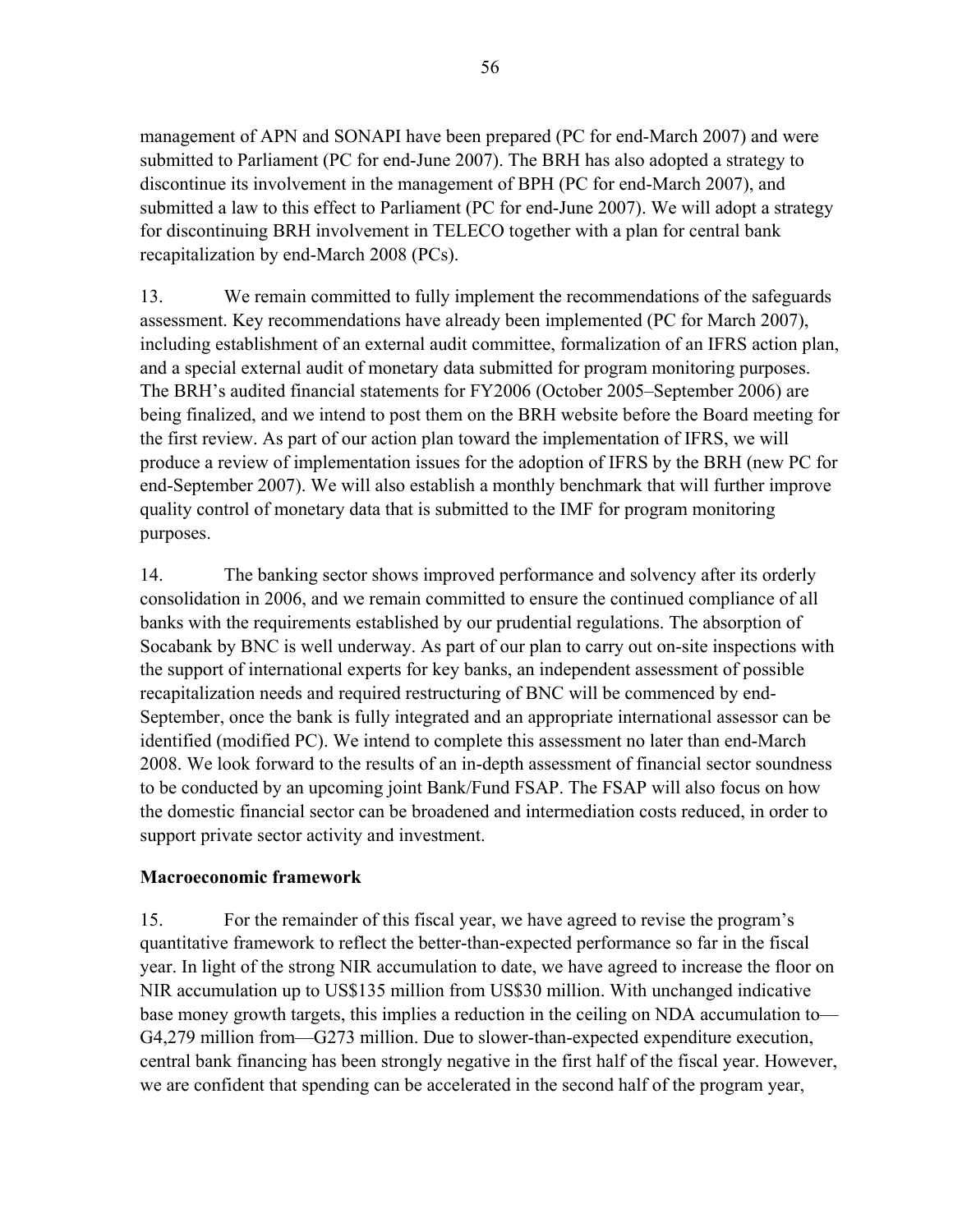without compromising on the quality of expenditures, and the target for zero central bank financing has therefore been left unchanged.

16. For FY 2008, we have agreed on an indicative macroeconomic framework, which builds on the forthcoming budget (¶9). This indicative framework foresees an annual NIR accumulation of at least US\$70 million, and base money growth somewhat below nominal GDP growth. Quarterly quantitative PCs for FY 2008 will be agreed with the IMF at the time of the second program review later this year.

### **PRSP, HIPC completion point triggers**

17. Progress is being made in the process of developing a full PRSP. The institutional framework for the process, which includes a preparatory commission and a technical secretariat, has been put in place and a broad participatory process is currently underway. We intend to move diligently forward in the process, and aim to complete the PRSP by end-September 2007. However, we will ensure that this ambitious timetable will not compromise the participatory process and the quality of the document. We are working toward the implementation of the HIPC completion point triggers, and have so far completed and put in place a mechanism to track poverty-related expenditures (¶8).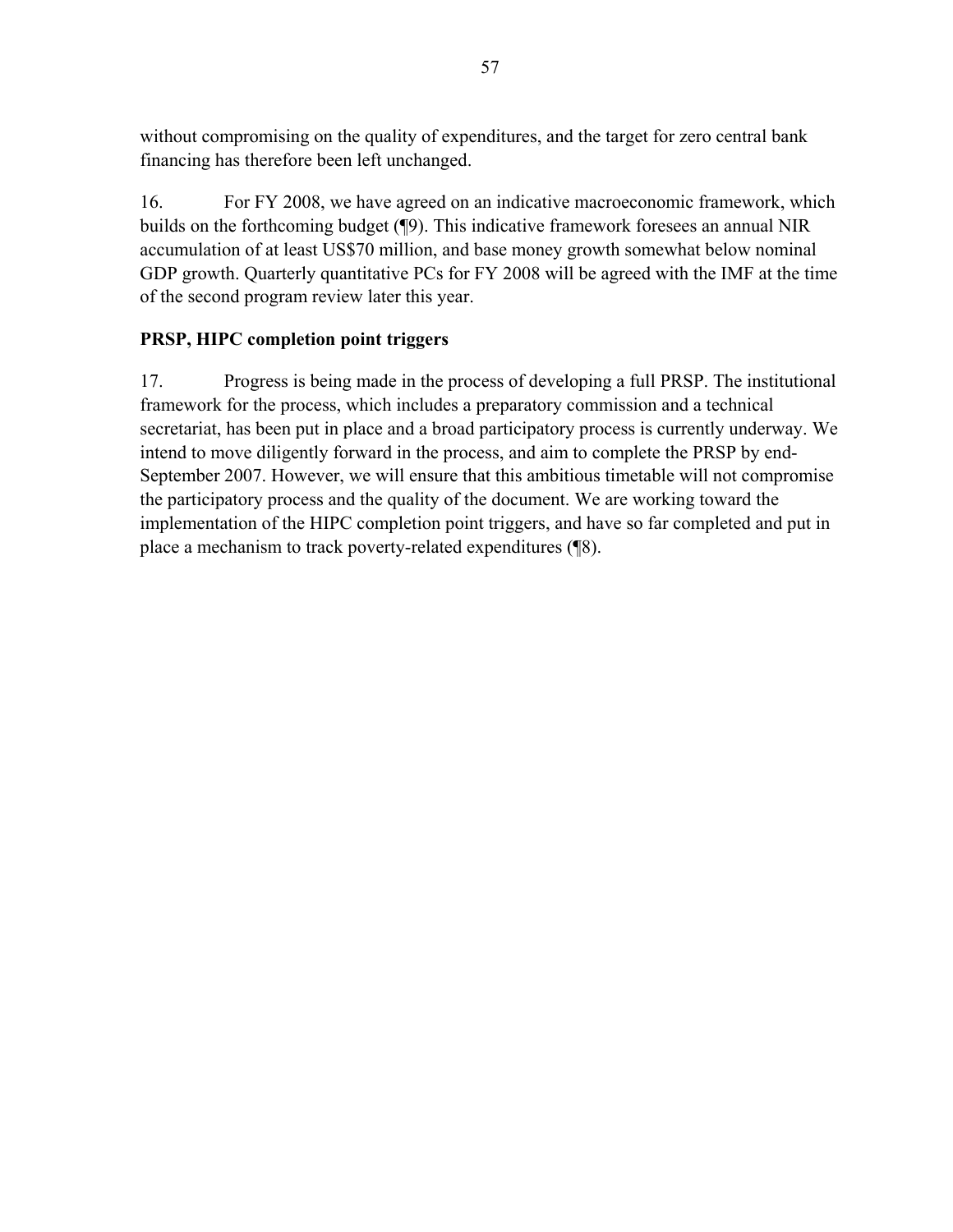|                                                                                                                                                                                                                                                      | Actual stock at                                                                                                                   |                 |                           |                  |                                      | Cumulative Flows since September 2006 |                           |                    |                                      |                 |                 |
|------------------------------------------------------------------------------------------------------------------------------------------------------------------------------------------------------------------------------------------------------|-----------------------------------------------------------------------------------------------------------------------------------|-----------------|---------------------------|------------------|--------------------------------------|---------------------------------------|---------------------------|--------------------|--------------------------------------|-----------------|-----------------|
|                                                                                                                                                                                                                                                      | end-September 2006                                                                                                                | Prog. 1/        | Prog. with<br>adjustor 2/ | Actual           | from prog<br>wladjustor<br>Deviation | Test date<br>$\Rightarrow$            | Prog. with<br>adjustor 2/ | Prel.              | from prog<br>w/adjustor<br>Deviation | Ind. target     | Test date       |
|                                                                                                                                                                                                                                                      |                                                                                                                                   |                 | Dec 06                    |                  |                                      |                                       | Mar 07                    |                    |                                      | 20 un 0         | Sept. 07        |
| Performance criteria                                                                                                                                                                                                                                 |                                                                                                                                   |                 |                           |                  |                                      |                                       |                           |                    |                                      |                 |                 |
| Net central bank credit to the NFPS (in millions of gourdes)                                                                                                                                                                                         | 21,002                                                                                                                            | βò              | 211                       | -581             | -792                                 | $-349$                                | 333                       | $-1,855$           | $-2,188$                             | $-1,274$        | $\circ$         |
| Central Government<br>Rest of NFPS<br>Of which:                                                                                                                                                                                                      | 21,176<br>$-174$                                                                                                                  | Ş,<br>$\circ$   | $\circ$<br>211            | $-254$<br>$-327$ | -538<br>$-254$                       | $\circ$<br>-349                       | 333<br>$\circ$            | $-398$<br>$-1,457$ | $-1,790$<br>$-397$                   | $-398$<br>-876  | $\circ$ $\circ$ |
| Net domestic banking sector credit to the nonfinancial public sector<br>(in millions of gourdes)                                                                                                                                                     | 20,118                                                                                                                            | -50             | $-50$                     | $-747$           | -697                                 | $-349$                                | 333                       | $-1,998$           | $-2,331$                             | $-1,559$        | $\circ$         |
| Net domestic assets of the central bank (in millions of gourdes) - ceiling 3/                                                                                                                                                                        | 5,685                                                                                                                             | 1,027           | 1,288                     | -891             | $-2,179$                             | 59                                    | 740                       | $-3,919$           | 4,659                                | $-3,587$        | $-4,279$        |
| ৰ<br>Domestic arrears accumulation of the central government                                                                                                                                                                                         | $\circ$                                                                                                                           | $\circ$         | $\circ$                   | $\circ$          | $\circ$                              | $\circ$                               | $\circ$                   | $\circ$            | $\circ$                              | $\circ$         | $\circ$         |
| New contracting or guaranteeing by the central government or the BRH of<br>nonconcessional external debt 4/ 5/6/<br>Up to and including one year<br>(In millions of U.S. dollars)<br>Over one-year maturity                                          | $\circ$ $\circ$                                                                                                                   | $\circ$ $\circ$ | $\circ$ $\circ$           | $\circ$ $\circ$  | $\circ$ $\circ$                      | $\circ$ $\circ$                       | $\circ$ $\circ$           | $\circ$ $\circ$    | $\circ$ $\circ$                      | $\circ$ $\circ$ | $\circ$ $\circ$ |
| S. dollars) - floor<br>Net international reserves of central bank (in millions of U.                                                                                                                                                                 | 130                                                                                                                               | $\overline{c}$  | 4                         | 8                | $\frac{4}{6}$                        | $\frac{5}{2}$                         | 7                         | $_{88}$            | 89                                   | 103             | 135             |
| 4/7/<br>External arrears accumulation (in millions of U.S. dollars)                                                                                                                                                                                  | $\circ$                                                                                                                           | $\circ$         | $\circ$                   | $\circ$          | $\circ$                              | $\circ$                               | $\circ$                   | $\circ$            | $\circ$                              | $\circ$         | $\circ$         |
| Indicative target:                                                                                                                                                                                                                                   |                                                                                                                                   |                 |                           |                  |                                      |                                       |                           |                    |                                      |                 |                 |
| Change in base money 8/9/                                                                                                                                                                                                                            | 23,172                                                                                                                            | 1,609           |                           | 1,502            | $-107.0$                             | 1,164                                 |                           | 922                | $-242.2$                             | 1,239           | 2,294           |
| Memorandum items:                                                                                                                                                                                                                                    |                                                                                                                                   |                 |                           |                  |                                      |                                       |                           |                    |                                      |                 |                 |
| Change in currency in circulation                                                                                                                                                                                                                    | 11,159                                                                                                                            | 1,451           |                           | 1,213            | $-238.4$                             | 693                                   |                           | $-242$             | $-935.1$                             | 261             | 859             |
| Government total revenue, excl. grants (in millions of gourdes) 9/                                                                                                                                                                                   | ÷                                                                                                                                 | 5,945           |                           | 5,847            | $-97.9$                              | 11,364                                |                           | 11,745             | 381.8                                | 18,318          | 25,000          |
| millions of gourdes) 9/<br>Government total expenditure, excl. ext-fin investment (in                                                                                                                                                                | ÷                                                                                                                                 | 6,534           |                           | 5,812            | $-722.6$                             | 12,245                                |                           | 10,600             | $-1,644.8$                           | 18,988          | 28,078          |
| Fund staff estimates.<br>Sources: Ministry of Finance, Central Bank of Haiti, and                                                                                                                                                                    |                                                                                                                                   |                 |                           |                  |                                      |                                       |                           |                    |                                      |                 |                 |
| 2/ Dec adjusted by US\$6.2 million and March by US\$16.2 due to less-than-programmed external financing.<br>3/ For program monitoring purposes, NDA is defined as<br>1/ From EBS/06/141.                                                             | currency in circulation minus NIR in gourde terms. Program exchange rate of G42/\$ through end-March and G40/\$ through end-Sept. |                 |                           |                  |                                      |                                       |                           |                    |                                      |                 |                 |
| 5/ Excludes guarantees granted to the electricity sector in the form of credit/guarantee letters.<br>4/ On a continuous basis.                                                                                                                       |                                                                                                                                   |                 |                           |                  |                                      |                                       |                           |                    |                                      |                 |                 |
| 6/ Includes foreign currency denominated debt.                                                                                                                                                                                                       |                                                                                                                                   |                 |                           |                  |                                      |                                       |                           |                    |                                      |                 |                 |
| Since the central government's responsibility for the loan could not be identified, the late payment does not cause a nonobservance of the PC. Nevertheless, staff will confirm with the MEF<br>7/ An amount of US\$30,000 due on a small investment | loan from the IDB, originally granted to a state-owned millm was repaid with a delay in February 2007.                            |                 |                           |                  |                                      |                                       |                           |                    |                                      |                 |                 |
| whether, following the arrears payment in February, the loan will now be considered government's obligation for the purpose of the second program review                                                                                             |                                                                                                                                   |                 |                           |                  |                                      |                                       |                           |                    |                                      |                 |                 |
| 8/ Includes recapitalization operation of a commercial bank.                                                                                                                                                                                         |                                                                                                                                   |                 |                           |                  |                                      |                                       |                           |                    |                                      |                 |                 |
| 9/ Accumulated flows over the program period.                                                                                                                                                                                                        |                                                                                                                                   |                 |                           |                  |                                      |                                       |                           |                    |                                      |                 |                 |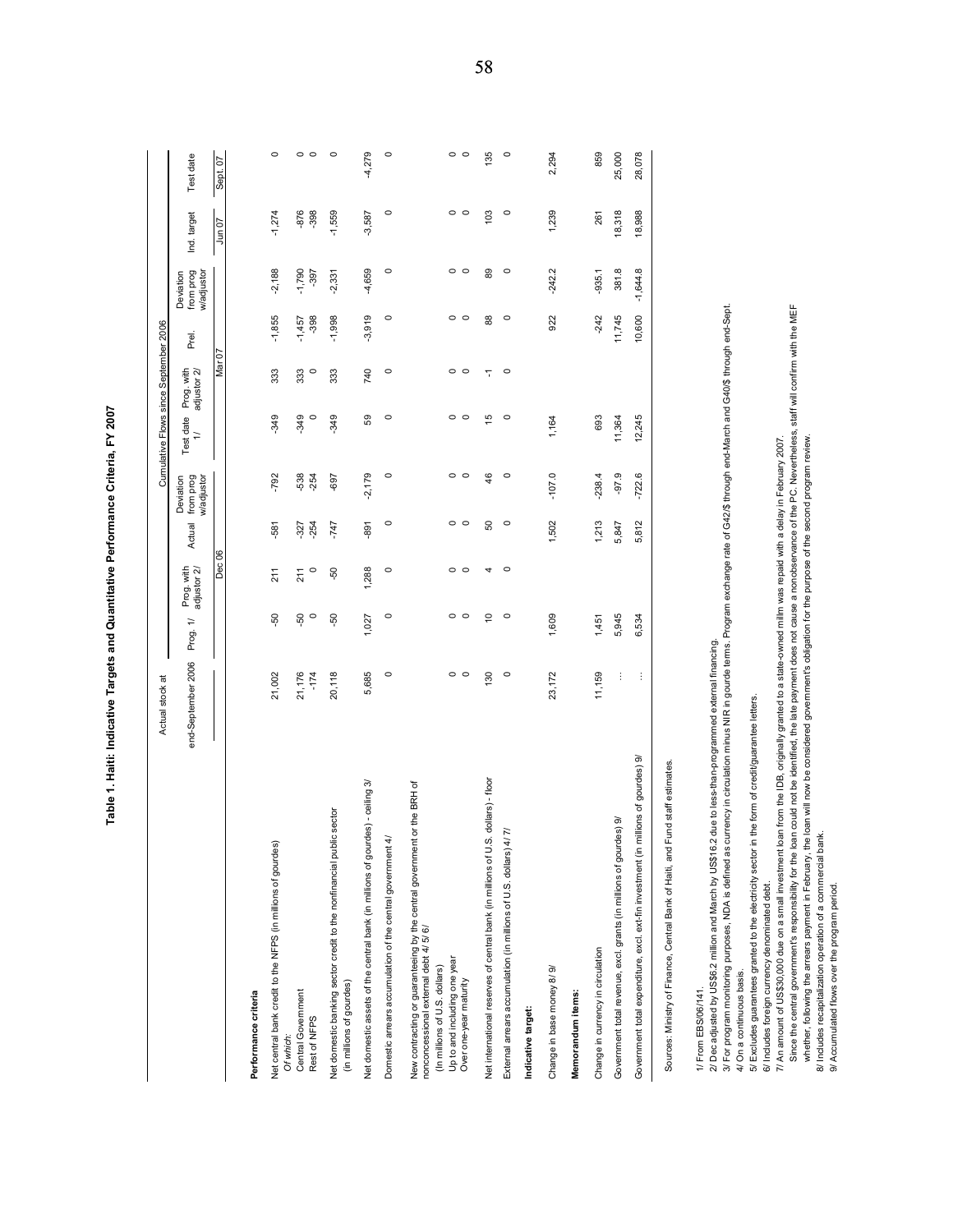|           | <b>Measures</b>                                                                                                                                                                                                      | <b>Date</b><br>(Month-end) | <b>Status</b>             |
|-----------|----------------------------------------------------------------------------------------------------------------------------------------------------------------------------------------------------------------------|----------------------------|---------------------------|
| 1.        | Structural performance criteria                                                                                                                                                                                      |                            |                           |
|           | Approve a comprehensive plan to establish customs control in the provinces.                                                                                                                                          | December 2006              | Met                       |
| ٠         | Start implementing the plan based on an agreed timetable.                                                                                                                                                            | March 2007                 | Met                       |
| $\bullet$ | Expand use of the central taxpayer file to include all taxpayers identified in<br>the Delmas and Croix-des-Bouquets tax centers.                                                                                     | March 2007                 | Met                       |
| ٠         | Implementation on schedule of approved plan, referred to in prior actions, to<br>deal with banking system weaknesses.                                                                                                | March 2007                 | Met                       |
| $\bullet$ | Implement the key recommendations on safeguards in accordance with the<br>action plan.                                                                                                                               | March 2007                 | Met                       |
| ٠         | Continue to limit spending executed through current accounts to below<br>10 percent of budget appropriations for nonwage current expenditures as<br>defined in paragraph 18 of the TMU.                              | Quarterly                  | Met                       |
|           | Submit to parliament a draft banking law consistent with international<br>standards, as described in the TMU.                                                                                                        | March 2007                 | Prior action <sup>1</sup> |
| $\bullet$ | The BRH will cease certain nonessential activities related, in particular, to its<br>participation in the management of and/or shareholding in the BPH,<br>TÉLÉCO, and SONAPI, in the following phases:              |                            |                           |
|           | Adopt a strategy for discontinuing BRH involvement in BPH<br>٠<br>management;                                                                                                                                        | March 2007                 | Met                       |
|           | Formulate draft laws amending the APN and SONAPI organic laws to,<br>inter alia, change the composition of the Boards of both institutions;                                                                          | March 2007                 | Met                       |
|           | Submit to parliament for approval the draft law on the option adopted<br>$\bullet$<br>with respect to discontinuing involvement with the BPH;                                                                        | June 2007                  | Met                       |
|           | Adopt a strategy for discontinuing BRH involvement with TÉLÉCO;<br>Submit to parliament for approval amendments to the laws on the APN<br>and SONAPI changing the composition of the boards of both<br>institutions. | March 2008<br>June 2007    | Met                       |
|           | Begin independent assessment of possible recapitalization needs and<br>required financial and operational restructuring of BNC.                                                                                      | September 2007             |                           |
|           | Complete a review of implementation issues for the adoption of IFRS by the<br><b>BRH</b>                                                                                                                             | September 2007             |                           |
|           | Adopt detailed implementation plan for modernization of the DGI.                                                                                                                                                     | September 2007             |                           |
|           | Prepare a plan to recapitalize the central bank.                                                                                                                                                                     | March 2008                 |                           |

#### **Table 2. Structural Performance Criteria and Benchmarks**

1/ Completed on June 29, 2007.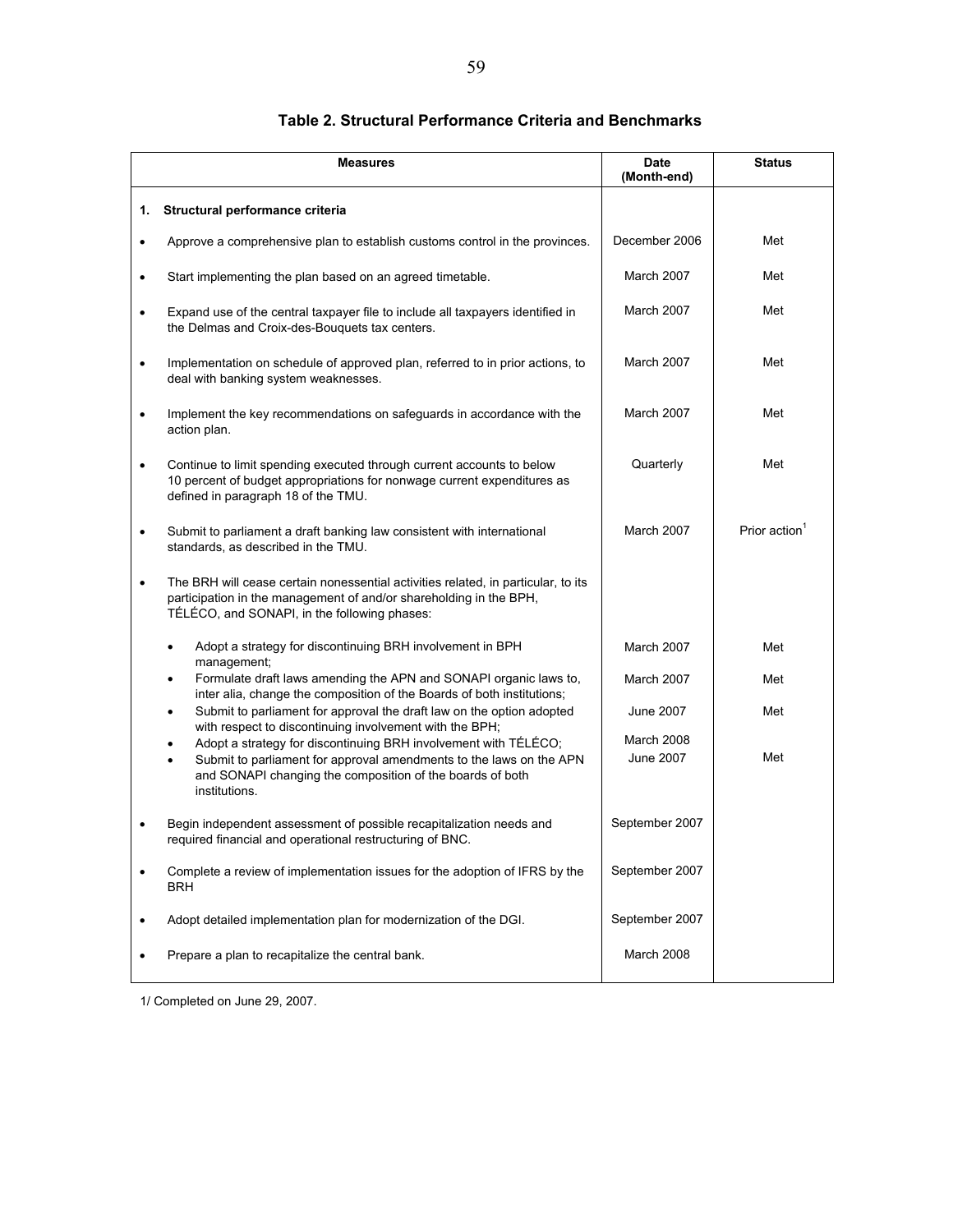|    | <b>Measures</b>                                                                                                                                                                        | <b>Date</b><br>(Month-end)       | <b>Status</b>  |
|----|----------------------------------------------------------------------------------------------------------------------------------------------------------------------------------------|----------------------------------|----------------|
| 2. | <b>Structural benchmarks</b>                                                                                                                                                           |                                  |                |
|    | Submit the new draft customs code to parliament.                                                                                                                                       | <b>March 2007</b>                | Met with delay |
|    | The Minister of the Economy and Finance will approve a medium-term<br>strategic plan for the DGI, setting out the corporate vision, mission, values,<br>goals, and objectives.         | March 2007                       | Met            |
|    | Based on the existing expenditure classification, adopt a mechanism for<br>tracking expenditure allocated to poverty reduction and produce quarterly<br>reports on these expenditures. | March 2007                       | Met            |
|    | Formulate a plan for the settlement of domestic arrears.                                                                                                                               | <b>March 2007</b>                | Met with delay |
|    | Expand the TOFE coverage by including in it the ministries' and<br>deconcentrated agencies' own resources and related expenditure.                                                     | March 2007                       | Met            |
|    | Every three months, conduct an independent confirmation audit of the<br>mechanism for monitoring the subsidy to the Ed'H.                                                              | March 2007                       | Met with delay |
|    | Complete the payment of wage and nonwage arrears.                                                                                                                                      | September 2007                   |                |
|    | Monthly monetary program data to be signed off by the Central Bank's<br>interdepartmental and steering committee.                                                                      | Monthly, starting<br>August 2007 |                |
|    | Set quarterly limits on the expenditure of each ministry and ensure, within<br>the ministries, that all recruitment and promotion proposals are within budget<br>appropriations.       | September 2007                   |                |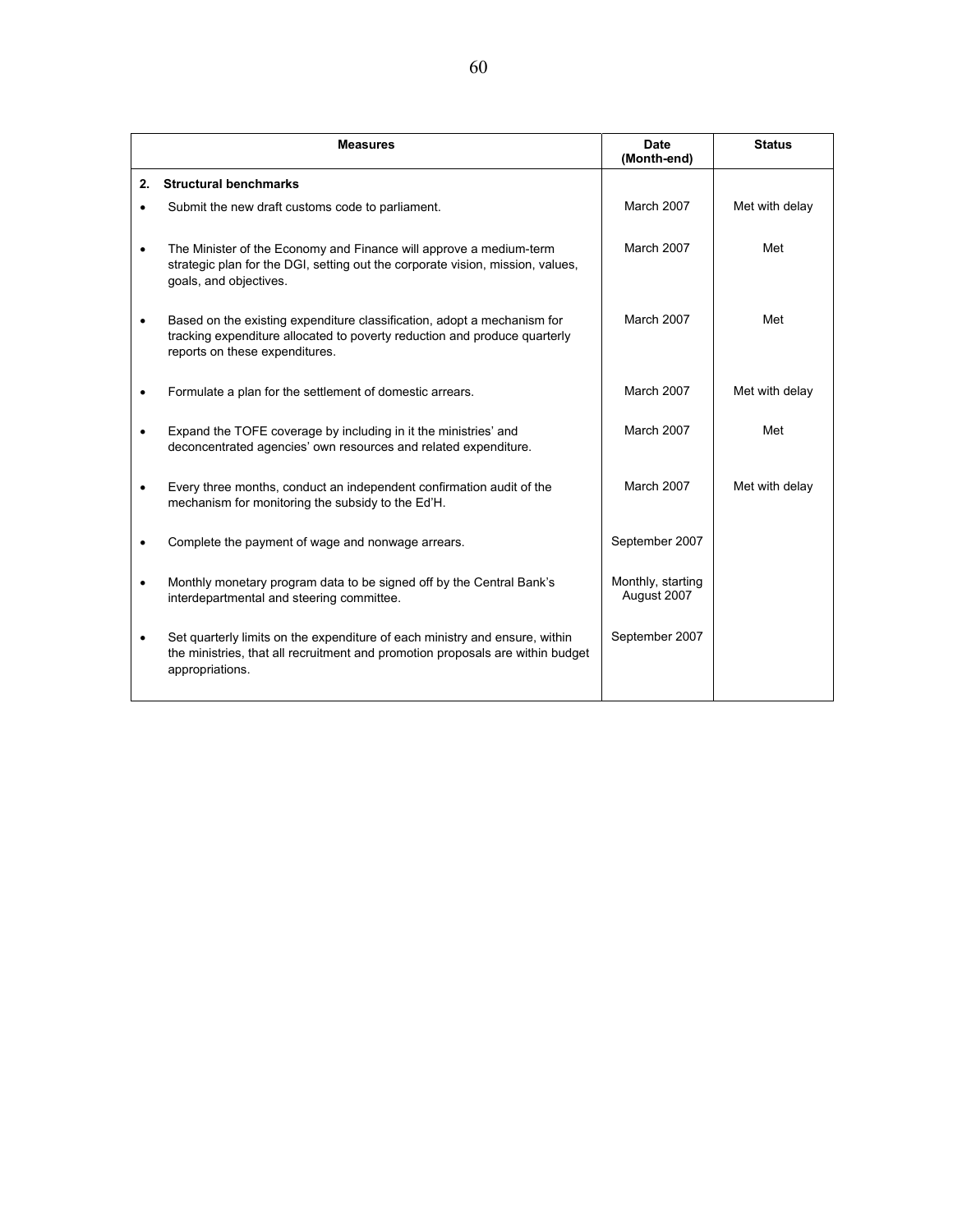#### **ATTACHMENT III. HAITI—TECHNICAL MEMORANDUM OF UNDERSTANDING**

1. Haiti's performance under the program (April 2007–September 2007) supported by the Poverty Reduction and Growth Facility (PRGF) will be assessed on the basis of the observance of quantitative performance criteria as well as compliance with structural performance criteria and benchmarks. This Technical Memorandum of Understanding (TMU) defines the quantitative and structural performance criteria and indicative targets, specified in Tables 1 and 2 of the Memorandum of Financial and Economic Policies (MEFP). It also lays down the monitoring and reporting requirements. The quantitative performance criteria under the program are set for end-September 2007, and the quarterly targets for end-June 2007 are indicative.

### **I. DEFINITIONS**

# A. Net BRH Credit to the Central Government<sup>15</sup>

2. The change in net BRH credit to the central government is defined as, and will be measured using:

- a. Change in net domestic credit to the central government from the BRH according to Table 10R of the BRH;
- b. Change in the stock of special accounts ("Comptes Spéciaux") and seized values (Valeurs saisies UCREF) included in Table 10R of the BRH will be excluded from change in net domestic credit to the central government as defined above  $16$

3. Changes in any other special account (as defined in footnote 2) maintained or established at the BRH will be treated as in 2.b above.

4. The changes will be measured on a cumulative basis from the stock at end-September 2006.

 $\overline{a}$  $15$  The central government comprises the presidency, prime minister's office, parliament, national courts, treasury, line ministries and "organismes déconcentrés". It includes expenditures financed directly by foreign donors through ministerial accounts (comptes-courants).

 $16$  Special accounts are accounts of the government at the BRH which can only be used with the authorization of donors. If included, movements in these accounts would appear as BRH credit to the government.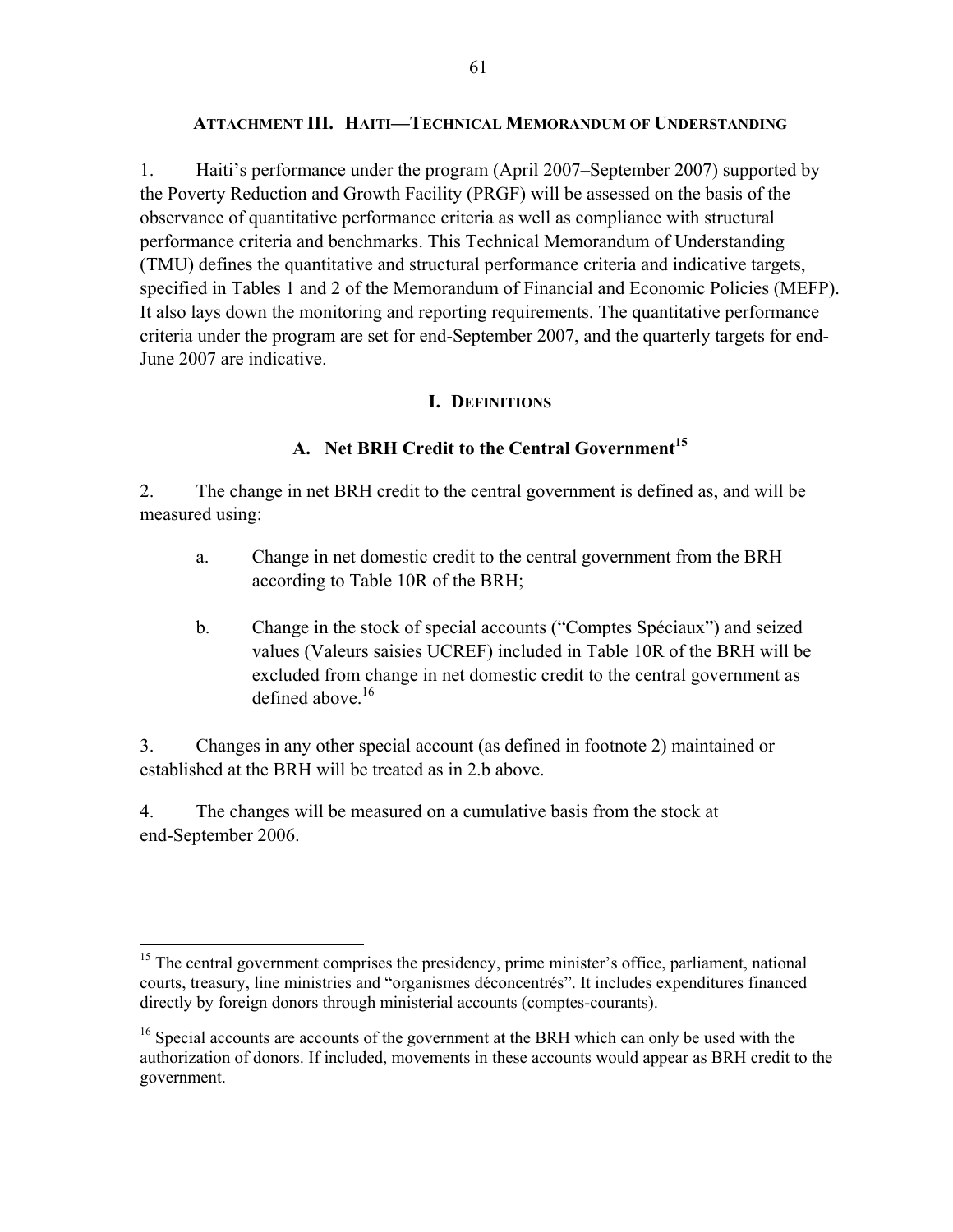# **B. Net Domestic Banking Sector Credit to the Nonfinancial Public Sector<sup>17</sup>**

5. The change in net domestic banking sector credit to the nonfinancial public sector is defined as, and will be measured using:

- a. Change in the stock of net domestic credit of the public sector from the BRH according to Table 10R of the BRH;
- b. Change in the stock of net domestic credit of the public sector from the Banque Nationale de Crédit (BNC) and other domestic banks;
- c. Change in the stock of special accounts according to Table "Comptes Spéciaux" of the BRH will be excluded from the definition of net domestic banking sector credit to the nonfinancial public sector.

6. Changes in any other special account (as defined in footnote 2) maintained or established in the BRH, BNC, or BPH will be excluded.

7. The changes will be measured on a cumulative basis from the stock at end-September 2006.

### **C. Net International Reserves**

8. The change in net international reserves will be measured using:

- a. Change in net foreign assets ("Réserves de change nettes" of the BRH Table 10R);
- b. Minus the change in foreign currency deposits of commercial banks at the BRH ("Dépôts à vue en US\$ et en EURO des bcm à la BRH" of the BRH Table 10R).

9. Data will be expressed in U.S. dollar terms and valued at the corresponding endperiod market exchange rate.

10. For definition purposes, net international reserves are the difference between the BRH's gross foreign assets (comprising gold, special drawing rights, all claims on nonresidents, and BRH claims in foreign currency on domestic financial institutions) and reserve liabilities (including liabilities to nonresidents of one-year maturity or less, use of

<u>.</u>

 $17$  The NFPS includes the central government, the key public enterprises (Teleco, EDH, APN, AAN, and CAMEP), and foreign-financed projects.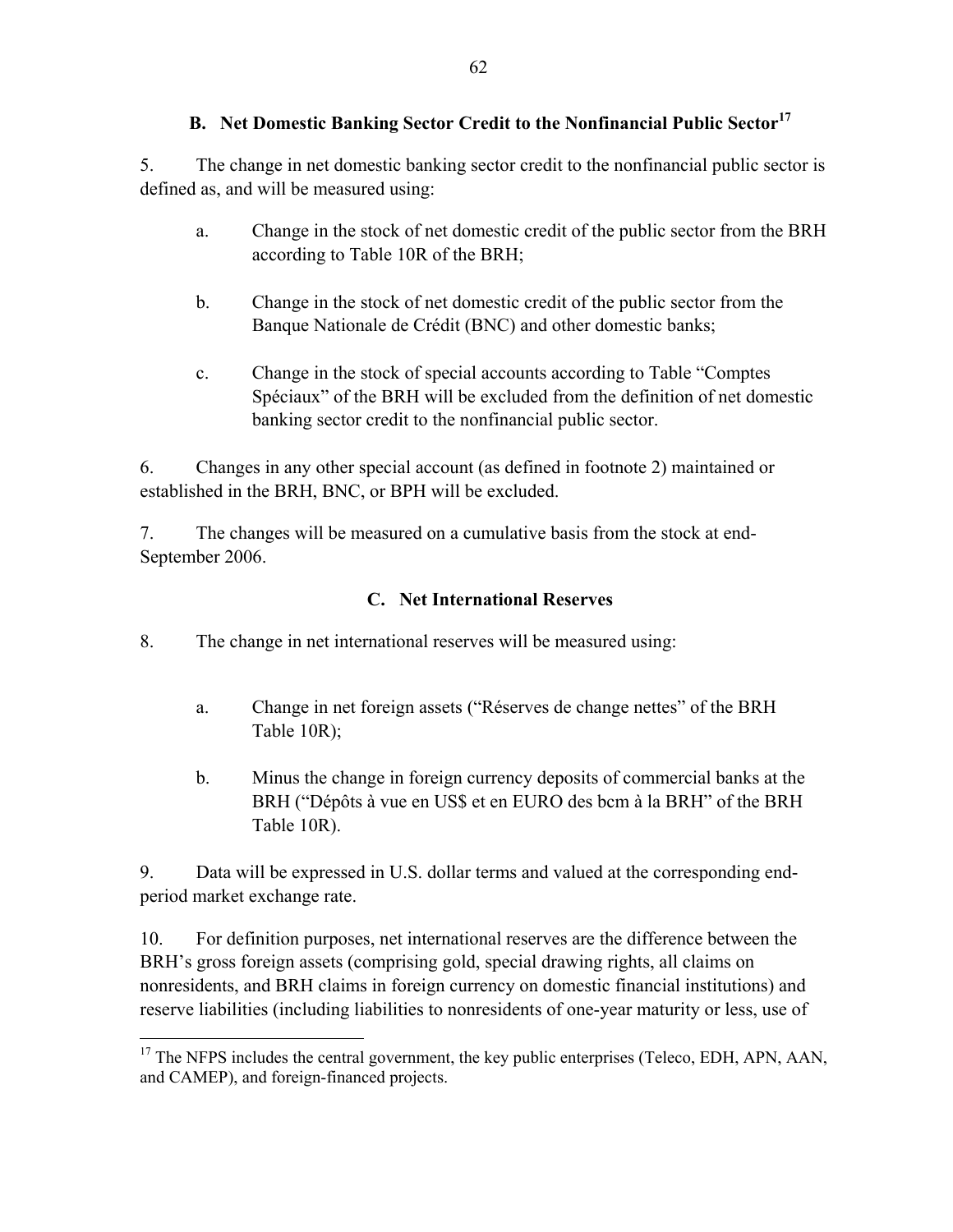Fund credit, and excluding trust funds). Swaps in foreign currency with domestic financial institutions and pledged or otherwise encumbered reserve assets are excluded from net international reserves; however, foreign exchange deposits held at the BRH for externally funded projects are included.

11. The changes will be measured on a cumulative basis from the stock at end-September 2006.

# **D. Net Domestic Assets of the BRH**

12. The change in net domestic assets of the BRH is defined as, and will be measured using:

- a. Change in currency in circulation ("Monnaie en circulation" of the BRH Table 10R);
- b. Minus the change in the U.S. dollar amount of net international reserves (program definition according to section C above), converted into gourdes at the program exchange rate.

13. The program definition of net domestic assets of the BRH will use a program exchange rate of G40 per U.S. dollar for the period April 2007–September 2007. For the purposes of the June indicative target and the end-September test date only, the end-September 2006 stock of NIR will also be valued at the exchange rate of G40 per U.S. dollar.

14. The changes will be measured on a cumulative basis from the stock at end-September 2006.

# **E. Nonconcessional External and Foreign-Currency Denominated Debt**

15. The definition of debt comprises all instruments, including new financial instruments that share the characteristics of debt, as set forth in paragraph No. 9 of the Guidelines on Performance Criteria with Respect to Foreign Debt (Decision No.12274-(00/85), August 24, 2000).

16. The concessional nature of debt will be determined on the basis of the commercial interest reference rates (CIRRs), as laid out by the Organization for Economic Cooperation and Development (OECD). A debt is defined as concessional if, on the date of signature, the ratio between the present value of the debt computed on the basis of reference interest rates and the face value of the debt is less than 65 percent (equivalent to a grant element of at least 35 percent).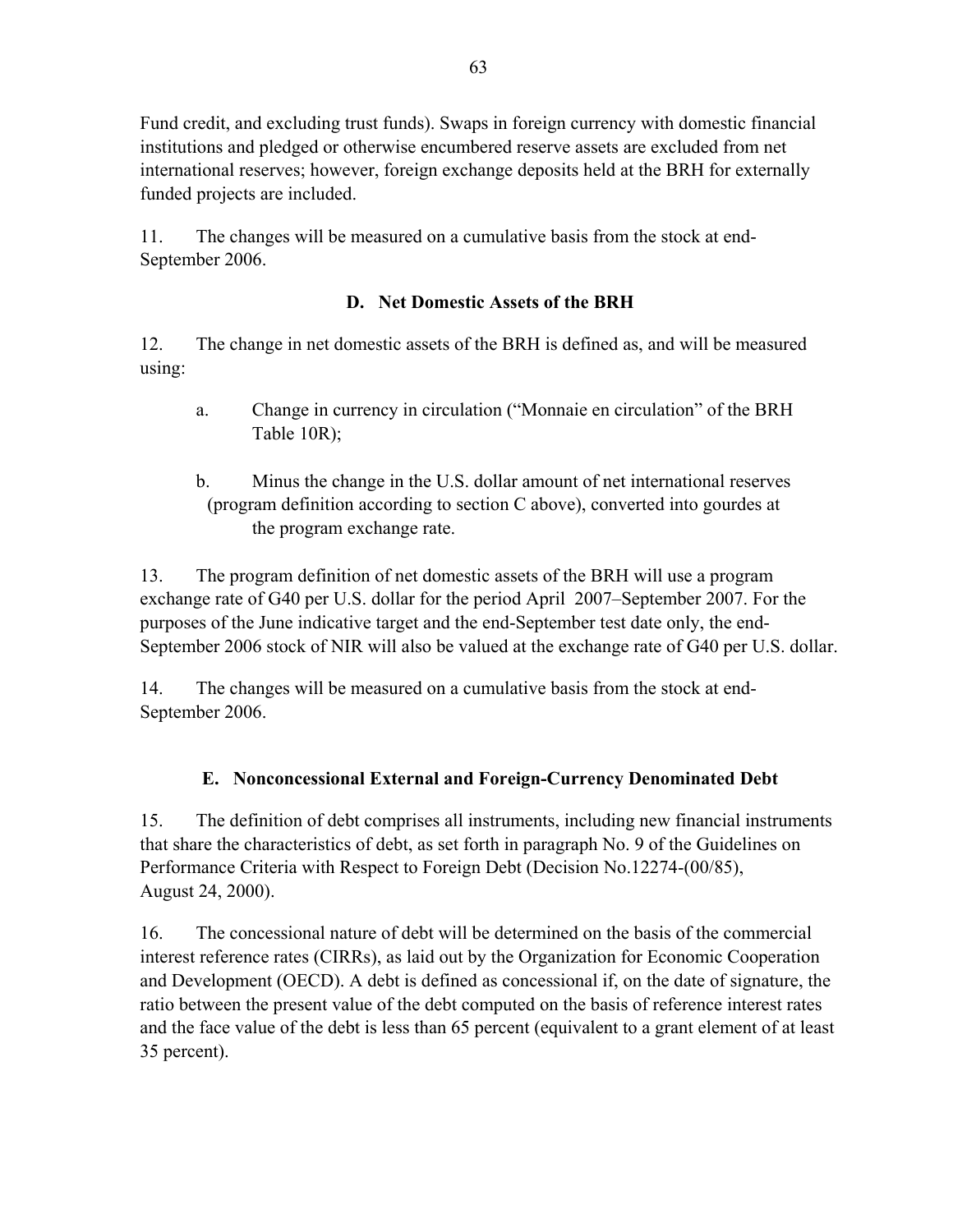17. Excluded from the ceiling are short-term import-related credits, rescheduling arrangements, borrowing from the Fund, and guarantees for the electricity sector in the form of letters of credit.

18. The ceilings for contracting and guaranteeing nonconcessional debt by the central government and the BRH will be set at zero continuously throughout the program period.

# **F. Government Current Accounts**

19. Ministerial discretionary accounts are mechanisms for channeling expenditures. In principle, the use of these accounts should be limited to unforeseen emergency outlays. The BRH will provide monthly information on the stock of these current accounts for the central government (as defined in footnote 1).

### **G. Arrears**

20. External payment arrears are defined as overdue payments (principal and interest) to non-residents on debt contracted and guaranteed by the central government, and will be defined according to the terms of indebtedness of each creditor. The criterion of zero accumulation of external arrears will be monitored on a continuous basis.

21. Domestic arrears are defined to include: (i) any bill that has been received by a spending ministry from a supplier for goods and services delivered (and verified) and for which payment has not been made within 45 days after the due date of payment; (ii) wage, salary, and other payment to government employees, including direct and indirect allowances, that were due to be paid in a given month but remained unpaid on the 30th of the following month; and (iii) interest or principal obligations which remain unpaid 30 days after the due date of payment. This definition excludes changes in the stock of arrears on account of interest, penalties and valuation changes.

### **H. Base money**

22. The change in base money is defined as, and will be measured using:

a. Change in the stock of currency in circulation from Table 10R of the BRH

b. Change in the stock of reserve deposits of commercial banks at the BRH, from Table 10R, using gourde sight deposits of commercial banks (depots a vue gourdes des BCM a la BRH) and cash-in-vault of commercial banks (Encaisses des BCM).

23. The changes will be measured on a cumulative basis from the stock at end-September 2006.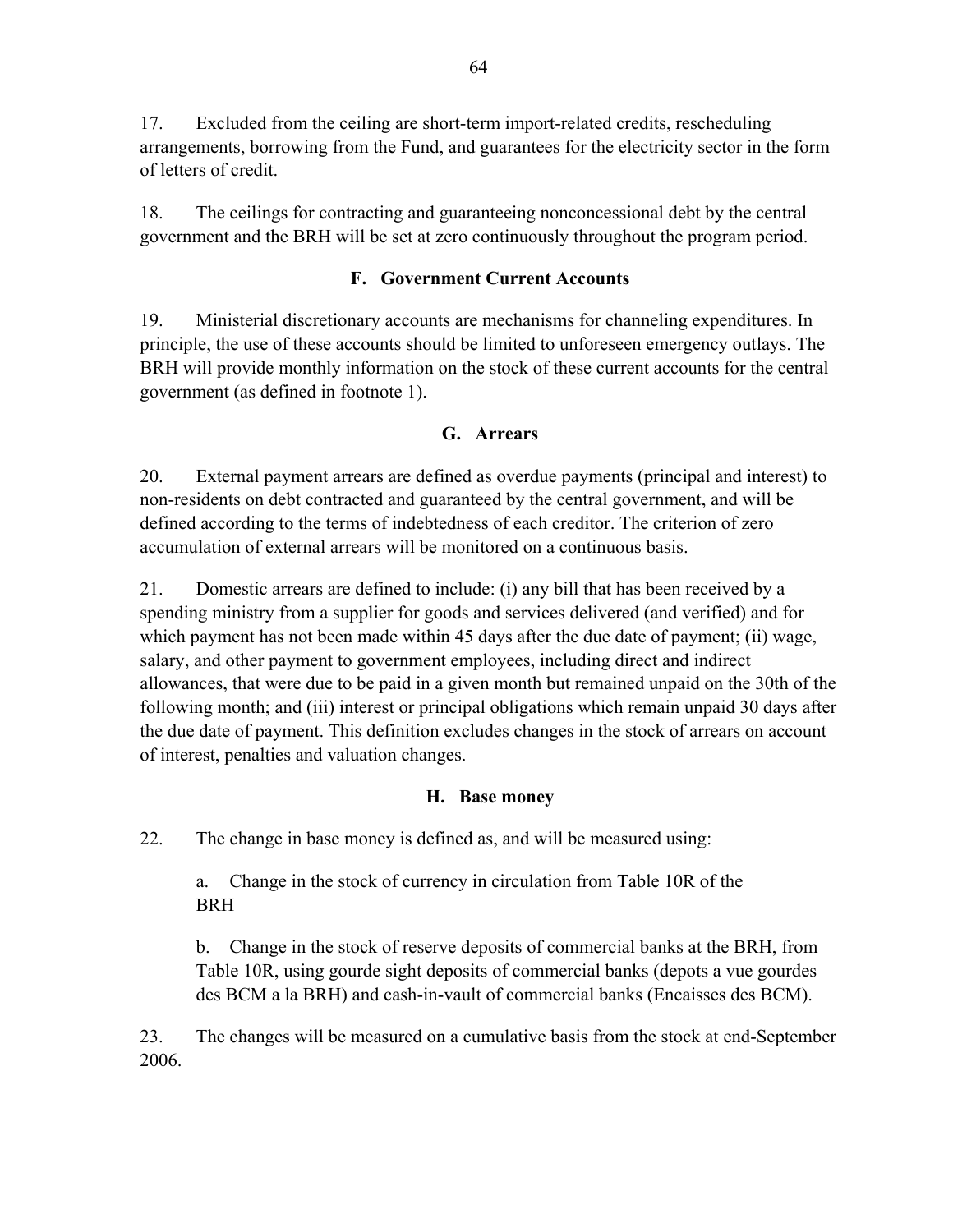#### **II. QUARTERLY ADJUSTMENTS**

24. The quarterly performance criteria and indicative targets will be adjusted for the following amounts:

#### **A. Adjustment for Domestic Arrears Accumulation**

25. The ceilings for net BRH credit to the central government and the net domestic banking sector credit to the nonfinancial public sector will be adjusted downward for the amount of outstanding domestic arrears accumulation.

#### **B. Adjustment for External Financing**

26. The program ceilings on BRH credit to the government and the nonfinancial public sector, and on BRH net domestic assets and the floor on NIR reflect an assumed flow of external financing, defined as disbursements of cash budgetary assistance, exceptional financing (including rescheduled principal and interest) and debt relief. The adjuster will be calculated on a cumulative basis from October 1, 2006.

27. If actual external financing is lower than programmed external financing, the ceilings on BRH credit to the government and of the public sector and on BRH net domestic assets will be adjusted upward, and the floor on NIR will be adjusted downward, by the amount of the difference between actual and programmed external financing, converted into gourdes at the program exchange rate. The amount of this adjustment will be limited to US\$50 million. Future disbursements under PetroCaribe to finance projects included in the domestic public investment program are not subject to this adjuster.

|                           | December | March | June | September |
|---------------------------|----------|-------|------|-----------|
|                           | 2006     | 2007  | 2007 | 2007      |
| Program net disbursements | 9.9      | 20.7  | 23.4 | 63.5      |

| Program External Financing <sup>18</sup> |
|------------------------------------------|
| (In millions of U.S. dollars)            |

 $\overline{a}$ 

<sup>&</sup>lt;sup>18</sup> Actual program net disbursements for end-December and end-March were US\$3.6 and US\$4.5 million, respectively, causing program adjustments of US\$6.2 million and \$16.2 million, respectively.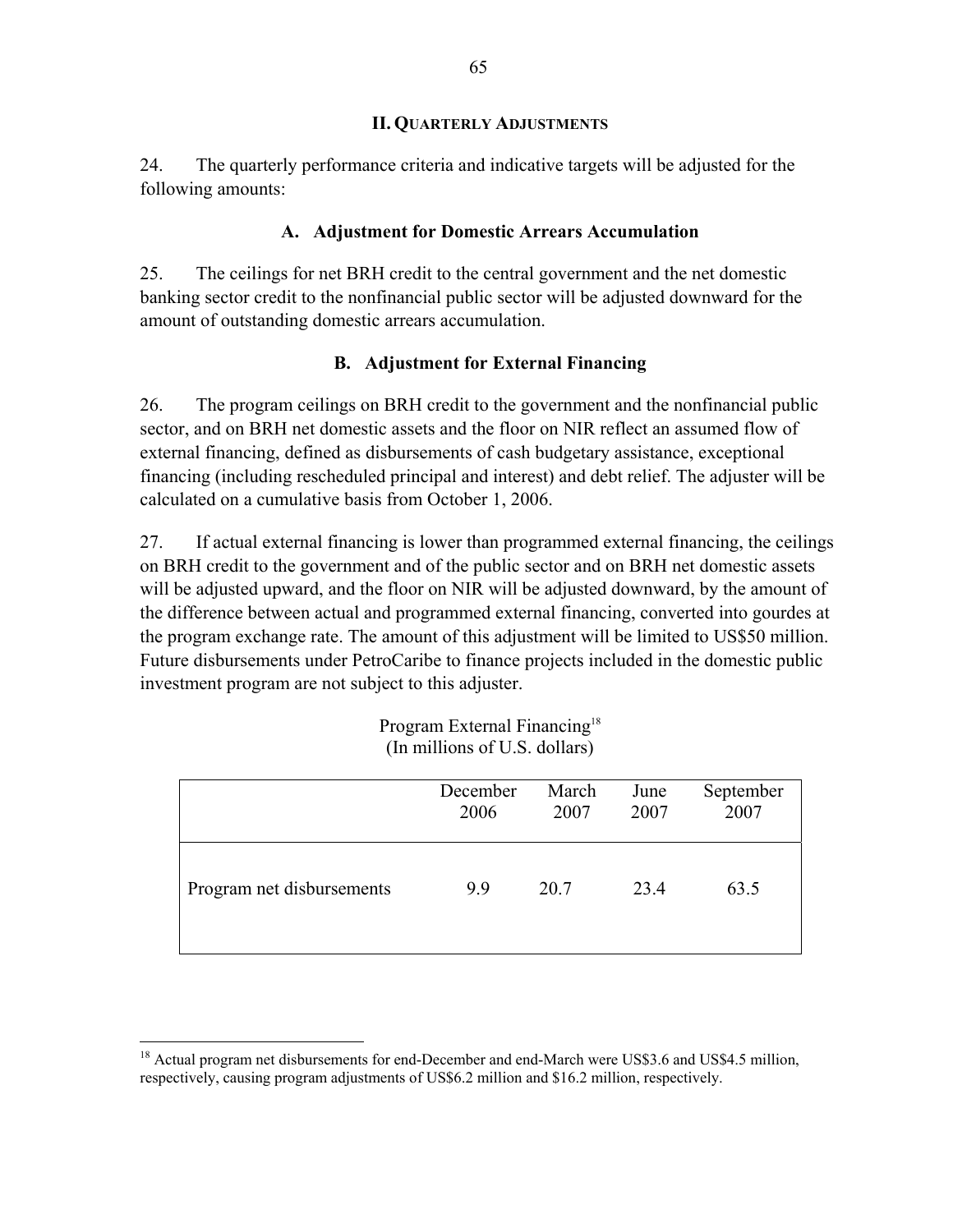### **III. CLARIFICATION OF STRUCTURAL PERFORMANCE CRITERIA**

### **A. Implementation plan for the modernization of the DGI**

28. Adoption of a detailed implementation plan for the modernization of the DGI, as agreed under the program, would comprise approval by the Minister of Economy and Finance of a document containing at least the following elements:

a. Main strategic objectives and their order of priority;

b. Actions planned to reach each of the strategic objectives, in accordance with the outlined prioritization;

c. Expected results, both at the broad strategic level and detailed results from each planned action;

d. Implementation schedule, including milestones and checkpoints;

e. Technical assistance needs in specific areas (e.g., for organizational restructuring, auditing, and training);

f. Budget plan, presenting the required resources for the implementation plan, resources that have already been identified (e.g., budget allocations and available donor funding), and possible sources to cover remaining resource needs.

29. The document should also identify a project leader who will oversee and coordinate the implementation process, as well as a project team whose members will be responsible for actions in critical areas.

### **B. Implementation issues for IFRS**

*30.* The review of implementation issues for the adoption of IFRS by the BRH involves the completion of a report (i) outlining current differences between BRH accounting practices and IFRS requirements; (ii) identifying any constraints to IFRS migration, legal or structural; (iii) establishing the legal feasibility of any technical solutions compatible with the legal obligations under the central bank charter and IFRS, and (iv) in the event that the technical solutions in (iii) are not feasible, outline for all other areas the specific changes to accounting policies and disclosures that will be required and can be pursued, irrespective of the result of the legal review. The report should be shared with Fund staff by end-September 2007.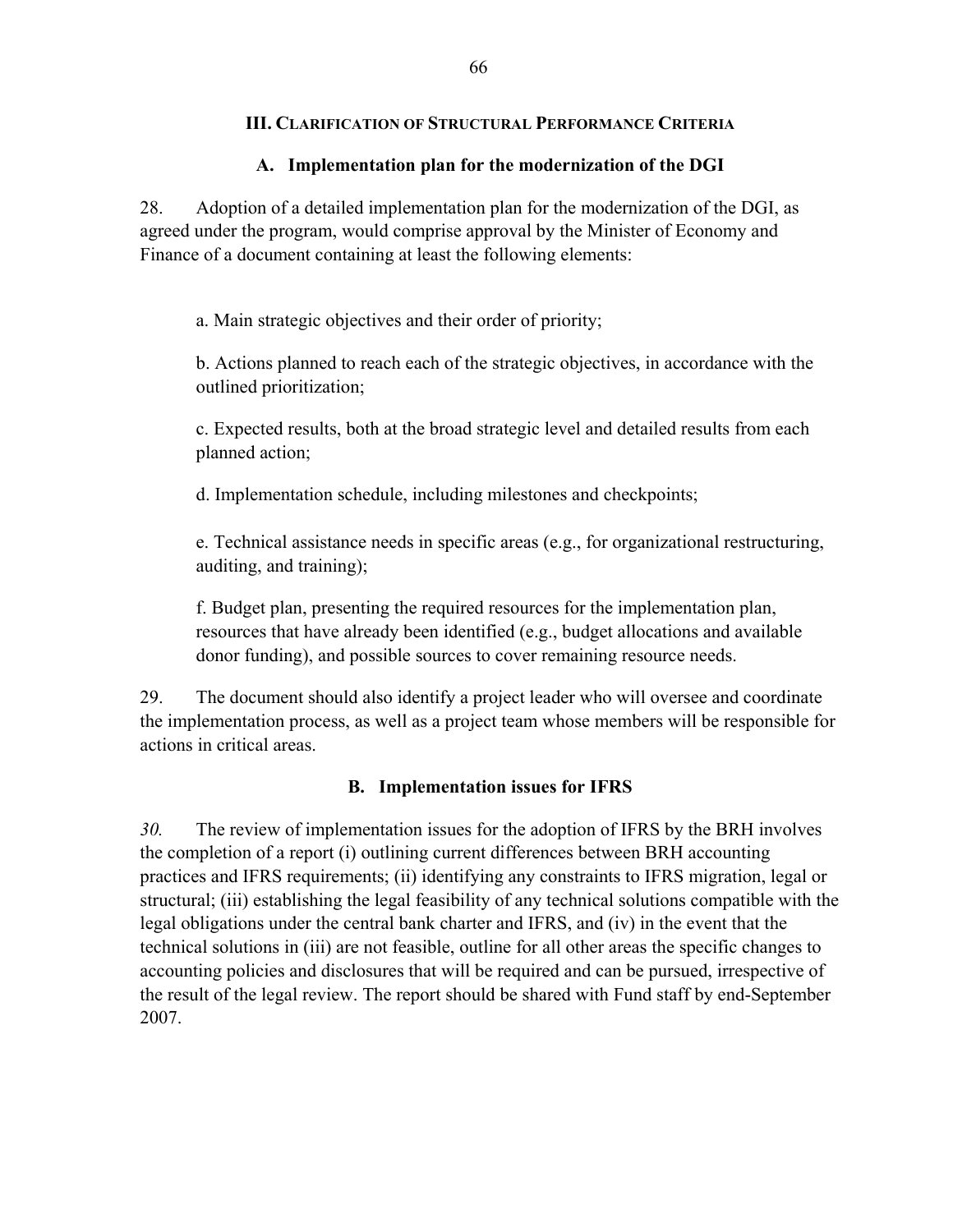### **C. Assessment of BNC**

31. The independent assessment of BNC after absorbing Socabank shall be conducted by international experts, independent from local interests, though they could enlist local experts to assist. The procedures for the selection of the assessor(s) and the terms of reference for the assessment shall be agreed on with Fund staff. At the minimum, the assessment shall cover the following aspects:

a. the bank's current financial condition and sustainability, and potential needs of recapitalization and financial restructuring;

b. the adequacy and effectiveness of the bank's main organizational-operational structures and processes, including governance, with special emphasis on the management of credit risk and other relevant risks;

c. the formulation of a short-term action plan to address any identified capital shortfalls and urgent financial and operational restructuring needs; and

d. identification of any issues requiring further analysis and/or action over a longerterm horizon.

32. "Commencement" of the assessment will entail signing of a contract with the international assessor.

# **D. Monthly Benchmark for Program Monitoring Data**

33. The interdepartmental and steering committees will review the monthly data reported to the IMF (NIR, NDA and net credit to government in the 10R report), including compliance with the TMU, and sign off on the data prior to its submission to the IMF.

# **IV. PROVISION OF INFORMATION TO IMF STAFF**

34. To ensure adequate monitoring of the program, the authorities will provide daily, weekly and monthly monetary and fiscal indicators to IMF staff, as well as other data upon request.

# **A. Daily**

35. *Monetary Indicators:* (a) Exchange rate; (b) Volume of foreign exchange transactions, of which BRH sales and purchases; (c) Gross international reserves; and (d) Net international reserves.

36. These data will be reported with maximum two-day lag (14-day final).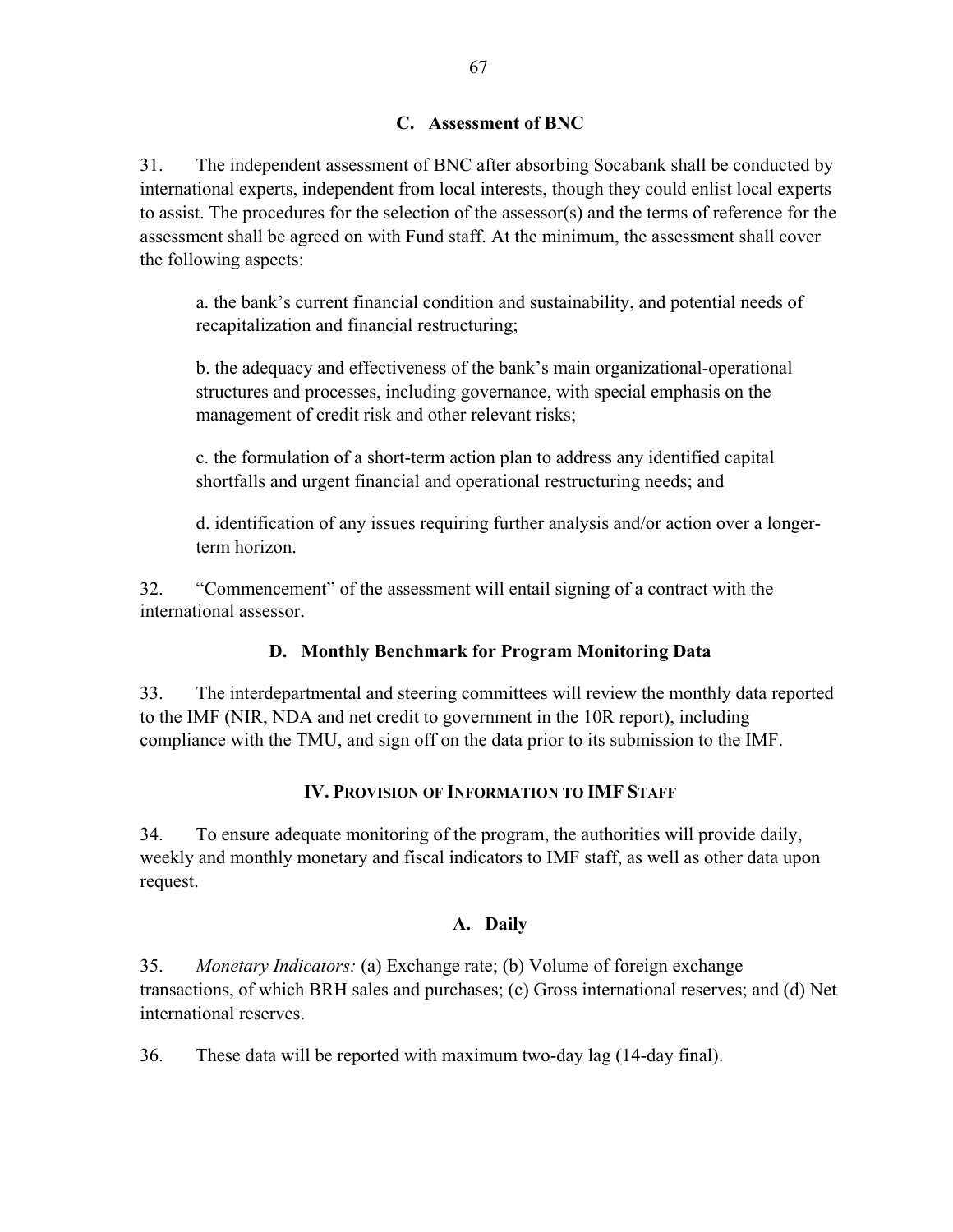#### **B. Weekly**

37. *Monetary Indicators*: (a) Stock of BRH bonds; (b) Deposits at commercial banks (in gourdes and U.S. dollars); (c) Credit to private sector (in gourdes and U.S. dollars); (d) Credit to central government and public sector (net); and (e) Currency in circulation.

38. *Fiscal Indicators*: (a) Revenues (internal, external, other) and (b) Expenditures on cash basis (wages and salaries, goods and services, external debt, current accounts).

39. These data will be reported with maximum five-day lag preliminary data (four weeks for final data).

# **C. Monthly**

40. Table 10 R and Table 20 R.

- 41. Tableau on the comptes courants
- 42. Tableau de trésorerie de devises.
- 43. Tableau des Operations Financiere d'Etat (within 14 days).
- 44. Checks in cirulation.
- 45. Analysis of internal revenue collection (DGI).
- 46. Analysis of external revenue collection (AGD).

### **D. Quarterly**

47. Table tracking poverty-reducing expenditures.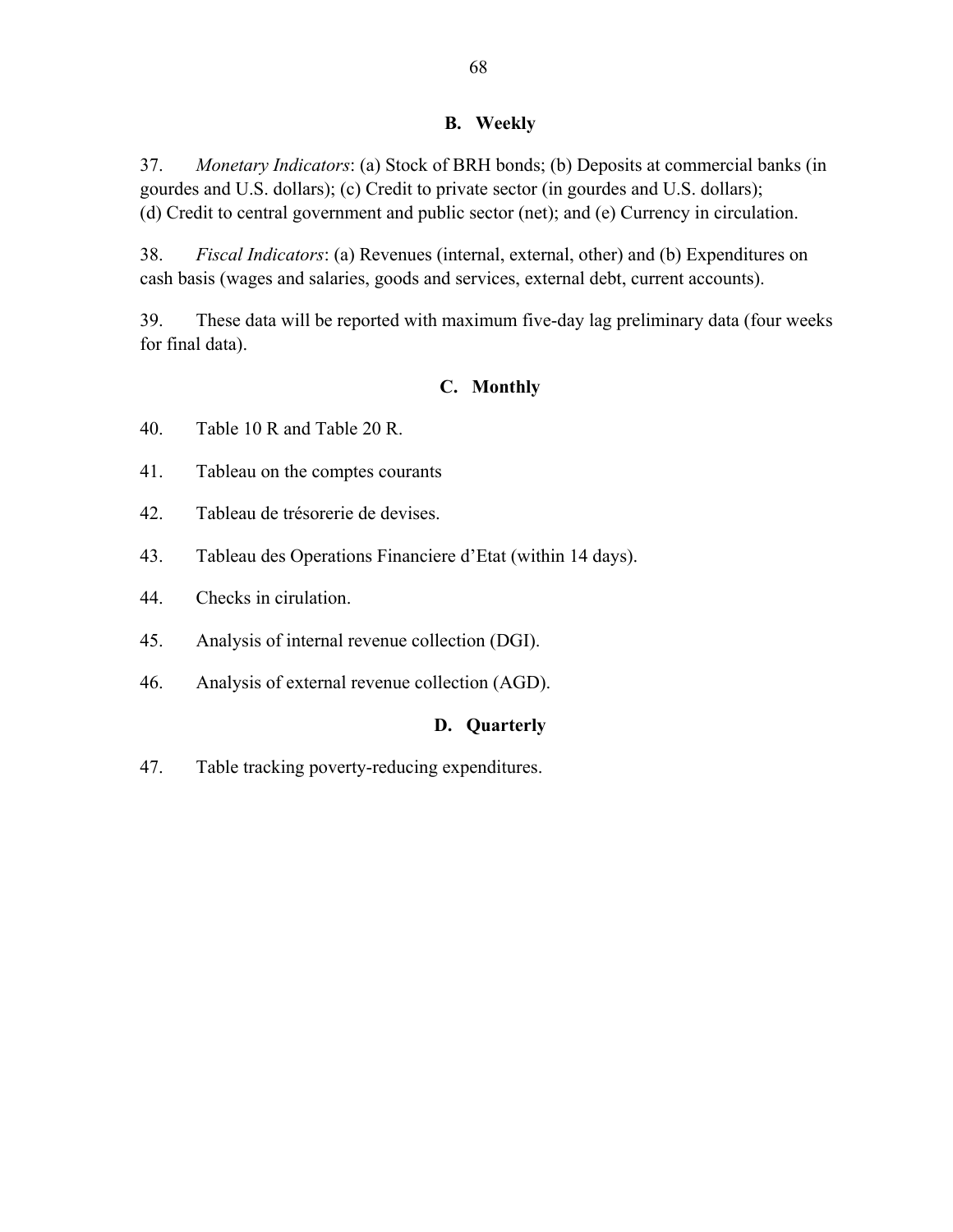

INTERNATIONAL MONETARY FUND **Public Information Notice** 

**EXTERNAL RELATIONS DEPARTMENT** 

Public Information Notice (PIN) No.07/86 FOR IMMEDIATE RELEASE July 25, 2007

International Monetary Fund 700 19<sup>th</sup> Street, NW Washington, D. C. 20431 USA

# **IMF Executive Board Concludes 2007 Article IV Consultation with Haiti**

On July 23, 2007, the Executive Board of the International Monetary Fund (IMF) concluded the Article IV consultation with Haiti.<sup>1</sup>

### **Background**

l

The transitional government that took over following President Aristide's departure in February 2004 implemented prudent fiscal and monetary policies, and significantly improved governance and transparency in public sector operations. These efforts were supported by a staff-monitored program and two successive arrangements under the Emergency Post Conflict Assistance (EPCA) facility between mid-2004 and late 2006. As a result, inflation was reduced to single digits, from almost 40 percent in 2003, the currency stabilized, and gross reserves more than doubled from US\$157 million (1.2 months of imports) at end-FY 2003 to US\$335 million (1.8 months of imports) at end-FY 2006. Most notably, real per capita GDP has begun to recover, albeit at a modest rate  $\frac{3}{4}$  of a percentage point in FY 2005/06). Based on its strong macroeconomic track record, a new arrangement under the Poverty Reduction and Growth Facility (PRGF) and the Heavily Indebted Poor Countries (HIPC) decision point were approved for Haiti in November 2006.

There have also been significant efforts to restore political stability and improve governance and transparency in public sector operations. President Préval, who took office in May 2006, has

 $1$  Under Article IV of the IMF's Articles of Agreement, the IMF holds bilateral discussions with members, usually every year. A staff team visits the country, collects economic and financial information, and discusses with officials the country's economic developments and policies. On return to headquarters, the staff prepares a report, which forms the basis for discussion by the Executive Board. At the conclusion of the discussion, the Managing Director, as Chairman of the Board, summarizes the views of Executive Directors, and this summary is transmitted to the country's authorities.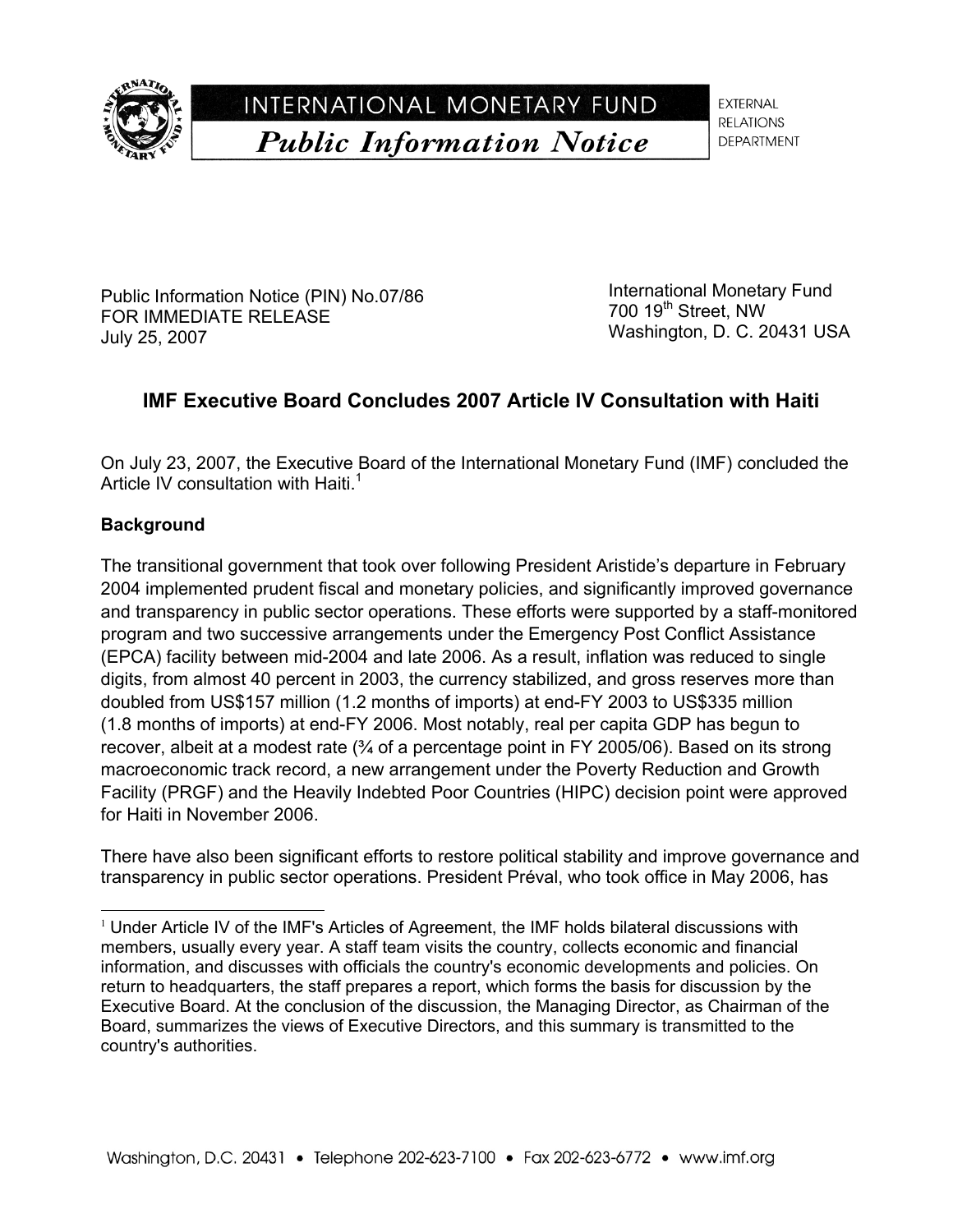espoused good governance and the fight against corruption as central tenets of his administration. The security situation in Port-au-Prince has improved markedly in the last few months, following joint operations by the United National Stabilization Mission in Haiti (MINUSTAH) and the National Police that succeeded in arresting numerous suspected criminals and gang leaders. Notwithstanding these successes, the security situation remains fragile and continues to be a binding constraint to sustained political and social stability, holding back private sector investment and a pick-up in economic growth.

#### **Executive Board Assessment**

Executive Directors agreed with the thrust of the staff appraisal. They commended the Haitian authorities for their determined efforts and significant achievements in stabilizing the economy under the PRGF-supported program approved last November, which have resulted in a sharp reduction in inflation, a recovering of international reserves, and the return to positive—albeit still modest—growth. Directors were also encouraged by improvements in security conditions, progress in restoring political stability, and ongoing efforts to strengthening governance and combating corruption.

Directors viewed that the key challenge going forward will be to consolidate stabilization gains while establishing higher, sustained growth. Prospects for an acceleration of growth over the medium-term are positive, but this will depend on the promotion of private sector investment and increased productivity. Directors observed that an improved security situation, infrastructure enhancements, a more reliable energy supply, better education and health services, strengthened financial intermediation and legal institutions would contribute to achieving this objective. They were encouraged by the authorities' initial steps to address these problems and improve the business climate, including through the creation of a one-stop window for investors and by their plans to improve the efficiency of remaining state-owned enterprises. Continued international support, including Fund and donor technical assistance, will be critical to building the capacity needed to achieve these objectives.

Directors observed that further revenue mobilization will create the space needed to finance higher levels of priority expenditures. In this light, they commended the authorities for recent increases in tax collection and welcomed ongoing efforts to strengthen and modernize tax and customs administration. These steps, together with measures to broaden tax bases and adjust some rates and fees, could help raise domestic revenue significantly. Directors observed that decisions to raise taxes should be taken in the context of a comprehensive review of the tax system and with due consideration to social implications. They also noted the importance of strengthening public financial management and budget execution capacity. In light of the current limited capacity for budget implementation, they urged the authorities to exercise caution in approaching new loan financing.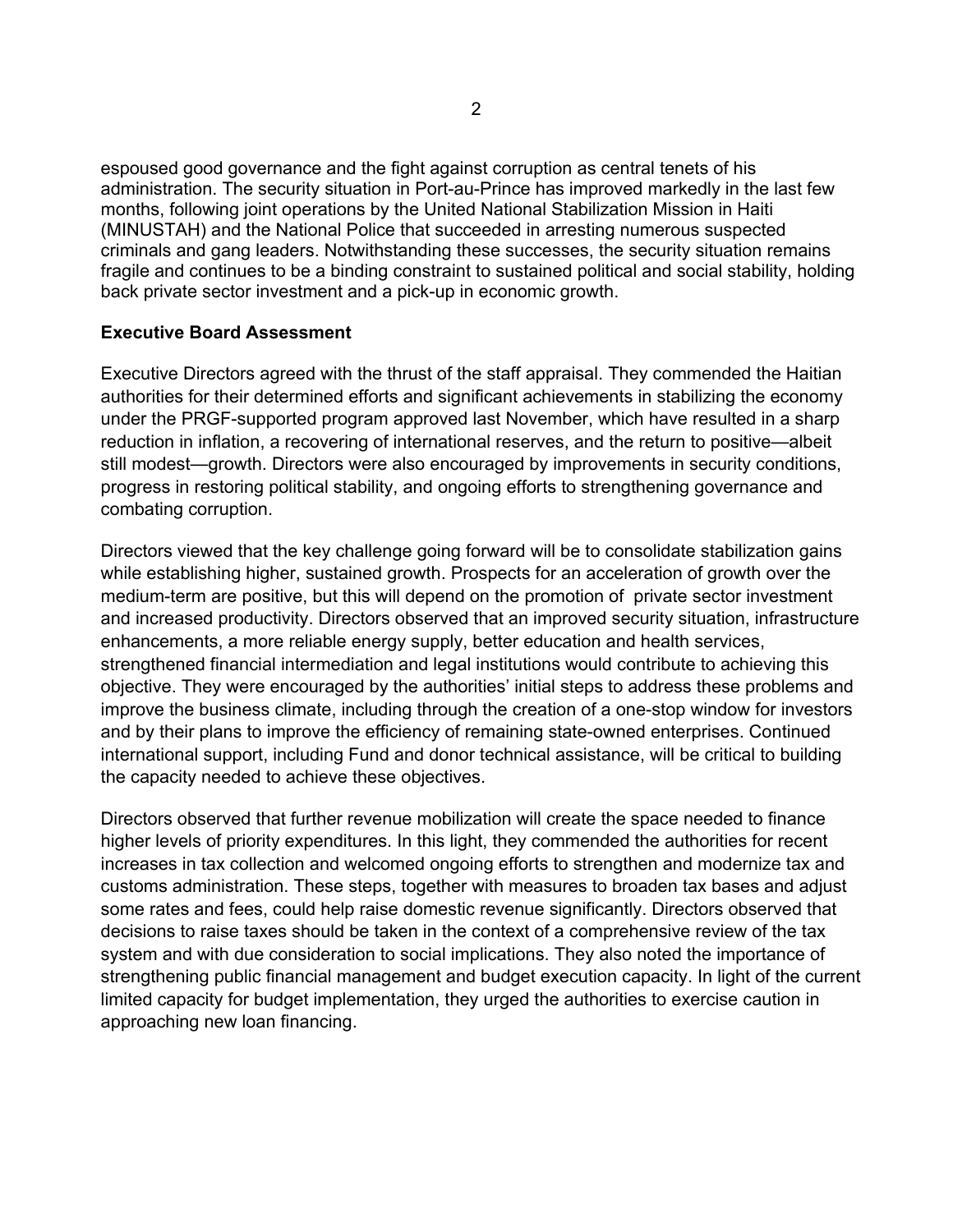Directors welcomed the somewhat faster-than-anticipated reduction in inflation in recent months, and encouraged the authorities to use the available space for base money growth in the period ahead. As the underexecution of government expenditure has posed challenges for short-term liquidity management, they encouraged close coordination between monetary and fiscal authorities to avoid unwanted tightening of the monetary stance. Directors observed that, while the current approach to monetary policy has successfully supported disinflation in recent years, the further development of the monetary policy framework would contribute to consolidating a stable low-inflation environment and enabling needed financial deepening.

Directors viewed that, on balance, the real exchange rate does not appear to be misaligned. They noted that Haiti faces an appreciating equilibrium real exchange rate, reflecting strong dependence on remittances and other external transfers. Directors agreed that the authorities should maintain a floating exchange rate regime, with interventions limited to the accumulation of reserves in line with program targets and smoothing out seasonal fluctuations. While acknowledging the resulting pressure on the country's export and import-substitution sectors, they encouraged the authorities to boost competitiveness by addressing widespread structural constraints.

Directors agreed that conditions are in place for the continued strong implementation of the PRGF-supported program. In this regard, they noted that two performance criteria for the next review have already been met and that an indicative macroeconomic framework for the coming fiscal year, consistent with program objectives, had already been drawn up.

It is expected that the next Article IV consultation will be held on the 24-month cycle, subject to the provisions of the decision on consultation cycles in program countries.

*Public Information Notices (PINs)* form part of the IMF's efforts to promote transparency of the IMF's views and analysis of economic developments and policies. With the consent of the country (or countries) concerned, PINs are issued after Executive Board discussions of Article IV consultations with member countries, of its surveillance of developments at the regional level, of post-program monitoring, and of ex post assessments of member countries with longer-term program engagements. PINs are also issued after Executive Board discussions of general policy matters, unless otherwise decided by the Executive Board in a particular case.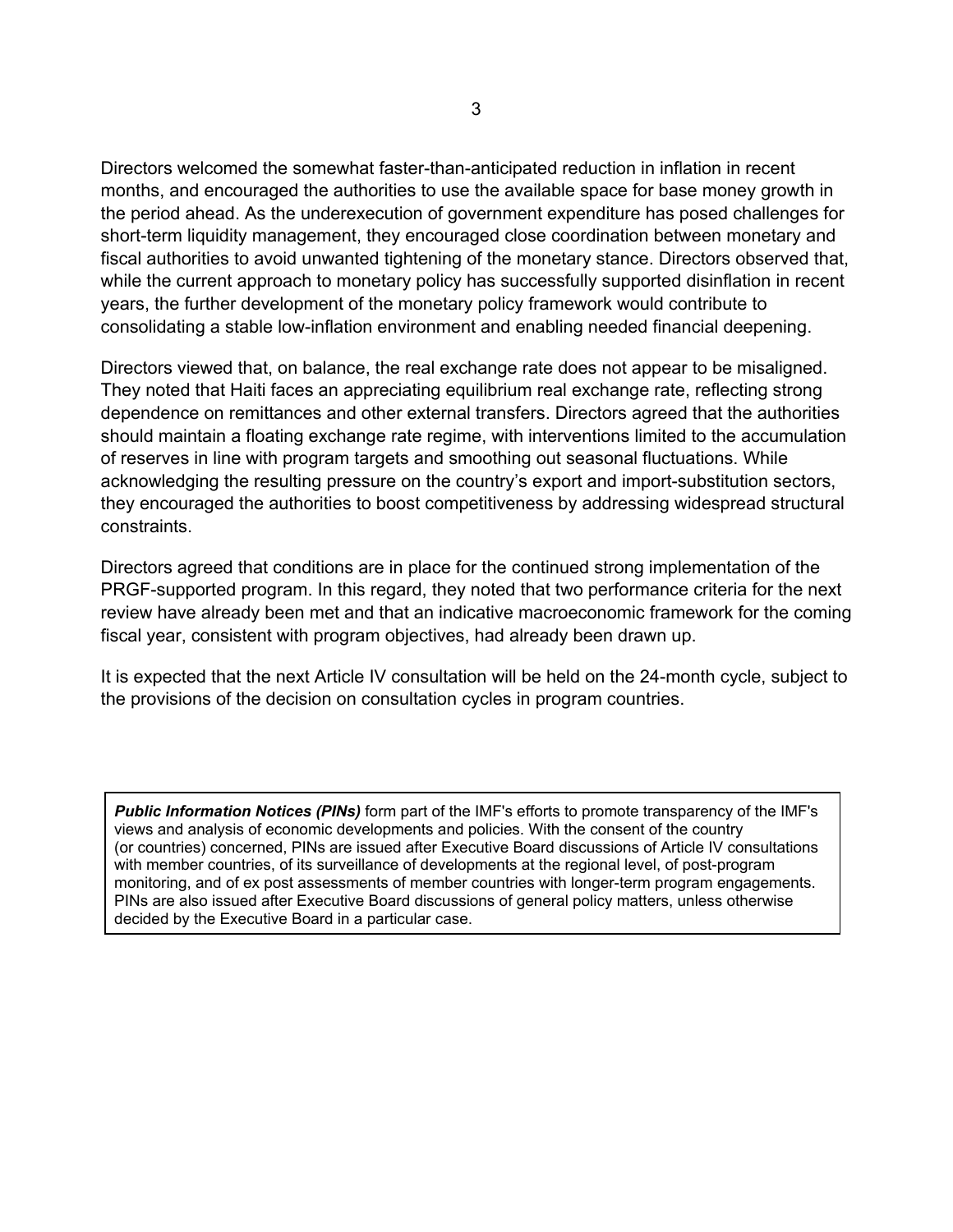| <b>Haiti: Selected Economic and Financial Indicators</b> |  |
|----------------------------------------------------------|--|
|----------------------------------------------------------|--|

| Fiscal Year Ending September 30                                               |        |        |        |        |           |  |
|-------------------------------------------------------------------------------|--------|--------|--------|--------|-----------|--|
|                                                                               | 2003   | 2004   | 2005   | 2006   | 2007      |  |
|                                                                               |        |        |        | Prel.  | Proj.     |  |
| (Annual percentage change, unless otherwise indicated)                        |        |        |        |        |           |  |
| Domestic economy                                                              |        |        |        |        |           |  |
| GDP at constant prices                                                        | 0.4    | $-3.5$ | 1.8    | 2.3    | 3.5       |  |
| Consumer prices (end-of-period)                                               | 37.8   | 21.7   | 14.8   | 12.4   | 8.0       |  |
| Gross domestic investment (in percent of GDP)                                 | 30.7   | 27.3   | 27.4   | 28.9   | 30.9      |  |
| Gross national savings (in percent of GDP)                                    | 29.1   | 25.7   | 30.1   | 28.9   | 32.1      |  |
| (In percent of GDP)                                                           |        |        |        |        |           |  |
| <b>Public finances</b>                                                        |        |        |        |        |           |  |
| Central government overall balance (including grants)                         | $-3.5$ | $-2.4$ | $-0.6$ | $-0.8$ | $-0.3$    |  |
| Central government overall balance (excluding grants)                         | $-3.6$ | $-3.8$ | $-4.1$ | $-4.4$ | $-6.0$    |  |
| Public sector savings                                                         | $-0.2$ | 1.3    | 1.5    | 1.6    | 2.7       |  |
|                                                                               |        |        |        |        |           |  |
| (Annual percentage change)                                                    |        |        |        |        |           |  |
| <b>Money and credit</b>                                                       |        |        |        |        |           |  |
| Credit to the public sector (net)                                             | 22.8   | 12.8   | 0.3    | $-4.9$ | 0.0       |  |
| Credit to the private sector                                                  | 33.4   | 9.2    | 21.1   | 5.5    | 5.1       |  |
| Base money                                                                    | 36.2   | 21.6   | 0.6    | 5.5    | 9.9       |  |
| Broad money (including foreign currency deposits)                             | 39.8   | 9.1    | 20.3   | 10.0   | 9.7       |  |
| (Annual percentage change, unless otherwise indicated)                        |        |        |        |        |           |  |
| <b>External sector</b>                                                        |        |        |        |        |           |  |
| Exports (f.o.b.)                                                              | 21.4   | 13.5   | 21.3   | 7.7    | 11.9      |  |
| Imports $(f.o.b.)$                                                            | 13.6   | 8.6    | 8.0    | 18.3   | 5.9       |  |
| Current account balance (including official grants, in percent of GDP)        | $-1.6$ | $-1.6$ | 2.6    | 0.0    | 1.2       |  |
| Current account balance (excluding official grants, in percent of GDP)        | $-6.2$ | $-4.4$ | $-5.0$ | $-7.9$ | $-6.4$    |  |
| External public debt (end-of-period, in percent of GDP)                       | 44.4   | 36.2   | 30.9   | 29.3   | 26.0      |  |
| External public debt service (in percent of exports of goods<br>and services) | 8.5    | 9.5    | 17.5   | 8.5    | 5.1       |  |
| Net international reserves (in millions of U.S. dollars) 1/                   | 38.8   | 54.5   | 70.4   | 130.3  | 265.3     |  |
| Liquid gross reserves (in millions of U.S. dollars)                           | 157.1  | 207.4  | 228.5  | 335.5  | 534.7     |  |
| In months of imports of the following year                                    | 1.2    | 1.4    | 1.3    | 1.8    | 2.4       |  |
| Real effective exchange rate (appreciation $+$ )                              | $-5.9$ | 32.5   | $-5.8$ | 13.4   | $\ddotsc$ |  |

Sources: Ministry of Economy and Finance; Bank of the Republic of Haiti; and Fund staff estimates.

1/ Excludes commercial banks' foreign currency deposits with the BRH.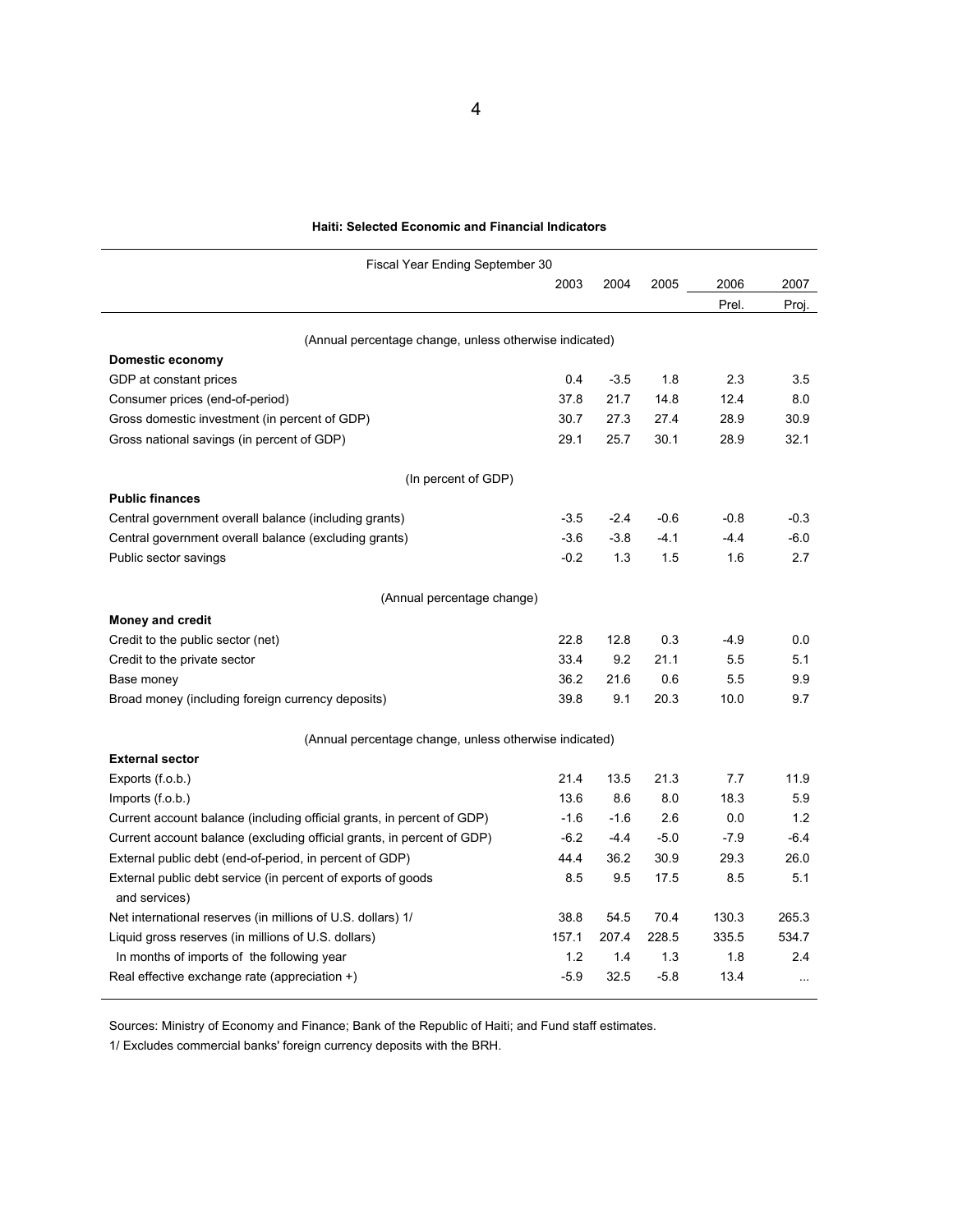

Press Release No. 07/168 FOR IMMEDIATE RELEASE July 24, 2007

International Monetary Fund Washington, D.C. 20431 USA

## **IMF Executive Board approves First Review Under Haiti's PRGF agreement and approves US\$ 11.7 million disbursement**

The Executive Board of the International Monetary Fund completed on July 23rd the first review of Haiti's economic program under the Poverty Reduction and Growth Facility (PRGF) arrangement. Completion of the review makes SDR7.6 million (US\$ 11.7 million) immediately available for disbursement. The PRGF arrangement was approved on November 20, 2006 (see Press Release No. 06/258) in the amount equivalent to SDR73.7 million (about US\$ 113 million).

The Executive Board also approved Haiti's request for a program waiver for delayed observance of a performance criterion requiring submission of a new banking law to parliament, as well as a number of modifications and additions to the quantitative and structural performance criteria associated with the forthcoming second review of the program.

Following the Executive Board discussion, Mr. Murilo Portugal, Deputy Managing Director and Acting Chair, said:

"Haiti has made commendable progress on its path of economic and social stabilization. Significant economic reforms have been implemented, and the security situation has improved markedly. The government is also building on earlier efforts to improve governance, including through transparency in public sector operations and improved public financial management. A full poverty reduction strategy is being developed, based on a broad participatory process.

"Haiti's performance under the PRGF-supported program has been strong and the authorities deserve credit on achieved positive results. All performance criteria associated with the first review were met, but growth has lagged slightly behind expectations. For the remainder of the program year, a significant pick-up in the rate of budget execution will be important. For this, the authorities are putting in place measures to strengthen administrative capacity and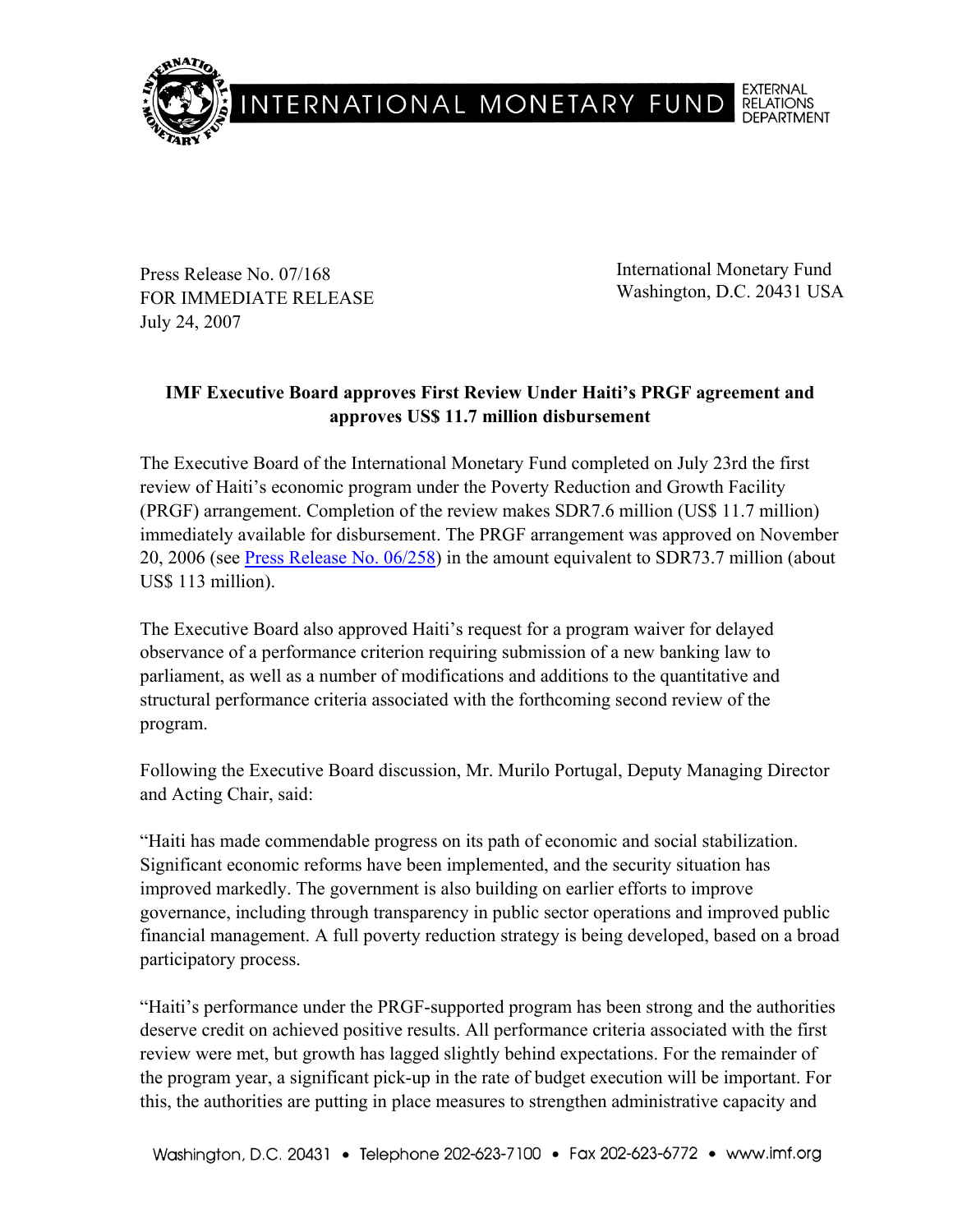overcome supply-side constraints. The government is finalizing a draft budget that is consistent with the indicative macroeconomic framework for the second year of the PRGF arrangement.

"Over the medium term, Haiti's main challenge will be to secure a sustained increase in growth, while consolidating low inflation, in order to reduce poverty, and promote social stability. Higher growth can be achieved provided that the conditions to overcome existing structural and institutional bottlenecks continue to improve. To address these issues, the authorities are taking steps to invigorate private sector investment, including the recent creation of a one-stop window for investors, and plans to improve the efficiency of remaining state-owned enterprises through various modalities of private participation.

"Domestic revenues will be raised from the current relatively low level to allow for a sustainable increase in priority expenditures. Enhancing and modernizing the tax and customs administrations, which the authorities are already undertaking, will contribute to this effort, as will the broadening of the tax base. Improved public financial management capacity will help ensure that additional resources are well spent, in support of poverty reduction.

"The further development of Haiti's monetary policy regime will help to consolidate a stable low-inflation environment. This will entail focusing monetary policy in the short term on money supply management, with a view of developing a more effective interest rate channel.

"To strengthen competitiveness, against the background of an appreciating real exchange rate caused by growing international transfers, the existing structural and institutional bottlenecks will need to be addressed. This will lower the high costs of doing business in Haiti and, in general, help to promote private sector activity.

"Overall, prospects are positive for an acceleration of growth over the medium term, and for continued strong implementation of the PRGF program," Mr. Portugal said.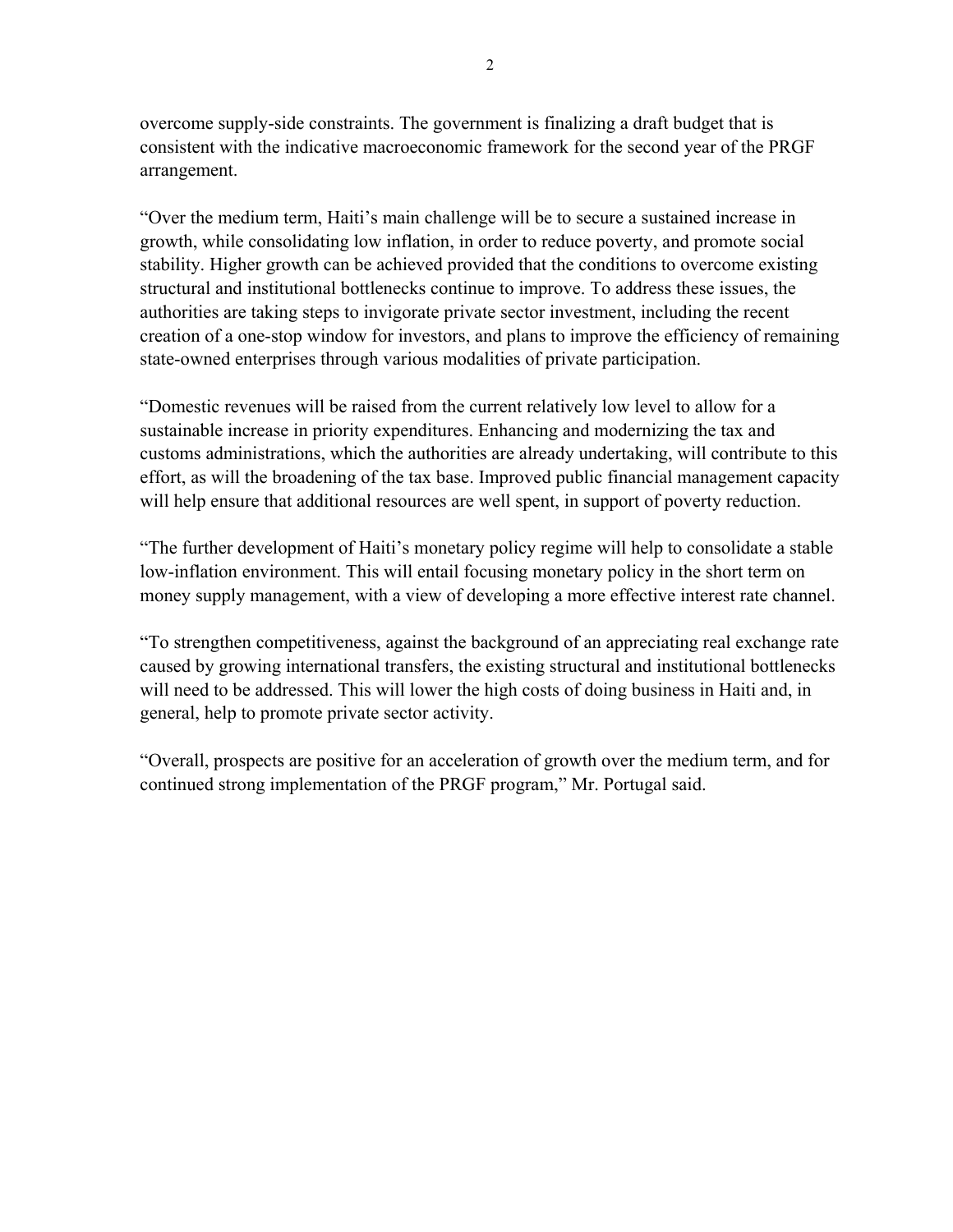## **Statement by Paulo Nogueira Batista, Jr., Executive Director for Haiti and Ketleen Florestal, Advisor to Executive Director July 13, 2007**

1. Fund Management and staff need to be commended for all the support provided to Haiti. Our authorities are appreciative of the balanced report, which reflects well the thrust of the discussions held in Port-au-Prince last May and the authorities' own appraisal of key issues and challenges going forward. The selected issues paper provides useful inputs to ongoing domestic discussions regarding the appropriateness of the current exchange rate and monetary policies, and the authorities' deliberations on how to further improve the tax system. The technical support provided by the Fund whether it is through TAs proper (e.g. STATS, LEG/MFD, public officials' training through the Institute) or through constructive dialogues with the team working on Haiti is invaluable. The Safeguard Assessment for which there was a follow up mission last March has been helpful in supporting the Central Bank's efforts to strengthen its capacity to carry out effectively its mission and mandate. The FSAP, which was launched last month, will be instrumental in shaping the reform agenda for the strengthening of the financial sector.

2. At this juncture, it is important to take stock of Haiti's accomplishments and of the transformation of the macroeconomic framework. Growth has resumed, inflation has been reduced to a single digit level despite petroleum price increases, and the external position has become stronger. The banking sector has been strengthened. Salutary outcomes have been found for all the three banks, which had been in difficulty during the past year. Good public financial management practices have been adopted and are becoming the norm. The restricted use of discretionary current accounts, the avoidance of central bank financing, the annuity of the budget, the observance of transparent and harmonized national procurement rules, and the regular publication of data on budget implementation are noteworthy examples. More importantly, Haiti is being effectively governed. Problems are raised, discussed and addressed not just within the public sector but regularly in partnership with the private sector and other stakeholders.

3. The PRSP drafting process launched earlier this year has been an opportunity for the Government to perform an in-depth assessment of what needs to be done to reach the MDGs and to pull a significant portion of the population out of poverty with inputs from different segments of the population. The final document, which will be submitted to the Boards of the World Bank and of the IMF in the upcoming months, will embody Haiti's development agenda as it will be the outcome of a wide participatory process and should become donors' reference in designing future assistance strategies.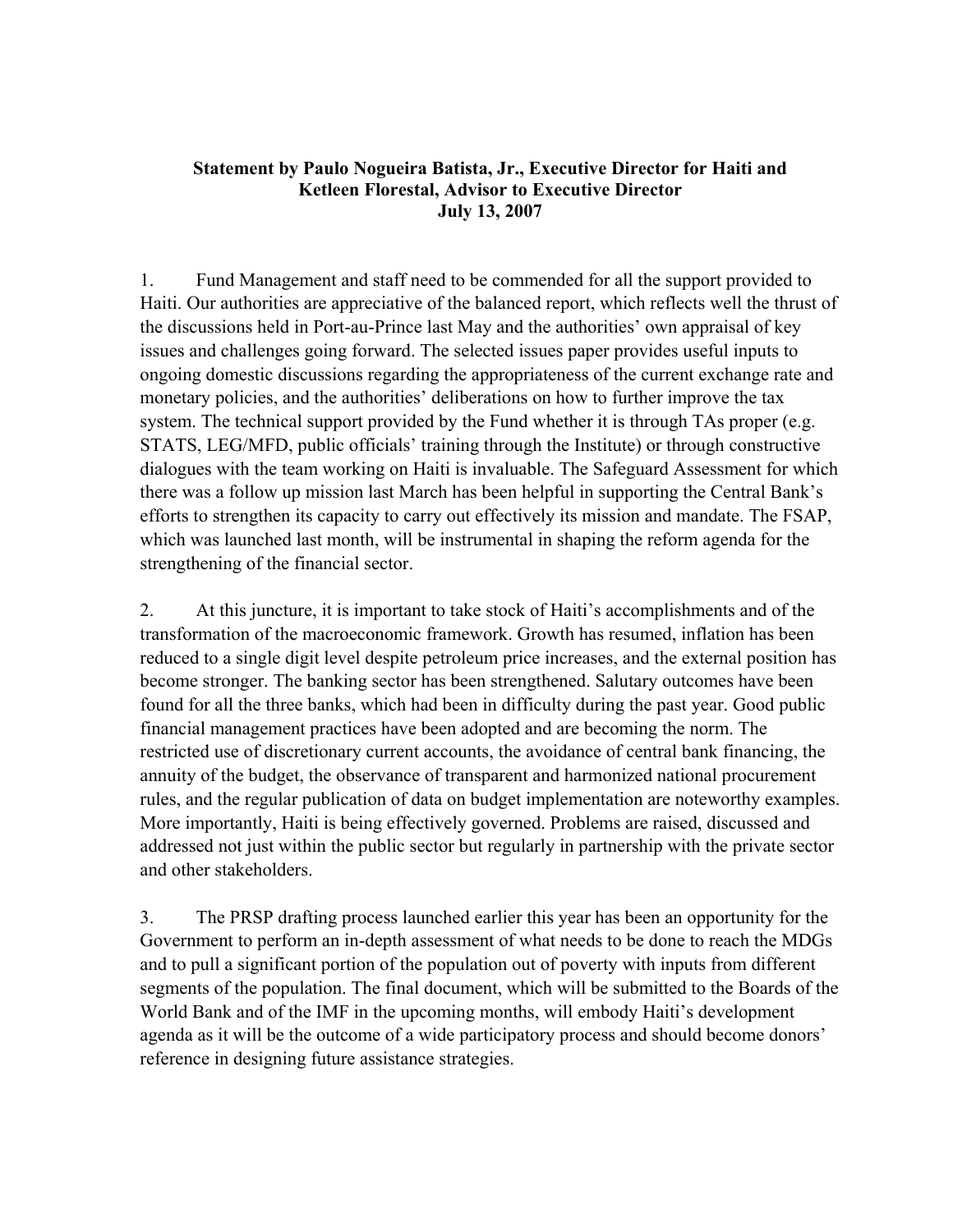4. Haiti's performance has been solid under successive programs supported by the Fund including the PRGF for which the authorities are requesting to conclude the first review today. Considerable progress has been achieved in consolidating macro stability and improving governance. Despite important capacity constraints, the comprehensive homegrown structural reform agenda is moving forward in a timely fashion. With the help of the international community, mostly through the UN forces, considerable improvements in restoring order and security have been achieved. The medium-term outlook is promising, however, several challenges lie ahead. The authorities are convinced of the need to push forward with the reform agenda, but they consider the acceleration of economic recovery critical to ensure the permanence of the reforms.

5. Economic expansion has been slower than envisaged during the first half of the fiscal year mostly because of delays in implementing the public investment program and a longer period of a "wait and see" stance from private investors. A noticeable increase in the speed of disbursements of the investment budget is observed during the second half of the fiscal year as several bottlenecks, which were identified earlier, have been addressed. Line ministries have acquired a certain degree of expertise in following budget procedures and the capacity to comply with new stringent procurement rules. New suppliers (foreign and domestic) have been actively sought to alleviate supply bottlenecks and facilitate the execution of public infrastructure projects. The authorities' efforts have been supplemented by valuable TAs from several donors, some of which (USAID, Canada, the EU) have consented to help finance the return of qualified expatriates to alleviate the human resource constraint.

6. The high cost of doing business in Haiti constitutes a serious constraint to growth. With the assistance of donors, efforts are being made to address the inefficiencies in the energy, communication, and transportation sectors. The work of the CEMEP, the institution that had been responsible for the modernization/privatization of public enterprises in the recent past, has been relaunched. The CEMEP is entrusted with the immediate task of designing the means for the decreased involvement of the state in the public enterprises. The Telecom company (Téléco) and the electricity company (EDH) are at the top of the list. Administrative and legal bottlenecks are among the other factors constraining private initiative. The Center for Investment Facilitation (CFI), which has been inaugurated recently, will be instrumental in improving the business environment. Chief priorities in the CFI's work program are the reduction of steps for company registration and the review of the legal framework for investment and trade. These are important steps for Haiti to take full advantage of the HOPE Act.

7. The limited access to credit and other financial services are also important factors constraining growth. The recent easing of monetary policy (through the gradual decrease of interest rates on the Central Bank Paper and, more recently, through a reduction of its total stock of bonds) should help stimulate private investment. Several other impediments to private credit growth are being addressed such as the absence of a credit registry, the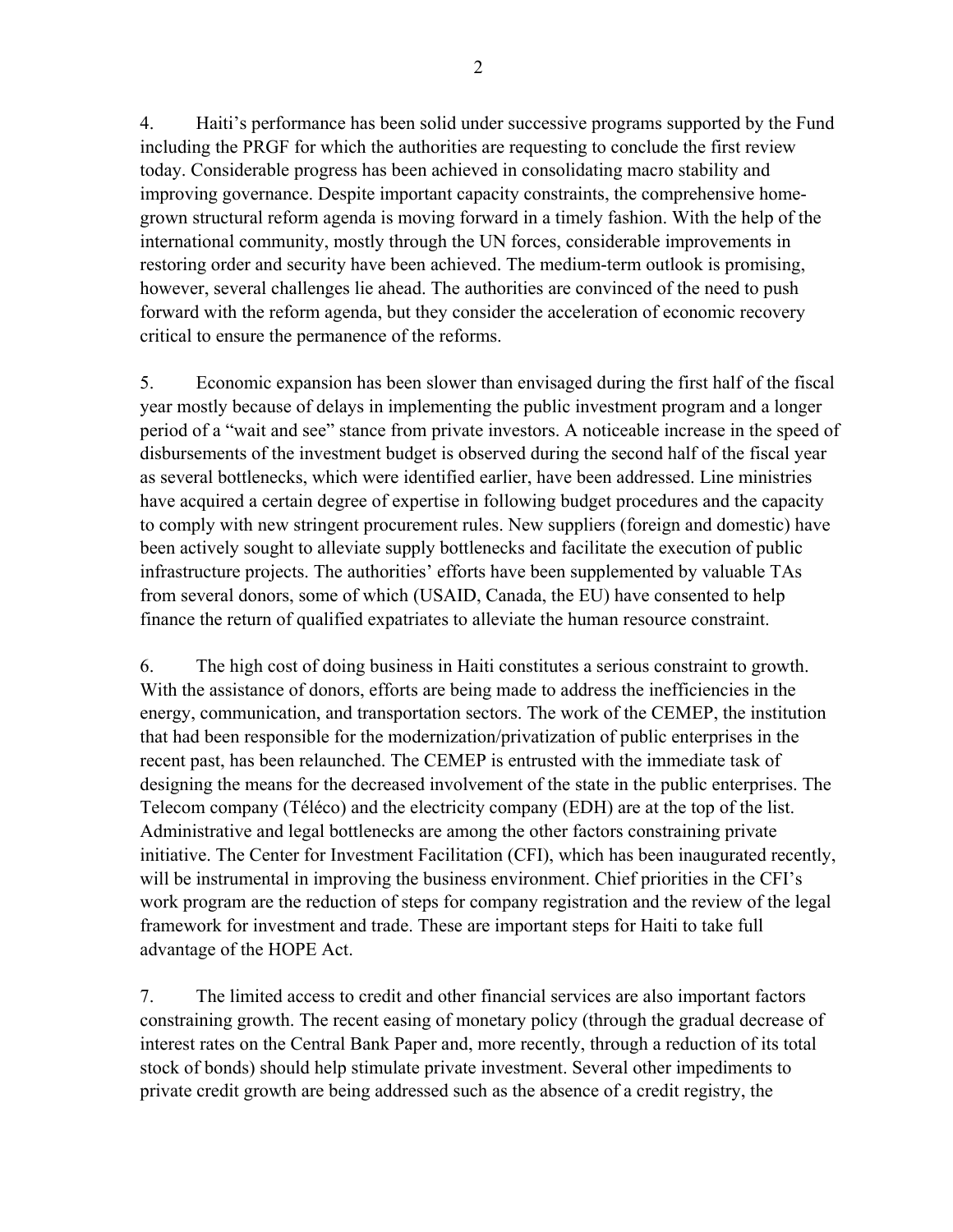difficulties to realize collateral, and the poor registry of property. Accordingly, pertinent legislations have been drafted and/or submitted to Parliament. These include a draft law on chattel mortgage. Concurrently, the Central Bank wants to ensure that credit growth is not accompanied by a deterioration in the quality of the portfolios of the banking system and a weakening of the financial system. Accordingly, the Central Bank is upgrading its monitoring and regulatory capacity and releasing itself from non-essential activities. Draft laws have been submitted to Parliament to eliminate BRH participation in the Port Authority (APN), the Industrial Park (SONAPI), and the state-owned bank BPH.

8. The laws governing banking activity today were enacted in the nineteen eighties. They have become inadequate in view of the changes that have occurred in the banking system and insufficient to cover innovations introduced in the financial market during the past decades. A new draft Banking Law was submitted to Parliament this past month. The changes that were introduced herein seek to give the Central Bank strengthened authority to regulate the banking system and extend its power over a wider portion of the non-bank financial institutions. The draft legislation accommodates the financial innovations fashioned by the technological changes that have taken place during the past two decades. The banking system's obligation to have the appropriate infrastructures to combat money laundering is also reinforced in the draft law.

9. The authorities are advancing well in achieving HIPC completion point triggers. Poverty-reducing expenditures are being tracked through a new mechanism adopted during the first half of the fiscal year. Draft legislation on asset declaration of public officials has been submitted to Parliament. The plan to extend customs control to the provinces adopted during the first half of the fiscal year is moving forward in its implementation. The PRSP drafting process is approaching its final phase of intense consultations with stakeholders throughout the country. While efforts to boost fiscal revenues will continue to be strengthened, donors' assistance will inevitably be needed to carry forward identified programs and projects. It is the Government's hope that a donor conference will be held early in FY08 to address additional financing needs for the first year of implementation of the PRSP.

10. Enhanced donor coordination will be crucial to the successful implementation of the PRSP. We encourage the Fund to play an amplified role in supporting the Government's efforts to ensure greater efficiency in the supply of external assistance. More predictable and reliable disbursements will enhance the effectiveness of the Government's fiscal, monetary, and exchange rate policies.

11. Before concluding, we would like to briefly touch on the three policy issues raised during the Article IV discussions and covered in detail in the selected issues paper. As noted in the staff report, the authorities concur with the need to raise domestic revenues to fund higher levels of expenditures in the medium term. They have already launched an aggressive